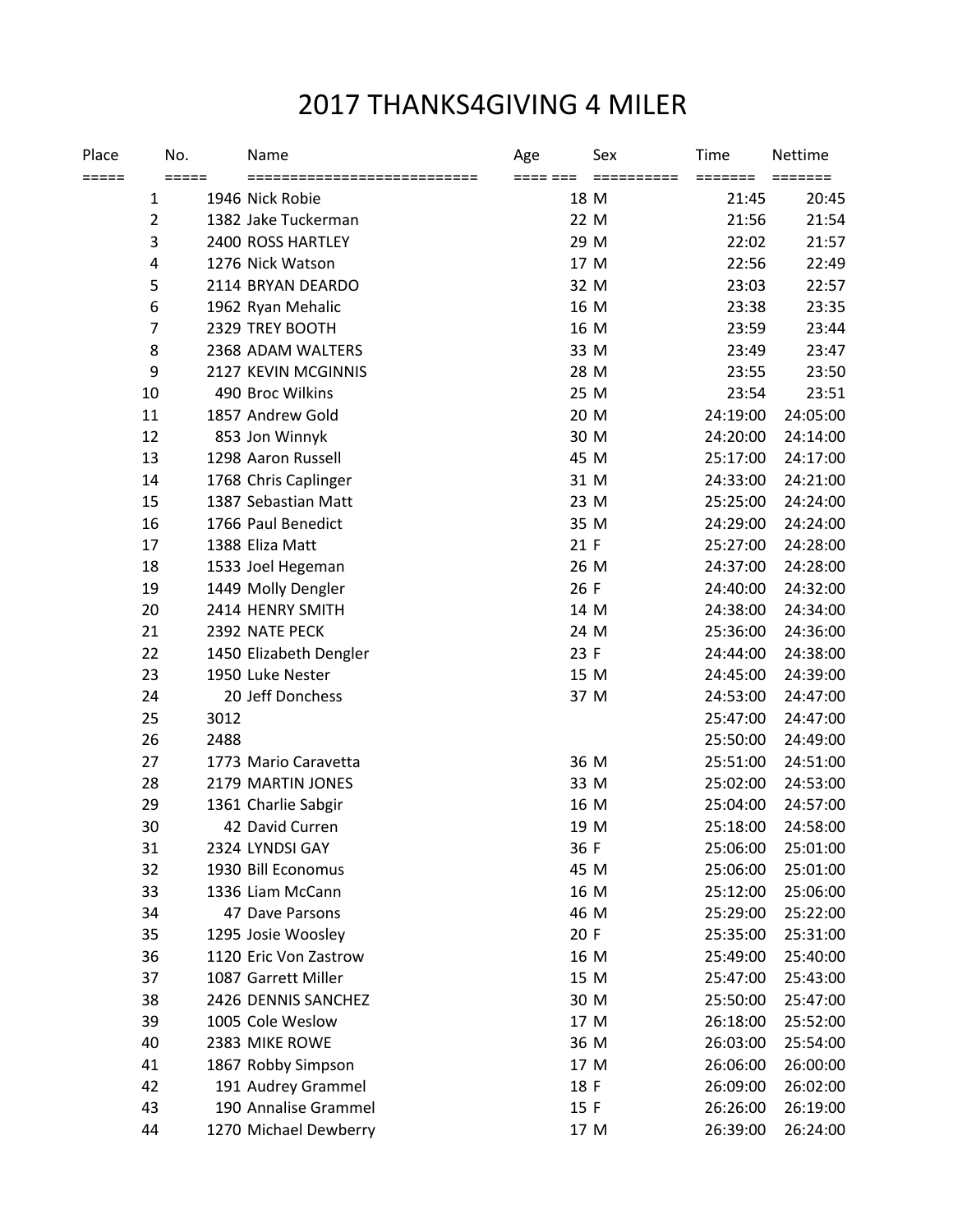| 45 | 2419 MICHAEL PISTAIOLAS | 41 M | 26:46:00 | 26:24:00 |
|----|-------------------------|------|----------|----------|
| 46 | 2093 ALYSSA PAINTER     | 18 F | 26:40:00 | 26:25:00 |
| 47 | 2303 ABHI RAMESH        | 15 M | 26:31:00 | 26:25:00 |
| 48 | 3011                    |      | 26:37:00 | 26:26:00 |
| 49 | 214 Cristina Slomski    | 31 F | 27:27:00 | 26:27:00 |
| 50 | 2240 MITCH GIVEN        | 47 F | 26:36:00 | 26:28:00 |

| Place<br>===== | No.<br>$=====$ |      | Name<br>============================ | Age<br>==== === | Sex<br>========== | Time<br>$=$ $=$ $=$ $=$ $=$ $=$ $=$ | Nettime<br>======= |
|----------------|----------------|------|--------------------------------------|-----------------|-------------------|-------------------------------------|--------------------|
|                | 51             |      | 2407 HARMON SMITH                    |                 | 16 M              | 26:57:00                            | 26:30:00           |
|                | 52             |      | 474 Scott Berliner                   |                 | 53 M              | 27:44:00                            | 26:44:00           |
|                | 53             |      | 215 Graham Vonder Haar               | 31 M            |                   | 26:53:00                            | 26:45:00           |
|                | 54             |      | 1991 Mac Quillin                     | 52 M            |                   | 26:52:00                            | 26:46:00           |
|                | 55             |      | 253 Eric Spencer                     |                 | 31 M              | 26:57:00                            | 26:48:00           |
|                | 56             |      | 1763 Robert Geddie                   | 40 M            |                   | 27:09:00                            | 26:51:00           |
|                | 57             |      | 1780 TJ Presthus                     |                 | 14 M              | 27:01:00                            | 26:52:00           |
|                | 58             |      | 1140 Rachel Bush                     |                 | 21 M              | 27:01:00                            | 26:53:00           |
|                | 59             |      | 1163 Makenzie McKirgan               | 21 F            |                   | 27:01:00                            | 26:53:00           |
|                | 60             |      | 1179 Ryan Wiet                       | 23 M            |                   | 26:59:00                            | 26:55:00           |
|                | 61             |      | 1084 Evan McClelland                 |                 | 14 M              | 27:34:00                            | 27:02:00           |
|                | 62             |      | 361 Lia Milroy                       | 42 F            |                   | 28:48:00                            | 27:04:00           |
|                | 63             |      | 2229 STEVE CALHOUN                   | 51 M            |                   | 28:05:00                            | 27:05:00           |
|                | 64             |      | 1055 Matthew Koerner                 | 42 M            |                   | 27:21:00                            | 27:14:00           |
|                | 65             |      | 250 Jordan Macwolff                  | 29 M            |                   | 29:46:00                            | 27:15:00           |
|                | 66             |      | 2391 TYLER GITTINS                   | 23 M            |                   | 27:21:00                            | 27:17:00           |
|                | 67             |      | 1762 Chuck Pursh                     | 51 M            |                   | 27:30:00                            | 27:24:00           |
|                | 68             |      | 122 Margret-Ann Natsis               | 28 F            |                   | 27:31:00                            | 27:27:00           |
|                | 69             |      | 953 Jakob Bering                     |                 | 15 M              | 27:35:00                            | 27:30:00           |
|                | 70             |      | 1806 Cobi Warstler                   | 19 F            |                   | 27:37:00                            | 27:30:00           |
|                | 71             |      | 971 Jenifer Axline                   | 49 F            |                   | 28:08:00                            | 27:31:00           |
|                | 72             |      | 653 AJ Hawkins                       | 11 M            |                   | 27:38:00                            | 27:36:00           |
|                | 73             |      | 2484 RILEY CACKIOVIC                 |                 | 8 M               | 27:55:00                            | 27:36:00           |
|                | 74             |      | 347 John Biemer                      | 50 M            |                   | 28:40:00                            | 27:40:00           |
|                | 75             |      | 709 Abbey Wise                       | 28 F            |                   | 28:14:00                            | 27:44:00           |
|                | 76             |      | 1334 Michael Cerrato                 | 55 M            |                   | 27:51:00                            | 27:44:00           |
|                | 77             |      | 470 Mike Kunstmann                   | 50 M            |                   | 28:32:00                            | 28:01:00           |
|                | 78             |      | 2004 ROBERT SCHOENFELD               | 29 M            |                   | 29:03:00                            | 28:03:00           |
|                | 79             |      | 1457 Daniel Jacobs                   | 36 M            |                   | 28:26:00                            | 28:06:00           |
|                | 80             |      | 2345 GABE W                          |                 | 15 M              | 28:46:00                            | 28:07:00           |
|                | 81             |      | 1964 Eric Desmonts                   | 51 M            |                   | 28:39:00                            | 28:07:00           |
|                | 82             |      | 21 jason schmit                      | 42 M            |                   | 28:21:00                            | 28:14:00           |
|                | 83             |      | 631 Mark Lemmon                      |                 | 58 M              | 28:23:00                            | 28:18:00           |
|                | 84             | 2416 |                                      |                 |                   | 29:02:00                            | 28:24:00           |
|                | 85             |      | 2295 BRITTANY GONZALEZ               | 32 F            |                   | 28:37:00                            | 28:25:00           |
|                | 86             |      | 424 Marcus Grewal                    |                 | 16 M              | 28:34:00                            | 28:26:00           |
|                | 87             |      | 2497 PETER ACKLEY                    |                 | 17 M              | 30:13:00                            | 28:28:00           |
|                | 88             |      | 2342 OWEN W.                         | 13 M            |                   | 29:10:00                            | 28:29:00           |
|                | 89             |      | 1968 Joel Anders                     | 41 M            |                   | 28:49:00                            | 28:34:00           |
|                | 90             |      | 861 Matthew Cummins                  |                 | 14 M              | 30:23:00                            | 28:45:00           |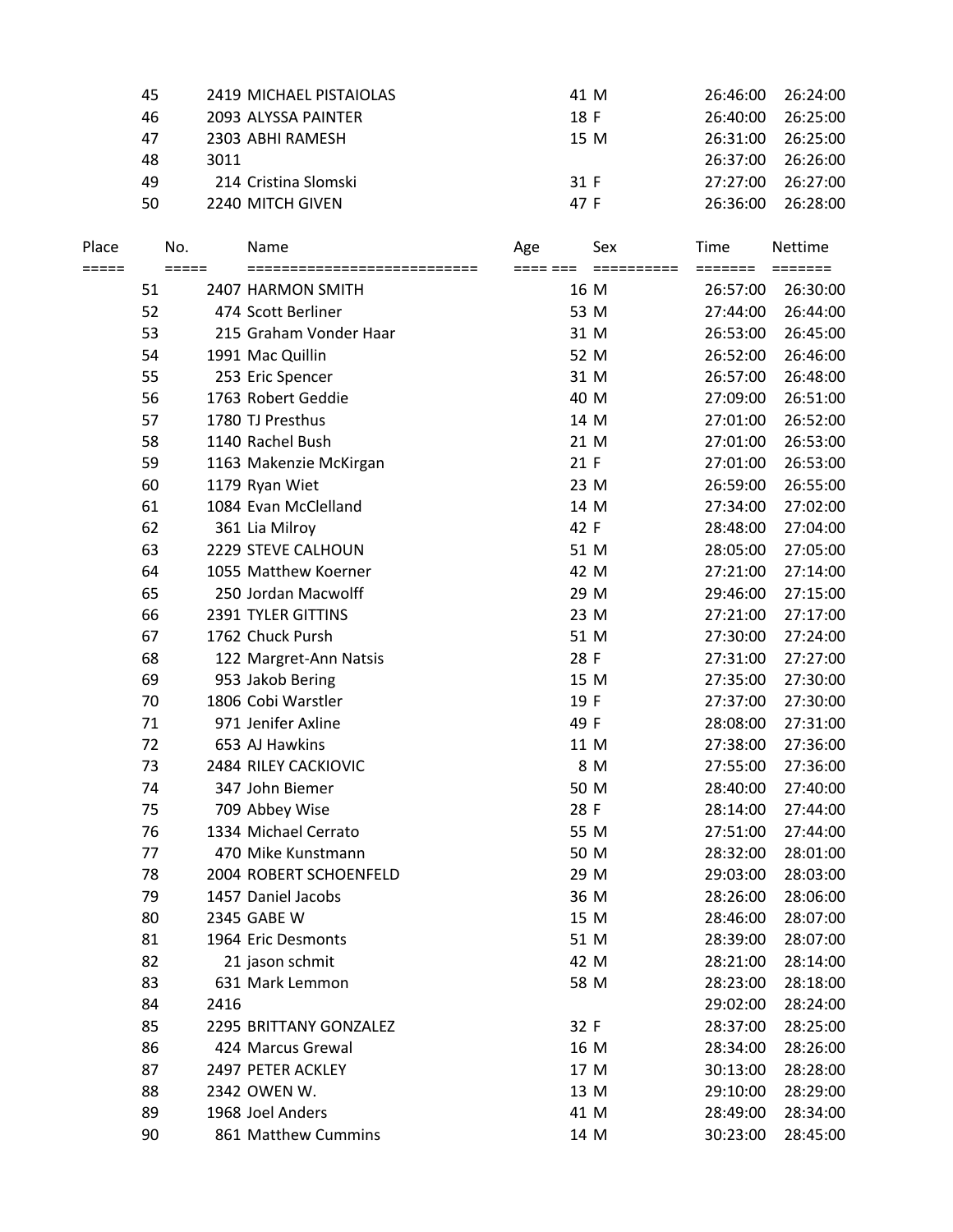| 91  | 2305 LIAM ALLBRITTON  | 14 M | 28:59:00 | 28:48:00 |
|-----|-----------------------|------|----------|----------|
| 92  | 1313 Sophie Chatas    | 23 F | 31:07:00 | 28:48:00 |
| 93  | 1639 Brian Cafarella  | 33 M | 29:25:00 | 28:50:00 |
| 94  | 219 Robert Valasek    | 41 M | 29:09:00 | 28:55:00 |
| 95  | 579 Kevin Radous      | 52 M | 29:15:00 | 28:57:00 |
| 96  | 2041 TY WOLFF         | 14 M | 29:05:00 | 28:57:00 |
| 97  | 1814 Cameron McIntosh | 14 M | 29:07:00 | 28:58:00 |
| 98  | 13 Kaden Kist         | 11 M | 29:21:00 | 28:59:00 |
| 99  | 365 Jesse Gordon      | 13 M | 29:07:00 | 29:01:00 |
| 100 | 1638 Devin Martin     | 12 M | 29:21:00 | 29:02:00 |
|     |                       |      |          |          |

| Place<br>===== |     | No.<br>$=====$ | Name                   | Age<br>==== === | Sex<br>======== | Time<br>======= | Nettime<br>======= |
|----------------|-----|----------------|------------------------|-----------------|-----------------|-----------------|--------------------|
|                | 101 |                | 2145 AARON HOHENBRINK  | 39 M            |                 | 29:16:00        | 29:04:00           |
|                | 102 |                | 166 Grant Oehler       | 22 M            |                 | 30:30:00        | 29:06:00           |
|                | 103 |                | 1017 Brittany Webb     | 28 F            |                 | 29:46:00        | 29:06:00           |
|                | 104 |                | 2367 KELLI KOCH        | 38 F            |                 | 29:46:00        | 29:08:00           |
|                | 105 |                | 1643 Heath Johnson     | 15 M            |                 | 30:09:00        | 29:09:00           |
|                | 106 |                | 46 Cindy Warner        | 53 F            |                 | 30:09:00        | 29:09:00           |
|                | 107 |                | 1963 Traci Mehalic     | 48 F            |                 | 30:09:00        | 29:09:00           |
|                | 108 |                | 1330 Ari Redmond       | 17 F            |                 | 29:56:00        | 29:10:00           |
|                | 109 |                | 1852 Gabriel Giganti   | 10 M            |                 | 29:49:00        | 29:10:00           |
|                | 110 |                | 2362 MALLORY MCCORMICK | 23 F            |                 | 29:26:00        | 29:11:00           |
|                | 111 |                | 939 Jackson Lindimore  | 12 M            |                 | 29:34:00        | 29:11:00           |
|                | 112 |                | 1421 Aaron Jimenez     |                 | 19 M            | 30:05:00        | 29:12:00           |
|                | 113 |                | 972 Lleyton Axline     |                 | 12 M            | 29:50:00        | 29:13:00           |
|                | 114 |                | 2365 CHARLIE PINE      |                 | 15 M            | 29:47:00        | 29:14:00           |
|                | 115 |                | 2385 EBEN DEWHURST     |                 | 13 M            | 29:19:00        | 29:15:00           |
|                | 116 |                | 1779 Owen Presthus     | 11 M            |                 | 29:38:00        | 29:16:00           |
|                | 117 |                | 1297 Pattiann McAdams  | 44 F            |                 | 29:21:00        | 29:16:00           |
|                | 118 |                | 1170 Caedin Bouton     | 14 M            |                 | 30:27:00        | 29:18:00           |
|                | 119 |                | 282 Kristin Dresel     | 16 F            |                 | 29:48:00        | 29:18:00           |
|                | 120 |                | 1369 Dylan Neff        | 13 M            |                 | 29:49:00        | 29:21:00           |
|                | 121 |                | 1439 Jodi Kovach       | 43 F            |                 | 29:44:00        | 29:22:00           |
|                | 122 |                | 1983 Grace Stanislav   | 53 F            |                 | 29:30:00        | 29:23:00           |
|                | 123 |                | 1032 Joe Marotta       | 41 M            |                 | 29:37:00        | 29:24:00           |
|                | 124 |                | 767 Ryan Korynski      |                 | 34 M            | 30:32:00        | 29:25:00           |
|                | 125 |                | 2450 MARSHAL PAZ       | 21 M            |                 | 30:15:00        | 29:35:00           |
|                | 126 |                | 1645 Paul Miller       | 37 M            |                 | 30:14:00        | 29:36:00           |
|                | 127 |                | 2043 JOSH WOLFF        | 40 M            |                 | 29:50:00        | 29:41:00           |
|                | 128 |                | 259 Chris Spencer      | 38 M            |                 | 30:20:00        | 29:42:00           |
|                | 129 |                | 133 Ally Wharton       | 18 F            |                 | 30:18:00        | 29:43:00           |
|                | 130 |                | 1149 Justin Chenetski  | 38 M            |                 | 29:54:00        | 29:44:00           |
|                | 131 |                | 1641 Kevin Martin      | 42 M            |                 | 29:52:00        | 29:45:00           |
|                | 132 |                | 1099 Emily Coenen      | 35 F            |                 | 30:46:00        | 29:46:00           |
|                | 133 |                | 784 Bradley Luchene    |                 | 31 M            | 29:59:00        | 29:48:00           |
|                | 134 |                | 1200 Cyrus Richardson  | 14 M            |                 | 29:57:00        | 29:49:00           |
|                | 135 |                | 2238 TAYLOR GIVEN      | 17 F            |                 | 30:04:00        | 29:50:00           |
|                | 136 |                | 1262 Patrick Daly      |                 | 15 M            | 29:58:00        | 29:50:00           |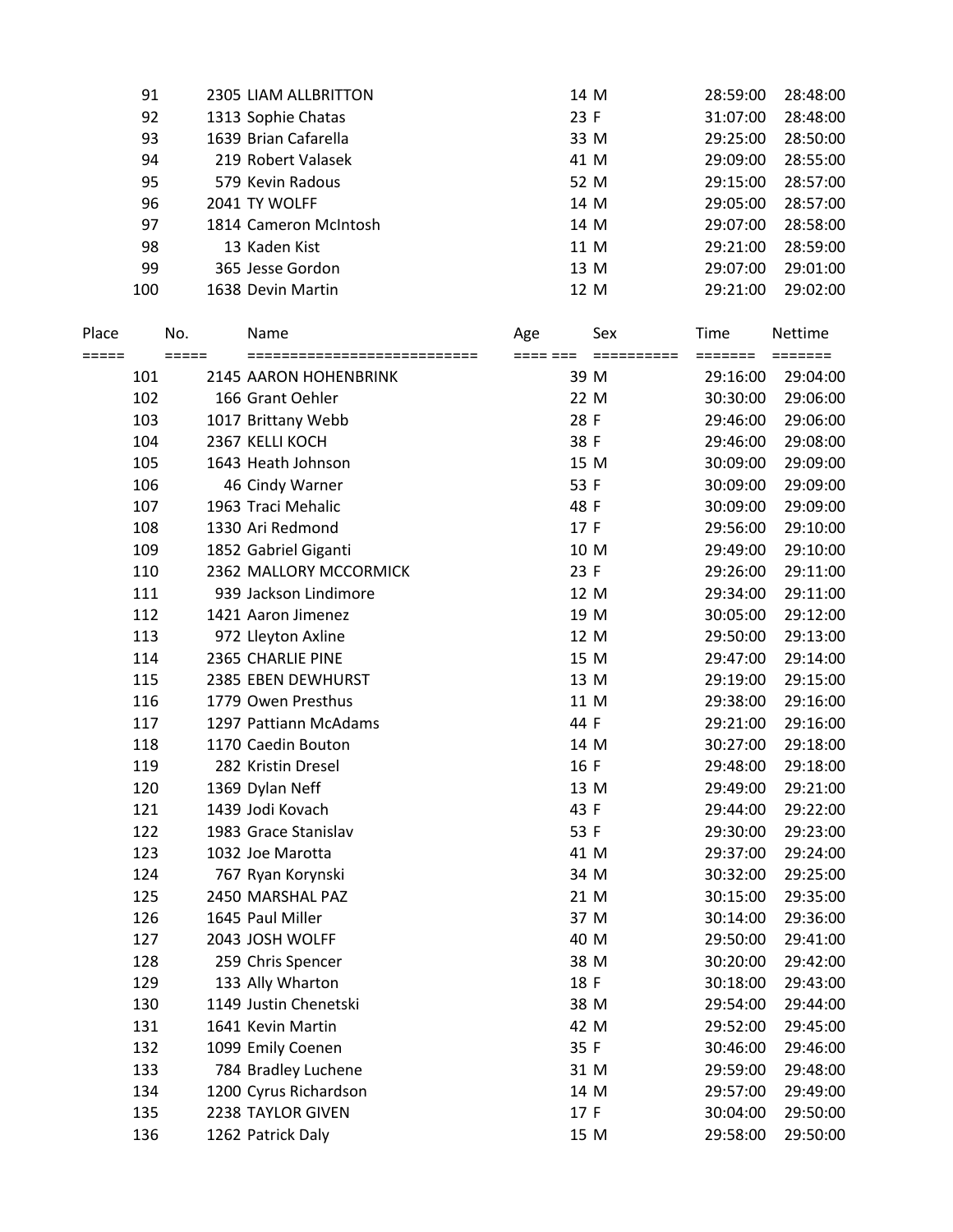| 137 | 423 Nicholas Grewal    | 22 M | 30:16:00 | 29:51:00 |
|-----|------------------------|------|----------|----------|
| 138 | 2330 MICTHELL BRIGGS   | 17 M | 30:18:00 | 29:52:00 |
| 139 | 2239 MEREDITH GIVEN    | 15 F | 30:53:00 | 29:53:00 |
| 140 | 1294 Matt Williams     | 41 M | 30:10:00 | 29:58:00 |
| 141 | 6 Hilary Ritter        | 33 F | 30:22:00 | 30:06:00 |
| 142 | 1018 Josie Dages       | 12 F | 30:19:00 | 30:06:00 |
| 143 | 1517 Shaun Hurdelbrink | 22 M | 31:01:00 | 30:08:00 |
| 144 | 195 Luke Haffer        | 11 M | 30:12:00 | 30:08:00 |
| 145 | 2237 GARRET GIVEN      | 12 M | 30:39:00 | 30:09:00 |
| 146 | 1019 James Dages       | 42 M | 31:16:00 | 30:16:00 |
| 147 | 1547 Catherine Ryan    | 17 F | 30:31:00 | 30:17:00 |
| 148 | 1371 Lindsey Neff      | 15 F | 30:32:00 | 30:17:00 |
| 149 | 797 Lindsey Kelley     | 36 M | 30:57:00 | 30:18:00 |
| 150 | 1795 Scott Passias     | 48 M | 31:23:00 | 30:23:00 |
|     |                        |      |          |          |

| Place   |     | No.     | Name                         | Age      | Sex        | Time     | Nettime                     |
|---------|-----|---------|------------------------------|----------|------------|----------|-----------------------------|
| $=====$ |     | $=====$ | ============================ | ==== === | ========== | =======  | $=$ $=$ $=$ $=$ $=$ $=$ $=$ |
|         | 151 |         | 1745 Albert Campbell         | 44 M     |            | 31:31:00 | 30:24:00                    |
|         | 152 |         | 1642 Jen Martin              | 41 F     |            | 30:32:00 | 30:24:00                    |
|         | 153 |         | 1423 Anthony Jimenez         | 19 M     |            | 31:18:00 | 30:25:00                    |
|         | 154 |         | 1949 Emelia Nester           | 11 M     |            | 30:35:00 | 30:26:00                    |
|         | 155 |         | 2249 AMY HARRISON            | 36 F     |            | 31:06:00 | 30:29:00                    |
|         | 156 | 3033    |                              |          |            | 34:15:00 | 30:29:00                    |
|         | 157 |         | 1719 Chris Roberts           | 27 M     |            | 33:11:00 | 30:29:00                    |
|         | 158 |         | 181 Chris Luffler            | 42 M     |            | 31:22:00 | 30:31:00                    |
|         | 159 |         | 341 Jack Hutchinson          | 19 M     |            | 31:06:00 | 30:33:00                    |
|         | 160 |         | 667 Eric Kaufman             | 48 M     |            | 30:43:00 | 30:35:00                    |
|         | 161 |         | 700 Michael Patulo           | 33 M     |            | 30:57:00 | 30:37:00                    |
|         | 162 |         | 1602 Matt Olson              | 31 M     |            | 31:46:00 | 30:38:00                    |
|         | 163 |         | 2105 HANNAH CRIPE            | 15 F     |            | 32:12:00 | 30:38:00                    |
|         | 164 |         | 2399 HEATHER FRAYER          | 24 F     |            | 31:26:00 | 30:40:00                    |
|         | 165 |         | 2199 JIM KANIARIS            | 47 M     |            | 30:48:00 | 30:41:00                    |
|         | 166 |         | 1877 Annie See               | 11 F     |            | 30:46:00 | 30:41:00                    |
|         | 167 |         | 1975 Henry Mills             | 14 M     |            | 31:42:00 | 30:41:00                    |
|         | 168 |         | 1115 Matthew Whitehead       | 42 M     |            | 32:36:00 | 30:43:00                    |
|         | 169 |         | 1458 Henry Hutchinson        | 13 M     |            | 32:05:00 | 30:45:00                    |
|         | 170 |         | 1351 Campbell Karsies        | 12 M     |            | 30:51:00 | 30:46:00                    |
|         | 171 |         | 1520 Jack Fischer            | 12 M     |            | 30:50:00 | 30:46:00                    |
|         | 172 |         | 468 Owen Kunstmann           | 11 M     |            | 30:51:00 | 30:46:00                    |
|         | 173 |         | 1722 Jeff Roberts            | 27 M     |            | 33:29:00 | 30:47:00                    |
|         | 174 |         | 779 Scott Cummans            | 60 M     |            | 31:48:00 | 30:48:00                    |
|         | 175 |         | 37 Benjamin Brink            | 39 M     |            | 32:49:00 | 30:51:00                    |
|         | 176 |         | 1337 Mark McCann             | 53 M     |            | 31:00:00 | 30:52:00                    |
|         | 177 |         | 2101 MOLLY SHUGART           | 10 F     |            | 31:30:00 | 30:53:00                    |
|         | 178 |         | 399 Samantha Kass            | 17 F     |            | 31:23:00 | 30:54:00                    |
|         | 179 |         | 345 Chris Wolf               | 16 M     |            | 31:00:00 | 30:57:00                    |
|         | 180 |         | 1740 Matthew Gilkerson       | 14 M     |            | 32:04:00 | 30:59:00                    |
|         | 181 |         | 1636 Jon Whittaker           | 32 M     |            | 32:06:00 | 30:59:00                    |
|         | 182 |         | 578 Jacqueline Radous        | 12 F     |            | 31:13:00 | 31:01:00                    |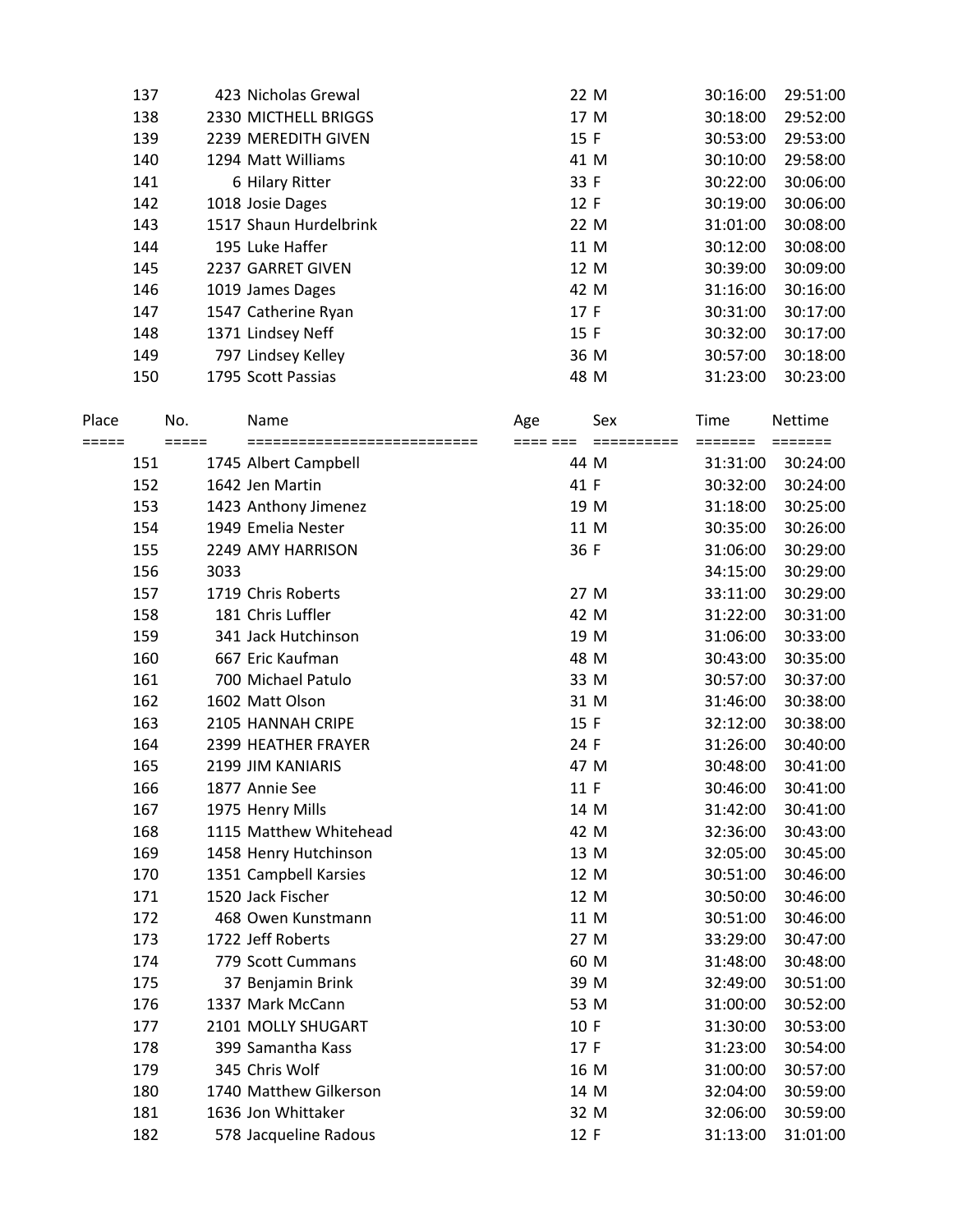|       | 183        |         | 2481 JOHN HARRIGAN                      |     | 37 M         | 31:09:00             | 31:02:00             |
|-------|------------|---------|-----------------------------------------|-----|--------------|----------------------|----------------------|
|       | 184        |         | 1853 Jon Giganti                        |     | 41 M         | 31:41:00             | 31:02:00             |
|       | 185        |         | 2341 TREVOR APP                         |     | 15 M         | 32:56:00             | 31:03:00             |
|       | 186        |         | 483 Megan Skibiel                       |     | 26 F         | 32:15:00             | 31:05:00             |
|       | 187        |         | 675 Andrew Adams                        |     | 11 M         | 31:10:00             | 31:06:00             |
|       | 188        |         | 1031 Alex Marotta                       |     | 12 M         | 31:09:00             | 31:08:00             |
|       | 189        |         | 1187 Tommy Zabonic                      |     | 21 M         | 32:14:00             | 31:13:00             |
|       | 190        |         | 2250 MEGHAN EXLINE                      |     | 13 F         | 31:22:00             | 31:13:00             |
|       | 191        |         | 1151 Spencer Schmidt                    |     | 24 M         | 31:41:00             | 31:14:00             |
|       | 192        |         | 2103 CALEB CRIPE                        |     | 17 M         | 32:51:00             | 31:17:00             |
|       | 193        |         | 1364 Kristin Sabgir                     |     | 47 F         | 31:48:00             | 31:18:00             |
|       | 194        |         | 442 Kim Zavislak                        |     | 41 F         | 31:41:00             | 31:18:00             |
|       | 195        |         | 638 Loren Klein                         |     | 17 F         | 31:33:00             | 31:19:00             |
|       | 196        |         | 2333 JOEY CLEGG                         |     | 16 M         | 32:11:00             | 31:20:00             |
|       | 197        |         | 15 Kameron Kist                         |     | 13 M         | 31:30:00             | 31:22:00             |
|       | 198        |         | 1777 Laura Caplinger                    |     | 28 F         | 31:36:00             | 31:25:00             |
|       | 199        |         | 859 Thomas Fogel                        |     | 51 M         | 33:27:00             | 31:26:00             |
|       | 200        |         | 1840 Jeff Weslow                        |     | 57 M         | 31:54:00             | 31:27:00             |
| Place |            | No.     | Name                                    | Age | Sex          | Time                 | Nettime              |
| ===== |            | $=====$ | ===========================             |     |              |                      |                      |
|       | 201        | 3024    |                                         |     |              | 33:42:00             | 31:28:00             |
|       | 202        |         | 218 Nathan Vonder Haar                  |     | 27 M         | 31:37:00             | 31:29:00             |
|       | 203        |         | 1360 Emma Barthel                       |     | 15 F         | 31:34:00             | 31:29:00             |
|       | 204        |         | 272 Jack Poulos                         |     | 14 M         | 32:31:00             | 31:34:00             |
|       | 205        |         | 1887 Kate Golian                        |     | 18 F         | 33:23:00             | 31:37:00             |
|       | 206        |         | 2209 ANDREW WIEST                       |     | 46 M         | 33:56:00             | 31:37:00             |
|       | 207        |         | 1908 Scott McAfee                       |     | 50 M         | 32:02:00             | 31:37:00             |
|       | 208        |         | 1460 Todd Hutchinson                    |     | 51 M         | 32:38:00             | 31:38:00             |
|       | 209        |         | 1420 Evan Killilea                      |     | 25 M         | 34:20:00             | 31:38:00             |
|       | 210        |         | 1998 JENNA GEBHART                      |     | 29 F         | 32:04:00             | 31:38:00             |
|       | 211        |         | 1327 Kristi Epstein<br>2040 OWEN WOLFF  |     | 49 F         | 31:47:00             | 31:41:00             |
|       | 212        |         |                                         |     | 12 M         | 31:50:00             | 31:42:00             |
|       | 213        |         | 58 Sarah Tipton                         |     | 39 F         | 31:49:00             | 31:42:00             |
|       | 214<br>215 |         | 750 Grant Spalding<br>781 Joann Cummans |     | 15 M<br>57 F | 31:47:00             | 31:43:00             |
|       | 216        |         | 79 Andrew Leaventon                     |     | 15 M         | 32:14:00<br>31:51:00 | 31:43:00<br>31:45:00 |
|       | 217        |         | 128 Kieran Alexander                    |     | 12 M         | 33:06:00             | 31:47:00             |
|       | 218        |         | 1999 COLT STAFFORD                      |     | 28 M         | 32:15:00             | 31:48:00             |
|       | 219        |         | 1537 Maria Viloria                      |     | 59 F         | 32:06:00             | 31:49:00             |
|       | 220        | 3021    |                                         |     |              | 32:52:00             | 31:52:00             |
|       | 221        |         | 1769 Ashton Bilow                       |     | 13 M         | 32:03:00             | 31:55:00             |
|       | 222        |         | 126 Chris Mergens                       |     | 24 M         | 33:14:00             | 31:55:00             |
|       | 223        |         | 213 Mark Leskowyak                      |     | 40 M         | 32:36:00             | 31:56:00             |
|       | 224        |         | 1261 Carolyn Daly                       |     | 13 F         | 32:04:00             | 31:57:00             |
|       | 225        |         | 2496 HEIDI ACKLEY                       |     | 48 F         | 33:42:00             | 31:58:00             |
|       | 226        |         | 1640 Jamie Cafarella                    |     | 32 F         | 32:34:00             | 31:59:00             |
|       | 227        |         | 444 Joy Mosser                          |     | 48 F         | 33:02:00             | 32:02:00             |
|       | 228        |         | 864 Adam Hill                           |     | 55 M         | 38:12:00             | 32:02:00             |
|       |            |         |                                         |     |              |                      |                      |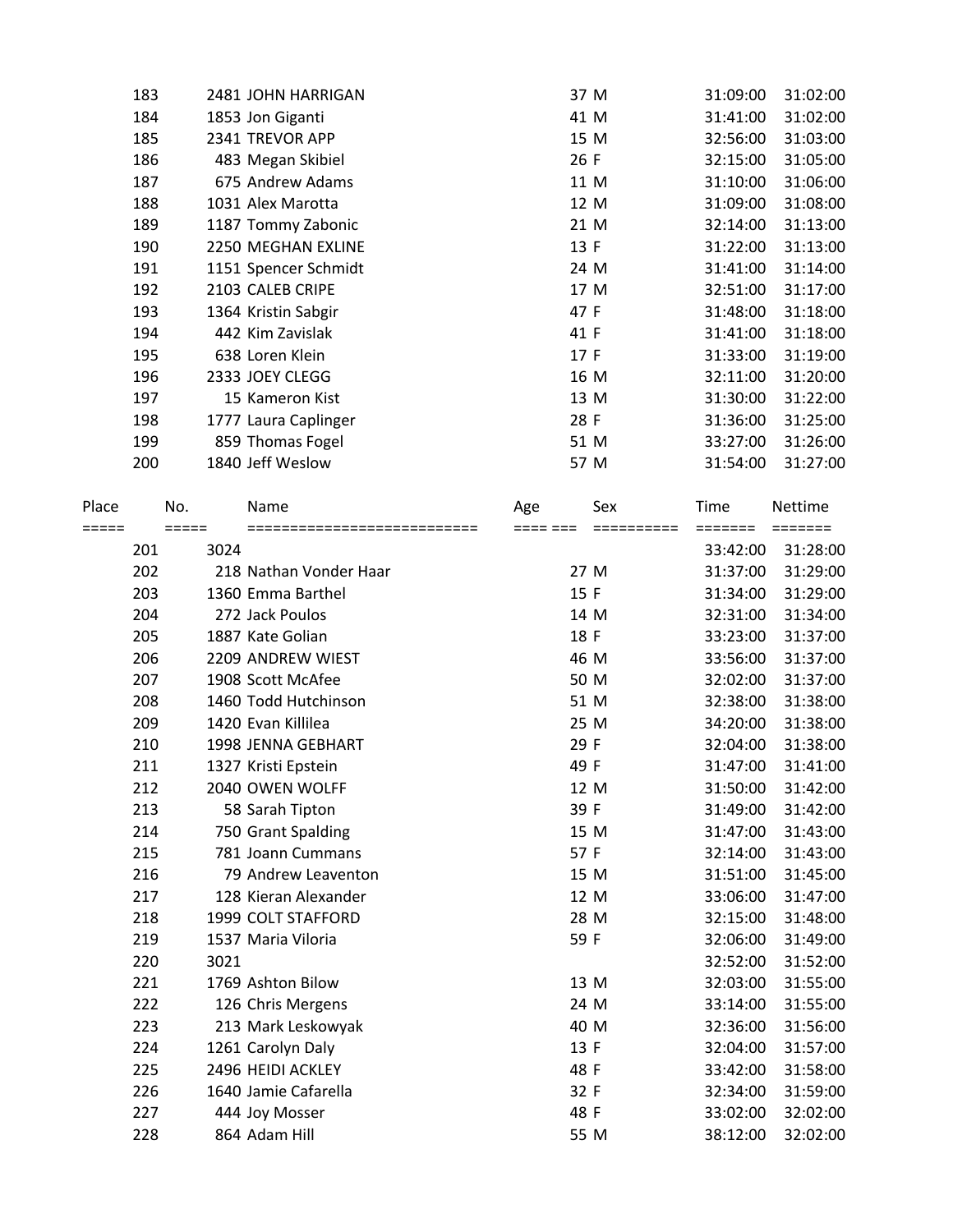| 229 | 1556 Nicole Stewart     | 15 F | 32:19:00 | 32:03:00 |
|-----|-------------------------|------|----------|----------|
| 230 | 242 Abby Cole           | 12 F | 32:08:00 | 32:03:00 |
| 231 | 2335 MICHAEL DURIN      | 35 M | 33:02:00 | 32:06:00 |
| 232 | 2389 MIKAYLA BEELER     | 18 F | 33:33:00 | 32:06:00 |
| 233 | 2338 BRADLEY LONGO      | 27 M | 33:07:00 | 32:07:00 |
| 234 | 1599 Elizabeth Conley   | 26 F | 34:12:00 | 32:07:00 |
| 235 | 2283 CHRIS JACKSON      | 43 M | 33:55:00 | 32:09:00 |
| 236 | 1990 Katie Quillin      | 16 F | 32:23:00 | 32:09:00 |
| 237 | 335 Cian Bagenstose     | 14 M | 32:22:00 | 32:10:00 |
| 238 | 2224 R. LARRY MOSS      | 57 M | 32:22:00 | 32:12:00 |
| 239 | 2170 JED SONSTROEM      | 50 M | 33:37:00 | 32:13:00 |
| 240 | 2046 CHRIS COFFIN       | 44 M | 34:44:00 | 32:14:00 |
| 241 | 1590 Kelley Valardo     | 30 F | 33:51:00 | 32:14:00 |
| 242 | 2306 BRANDON ALLBRITTON | 16 M | 33:17:00 | 32:14:00 |
| 243 | 165 Nathan Oehler       | 19 M | 33:38:00 | 32:16:00 |
| 244 | 1754 Joanne Barrett     | 59 F | 32:43:00 | 32:16:00 |
| 245 | 848 Scott Emerson       | 42 M | 33:17:00 | 32:17:00 |
| 246 | 136 Kyle Whisler        | 40 M | 32:35:00 | 32:17:00 |
| 247 | 1169 Elia Bouton        | 17 F | 33:18:00 | 32:18:00 |
| 248 | 41 Matt Curren          | 58 M | 32:43:00 | 32:22:00 |
| 249 | 1879 Shana See          | 41 F | 32:36:00 | 32:25:00 |
| 250 | 1438 Sam Kovach         | 14 M | 32:30:00 | 32:25:00 |
|     |                         |      |          |          |

| Place |     | No.   | Name                         | Age      | Sex        | Time     | Nettime  |
|-------|-----|-------|------------------------------|----------|------------|----------|----------|
| ===== |     | ===== | ============================ | ==== === | ========== | =======  | =======  |
|       | 251 |       | 1036 Aaron Penland           | 43 M     |            | 33:20:00 | 32:25:00 |
|       | 252 |       | 1878 Molly See               | 8 F      |            | 32:37:00 | 32:26:00 |
|       | 253 |       | 2102 AMELIA SHUGART          | 13 F     |            | 33:00:00 | 32:27:00 |
|       | 254 |       | 565 Doug Hattaway            | 37 M     |            | 33:37:00 | 32:29:00 |
|       | 255 |       | 130 Sarah Ketty              | 38 F     |            | 32:48:00 | 32:30:00 |
|       | 256 |       | 2005 BASIL KAHWASH           | 29 M     |            | 33:15:00 | 32:30:00 |
|       | 257 |       | 1287 Isabelle Arguelles      | 12 F     |            | 33:31:00 | 32:31:00 |
|       | 258 |       | 2366 JAMIE SAPP              | 37 F     |            | 33:08:00 | 32:32:00 |
|       | 259 |       | 681 Calvin Criger            | 14 M     |            | 34:16:00 | 32:34:00 |
|       | 260 |       | 639 Michael Klein            | 48 M     |            | 33:11:00 | 32:34:00 |
|       | 261 |       | 2373 CATHERINE RALSTON       | 21 F     |            | 33:34:00 | 32:34:00 |
|       | 262 |       | 1071 Brooke Fox              | 26 F     |            | 32:50:00 | 32:34:00 |
|       | 263 |       | 446 Sheridan Spychalski      | 24 F     |            | 33:37:00 | 32:37:00 |
|       | 264 |       | 413 Josh Gaudio              | 33 M     |            | 34:46:00 | 32:37:00 |
|       | 265 |       | 387 Kellie Fitzgerald        | 25 F     |            | 33:28:00 | 32:41:00 |
|       | 266 |       | 25 GREG Moffitt              | 56 M     |            | 33:32:00 | 32:43:00 |
|       | 267 |       | 2438 KAILA WESTBROOK         | 25 F     |            | 35:10:00 | 32:43:00 |
|       | 268 |       | 1796 Amenda Lee              | 52 F     |            | 33:17:00 | 32:43:00 |
|       | 269 |       | 936 Kevin Cahill             | 14 M     |            | 32:50:00 | 32:43:00 |
|       | 270 |       | 1818 James Chandler          | 62 M     |            | 33:05:00 | 32:44:00 |
|       | 271 |       | 199 Steve Olszewski          | 33 M     |            | 33:45:00 | 32:45:00 |
|       | 272 |       | 518 Mike Huggenberger        | 67 M     |            | 32:58:00 | 32:45:00 |
|       | 273 |       | 642 Andrea Alford            | 28 F     |            | 33:23:00 | 32:45:00 |
|       | 274 |       | 796 Claire Kobermann         | 24 F     |            | 34:53:00 | 32:45:00 |
|       |     |       |                              |          |            |          |          |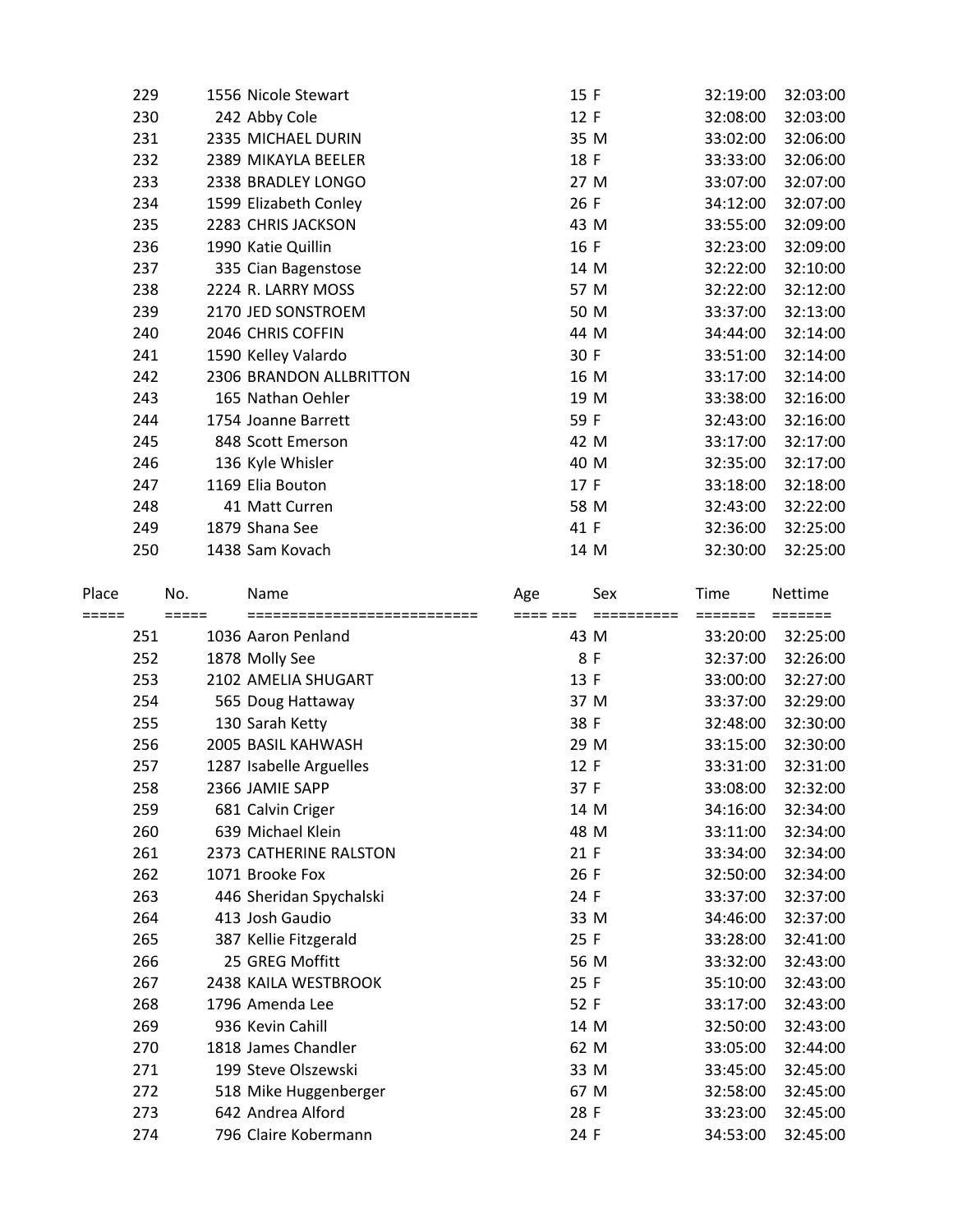| 275 | 1943 Jackson Clements | 10 M | 33:29:00 | 32:47:00 |
|-----|-----------------------|------|----------|----------|
| 276 | 824 Reagan Carroll    | 12 F | 33:03:00 | 32:48:00 |
| 277 | 1116 Andrew Hill      | 19 M | 35:12:00 | 32:48:00 |
| 278 | 2433 JACOB CRAMER     | 21 M | 35:20:00 | 32:49:00 |
| 279 | 1372 Katherine Mierek | 25 F | 34:02:00 | 32:52:00 |
| 280 | 646 Shannon Burke     | 29 F | 34:02:00 | 32:53:00 |
| 281 | 2339 SAMANTHA WEBSTER | 26 F | 33:08:00 | 32:57:00 |
| 282 | 212 Liz Leskowyak     | 40 F | 33:45:00 | 32:58:00 |
| 283 | 2445 TAYLOR SELBY     | 18 F | 33:56:00 | 32:58:00 |
| 284 | 2355 BRANDON MOORE    | 13 M | 34:42:00 | 32:59:00 |
| 285 | 2134 BENJAMIN GRAHAM  | 40 M | 33:51:00 | 32:59:00 |
| 286 | 1370 Olivia Neff      | 19 F | 33:31:00 | 33:02:00 |
| 287 | 455 Kristin Strapp    | 28 F | 33:38:00 | 33:03:00 |
| 288 | 1475 Jack Gastineau   | 12 M | 33:38:00 | 33:03:00 |
| 289 | 1545 Matthew Timmons  | 34 M | 33:38:00 | 33:03:00 |
| 290 | 708 Jack Priest       | 18 M | 33:20:00 | 33:04:00 |
| 291 | 1466 Mike Platte      | 45 M | 33:42:00 | 33:06:00 |
| 292 | 2495                  |      | 33:42:00 | 33:09:00 |
| 293 | 62 Nicholas Brink     | 36 M | 34:50:00 | 33:09:00 |
| 294 | 1720 Kelly Roberts    | 27 F | 35:52:00 | 33:10:00 |
| 295 | 1133 Chris Rogers     | 11 M | 33:15:00 | 33:11:00 |
| 296 | 2271 JACOB GABEL      | 23 M | 34:54:00 | 33:13:00 |
| 297 | 1939 Isaac Hopkins    | 14 M | 33:25:00 | 33:15:00 |
| 298 | 1932 Oliver Economus  | 10 M | 33:18:00 | 33:17:00 |
| 299 | 3003                  |      | 34:01:00 | 33:24:00 |
| 300 | 1893 Matt Cavanaugh   | 46 M | 35:45:00 | 33:25:00 |

| Place |     | No.   | Name                    | Age  | Sex  | Time     | Nettime  |
|-------|-----|-------|-------------------------|------|------|----------|----------|
|       |     | ===== |                         |      |      |          |          |
|       | 301 |       | 1940 Rich Hopkins       |      | 45 M | 34:26:00 | 33:26:00 |
|       | 302 |       | 1106 Dominic Zappitelli |      | 16 M | 34:00:00 | 33:27:00 |
|       | 303 |       | 2307 NOEMI ALLBRITTON   | 54 F |      | 34:30:00 | 33:28:00 |
|       | 304 |       | 1144 Joe Russotti       |      | 47 M | 34:39:00 | 33:29:00 |
|       | 305 |       | 1542 Colin Carr         |      | 12 M | 35:08:00 | 33:29:00 |
|       | 306 | 3007  |                         |      |      | 33:42:00 | 33:30:00 |
|       | 307 |       | 803 Ali Souder          | 36 F |      | 33:44:00 | 33:31:00 |
|       | 308 |       | 912 Edward Ward         |      | 64 M | 33:57:00 | 33:31:00 |
|       | 309 | 2499  |                         |      |      | 34:05:00 | 33:32:00 |
|       | 310 |       | 1167 Sherrie Kauffman   | 50 F |      | 34:43:00 | 33:33:00 |
|       | 311 |       | 528 Jay Sutton          |      | 44 M | 34:05:00 | 33:34:00 |
|       | 312 |       | 817 Eric Churches       |      | 29 M | 34:21:00 | 33:37:00 |
|       | 313 |       | 660 Sarah Newport       | 29 F |      | 36:09:00 | 33:38:00 |
|       | 314 |       | 1515 Nathan Smith       |      | 32 M | 35:36:00 | 33:39:00 |
|       | 315 |       | 409 Lauren Beran        | 29 F |      | 33:47:00 | 33:41:00 |
|       | 316 |       | 194 Collin Haffer       |      | 9 M  | 33:47:00 | 33:42:00 |
|       | 317 |       | 1819 Hannah Curtis      | 29 F |      | 34:43:00 | 33:43:00 |
|       | 318 |       | 1661 Steve Hall         |      | 40 M | 34:03:00 | 33:44:00 |
|       | 319 |       | 2235 KEITH BEREND       |      | 47 M | 34:16:00 | 33:44:00 |
|       | 320 |       | 1478 Lauren Gastineau   | 15 F |      | 35:19:00 | 33:44:00 |
|       |     |       |                         |      |      |          |          |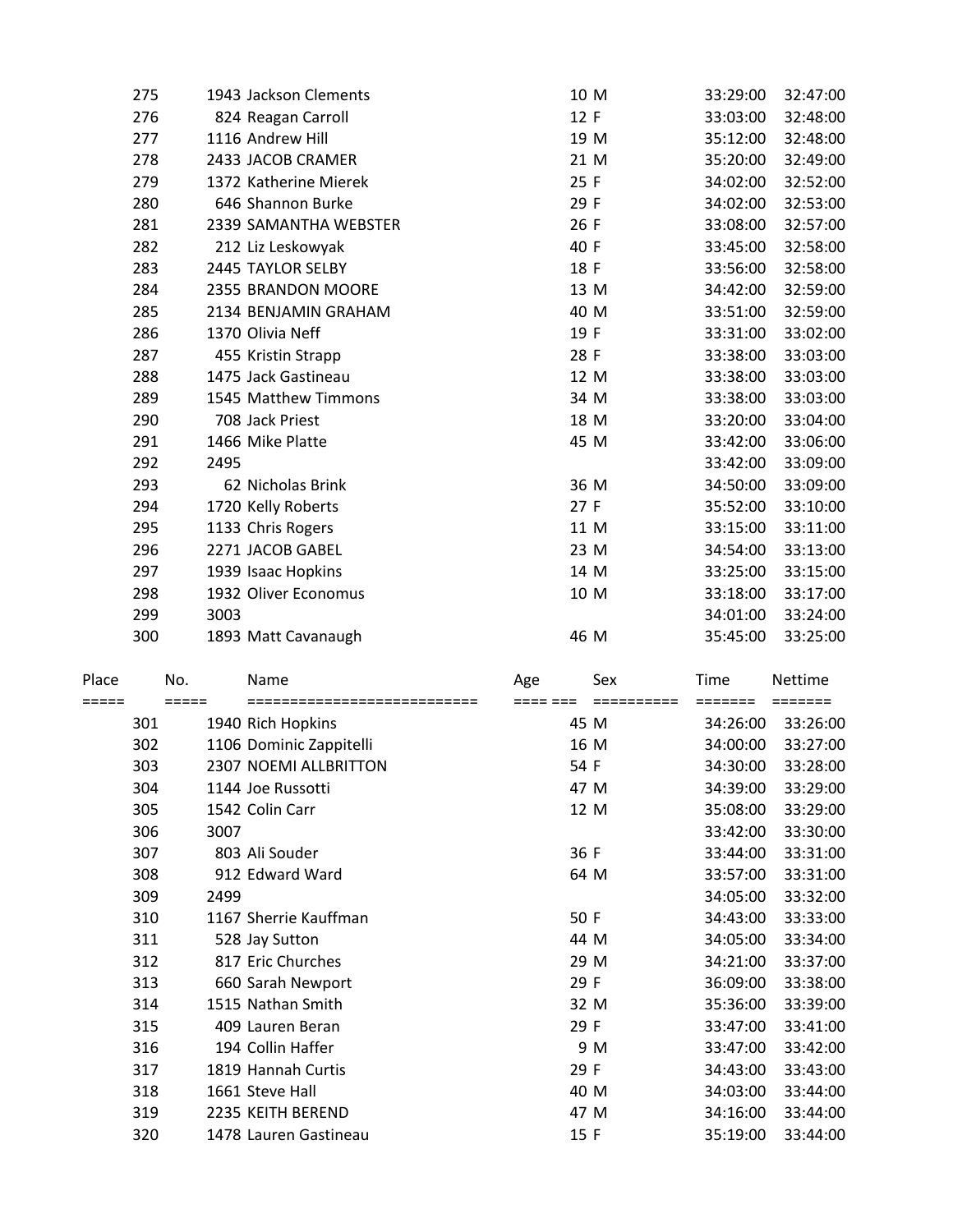| 321 | 906 Adam Trautner        | 37 M | 33:50:00 | 33:45:00 |
|-----|--------------------------|------|----------|----------|
| 322 | 459 John Roslovic        | 55 M | 34:45:00 | 33:45:00 |
| 323 | 1525 Tracy Cahill        | 35 F | 34:46:00 | 33:45:00 |
| 324 | 905 Remy Trautner        | 7 M  | 33:52:00 | 33:46:00 |
| 325 | 3019                     |      | 36:28:00 | 33:46:00 |
| 326 | 273 Gregory Poulos       | 46 M | 34:44:00 | 33:47:00 |
| 327 | 1201 Eleanor Richardson  | 16 F | 34:18:00 | 33:48:00 |
| 328 | 164 Robert Oehler        | 19 M | 35:12:00 | 33:48:00 |
| 329 | 1244 Amanda Brewer       | 21 F | 36:03:00 | 33:49:00 |
| 330 | 1203 Craig Richardson    | 45 M | 34:19:00 | 33:49:00 |
| 331 | 1764 Greg Stewart        | 30 F | 34:09:00 | 33:52:00 |
| 332 | 284 Trent Dresel         | 22 M | 34:22:00 | 33:52:00 |
| 333 | 2260 DYLAN HORN          | 10 M | 35:55:00 | 33:53:00 |
| 334 | 1765 Laura Stewart       | 29 F | 34:10:00 | 33:53:00 |
| 335 | 1453 Karlie Cannell      | 25 F | 36:35:00 | 33:53:00 |
| 336 | 1159 Cassie Wolfinger    | 26 F | 36:10:00 | 33:54:00 |
| 337 | 1264 Aidan Rush          | 11 M | 34:44:00 | 33:56:00 |
| 338 | 167 Jeff Oehler          | 58 M | 35:18:00 | 33:57:00 |
| 339 | 262 William Carlin       | 43 M | 34:57:00 | 33:57:00 |
| 340 | 1219 Ty Sauer            | 39 M | 34:32:00 | 34:00:00 |
| 341 | 1980 Joel Rezabek        | 49 M | 35:02:00 | 34:02:00 |
| 342 | 1242 Brian Cline         | 36 M | 34:55:00 | 34:05:00 |
| 343 | 1265 Miles Rush          | 38 M | 34:54:00 | 34:05:00 |
| 344 | 1243 Mindy Cline         | 37 F | 34:55:00 | 34:05:00 |
| 345 | 1202 Jennifer Richardson | 45 F | 34:39:00 | 34:09:00 |
| 346 | 2075 DEAN MCBURNEY       | 47 M | 35:29:00 | 34:09:00 |
| 347 | 187 Jonathon Hammond     | 12 M | 34:18:00 | 34:10:00 |
| 348 | 2462 BRAD DOWNS          | 41 N | 34:19:00 | 34:11:00 |
| 349 | 316 Danielle Beard       | 25 F | 34:21:00 | 34:11:00 |
| 350 | 2138 TIFFANY BRUMMER     | 43 F | 35:25:00 | 34:11:00 |

| Place |     | No. | Name                 | Age  | Sex  | Time     | <b>Nettime</b> |
|-------|-----|-----|----------------------|------|------|----------|----------------|
|       |     |     |                      |      |      | ======   |                |
|       | 351 |     | 315 Rachel Leavitt   | 32 F |      | 34:23:00 | 34:12:00       |
|       | 352 |     | 2461 MARISON DOWNS   | 13 F |      | 34:20:00 | 34:12:00       |
|       | 353 |     | 471 Amanda Kunstmann | 45 F |      | 35:14:00 | 34:14:00       |
|       | 354 |     | 1310 Brian Ashworth  | 46 M |      | 34:32:00 | 34:15:00       |
|       | 355 |     | 933 Thomas Lam       | 40 M |      | 37:33:00 | 34:15:00       |
|       | 356 |     | 2155 CHELSEA MARTIN  | 27 F |      | 35:15:00 | 34:15:00       |
|       | 357 |     | 118 Sharon Schrader  | 51 F |      | 36:34:00 | 34:16:00       |
|       | 358 |     | 117 Erica Schrader   | 20 F |      | 36:34:00 | 34:17:00       |
|       | 359 |     | 173 Kevin Murch      | 47 M |      | 34:25:00 | 34:19:00       |
|       | 360 |     | 1521 Aaron Hutchison |      | 31 M | 35:04:00 | 34:20:00       |
|       | 361 |     | 1285 Ali Arguelles   | 33 F |      | 36:49:00 | 34:20:00       |
|       | 362 |     | 169 Lisa Beck        | 46 F |      | 34:31:00 | 34:20:00       |
|       | 363 |     | 2236 COLLEEN KRUPP   | 46 F |      | 34:31:00 | 34:21:00       |
|       | 364 |     | 519 Lindsay Rhoads   | 38 F |      | 34:34:00 | 34:21:00       |
|       | 365 |     | 1303 Rowan Russell   |      | 9 M  | 34:29:00 | 34:24:00       |
|       | 366 |     | 749 Wyatt Spalding   | 13 M |      | 34:37:00 | 34:27:00       |
|       |     |     |                      |      |      |          |                |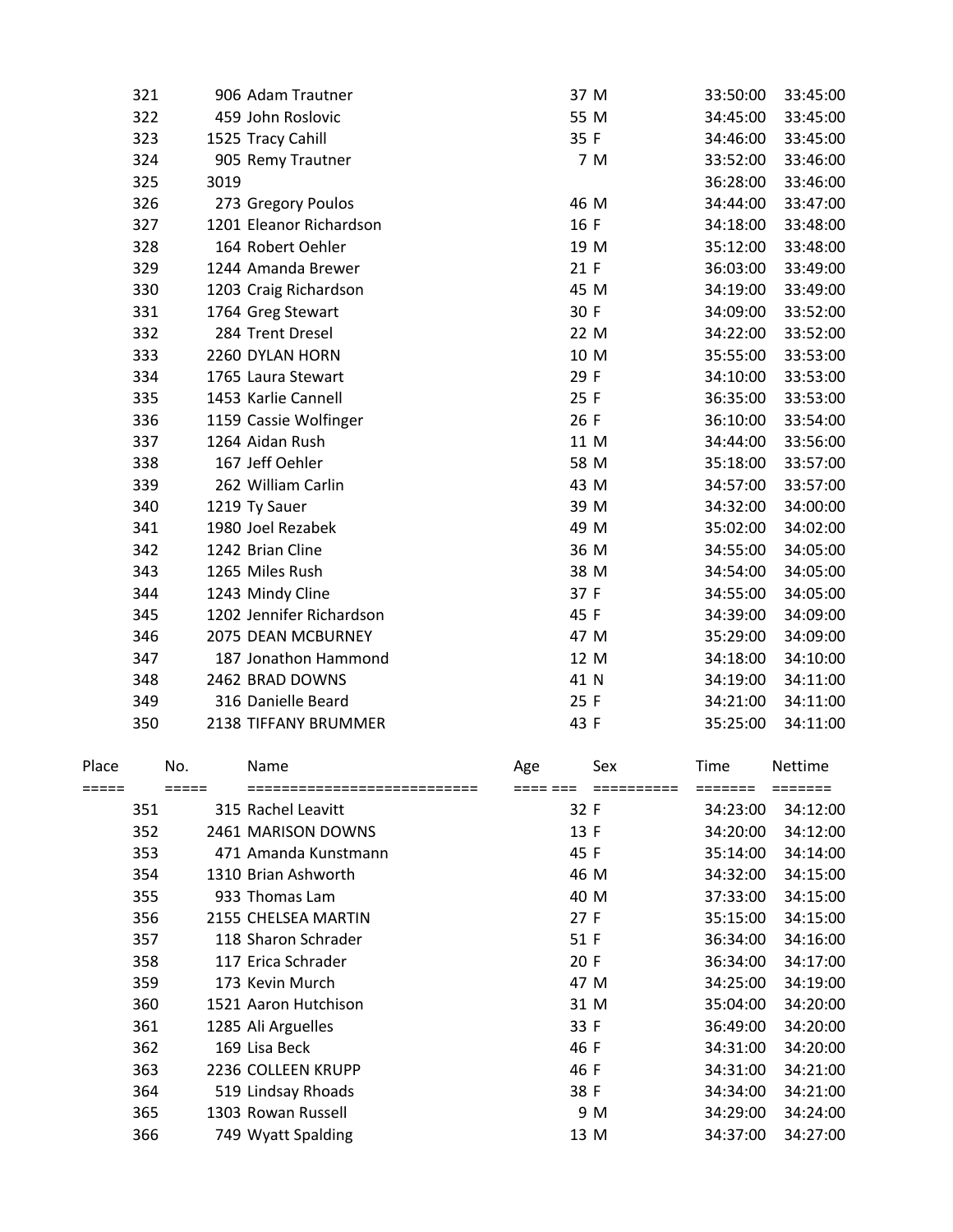|                | 367 |                | 393 Wade Williams                    | 40 M            |                   | 35:40:00        | 34:28:00                  |
|----------------|-----|----------------|--------------------------------------|-----------------|-------------------|-----------------|---------------------------|
|                | 368 |                | 1199 Claire Richardson               | 12 F            |                   | 34:38:00        | 34:29:00                  |
|                | 369 |                | 425 Kanny Grewal                     | 51 M            |                   | 34:56:00        | 34:30:00                  |
|                | 370 |                | 2444 MATT SELBY                      | 49 M            |                   | 35:28:00        | 34:31:00                  |
|                | 371 |                | 751 Jennifer Spalding                | 45 F            |                   | 34:41:00        | 34:31:00                  |
|                | 372 |                | 1346 Abe Godinez                     | 51 M            |                   | 34:46:00        | 34:33:00                  |
|                | 373 |                | 844 Noah Qazi                        | 13 M            |                   | 37:14:00        | 34:34:00                  |
|                | 374 |                | 1326 Cathryn Brassfield              | 28 F            |                   | 37:14:00        | 34:35:00                  |
|                | 375 |                | 2465 AUSTIN BOYER                    | 39 M            |                   | 35:55:00        | 34:36:00                  |
|                | 376 |                | 1325 Eric Brassfield                 | 28 M            |                   | 37:14:00        | 34:36:00                  |
|                | 377 |                | 745 Sally Sligar                     | 61 F            |                   | 35:01:00        | 34:36:00                  |
|                | 378 |                | 804 Rodney Smith                     | 49 M            |                   | 35:58:00        | 34:39:00                  |
|                | 379 |                | 97 Sandra Barkett                    | 35 F            |                   | 36:33:00        | 34:40:00                  |
|                | 380 |                | 127 Claire Alexander                 | 21 F            |                   | 36:04:00        | 34:43:00                  |
|                | 381 |                | 96 Brent Barkett                     | 35 M            |                   | 36:33:00        | 34:43:00                  |
|                | 382 |                | 2256 LISA HORN                       | 47 F            |                   | 36:47:00        | 34:45:00                  |
|                | 383 |                | 1288 Michael Arguelles Jr.           | 15 M            |                   | 37:12:00        | 34:46:00                  |
|                | 384 |                | 1172 Mike Short                      | 44 M            |                   | 35:47:00        | 34:47:00                  |
|                | 385 |                | 1892 Amy Golian                      | 55 F            |                   | 36:52:00        | 34:47:00                  |
|                | 386 |                | 451 Greg Peddicord                   | 62 M            |                   | 35:07:00        | 34:49:00                  |
|                | 387 |                | 1679 Billy Sunday                    | 35 M            |                   | 36:36:00        | 34:49:00                  |
|                | 388 |                | 2347 KATIE SCHEINER                  | 35 F            |                   | 35:42:00        | 34:49:00                  |
|                | 389 |                | 2272 MITCHELL GABEL                  | 21 M            |                   | 36:25:00        | 34:49:00                  |
|                | 390 |                | 2372 DAVID RALSTON                   | 53 M            |                   | 35:49:00        | 34:50:00                  |
|                | 391 |                | 1546 Chris Ryan                      | 22 M            |                   | 38:21:00        | 34:54:00                  |
|                | 392 |                | 2156 DONNA MALLOY                    | 55 F            |                   | 35:32:00        | 34:54:00                  |
|                | 393 |                | 2149 DONNIE CAMERON                  | 19 M            |                   | 37:32:00        | 34:54:00                  |
|                | 394 |                | 902 Scott Elwer                      | 43 M            |                   | 37:58:00        | 34:56:00                  |
|                | 395 |                | 2468 MELISSA MELFI                   | 31 F            |                   | 37:14:00        | 34:57:00                  |
|                | 396 |                | 1841 Sam Rojanasakdakul              | 14 M            |                   | 35:07:00        | 34:57:00                  |
|                | 397 |                | 1574 Curtis Theel                    | 32 M            |                   | 35:58:00        | 34:58:00                  |
|                | 398 |                | 80 Michael Leaventon                 | 46 M            |                   | 36:08:00        | 34:59:00                  |
|                | 399 |                | 196 Ellie Haffer                     | 13 F            |                   | 35:10:00        | 35:00:00                  |
|                | 400 |                | 509 Ronan Bussewitz                  | 12 M            |                   | 37:11:00        | 35:00:00                  |
| Place<br>===== |     | No.<br>$=====$ | Name<br>============================ | Age<br>==== === | Sex<br>========== | Time<br>======= | <b>Nettime</b><br>======= |
|                | 401 |                | 1039 Bruce Stewart                   | 56 M            |                   | 35:29:00        | 35:01:00                  |
|                | 402 |                | 645 Garrett Burke                    | 24 M            |                   | 36:12:00        | 35:02:00                  |
|                | 403 |                | 1355 Rachel Mankin                   | 31 F            |                   | 36:48:00        | 35:03:00                  |
|                | 404 |                | 1603 Erin Burke                      | 31 F            |                   | 36:12:00        | 35:03:00                  |
|                | 405 |                | 1056 Heather Koerner                 | 41 F            |                   | 36:37:00        | 35:03:00                  |
|                | 406 |                | 2257 JASON GUNSOREK                  | 42 M            |                   | 37:00:00        | 35:03:00                  |
|                | 407 |                | 999 Bryan Crum                       | 43 M            |                   | 36:00:00        | 35:04:00                  |
|                | 408 |                | 1890 Colin Golian                    | 30 M            |                   | 36:52:00        | 35:05:00                  |
|                | 409 |                | 2409 JACKSON DICKSON                 | 13 M            |                   | 38:19:00        | 35:08:00                  |
|                | 410 |                | 983 Emerson Ohlson                   | 12 M            |                   | 38:18:00        | 35:08:00                  |
|                | 411 |                | 727 Tedd Hardesty                    | 48 M            |                   | 35:59:00        | 35:08:00                  |
|                | 412 |                | 872 Scott Baker                      | 34 M            |                   | 35:23:00        | 35:10:00                  |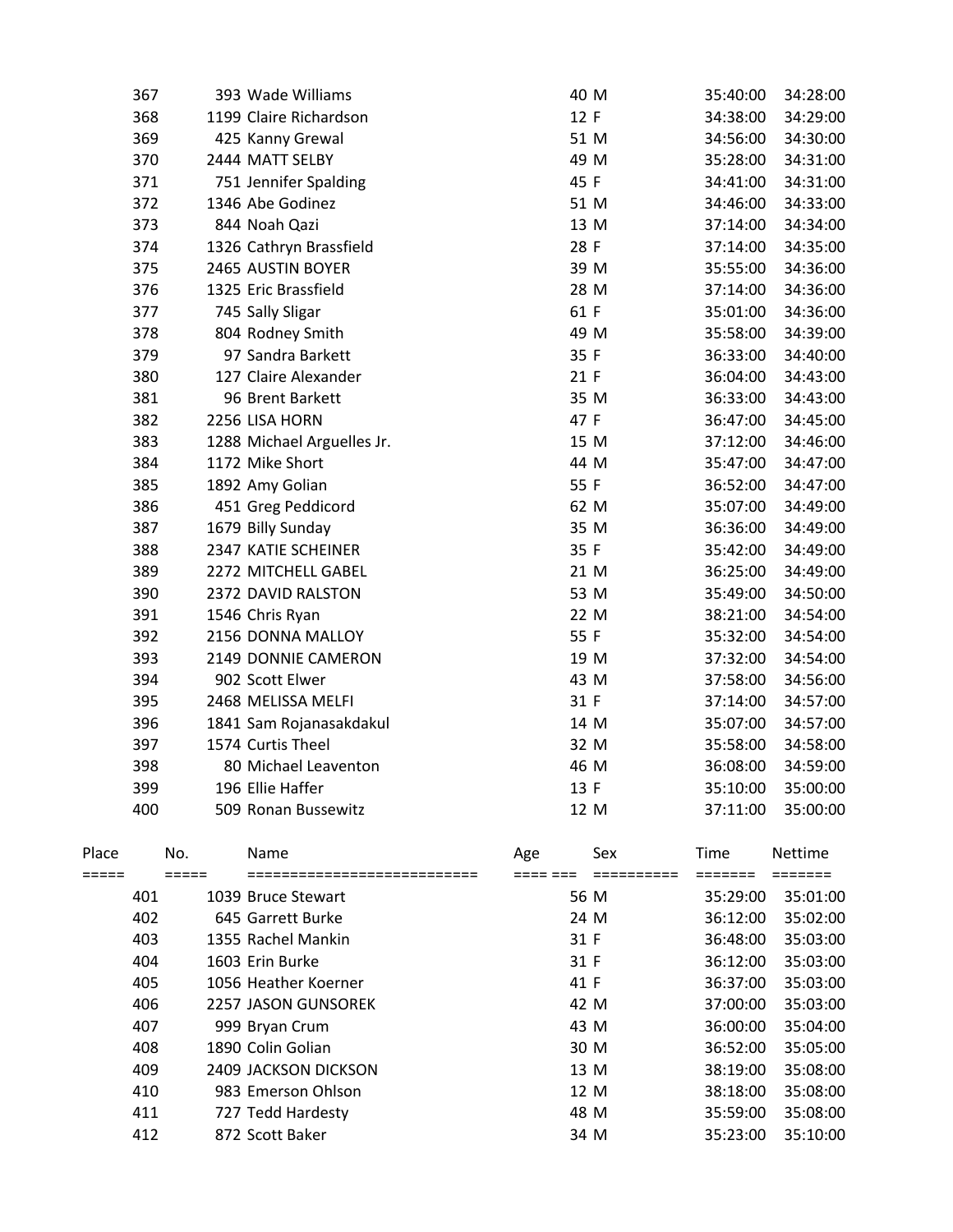|                | 413 |      | 1827 Henry Naumoff      |      | 10 M | 35:37:00        | 35:10:00          |
|----------------|-----|------|-------------------------|------|------|-----------------|-------------------|
|                | 414 |      | 873 Katie Baker         | 34 F |      | 35:23:00        | 35:10:00          |
|                | 415 |      | 2346 NICHOLAS DUNAWAY   |      | 10 M | 35:39:00        | 35:11:00          |
|                | 416 |      | 2310 SAMMY BOWERS       | 14 F |      | 37:42:00        | 35:13:00          |
|                | 417 |      | 661 Brent Morrow        |      | 44 M | 37:38:00        | 35:13:00          |
|                | 418 |      | 876 David Bowers        |      | 53 M | 37:41:00        | 35:13:00          |
|                | 419 |      | 308 Mitchell Alter      |      | 62 M | 35:41:00        | 35:16:00          |
|                | 420 |      | 987 Susie Norman        | 41 F |      | 36:24:00        | 35:16:00          |
|                | 421 |      | 1418 Jeff Orr           |      | 34 M | 36:30:00        | 35:17:00          |
|                | 422 |      | 285 Kim Dresel          | 48 F |      | 35:49:00        | 35:18:00          |
|                | 423 |      | 1480 Amy Gibson         | 30 F |      | 35:43:00        | 35:20:00          |
|                | 424 |      | 2364 GRACIE PINE        | 18 F |      | 35:51:00        | 35:21:00          |
|                | 425 |      | 2234 MOLLY BEREND       | 18 F |      | 35:51:00        | 35:21:00          |
|                | 426 |      | 1414 Maxwell Matsanoff  |      | 28 M | 35:44:00        | 35:21:00          |
|                | 427 |      | 123 Nicholas Natsis     |      | 28 M | 35:36:00        | 35:21:00          |
|                | 428 |      | <b>632 IRENE MOLNAR</b> | 52 F |      | 36:04:00        | 35:23:00          |
|                | 429 |      | 1209 Charlie Hobart     |      | 12 M | 37:45:00        | 35:24:00          |
|                | 430 |      | 1210 Colin Hobart       |      | 18 M | 37:44:00        | 35:24:00          |
|                | 431 |      | 43 Alexis Curren        | 14 F |      | 36:32:00        | 35:26:00          |
|                | 432 |      | 1476 Billy Gastineau    |      | 14 M | 36:03:00        | 35:27:00          |
|                | 433 |      | 1289 Julie Arguelles    | 47 F |      | 37:52:00        | 35:28:00          |
|                | 434 |      | 1394 Sophie Matt        | 17 F |      | 36:31:00        | 35:28:00          |
|                | 435 |      | 1220 Colleen Sauer      | 33 F |      | 36:02:00        | 35:30:00          |
|                | 436 |      | 2359 GABEL L            |      | 14 M | 35:46:00        | 35:30:00          |
|                | 437 |      | 1870 Ted Loper          |      | 21 M | 38:14:00        | 35:30:00          |
|                | 438 |      | 129 Brooke Alexander    | 24 F |      | 36:51:00        | 35:31:00          |
|                | 439 |      | 363 Melissa Schwab      | 39 F |      | 36:38:00        | 35:31:00          |
|                | 440 |      | 371 Michael Eckel       |      | 57 M | 36:02:00        | 35:31:00          |
|                | 441 |      | 432 Annie Gisch         | 35 F |      | 37:39:00        | 35:32:00          |
|                | 442 |      | 431 Michael Gisch       |      | 37 M | 37:39:00        | 35:33:00          |
|                | 443 |      | 1895 Clara Doyle        | 13 F |      | 35:43:00        | 35:33:00          |
|                | 444 |      | 1493 Catherine Rudolph  | 35 F |      | 35:44:00        | 35:36:00          |
|                | 445 |      | 1152 Ed Schmidt         |      | 57 M | 36:03:00        | 35:36:00          |
|                | 446 | 2489 |                         |      |      | 36:46:00        | 35:42:00          |
|                | 447 |      | 1399 JAMES MILLER       |      | 45 M | 37:30:00        | 35:42:00          |
|                | 448 |      | 1400 Sherry WISE        | 37 F |      | 37:31:00        | 35:43:00          |
|                | 449 |      | 1928 Joe Haurani        |      | 41 M | 43:15:00        | 35:43:00          |
|                | 450 |      | 1215 Dan Luk            |      | 33 M | 36:13:00        | 35:47:00          |
| Place<br>===== |     | No.  | Name                    | Age  | Sex  | Time<br>======= | Nettime<br>====== |
|                | 451 |      | 1216 Maggie King        | 25 F |      | 36:13:00        | 35:47:00          |
|                | 452 |      | 1888 Paige Golian       | 24 F |      | 37:58:00        | 35:49:00          |
|                | 453 |      | 536 Brian-Micha Pipes   |      | 37 M | 36:50:00        | 35:50:00          |
|                | 454 |      | 2410 AIDAN DICKSON      |      | 11 M | 36:27:00        | 35:51:00          |
|                | 455 |      | 2028 CARSON BAKER       |      | 11 M | 36:27:00        | 35:51:00          |
|                | 456 |      | 1648 Carter Haase       |      | 15 M | 37:47:00        | 35:52:00          |
|                | 457 |      | 1916 Quinn Charney      |      | 26 M | 37:29:00        | 35:52:00          |
|                | 458 |      | 1142 Susan Hatfield     | 46 F |      | 36:21:00        | 35:52:00          |
|                |     |      |                         |      |      |                 |                   |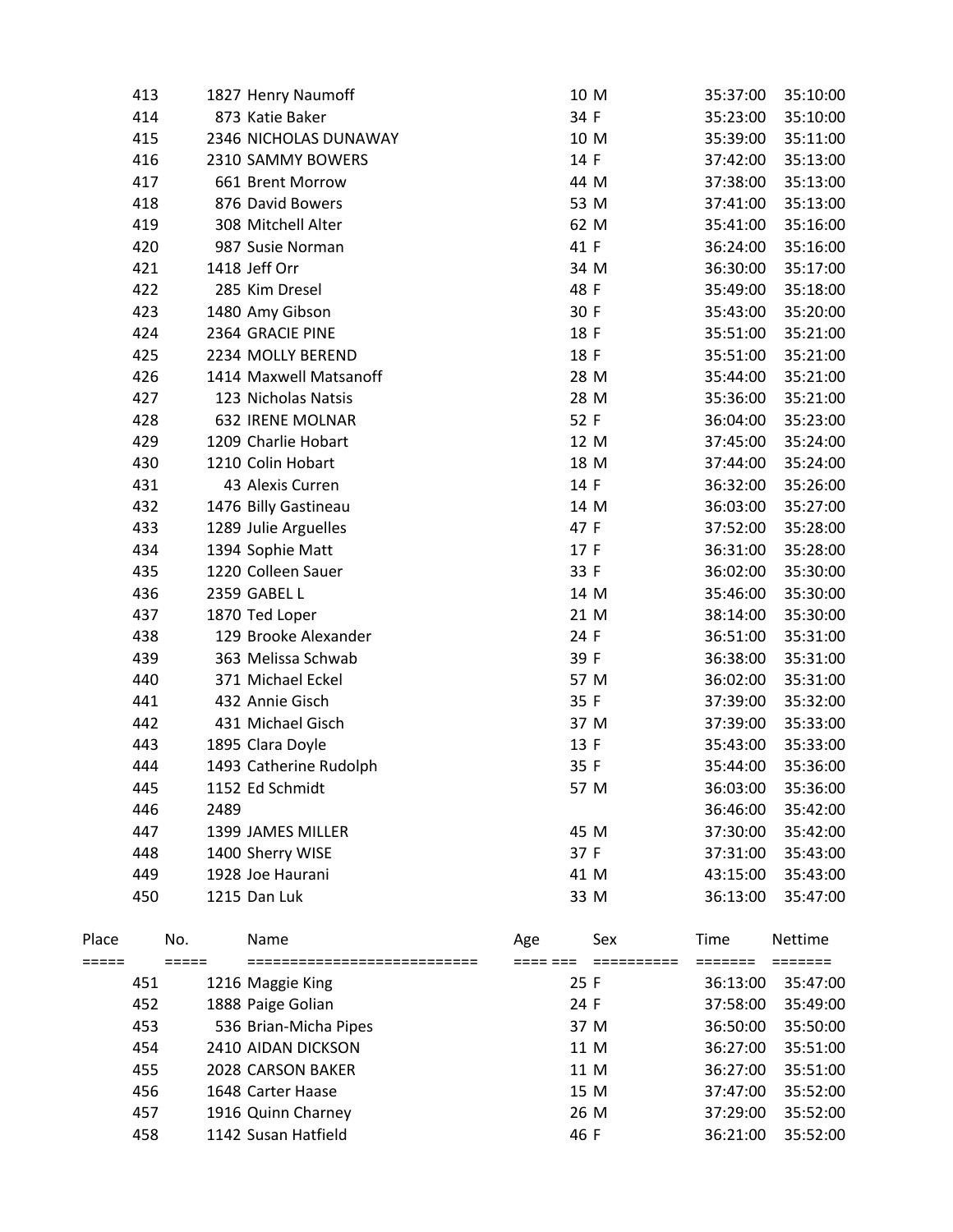|                | 459 |                            | 1141 Brent Hatfield                  | 45 M            |                      | 36:20:00                            | 35:53:00 |
|----------------|-----|----------------------------|--------------------------------------|-----------------|----------------------|-------------------------------------|----------|
|                | 460 |                            | 1164 Wendy McKirgan                  | 46 F            |                      | 36:21:00                            | 35:53:00 |
|                | 461 |                            | 780 Lyndsie Cummans                  | 23 F            |                      | 36:23:00                            | 35:53:00 |
|                | 462 |                            | 778 Jared Cummans                    | 27 M            |                      | 36:23:00                            | 35:54:00 |
|                | 463 |                            | 1105 Bud Zappitelli                  | 53 M            |                      | 36:27:00                            | 35:54:00 |
|                | 464 |                            | 2353 DAVID DENNIS                    | 60 M            |                      | 36:49:00                            | 35:55:00 |
|                | 465 |                            | 1377 Meredith Merkley                | 29 F            |                      | 37:45:00                            | 35:56:00 |
|                | 466 |                            | 2352 JAMENSON DENNIS                 | 27 M            |                      | 36:49:00                            | 35:56:00 |
|                | 467 |                            | 676 Dwayne Adams                     | 49 M            |                      | 36:09:00                            | 35:56:00 |
|                | 468 |                            | 736 Laura Ballenger                  | 29 F            |                      | 37:46:00                            | 35:56:00 |
|                | 469 |                            | 436 Rick Chokreff                    | 52 M            |                      | 37:34:00                            | 35:56:00 |
|                | 470 |                            | 1979 Emily Rezabek                   | 17 F            |                      | 36:57:00                            | 35:57:00 |
|                | 471 |                            | 138 Holly Levin                      | 28 F            |                      | 36:51:00                            | 35:57:00 |
|                | 472 |                            | 674 Catherine Adams                  | 14 F            |                      | 36:12:00                            | 35:57:00 |
|                | 473 |                            | 1981 Hannah Rezabek                  | 19 F            |                      | 36:58:00                            | 35:58:00 |
|                | 474 |                            | 16 Kasey Kist                        | 40 M            |                      | 36:52:00                            | 36:00:00 |
|                | 475 |                            | 2387 GABBY BEELER                    | 16 F            |                      | 37:03:00                            | 36:03:00 |
|                | 476 |                            | 1866 Skyler Simpson                  | 14 M            |                      | 36:10:00                            | 36:04:00 |
|                | 477 |                            | 1925 Nick rotonda                    | 22 M            |                      | 36:19:00                            | 36:05:00 |
|                | 478 |                            | 2252 BRYAN PROSEK                    | 51 M            |                      | 38:37:00                            | 36:07:00 |
|                | 479 |                            | 258 Stephanie Spencer                | 38 F            |                      | 36:45:00                            | 36:08:00 |
|                | 480 |                            | 1156 Sandrienne Nguyen               | 16 F            |                      | 36:28:00                            | 36:08:00 |
|                | 481 |                            | 2069 JANET FIREMAN                   | 48 F            |                      | 38:15:00                            | 36:10:00 |
|                | 482 |                            | 2358 ERIC MICHITSON                  | 14 M            |                      | 36:26:00                            | 36:10:00 |
|                | 483 |                            | 375 Gregory Melick                   | 53 M            |                      | 36:29:00                            | 36:13:00 |
|                | 484 |                            | 193 David Grammel                    | 51 M            |                      | 37:14:00                            | 36:14:00 |
|                | 485 |                            | 1614 Jim Nelson                      | 58 M            |                      | 36:53:00                            | 36:14:00 |
|                | 486 |                            | 400 Melissa Kass                     | 46 F            |                      | 36:52:00                            | 36:17:00 |
|                | 487 |                            | 1396 Natalie Matt                    | 57 F            |                      | 37:20:00                            | 36:17:00 |
|                | 488 |                            | 1158 Malila Nguyen                   | 44 F            |                      | 36:39:00                            | 36:18:00 |
|                | 489 |                            | 1395 Will Matt                       | 57 M            |                      | 37:21:00                            | 36:19:00 |
|                | 490 |                            | 261 Kyle Carlin                      | 14 M            |                      | 36:53:00                            | 36:19:00 |
|                | 491 |                            | 10 Shaun LaJeunesse                  | 46 M            |                      | 36:31:00                            | 36:20:00 |
|                | 492 |                            | 832 Alexis Neri                      | 21 F            |                      | 38:15:00                            | 36:20:00 |
|                | 493 |                            | 1767 Stephen Caplinger               | 68 M            |                      | 36:32:00                            | 36:21:00 |
|                | 494 |                            | 2195 JEN KALWASINSKI                 | 40 F            |                      | 36:56:00                            | 36:21:00 |
|                | 495 |                            | 2482 DOLORES SKYBEK                  | 41 F            |                      | 37:01:00                            | 36:22:00 |
|                | 496 |                            | 180 Reid Luffler                     | 12 M            |                      | 36:28:00                            | 36:22:00 |
|                | 497 |                            | 2453 ALENA ALFONZO                   | 21 F            |                      | 37:32:00                            | 36:24:00 |
|                | 498 |                            | 2442 ANDREW WESTBROOK                | 27 M            |                      | 38:54:00                            | 36:24:00 |
|                | 499 |                            | 610 Michael Morris                   | 43 M            |                      | 36:35:00                            | 36:24:00 |
|                | 500 |                            | 1649 Carolyn Haase                   | 18 F            |                      | 38:22:00                            | 36:26:00 |
| Place<br>===== |     | No.<br>$=$ $=$ $=$ $=$ $=$ | Name<br>============================ | Age<br>==== === | Sex<br>$=$ ========= | Time<br>$=$ $=$ $=$ $=$ $=$ $=$ $=$ | Nettime  |
|                | 501 |                            | 1849 Albert Miller                   | 23 M            |                      | 38:09:00                            | 36:27:00 |
|                | 502 |                            | 1848 Nikki Miller                    | 22 F            |                      | 38:10:00                            | 36:28:00 |
|                | 503 |                            | 1651 Lisa Haase                      | 48 F            |                      | 38:23:00                            | 36:28:00 |
|                | 504 |                            | 71 Maureen Johnson                   | 38 F            |                      | 36:42:00                            | 36:29:00 |
|                |     |                            |                                      |                 |                      |                                     |          |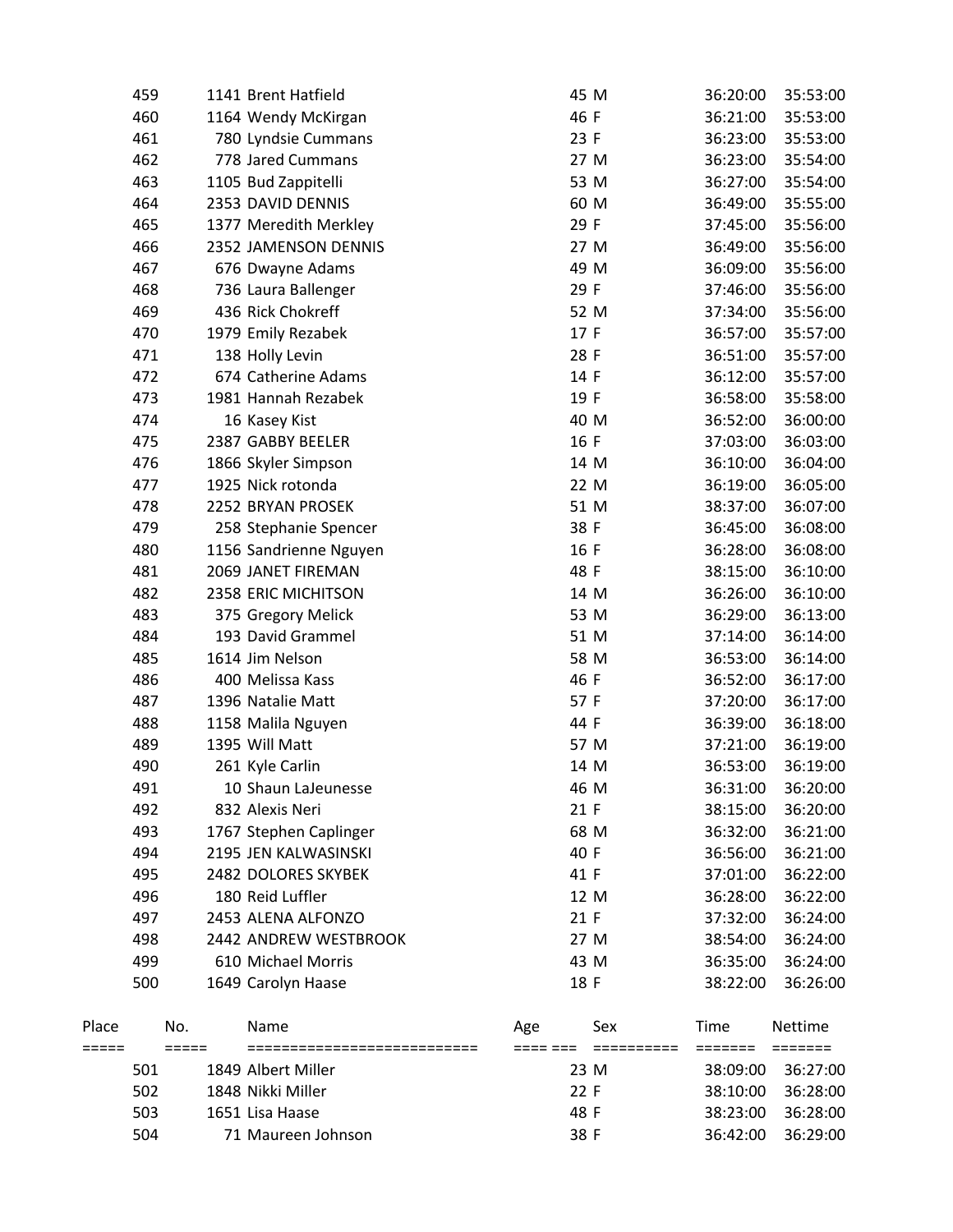| ===== |     | $=====$ | ============================ | ==== === | ========== | =======  | $=$ $=$ $=$ $=$ $=$ $=$ $=$ |
|-------|-----|---------|------------------------------|----------|------------|----------|-----------------------------|
| Place |     | No.     | Name                         | Age      | Sex        | Time     | Nettime                     |
|       | 550 |         | 306 Allie Alter              | 24 F     |            | 37:28:00 | 37:03:00                    |
|       | 549 |         | 305 Alex Clay                | 25 M     |            | 37:28:00 | 37:01:00                    |
|       | 548 |         | 1781 Tom Presthus            | 42 M     |            | 37:06:00 | 37:01:00                    |
|       | 547 |         | 2020 TED SCHNEIDER           | 54 M     |            | 39:35:00 | 37:00:00                    |
|       | 546 |         | 963 Lisa Barber              | 36 F     |            | 38:47:00 | 37:00:00                    |
|       | 545 |         | 2175 PERRY WALLINGER         | 21 F     |            | 39:14:00 | 36:59:00                    |
|       | 544 |         | 1630 Brad Powell             | 60 M     |            | 37:56:00 | 36:58:00                    |
|       | 543 |         | 1667 Kim Vandemark           | 46 F     |            | 37:58:00 | 36:57:00                    |
|       | 542 |         | 763 Matthew Kirby            | 69 M     |            | 39:07:00 | 36:55:00                    |
|       | 541 |         | 192 Andrea Grammel           | 47 F     |            | 37:26:00 | 36:54:00                    |
|       | 540 |         | 2377 ALYSSA HIMMEL           | 29 F     |            | 37:02:00 | 36:53:00                    |
|       | 539 |         | 2171 TAJA JIHNSON            | 29 F     |            | 37:30:00 | 36:53:00                    |
|       | 538 |         | 553 Andrew Rumpke            | 37 M     |            | 37:13:00 | 36:52:00                    |
|       | 537 |         | 2248 ZACH SIMPSON            | 24 M     |            | 39:42:00 | 36:52:00                    |
|       | 536 |         | 1650 Phillip Haase           | 53 M     |            | 38:46:00 | 36:51:00                    |
|       | 535 |         | 1735 Ben Burgett             | 24 M     |            | 39:08:00 | 36:51:00                    |
|       | 534 |         | 1057 Amanda Herrmann         | 23 F     |            | 37:39:00 | 36:50:00                    |
|       | 533 |         | 211 Drew Leskowyak           | 12 M     |            | 37:37:00 | 36:49:00                    |
|       | 532 |         | 1689 David Lahr              | 49 M     |            | 38:44:00 | 36:49:00                    |
|       | 531 |         | 904 Caroline Carpenter       | 21 F     |            | 38:26:00 | 36:49:00                    |
|       | 530 |         | 238 Daniel O'Halloran        | 59 M     |            | 37:01:00 | 36:49:00                    |
|       | 529 |         | 698 Troy Mills               | 44 M     |            | 38:17:00 | 36:47:00                    |
|       | 528 |         | 875 Abigail Carpenter        | 19 F     |            | 38:22:00 | 36:46:00                    |
|       | 527 |         | 1778 Rhys Presthus           |          | 8 M        | 36:47:00 | 36:46:00                    |
|       | 526 |         | 441 Griffin Zavislak         | 10 M     |            | 37:07:00 | 36:45:00                    |
|       | 525 |         | 2002 KATIE JOHNSON           | 34 F     |            | 38:25:00 | 36:44:00                    |
|       | 524 |         | 812 JJ Zink                  | 14 M     |            | 38:15:00 | 36:44:00                    |
|       | 523 |         | 2478 KATE WILCOX             | 10 F     |            | 36:57:00 | 36:43:00                    |
|       | 522 |         | 2476 JEFF WILXOC             | 41 M     |            | 36:56:00 | 36:41:00                    |
|       | 521 |         | 810 Alexa Zink               | 11 F     |            | 38:13:00 | 36:41:00                    |
|       | 520 |         | 1448 Mary Dengler            | 56 F     |            | 38:51:00 | 36:41:00                    |
|       | 519 |         | 1419 Kelsie Zak              | 25 F     |            | 39:23:00 | 36:40:00                    |
|       | 518 |         | 2361 JOE FRERICKS            | 40 M     |            | 36:54:00 | 36:40:00                    |
|       | 517 |         | 2464 EMILY LOWE              | 33 F     |            | 38:54:00 | 36:39:00                    |
|       | 516 |         | 2011 ZACH DELO               | 27 M     |            | 37:06:00 | 36:37:00                    |
|       | 515 |         | 2012 MAURA DELO              | 26 F     |            | 37:06:00 | 36:37:00                    |
|       | 514 |         | 179 Jude Luffler             |          | 9 M        | 37:27:00 | 36:36:00                    |
|       | 513 |         | 1548 Sarah Ryan              | 50 F     |            | 40:01:00 | 36:35:00                    |
|       | 512 |         | 2202 HEATHER TJADER          | 39 F     |            | 36:42:00 | 36:33:00                    |
|       | 511 |         | 2203 JOSH TJADER             | 37 M     |            | 36:42:00 | 36:33:00                    |
|       | 510 |         | 384 Michael Ferraro          | 30 M     |            | 37:24:00 | 36:32:00                    |
|       | 509 |         | 385 Ashley Ferraro           | 30 F     |            | 37:25:00 | 36:32:00                    |
|       | 508 |         | 938 Samuel Lindimore         |          | 8 M        | 36:37:00 | 36:32:00                    |
|       | 507 |         | 443 Muriel Goldfarb          | 17 F     |            | 37:04:00 | 36:31:00                    |
|       | 506 |         | 830 David Ackermann          | 44 M     |            | 38:19:00 | 36:31:00                    |
|       | 505 |         | 1338 Christina Senciboy      | 28 F     |            | 37:28:00 | 36:30:00                    |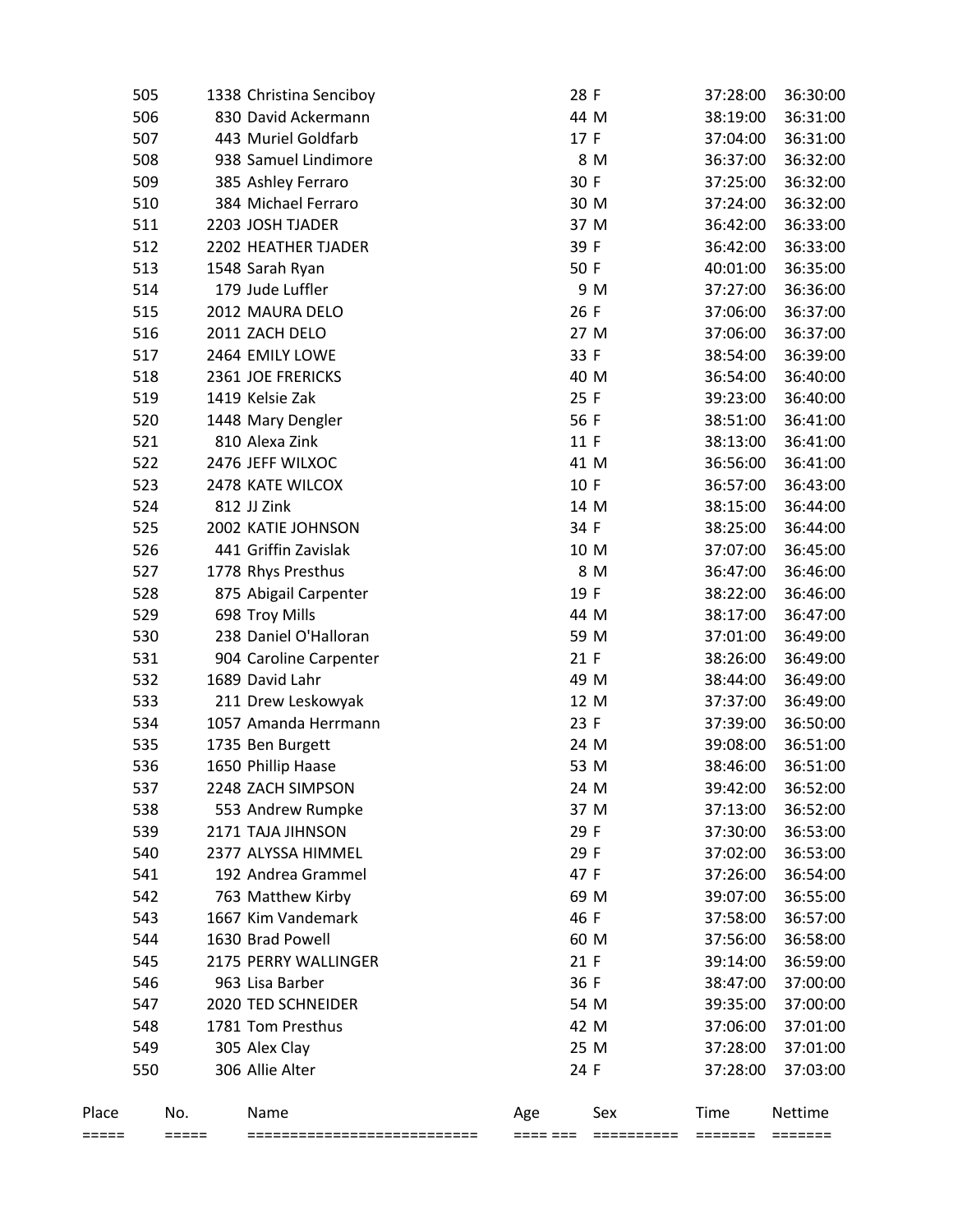| 551 | 3013 |                          |      |     | 37:22:00 | 37:04:00 |
|-----|------|--------------------------|------|-----|----------|----------|
| 552 |      | 2173 ELLIS WALLINGER     | 24 F |     | 39:18:00 | 37:04:00 |
| 553 |      | 860 Sean Cummins         | 11 M |     | 38:45:00 | 37:09:00 |
| 554 |      | 1006 Todd Weslow         | 51 M |     | 37:38:00 | 37:10:00 |
| 555 |      | 369 Lisa Newport         | 55 F |     | 39:44:00 | 37:11:00 |
| 556 |      | 368 Alan Newport         | 55 M |     | 39:44:00 | 37:12:00 |
| 557 |      | 1004 Emily Weslow        | 15 F |     | 37:40:00 | 37:12:00 |
| 558 |      | 2336 JEFF BENTZ          | 49 M |     | 39:29:00 | 37:12:00 |
| 559 |      | 434 Meghan Chokreff      | 25 F |     | 38:48:00 | 37:12:00 |
| 560 |      | 850 Brian Hall           | 37 M |     | 38:21:00 | 37:13:00 |
| 561 |      | 851 Kelly Hall           | 36 F |     | 38:19:00 | 37:14:00 |
| 562 |      | 1085 John McClelland     | 42 M |     | 40:58:00 | 37:14:00 |
| 563 |      | 2130 TRACEY MUDD         | 40 F |     | 38:38:00 | 37:14:00 |
| 564 |      | 1415 Brett Ethridge      | 39 M |     | 40:25:00 | 37:16:00 |
| 565 |      | 1921 Emma Davidson       | 17 F |     | 39:58:00 | 37:16:00 |
| 566 |      | 1010 Parker Walton       | 28 M |     | 38:51:00 | 37:16:00 |
| 567 |      | 2188 KIETH NEAL          | 23 M |     | 40:27:00 | 37:16:00 |
| 568 |      | 1703 Kim O'Korn          | 41 F |     | 37:39:00 | 37:16:00 |
| 569 |      | 825 Michael Carroll      | 47 M |     | 39:34:00 | 37:18:00 |
| 570 |      | 379 Sarah Mallory        | 29 F |     | 40:38:00 | 37:18:00 |
| 571 |      | 1097 Alan Kuehner        | 23 M |     | 38:15:00 | 37:18:00 |
| 572 |      | 1920 Eli Davidson        | 12 M |     | 40:00:00 | 37:18:00 |
| 573 |      | 945 William Taylor       | 32 M |     | 40:27:00 | 37:18:00 |
| 574 |      | 378 Ryan Mallory         | 26 M |     | 40:38:00 | 37:18:00 |
| 575 |      | 2060 WHITNEY WALL        | 28 F |     | 37:55:00 | 37:19:00 |
| 576 |      | 2066 KATI KING           | 31 F |     | 37:55:00 | 37:19:00 |
| 577 |      | 1891 Joseph Golian       | 57 M |     | 39:28:00 | 37:21:00 |
| 578 | 3004 |                          |      |     | 38:12:00 | 37:21:00 |
| 579 |      | 182 Ali Luffler          | 41 F |     | 38:15:00 | 37:23:00 |
| 580 |      | 989 Jason Souder         | 38 M |     | 39:45:00 | 37:26:00 |
| 581 |      | 988 Sarah Souder         | 37 F |     | 39:45:00 | 37:26:00 |
| 582 |      | 613 Eric Lewis           | 46 M |     | 40:05:00 | 37:29:00 |
| 583 |      | 65 Cassie Loney          | 32 F |     | 38:25:00 | 37:30:00 |
| 584 |      | 411 Jonathan Gaudio      | 32 M |     | 39:40:00 | 37:30:00 |
| 585 |      | 1653 Stephanie Pesetsky  | 37 F |     | 37:40:00 | 37:31:00 |
| 586 |      | 643 Kyle Alford          | 31 M |     | 38:10:00 | 37:31:00 |
| 587 |      | 2411 LINCOLN DICKSON     |      | 9 M | 39:30:00 | 37:33:00 |
| 588 |      | 2403 ROSS MISFUD         | 38 M |     | 38:34:00 | 37:33:00 |
| 589 |      | 2406 RYLON MISFUD        |      | 7 M | 38:35:00 | 37:35:00 |
| 590 | 3016 |                          |      |     | 38:18:00 | 37:36:00 |
| 591 |      | 2371 FICORTH             | 72 M |     | 38:47:00 | 37:36:00 |
| 592 |      | 1500 Pat Orourke         | 53 M |     | 38:17:00 | 37:37:00 |
| 593 |      | 1011 Grace Walton        | 27 F |     | 39:13:00 | 37:37:00 |
| 594 |      | 1328 Sierra Glynn        | 13 F |     | 37:55:00 | 37:40:00 |
| 595 |      | 8 Avery LaJeunesse       | 14 M |     | 37:47:00 | 37:40:00 |
| 596 |      | 1965 Hallie Desmonts     | 43 F |     | 38:20:00 | 37:41:00 |
| 597 |      | 1329 Susan Edinger Glynn | 50 F |     | 37:56:00 | 37:41:00 |
| 598 | 3001 |                          |      |     | 37:52:00 | 37:41:00 |
| 599 |      | 101 Samantha Hagan       | 29 F |     | 39:45:00 | 37:43:00 |
|     |      |                          |      |     |          |          |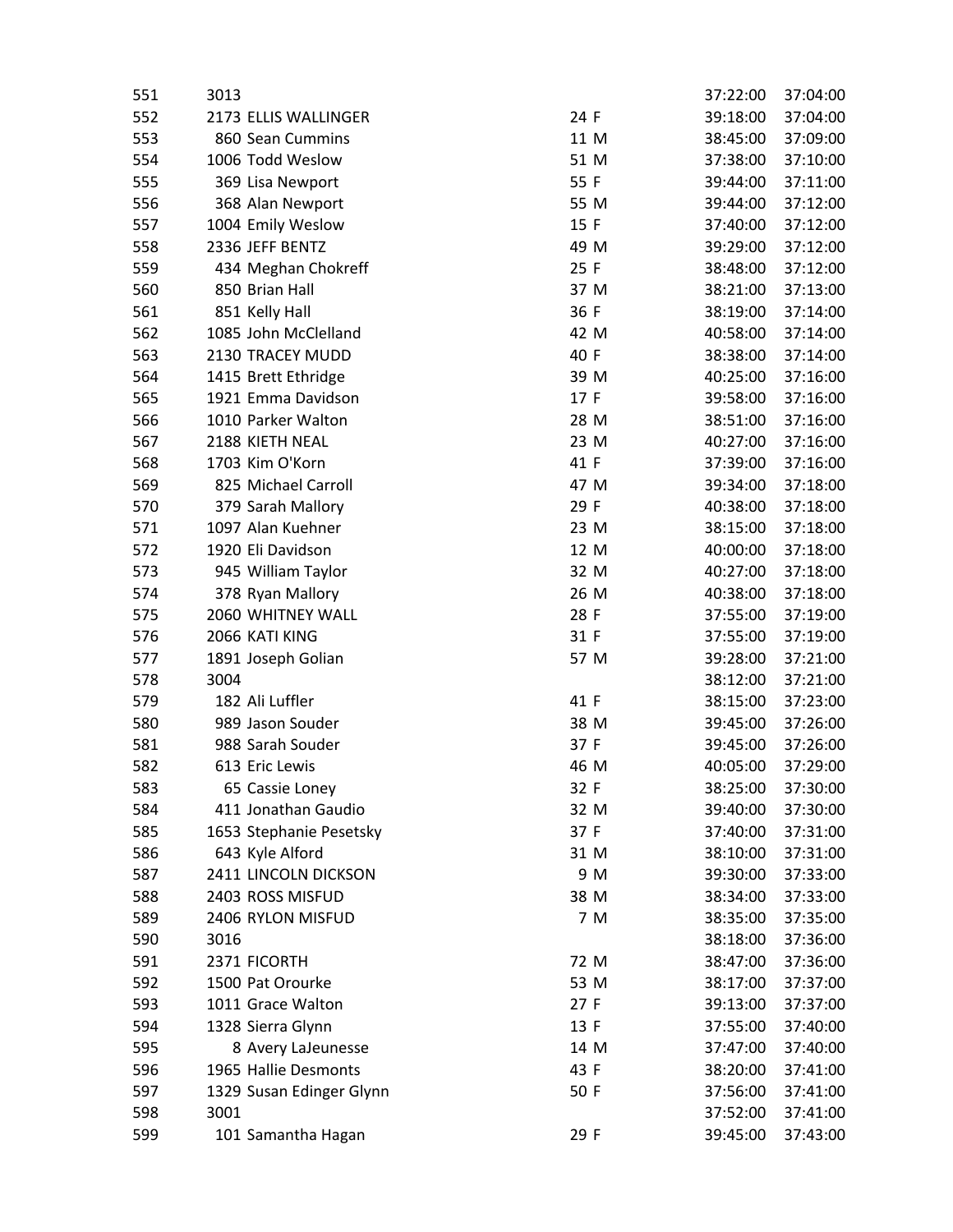## 600 2357 SCOTT ESSER 40 M 38:02:00 37:45:00

| Place<br>===== |     | No.<br>===== | Name                                                  | Age      | Sex                | Time     | Nettime                                 |
|----------------|-----|--------------|-------------------------------------------------------|----------|--------------------|----------|-----------------------------------------|
|                | 601 |              | ===========================<br>2348 BRICE BAMMGARDNER | ==== === | ==========<br>27 M | 38:19:00 | $=$ $=$ $=$ $=$ $=$ $=$ $=$<br>37:46:00 |
|                | 602 |              | 2436 DEBORAH DUFFY                                    | 54 F     |                    | 38:20:00 | 37:46:00                                |
|                | 603 | 3017         |                                                       |          |                    | 38:28:00 | 37:46:00                                |
|                | 604 |              | 310 Carla Donev                                       | 39 F     |                    | 38:01:00 | 37:47:00                                |
|                | 605 |              | 2100 BEN SHUGART                                      | 45 M     |                    | 38:25:00 | 37:48:00                                |
|                | 606 |              | 2099 JOY SHUGART                                      | 44 F     |                    | 38:26:00 | 37:48:00                                |
|                | 607 |              | 1135 Kevin Rogers                                     | 47 M     |                    | 39:28:00 | 37:48:00                                |
|                | 608 |              | 2449 RYAN COATS                                       | 32 M     |                    | 38:51:00 | 37:51:00                                |
|                | 609 |              | 543 Zach Wedekind                                     |          | 22 M               | 39:36:00 | 37:53:00                                |
|                | 610 |              | 254 Ashleigh Spencer                                  | 32 F     |                    | 38:54:00 | 37:54:00                                |
|                | 611 |              | 2273 CATHY ROGERS                                     | 50 F     |                    | 39:30:00 | 37:56:00                                |
|                | 612 |              | 2269 JAMES GABEL                                      | 56 M     |                    | 39:31:00 | 37:56:00                                |
|                | 613 |              | 1378 Stacie Fleming                                   | 39 F     |                    | 39:05:00 | 37:58:00                                |
|                | 614 |              | 1266 Erin Rush                                        | 38 F     |                    | 38:47:00 | 37:58:00                                |
|                | 615 |              | 2076 ROB HILL                                         | 47 M     |                    | 39:20:00 | 37:58:00                                |
|                | 616 |              | 589 Jada Patterozzi                                   | 28 F     |                    | 38:47:00 | 37:59:00                                |
|                | 617 |              | 2077 LEILI HILL                                       | 16 F     |                    | 39:20:00 | 37:59:00                                |
|                | 618 |              | 1923 Tracy Davidson                                   | 48 F     |                    | 40:47:00 | 38:01:00                                |
|                | 619 |              | 511 Dain Bussewitz                                    | 48 M     |                    | 40:15:00 | 38:01:00                                |
|                | 620 |              | 440 Maryn Zavislak                                    | 12 F     |                    | 38:23:00 | 38:01:00                                |
|                | 621 |              | 802 Sophia Midura                                     | 13 F     |                    | 38:24:00 | 38:02:00                                |
|                | 622 |              | 944 Hallee Limes                                      | 15 F     |                    | 40:52:00 | 38:03:00                                |
|                | 623 |              | 2097 JEFF ROBERTSON                                   | 47 M     |                    | 39:55:00 | 38:03:00                                |
|                | 624 |              | 1543 Brian Carr                                       | 42 M     |                    | 39:43:00 | 38:05:00                                |
|                | 625 |              | 725 Sarah Bowman                                      | 26 F     |                    | 40:56:00 | 38:05:00                                |
|                | 626 |              | 1884 Trey Bowman                                      |          | 27 M               | 40:55:00 | 38:05:00                                |
|                | 627 |              | 1541 Lauren Carr                                      | 10 F     |                    | 39:43:00 | 38:05:00                                |
|                | 628 |              | 2082 SUE LEMMON                                       | 37 F     |                    | 39:05:00 | 38:05:00                                |
|                | 629 |              | 764 Brittany Kirby                                    | 32 F     |                    | 39:06:00 | 38:06:00                                |
|                | 630 |              | 1808 Alan Schmandt                                    |          | 31 M               | 38:53:00 | 38:09:00                                |
|                | 631 |              | 1809 Chelsey Schmandt                                 | 29 F     |                    | 38:53:00 | 38:09:00                                |
|                | 632 |              | 1600 Mason Conley                                     | 25 M     |                    | 41:01:00 | 38:10:00                                |
|                | 633 |              | 104 Sarah Jackson                                     | 39 F     |                    | 41:00:00 | 38:10:00                                |
|                | 634 |              | 800 Robert Centeno                                    | 49 M     |                    | 39:38:00 | 38:10:00                                |
|                | 635 |              | 540 Teresa Bowman                                     | 37 F     |                    | 41:01:00 | 38:10:00                                |
|                | 636 |              | 1134 Colin Rogers                                     | 13 F     |                    | 39:12:00 | 38:12:00                                |
|                | 637 |              | 220 Amy Valasek                                       | 41 F     |                    | 39:55:00 | 38:12:00                                |
|                | 638 |              | 1136 Courtney Rogers                                  | 42 F     |                    | 39:13:00 | 38:13:00                                |
|                | 639 |              | 1753 Brian Barrett                                    | 26 M     |                    | 41:25:00 | 38:15:00                                |
|                | 640 |              | 1674 Aaron Shocket                                    | 48 M     |                    | 39:25:00 | 38:16:00                                |
|                | 641 |              | 2254 LUKE PROSEK                                      | 19 M     |                    | 40:47:00 | 38:16:00                                |
|                | 642 |              | 1673 Carly Shocket                                    | 17 F     |                    | 39:26:00 | 38:17:00                                |
|                | 643 |              | 918 Nicholas yakam                                    | 11 M     |                    | 38:22:00 | 38:19:00                                |
|                | 644 |              | 1178 Christopher Wiet                                 | 28 M     |                    | 38:58:00 | 38:19:00                                |
|                | 645 |              | 300 Susan Treer                                       | 57 F     |                    | 39:40:00 | 38:20:00                                |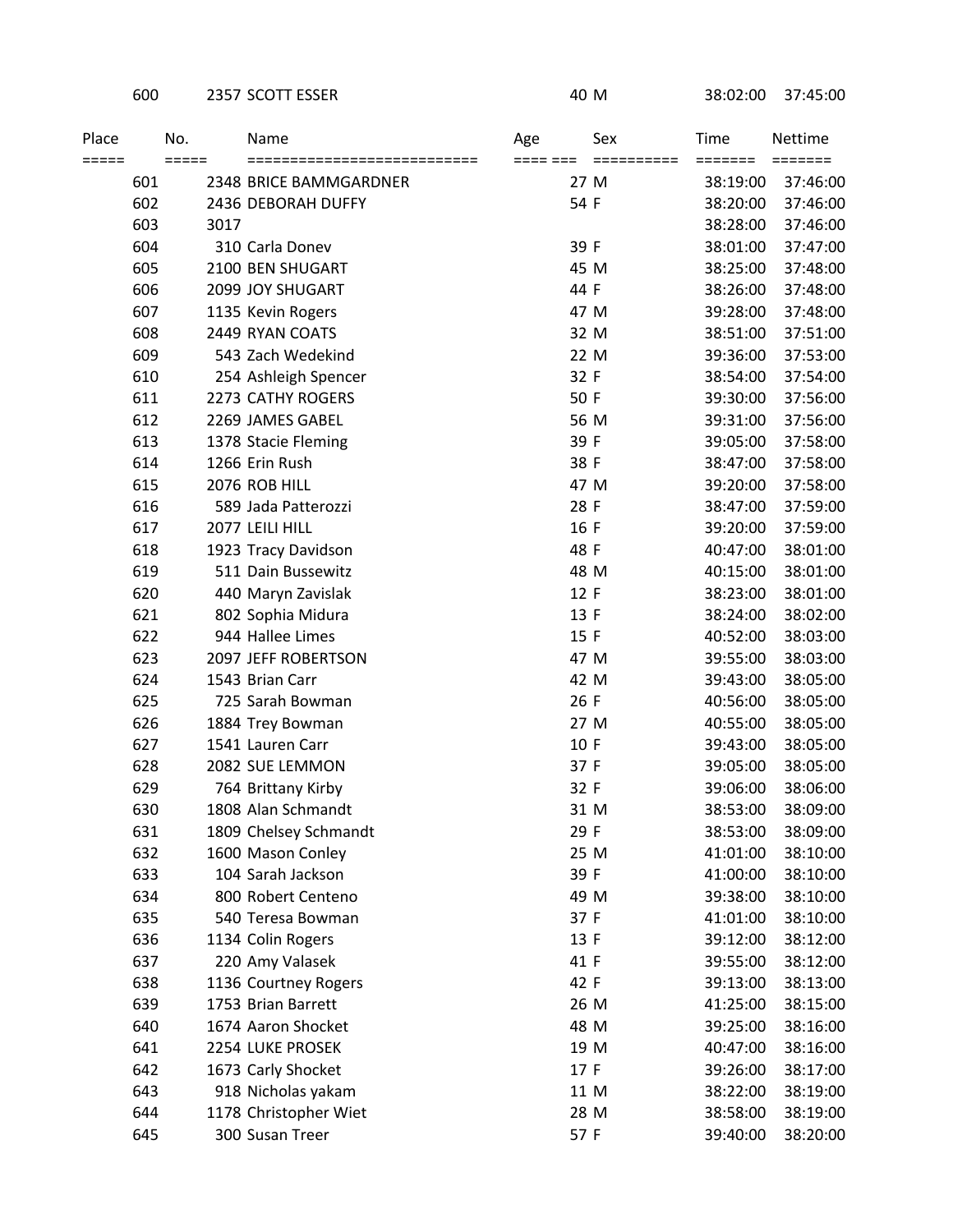|                | 646 |                | 2054 ANITA SIRCHIA                  | 35 F                   | 39:40:00        | 38:20:00                               |
|----------------|-----|----------------|-------------------------------------|------------------------|-----------------|----------------------------------------|
|                | 647 |                | 557 Leah Gregory                    | 19 F                   | 41:02:00        | 38:21:00                               |
|                | 648 |                | 2316 NIKO VATHRAKIDES-ST            | 11 M                   | 38:27:00        | 38:24:00                               |
|                | 649 |                | 649 Brad Lawson                     | 33 M                   | 39:46:00        | 38:25:00                               |
|                | 650 |                | 200 Stacey Conrad                   | 39 F                   | 40:36:00        | 38:26:00                               |
| Place<br>===== |     | No.<br>$=====$ | Name<br>=========================== | Sex<br>Age<br>==== === | Time<br>======= | Nettime<br>$=$ $=$ $=$ $=$ $=$ $=$ $=$ |
|                | 651 |                | 201 Michelle Fuss                   | 41 F                   | 40:36:00        | 38:26:00                               |
|                | 652 |                | 1698 Case Ollila                    | 18 M                   | 41:53:00        | 38:29:00                               |
|                | 653 |                | 230 Emma Jobson                     | 16 F                   | 41:28:00        | 38:31:00                               |
|                | 654 |                | 2311 SHELBY THIELKE                 | 26 F                   | 41:53:00        | 38:33:00                               |
|                | 655 |                | 530 Felicia Ritter                  | 29 F                   | 40:39:00        | 38:33:00                               |
|                | 656 |                | 2312 CARTER CASSELL                 | 26 M                   | 41:54:00        | 38:34:00                               |
|                | 657 |                | 453 Madison Wiggins                 | 20 F                   | 40:06:00        | 38:35:00                               |
|                | 658 |                | 1758 Julie Borm                     | 31 F                   | 39:36:00        | 38:36:00                               |
|                | 659 |                | 1462 cory ehler                     | 33 M                   | 41:17:00        | 38:36:00                               |
|                | 660 |                | 1150 Alexis Chenetski               | 39 F                   | 38:50:00        | 38:40:00                               |
|                | 661 |                | 2388 SIENNA BEELER                  | 20 F                   | 40:07:00        | 38:40:00                               |
|                | 662 |                | 616 Duane Gotro                     | 34 M                   | 39:16:00        | 38:40:00                               |
|                | 663 |                | 1436 Kylie Lewis                    | 11 F                   | 38:54:00        | 38:41:00                               |
|                | 664 |                | 1662 Kevin Bloech                   | 40 M                   | 41:00:00        | 38:41:00                               |
|                | 665 |                | 1966 Frances Robbins                | 45 F                   | 39:21:00        | 38:41:00                               |
|                | 666 |                | 1437 Shannon Lewis                  | 42 M                   | 38:54:00        | 38:41:00                               |
|                | 667 |                | 607 Charlie Morris                  | 11 M                   | 38:42:00        | 38:41:00                               |
|                | 668 |                | 715 Liza Hernandez                  | 25 F                   | 39:14:00        | 38:42:00                               |
|                | 669 |                | 1725 Caitlin Smith                  | 19 F                   | 39:15:00        | 38:42:00                               |
|                | 670 |                | 2181 ERICH BOWMAN                   | 71 M                   | 41:54:00        | 38:43:00                               |
|                | 671 |                | 1790 Jessica Schoen                 | 33 F                   | 41:07:00        | 38:46:00                               |
|                | 672 |                | 1791 Rick Schoen                    | 30 M                   | 41:09:00        | 38:47:00                               |
|                | 673 |                | 386 Peter Golato                    | 64 M                   | 39:24:00        | 38:48:00                               |
|                | 674 |                | 1356 Jeff White                     | 56 M                   | 40:35:00        | 38:49:00                               |
|                | 675 |                | 921 Grace yakam                     | 17 F                   | 39:23:00        | 38:50:00                               |
|                | 676 |                | 1663 Courtney Bloech                | 32 F                   | 41:11:00        | 38:51:00                               |
|                | 677 |                | 1108 Dante Fowler                   | 29 M                   | 40:44:00        | 38:52:00                               |
|                | 678 |                | 197 Nick Haffer                     | 44 M                   | 38:56:00        | 38:52:00                               |
|                | 679 | 2413           |                                     |                        | 39:25:00        | 38:53:00                               |
|                | 680 |                | 383 Stephanie Lazio                 | 28 F                   | 39:12:00        | 38:54:00                               |
|                | 681 |                | 1885 Jason DANIEL                   | 29 M                   | 40:47:00        | 38:56:00                               |
|                | 682 |                | 2454 MARK ALFONSO                   | 52 M                   | 40:05:00        | 38:56:00                               |
|                | 683 |                | 241 Lily Cole                       | 16 F                   | 39:03:00        | 38:57:00                               |
|                | 684 |                | 1922 Kate Davidson                  | 17 F                   | 40:00:00        | 39:00:00                               |
|                | 685 |                | 1208 Duke Trott                     | 27 M                   | 41:48:00        | 39:01:00                               |
|                | 686 |                | 2083 BARARA FINN JORDAN             | 36 F                   | 39:33:00        | 39:02:00                               |
|                | 687 |                | 2042 ANGELA WOLFF                   | 40 F                   | 39:13:00        | 39:03:00                               |
|                | 688 |                | 2211 ALEX ZOCHOWSKI                 | 9 M                    | 40:07:00        | 39:03:00                               |
|                | 689 |                | 382 Monica Clyde                    | 28 F                   | 39:21:00        | 39:03:00                               |
|                | 690 |                | 2212 SARA ZOCHOWSKI                 | 40 F                   | 40:09:00        | 39:04:00                               |
|                | 691 |                | 1514 Jessica Clark                  | 26 F                   | 41:52:00        | 39:05:00                               |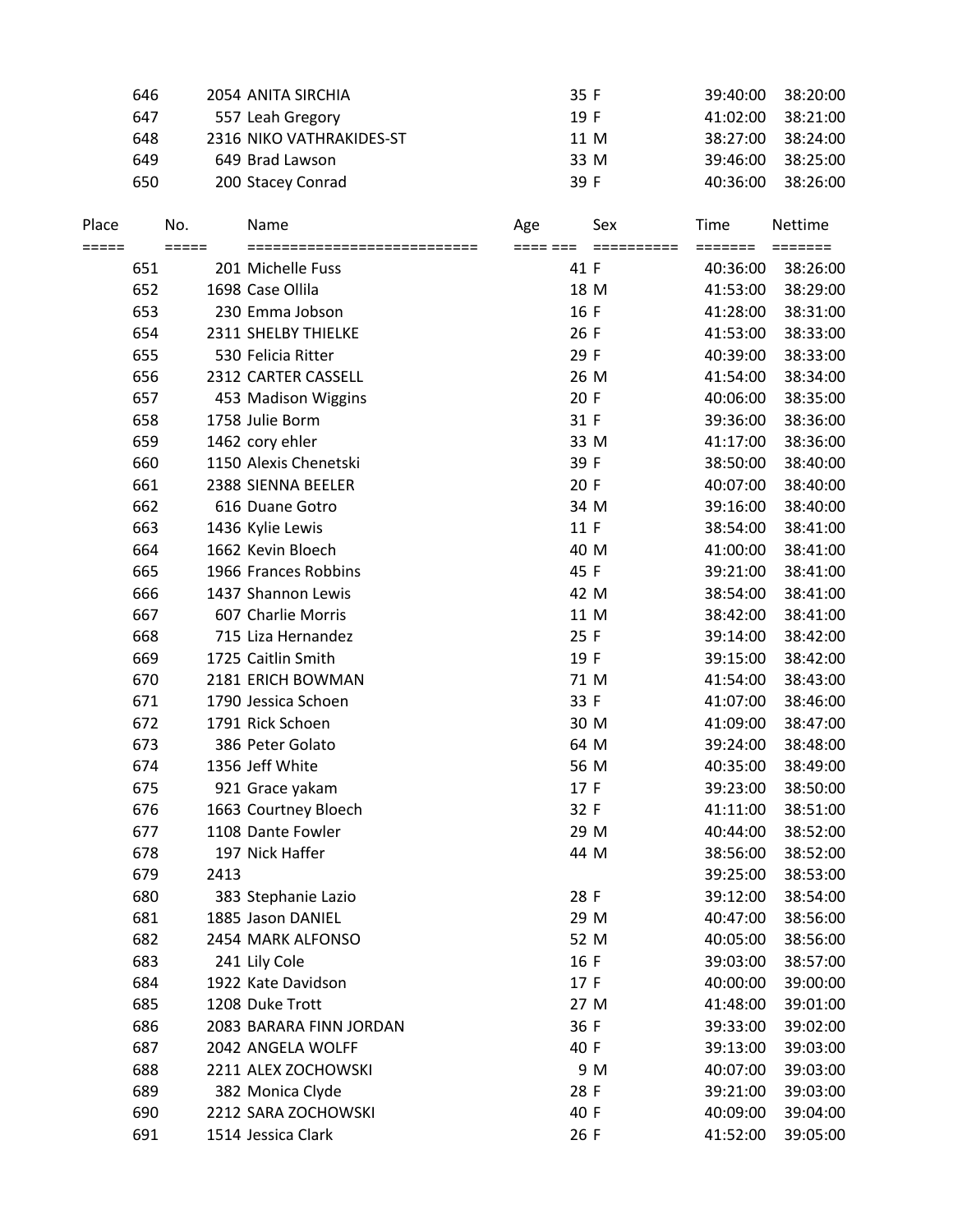| 692 | 2045 AMANDA COFFIN    | 42 F | 41:34:00 | 39:05:00 |
|-----|-----------------------|------|----------|----------|
| 693 | 1440 Christian Lehman | 12 M | 39:11:00 | 39:05:00 |
| 694 | 1020 Stefan Rank      | 49 M | 40:30:00 | 39:05:00 |
| 695 | 1956 Steve Ayers      | 46 M | 41:34:00 | 39:06:00 |
| 696 | 1955 Ronica Ayers     | 45 F | 41:34:00 | 39:07:00 |
| 697 | 1117 Adam Hill        | 47 M | 41:31:00 | 39:08:00 |
| 698 | 1680 Rebecca Sunday   | 33 F | 40:53:00 | 39:08:00 |
| 699 | 2354 LOGAN CLAPPIER   | 11 M | 39:49:00 | 39:09:00 |
| 700 | 266 Ryan Poulos       | 8 M  | 40:10:00 | 39:09:00 |
|     |                       |      |          |          |

| Place |     | No.   | Name                     | Age      | Sex      | Time     | Nettime  |
|-------|-----|-------|--------------------------|----------|----------|----------|----------|
| ===== |     | ===== |                          | ==== === | ======== | =======  | =======  |
|       | 701 |       | 1544 Trasee Carr         | 41 F     |          | 40:48:00 | 39:10:00 |
|       | 702 |       | 2078 JENNY MOORE         | 37 F     |          | 40:11:00 | 39:11:00 |
|       | 703 |       | 1211 Tlm Hobart          | 48 M     |          | 41:31:00 | 39:11:00 |
|       | 704 |       | 2246 SHERYL LEHMAN       | 43 F     |          | 40:47:00 | 39:12:00 |
|       | 705 |       | 2356 ASHTON DADLANI      |          | 12 M     | 39:51:00 | 39:12:00 |
|       | 706 |       | 2216 WILL SHULACK        |          | 11 M     | 40:02:00 | 39:12:00 |
|       | 707 |       | 1904 Jack Lausch         |          | 21 M     | 41:09:00 | 39:13:00 |
|       | 708 |       | 1555 Jonathan Stewart    |          | 13 M     | 39:35:00 | 39:13:00 |
|       | 709 |       | 1903 Molly McIntosh      | 21 F     |          | 41:09:00 | 39:13:00 |
|       | 710 |       | 2430 GAVIN BRIGGS        |          | 8 M      | 42:34:00 | 39:14:00 |
|       | 711 |       | 2277 JACOB ROLLINS       |          | 22 M     | 42:28:00 | 39:16:00 |
|       | 712 |       | 2384 MAE DEWHURST        | 20 F     |          | 41:19:00 | 39:18:00 |
|       | 713 |       | 83 Jessica Schweikert    | 39 F     |          | 41:47:00 | 39:19:00 |
|       | 714 |       | 1109 Jenna Fowler        | 30 F     |          | 41:10:00 | 39:20:00 |
|       | 715 |       | 2299 HANS SCHELL         |          | 47 M     | 40:59:00 | 39:21:00 |
|       | 716 |       | 621 Brooke Klaus         | 34 F     |          | 39:48:00 | 39:22:00 |
|       | 717 |       | 813 Meghan Zink          | 46 F     |          | 40:57:00 | 39:22:00 |
|       | 718 |       | 2298 LEXI SCHELL         | 16 F     |          | 41:00:00 | 39:22:00 |
|       | 719 |       | 1713 David Cram          |          | 10 M     | 41:13:00 | 39:23:00 |
|       | 720 |       | 1927 Tamra Haurani       | 42 F     |          | 40:57:00 | 39:23:00 |
|       | 721 |       | 2007 DANIEL SCHUSTER     |          | 60 M     | 41:04:00 | 39:23:00 |
|       | 722 |       | 1723 Keely Smith         | 15 F     |          | 39:56:00 | 39:24:00 |
|       | 723 |       | 2003 NICOLE SCHUSTER     | 26 F     |          | 41:06:00 | 39:24:00 |
|       | 724 |       | 1924 Mark Davidson       |          | 54 M     | 40:24:00 | 39:24:00 |
|       | 725 |       | 269 John Poulos          | 43 M     |          | 40:24:00 | 39:24:00 |
|       | 726 |       | 2218 KATIE SHULACK       | 38 F     |          | 40:15:00 | 39:25:00 |
|       | 727 |       | 685 Andrew Dakin         |          | 53 M     | 41:20:00 | 39:28:00 |
|       | 728 |       | 321 Wyatt Lindholm       |          | 11 M     | 41:13:00 | 39:30:00 |
|       | 729 |       | 1118 Stefan Von Zastrow  |          | 50 M     | 41:32:00 | 39:30:00 |
|       | 730 |       | 1119 Jessica Von Zastrow | 18 F     |          | 41:33:00 | 39:30:00 |
|       | 731 |       | 454 Sara Scolnick        | 41 F     |          | 41:02:00 | 39:31:00 |
|       | 732 |       | 978 Michelle Casper      | 38 F     |          | 42:57:00 | 39:34:00 |
|       | 733 |       | 1104 Christine Parey     | 40 F     |          | 40:35:00 | 39:34:00 |
|       | 734 |       | 2408 MOLLY DICKSON       | 39 F     |          | 41:33:00 | 39:35:00 |
|       | 735 |       | 977 Mark Casper          |          | 38 M     | 43:00:00 | 39:35:00 |
|       | 736 | 3032  |                          |          |          | 42:37:00 | 39:36:00 |
|       | 737 |       | 52 Renee O'Shaughnessy   | 46 F     |          | 42:37:00 | 39:36:00 |
|       |     |       |                          |          |          |          |          |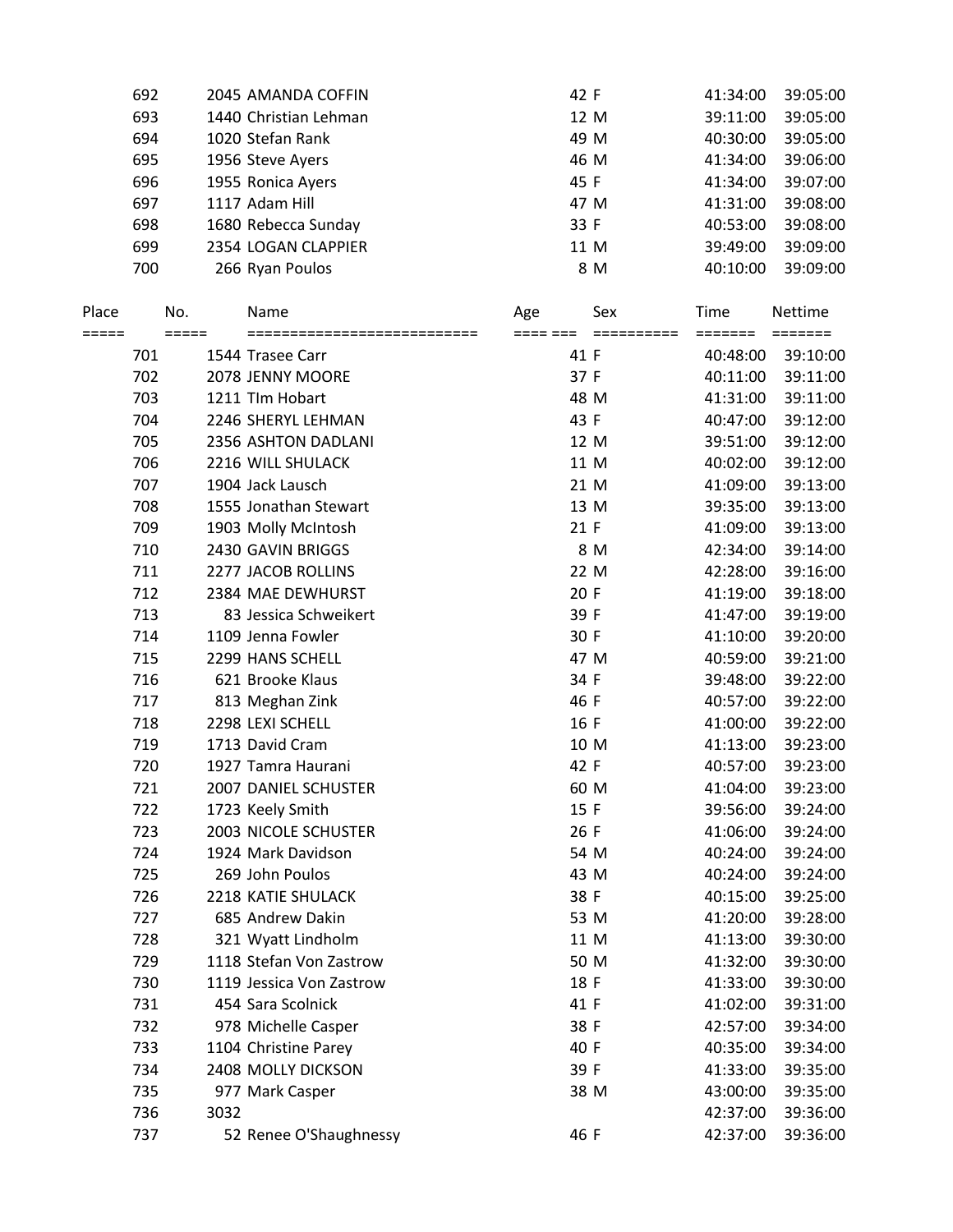|       | 738 | 3045  |                        |          |            | 42:38:00 | 39:36:00                    |
|-------|-----|-------|------------------------|----------|------------|----------|-----------------------------|
|       | 739 |       | 1408 Mia Gilmore       | 11 F     |            | 40:19:00 | 39:37:00                    |
|       | 740 |       | 1226 Kinsey Spangler   | 11 F     |            | 40:19:00 | 39:37:00                    |
|       | 741 | 3008  |                        |          |            | 42:31:00 | 39:39:00                    |
|       | 742 |       | 1225 Junie Spangler    | 9F       |            | 40:20:00 | 39:40:00                    |
|       | 743 |       | 577 Leslie Leckrone    | 36 F     |            | 40:40:00 | 39:40:00                    |
|       | 744 |       | 99 Sabrina Pfeiffer    | 28 F     |            | 39:55:00 | 39:42:00                    |
|       | 745 |       | 1820 Andrew Arway      | 12 M     |            | 42:12:00 | 39:46:00                    |
|       | 746 |       | 417 abby smith         | 22 F     |            | 40:18:00 | 39:46:00                    |
|       | 747 |       | 135 Dave Wharton       | 48 M     |            | 40:23:00 | 39:46:00                    |
|       | 748 |       | 240 Olivia O'Halloran  | 17 F     |            | 40:14:00 | 39:47:00                    |
|       | 749 |       | 134 Tammy Wharton      | 49 F     |            | 40:24:00 | 39:47:00                    |
|       | 750 |       | 299 Beth Morrison      | 41 F     |            | 39:55:00 | 39:47:00                    |
|       |     |       |                        |          |            |          |                             |
| Place |     | No.   | Name                   | Age      | Sex        | Time     | <b>Nettime</b>              |
| ===== |     | ===== | ==================     | ==== === | ========== | =======  | $=$ $=$ $=$ $=$ $=$ $=$ $=$ |
|       | 751 |       | 205 Laura Stanley      | 38 F     |            | 40:12:00 | 39:47:00                    |
|       | 752 |       | 9 Margeaux LaJeunesse  | 17 F     |            | 40:15:00 | 39:48:00                    |
|       | 753 |       | 1035 River Penland     | 13 M     |            | 40:47:00 | 39:50:00                    |
|       | 754 |       | 370 Beth Stanley       | 36 F     |            | 40:28:00 | 39:50:00                    |
|       | 755 |       | 1957 Henri Heyes       | 13 M     |            | 42:04:00 | 39:51:00                    |
|       | 756 |       | 680 Amanda Lenhart     | 42 F     |            | 41:21:00 | 39:52:00                    |
|       | 757 |       | 1483 Liz Hammond       | 37 F     |            | 42:48:00 | 39:53:00                    |
|       | 758 |       | 1552 Cody Hock         | 10 M     |            | 41:05:00 | 39:53:00                    |
|       | 759 |       | 1726 Mike Smith        | 53 M     |            | 41:30:00 | 39:56:00                    |
|       | 760 |       | 602 Jennifer Bechtel   | 41 F     |            | 40:40:00 | 39:57:00                    |
|       | 761 |       | 1227 Courtney Spangler | 41 F     |            | 40:38:00 | 39:58:00                    |
|       | 762 |       | 1058 Alan Herrmann     | 57 M     |            | 40:49:00 | 40:00:00                    |
|       | 763 |       | 855 Lyndee Zeigler     | 24 F     |            | 41:42:00 | 40:02:00                    |
|       | 764 |       | 2174 CARTER WALLINGER  | 23 F     |            | 42:19:00 | 40:03:00                    |
|       | 765 |       | 601 John Palmer        | 35 M     |            | 41:14:00 | 40:04:00                    |
|       | 766 |       | 1198 Joey Cooper       | 11 M     |            | 41:52:00 | 40:04:00                    |
|       | 767 |       | 418 William Smith      | 42 M     |            | 41:36:00 | 40:05:00                    |
|       | 768 |       | 641 Dorothy Robbins    | 60 F     |            | 41:15:00 | 40:05:00                    |
|       | 769 |       | 852 Lauren Winnyk      | 29 F     |            | 40:39:00 | 40:05:00                    |
|       | 770 |       | 1561 Alexander Diehl   | 18 M     |            | 41:36:00 | 40:08:00                    |
|       | 771 |       | 1634 Olivia Zerick     | 19 F     |            | 43:33:00 | 40:08:00                    |
|       | 772 |       | 854 Jason Zeigler      | 24 M     |            | 41:48:00 | 40:09:00                    |
|       | 773 |       | 922 Brad yakam         | 48 M     |            | 40:45:00 | 40:10:00                    |
|       | 774 |       | 1635 Leslie Cron       | 38 F     |            | 43:32:00 | 40:10:00                    |
|       | 775 |       | 1926 John rotonda      | 58 M     |            | 40:26:00 | 40:11:00                    |
|       | 776 |       | 1807 Meagan Orourke    | 20 F     |            | 40:49:00 | 40:11:00                    |
|       | 777 |       | 1565 Sam Quackenbush   | 9 M      |            | 41:36:00 | 40:12:00                    |
|       | 778 |       | 2270 ROCHELLE GABEL    | 51 F     |            | 41:47:00 | 40:13:00                    |
|       | 779 |       | 1716 Steve Roberts     | 32 M     |            | 42:56:00 | 40:13:00                    |
|       | 780 |       | 1567 Amy Quackenbush   | 42 F     |            | 41:37:00 | 40:13:00                    |
|       | 781 |       | 890 Josh High          | 25 M     |            | 43:09:00 | 40:15:00                    |
|       | 782 |       | 920 Abigail yakam      | 15 F     |            | 40:46:00 | 40:16:00                    |
|       | 783 |       | 1034 Roman Penland     | 10 M     |            | 41:16:00 | 40:17:00                    |
|       |     |       |                        |          |            |          |                             |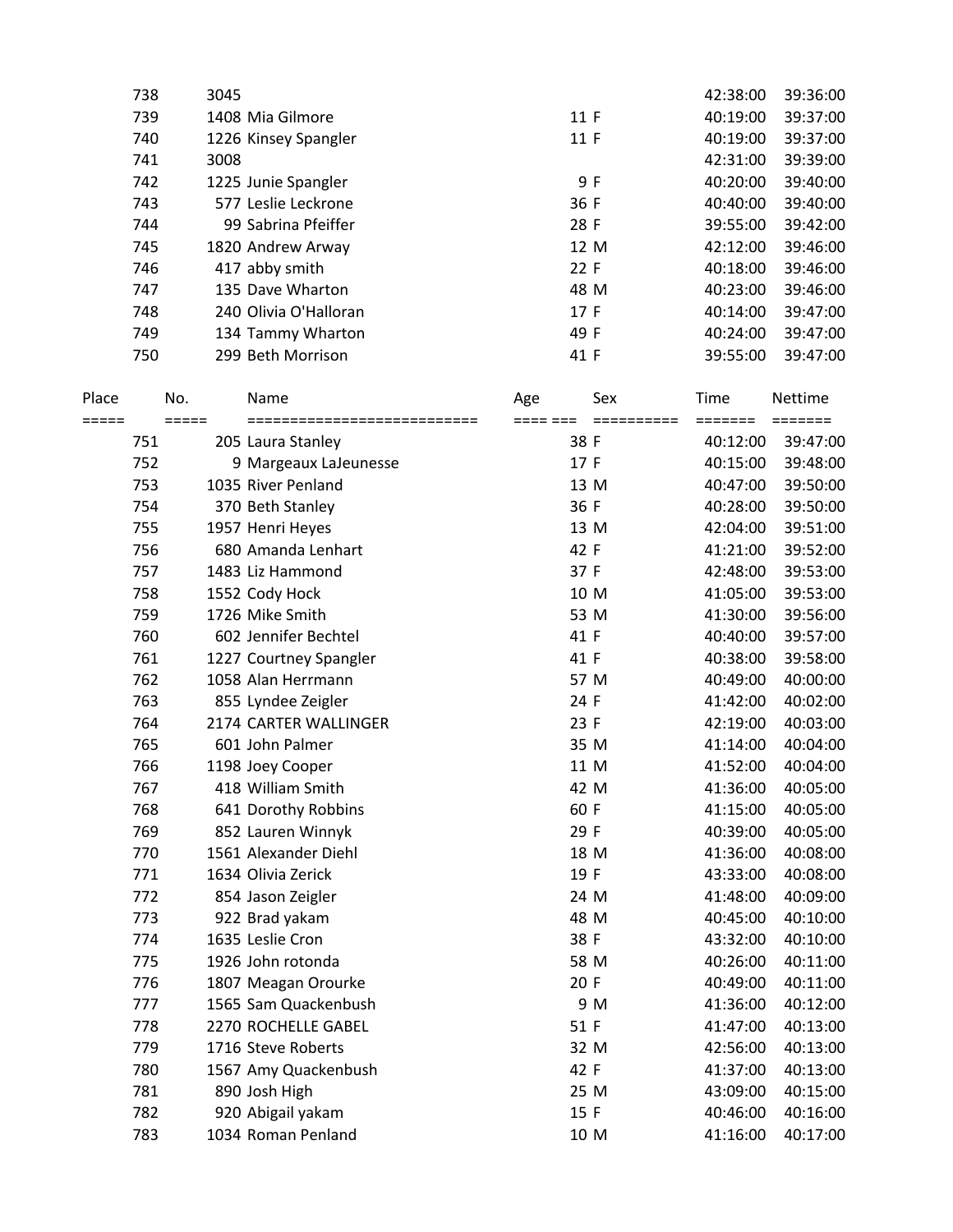| 784 | 891 Morgan High              | 22 F | 43:10:00 | 40:18:00 |
|-----|------------------------------|------|----------|----------|
| 785 | 1038 Eryn Grady              | 41 F | 41:16:00 | 40:18:00 |
| 786 | 91 Jim Tyo                   | 42 M | 41:15:00 | 40:19:00 |
| 787 | 460 Melissa Roslovic         | 37 F | 41:20:00 | 40:20:00 |
| 788 | 1733 Candice Nowinski        | 42 F | 41:26:00 | 40:20:00 |
| 789 | 1732 Robert Nowinski         | 49 M | 41:26:00 | 40:21:00 |
| 790 | 2422 HARRISON WILLIAMS       | 11 M | 40:40:00 | 40:21:00 |
| 791 | 92 Kendra Tyo                | 40 F | 41:16:00 | 40:21:00 |
| 792 | 491 Ashley Bourk             | 30 F | 42:02:00 | 40:21:00 |
| 793 | 461 Carrie Back              | 39 F | 42:35:00 | 40:22:00 |
| 794 | 1775 Josephyna Caravetta     | 11 F | 42:17:00 | 40:23:00 |
| 795 | 1655 Brock Tibbitts          | 15 M | 43:24:00 | 40:24:00 |
| 796 | 354 Alexandra Housteau       | 12 F | 42:43:00 | 40:24:00 |
| 797 | 2118 EMILY LEE               | 14 F | 40:42:00 | 40:25:00 |
| 798 | 1774 Rafaella Caravetta      | 9 F  | 42:17:00 | 40:26:00 |
| 799 | 2061 TERRI LEYMAN            | 56 F | 42:34:00 | 40:26:00 |
| 800 | <b>2074 SHANNON MCBURNEY</b> | 45 F | 41:46:00 | 40:26:00 |
|     |                              |      |          |          |

| Place | No.     | Name                        | Age      | Sex        | Time     | Nettime  |
|-------|---------|-----------------------------|----------|------------|----------|----------|
| ===== | $=====$ | =========================== | ==== === | ========== | =======  | =======  |
| 801   |         | 355 Carrie Housteau         | 45 F     |            | 42:45:00 | 40:27:00 |
| 802   |         | 35 Hunter Brink             | 22 M     |            | 42:08:00 | 40:27:00 |
| 803   |         | 168 Jessica Williams        | 30 F     |            | 42:04:00 | 40:27:00 |
| 804   |         | 1393 Tayler Nance           | 25 F     |            | 41:23:00 | 40:28:00 |
| 805   |         | 1392 Blair Nance            | 30 F     |            | 41:24:00 | 40:28:00 |
| 806   |         | 2128 CHANCE MCGINNIS        | 13 M     |            | 40:31:00 | 40:29:00 |
| 807   |         | 1948 Steve Nester           | 47 M     |            | 40:50:00 | 40:31:00 |
| 808   |         | 1947 Jennifer Nester        | 46 F     |            | 40:50:00 | 40:31:00 |
| 809   |         | 2456 KENNETH ORNARICH       | 52 M     |            | 41:25:00 | 40:33:00 |
| 810   |         | 1362 Ally Sabgir            | 18 F     |            | 41:41:00 | 40:34:00 |
| 811   |         | 1363 David Sabgir           | 47 M     |            | 41:42:00 | 40:34:00 |
| 812   |         | 1770 Avery Bilow            | 17 F     |            | 41:42:00 | 40:35:00 |
| 813   |         | 690 Barbara Berry           | 48 F     |            | 41:57:00 | 40:35:00 |
| 814   |         | 1873 Emily LaBenne          | 25 F     |            | 42:06:00 | 40:36:00 |
| 815   |         | 1772 Brian Bilow            | 42 M     |            | 41:45:00 | 40:36:00 |
| 816   |         | 1771 Jamie Bilow            | 42 F     |            | 41:46:00 | 40:37:00 |
| 817   |         | 1551 Jon Hock               | 48 M     |            | 41:49:00 | 40:37:00 |
| 818   |         | 1553 Staci Thompson-Hock    | 49 F     |            | 41:50:00 | 40:38:00 |
| 819   |         | 1236 Robert Koteles         | 49 M     |            | 42:22:00 | 40:40:00 |
| 820   |         | 1608 Charlotte Lennox       | 19 F     |            | 41:49:00 | 40:41:00 |
| 821   |         | 1609 Thomas Lennox          | 51 M     |            | 41:50:00 | 40:43:00 |
| 822   |         | 137 Anthony Shawver         | 37 M     |            | 41:47:00 | 40:47:00 |
| 823   |         | 2137 JASON BRUMMER          | 42 M     |            | 42:04:00 | 40:48:00 |
| 824   |         | 1207 Gracie Van Huffel      | 26 F     |            | 41:48:00 | 40:48:00 |
| 825   |         | 1358 Sam Barthel            | 10 M     |            | 40:52:00 | 40:49:00 |
| 826   |         | 2136 OWEN BRUMMER           | 12 M     |            | 42:05:00 | 40:51:00 |
| 827   |         | 847 Asif Qazi               | 49 M     |            | 44:04:00 | 40:51:00 |
| 828   |         | 1656 Kirsten Tibbitts       | 16 F     |            | 43:52:00 | 40:52:00 |
| 829   |         | 538 Griffin Bowman          |          | 9 M        | 43:40:00 | 40:53:00 |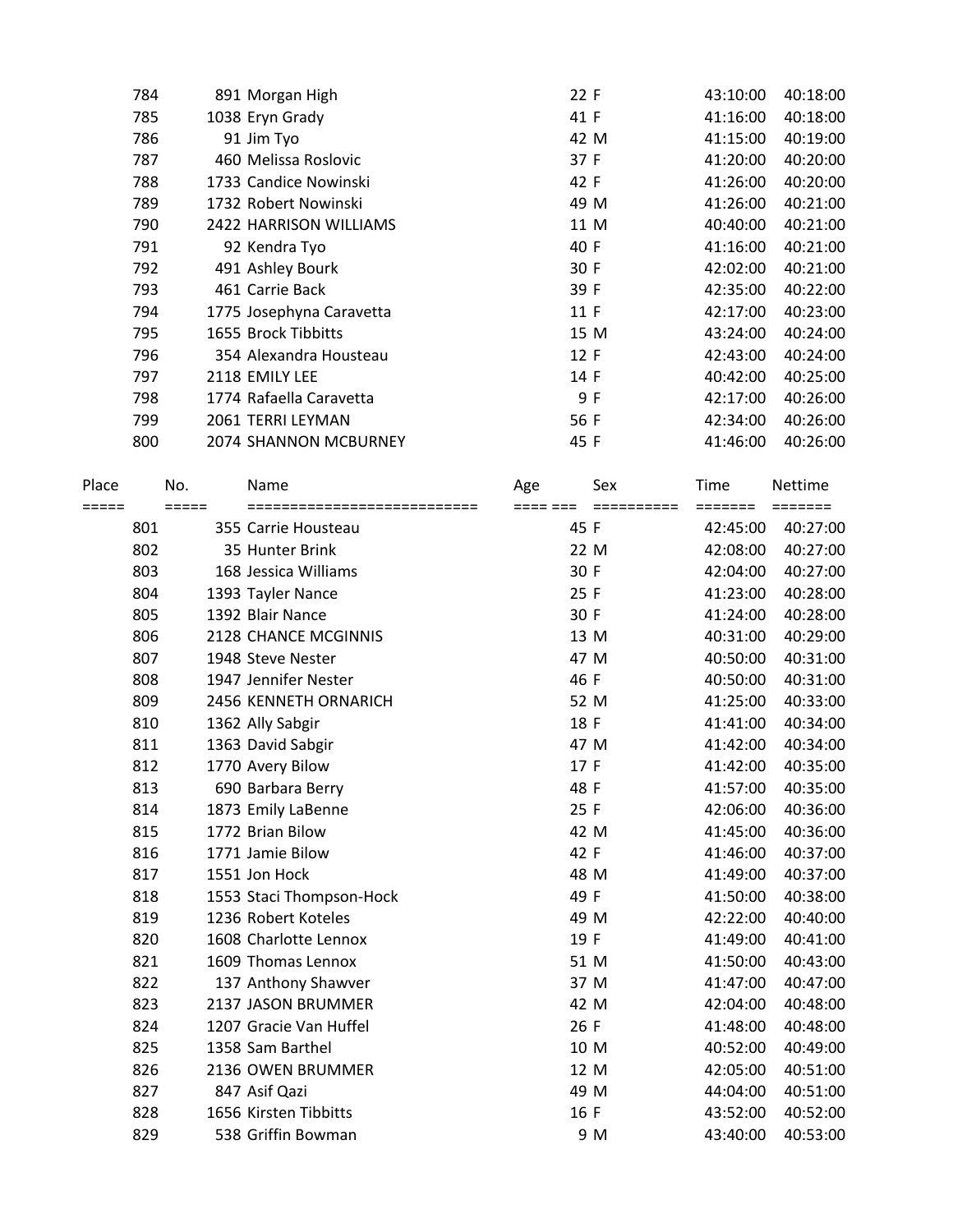|       | 830 |                            | 539 Grant Bowman                     | 37 M                                 | 43:40:00            | 40:54:00            |
|-------|-----|----------------------------|--------------------------------------|--------------------------------------|---------------------|---------------------|
|       | 831 |                            | 2279 GEORGE SHAW                     | 26 M                                 | 44:07:00            | 40:55:00            |
|       | 832 |                            | 898 Brady Mann                       | 16 M                                 | 42:57:00            | 41:01:00            |
|       | 833 |                            | 650 Chelsea Korfel                   | 33 F                                 | 42:26:00            | 41:04:00            |
|       | 834 |                            | 247 Brandt Hawkins                   | 33 M                                 | 42:46:00            | 41:09:00            |
|       | 835 |                            | 248 Nicole Hawkins                   | 30 F                                 | 42:46:00            | 41:09:00            |
|       | 836 |                            | 142 Dylan Kuperus                    | 14 M                                 | 41:20:00            | 41:10:00            |
|       | 837 |                            | 231 Olivia Jobson                    | 23 F                                 | 44:05:00            | 41:10:00            |
|       | 838 |                            | 322 Rory Lindholm                    | 12 M                                 | 41:39:00            | 41:10:00            |
|       | 839 |                            | 232 Michael Jobson                   | 49 M                                 | 44:06:00            | 41:10:00            |
|       | 840 |                            | 249 Nathan Wolff                     | 28 M                                 | 44:14:00            | 41:12:00            |
|       | 841 |                            | 1016 Rachel Headings                 | 39 F                                 | 42:52:00            | 41:12:00            |
|       | 842 |                            | 1015 James Headings                  | 40 M                                 | 42:52:00            | 41:13:00            |
|       | 843 |                            | 301 Randy Treer                      | 59 M                                 | 42:34:00            | 41:14:00            |
|       | 844 |                            | 1305 Nicole Brewer                   | 26 F                                 | 43:30:00            | 41:15:00            |
|       | 845 |                            | 1941 Daisy Clements                  | 18 F                                 | 41:58:00            | 41:17:00            |
|       | 846 |                            | 1204 Bibi Janus                      | 34 F                                 | 41:43:00            | 41:18:00            |
|       | 847 |                            | 1205 Jon Hemmert                     | 34 M                                 | 41:43:00            | 41:18:00            |
|       | 848 |                            | 1340 Jessica Korynski                | 31 F                                 | 43:47:00            | 41:20:00            |
|       | 849 |                            | 663 Scott Jerzyk                     | 46 M                                 | 44:08:00            | 41:20:00            |
|       | 850 |                            | 1339 Michael Korynski                | 31 M                                 | 43:47:00            | 41:21:00            |
|       |     |                            |                                      |                                      |                     |                     |
| Place |     | No.<br>$=$ $=$ $=$ $=$ $=$ | Name<br>============================ | Sex<br>Age<br>==== ===<br>========== | Time                | Nettime             |
| ===== | 851 |                            | 637 Maya Klein                       | 15 F                                 | =======<br>42:37:00 | =======<br>41:21:00 |
|       | 852 |                            | 1755 Bill Barrett                    | 61 M                                 | 42:22:00            | 41:22:00            |
|       | 853 |                            | 2253 DEANNE PROSEK                   | 47 F                                 | 43:52:00            | 41:22:00            |
|       | 854 |                            | 2255 LUCY PROSEK                     | 15 F                                 | 43:54:00            | 41:24:00            |
|       | 855 |                            | 252 Sarah Malone                     | 40 F                                 | 44:27:00            | 41:25:00            |
|       | 856 |                            | 1889 Leah Golian                     | 28 F                                 | 43:36:00            | 41:29:00            |
|       | 857 |                            | 910 Al Tambini                       | 63 M                                 | 44:06:00            | 41:29:00            |
|       | 858 |                            | 564 Megan Roberts                    | 37 F                                 | 44:54:00            | 41:33:00            |
|       | 859 |                            | 606 Caroline Morris                  | 9 F                                  | 41:41:00            | 41:35:00            |
|       | 860 |                            | 100 Joe Hagan                        | 29 M                                 | 43:37:00            | 41:36:00            |
|       | 861 |                            | 1321 Katelyn Leymaster               | 15 F                                 | 44:21:00            | 41:36:00            |
|       | 862 |                            | 1756 Sari Shocket                    | 13 F                                 | 42:12:00            | 41:39:00            |
|       | 863 |                            | 263 Molly Carlin                     | 43 F                                 | 42:39:00            | 41:39:00            |
|       | 864 |                            | 699 Aaron Downing                    | 37 M                                 | 42:54:00            | 41:40:00            |
|       | 865 |                            | 879 Kim Allison                      | 49 F                                 | 43:06:00            | 41:41:00            |
|       | 866 |                            | 239 Charles O'Halloran               | 19 M                                 | 41:54:00            | 41:41:00            |
|       | 867 |                            | 1736 Douglas Collins                 | 21 M                                 | 44:46:00            | 41:43:00            |
|       | 868 |                            | 1737 Victoria Nogay                  | 29 F                                 | 44:46:00            | 41:43:00            |
|       | 869 |                            | 1557 Michelle Alexander              | 50 F                                 | 42:06:00            | 41:44:00            |
|       | 870 |                            | 226 Jannette Milligan                | 45 F                                 | 43:07:00            | 41:44:00            |
|       | 871 | 3018                       |                                      |                                      | 45:01:00            | 41:45:00            |
|       | 872 |                            | 1089 Michele Miller                  | 44 F                                 | 43:03:00            | 41:47:00            |
|       | 873 |                            | 328 Rebecca Skinner                  | 35 F                                 | 44:59:00            | 41:55:00            |
|       | 874 |                            | 275 Erika Feigles                    | 37 F                                 | 44:59:00            | 41:56:00            |
|       |     |                            |                                      |                                      |                     |                     |

875 2044 GINGER KELLEN 34 F 42:06:00 41:56:00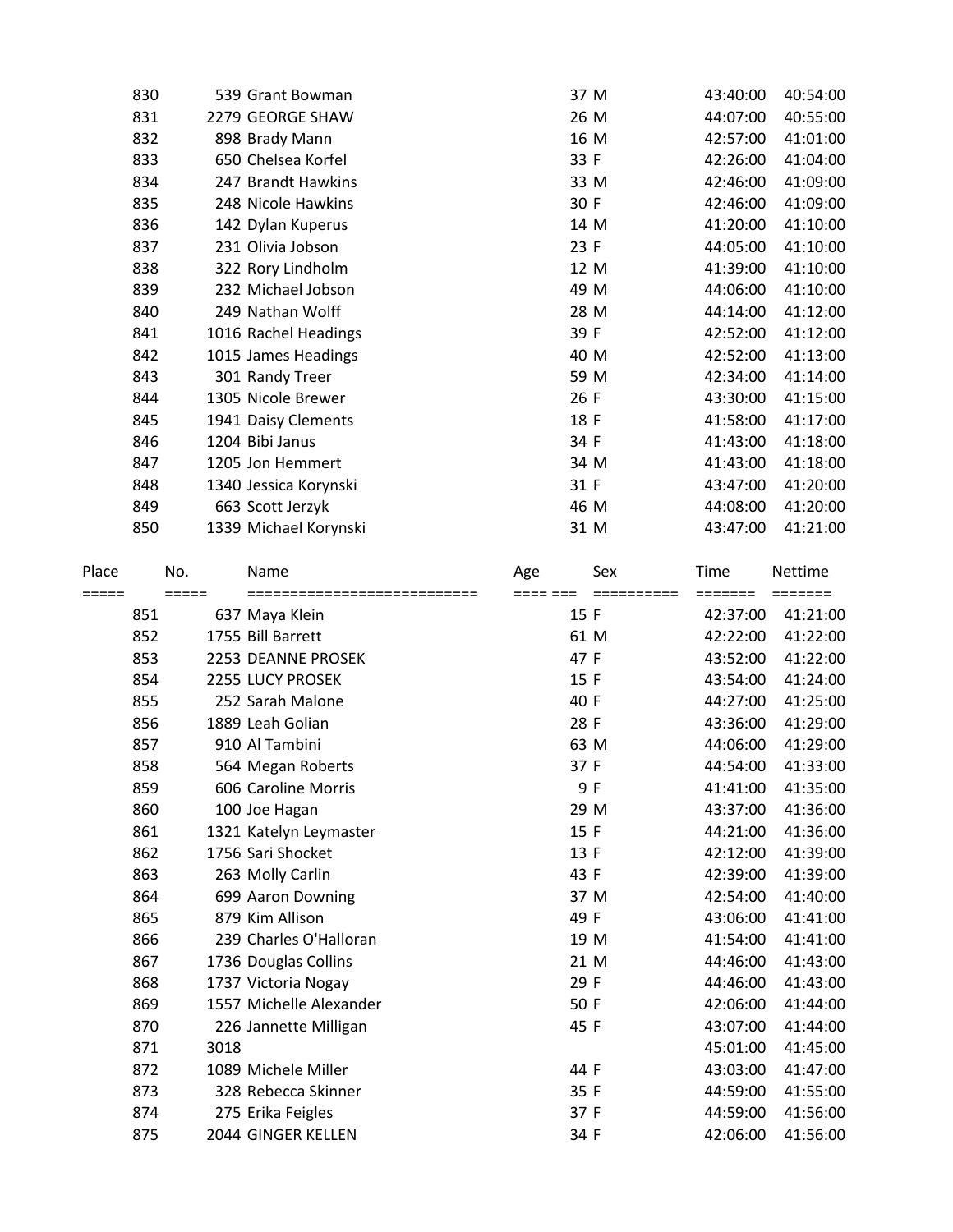|       | 876        |                     | 1776 Alexandria Caravetta                                | 45 F             | 43:50:00 | 41:59:00             |
|-------|------------|---------------------|----------------------------------------------------------|------------------|----------|----------------------|
|       | 877        |                     | 297 Michael Taylor                                       | 41 M             | 45:03:00 | 42:00:00             |
|       | 878        |                     | 1842 CORBIN HOLLIDAY                                     | 28 M             | 44:15:00 | 42:00:00             |
|       | 879        |                     | 1357 Deana White                                         | 58 F             | 43:48:00 | 42:01:00             |
|       | 880        |                     | 1843 Olivia DeFiesta                                     | 27 F             | 44:16:00 | 42:01:00             |
|       | 881        |                     | 2183 ALEX CHATTOS                                        | 14 M             | 42:09:00 | 42:03:00             |
|       | 882        |                     | 923 jane yakam                                           | 49 F             | 42:41:00 | 42:03:00             |
|       | 883        |                     | 1322 Michael Leymaster                                   | 45 M             | 45:24:00 | 42:04:00             |
|       | 884        |                     | 1320 Ruth Friedman                                       | 39 F             | 45:25:00 | 42:05:00             |
|       | 885        |                     | 28 ANNIE DOWNING                                         | 36 F             | 43:20:00 | 42:06:00             |
|       | 886        |                     | 1413 Tracie Klinefelter                                  | 44 F             | 43:30:00 | 42:07:00             |
|       | 887        |                     | 324 Megan Lindholm                                       | 42 F             | 43:58:00 | 42:08:00             |
|       | 888        |                     | 2210 SUSAN KOLOCOTRONIS                                  | 52 F             | 44:38:00 | 42:08:00             |
|       | 889        |                     | 2417 KAELYN DIEL                                         | 12 F             | 42:13:00 | 42:08:00             |
|       | 890        |                     | 1161 Theresa Parkis                                      | 54 F             | 44:22:00 | 42:08:00             |
|       | 891        |                     | 1412 Ryan Klinefelter                                    | 46 M             | 43:32:00 | 42:08:00             |
|       | 892        |                     | 1139 Amanda Kranyik                                      | 31 F             | 44:22:00 | 42:10:00             |
|       | 893        |                     | 2070 ELLIE FIREMAN                                       | 20 F             | 44:16:00 | 42:11:00             |
|       | 894        |                     | 257 Ann Snider                                           | 63 F             | 44:10:00 | 42:11:00             |
|       | 895        |                     | 1484 Jeremy Proctor                                      | 32 M             | 44:16:00 | 42:12:00             |
|       | 896        |                     | 1485 Allison Proctor                                     | 31 F             | 44:16:00 | 42:13:00             |
|       | 897        |                     | 2107 SHANNON GODINEZ                                     | 49 F             | 42:47:00 | 42:14:00             |
|       | 898        |                     | 1658 Jeff Tibbitts                                       | 46 M             | 45:16:00 | 42:15:00             |
|       | 899        |                     | 1858 Rob Dingman                                         | 51 M             | 45:06:00 | 42:18:00             |
|       | 900        |                     | 895 Joanna Royer                                         | 37 F             | 45:12:00 | 42:21:00             |
| Place |            | No.                 | Name                                                     | Sex              |          | Nettime              |
|       |            |                     |                                                          | Age              | Time     |                      |
| ===== | 901        | $=$ $=$ $=$ $=$ $=$ | ============================<br>323 Jason Lindh Lindholm | ==== ===<br>42 M | 44:05:00 | 42:22:00             |
|       | 902        |                     | 422 Erin Layton                                          | 34 F             | 45:12:00 | 42:23:00             |
|       | 903        |                     | 388 Adrian Hall                                          | 27 M             | 43:25:00 | 42:28:00             |
|       | 904        |                     | 2259 LIESEL GOLDFART                                     | 14 F             | 43:02:00 | 42:28:00             |
|       | 905        |                     | 919 Emma yakam                                           | 14 F             | 43:01:00 | 42:28:00             |
|       | 906        |                     | 1856 Sarah Sylvester                                     | 33 F             | 45:00:00 | 42:28:00             |
|       | 907        |                     | 389 Lauren Dugal                                         | 27 F             | 43:25:00 | 42:28:00             |
|       | 908        |                     | 2073 SOPHIA MCBURNEY                                     | 11 F             | 43:50:00 | 42:30:00             |
|       | 909        |                     | 2266 CLAIRE MORGAN                                       | 12 F             | 43:51:00 | 42:30:00             |
|       | 910        |                     | 2418 KYLE DIEL                                           | 7 F              | 42:37:00 | 42:31:00             |
|       | 911        |                     | 416 Jenna Gaudio                                         | 25 F             | 44:37:00 | 42:31:00             |
|       | 912        |                     | 1757 Maya Walter                                         | 14 F             | 43:06:00 | 42:33:00             |
|       | 913        |                     | 2182 ABIGAIL CHATTOS                                     | 12 F             | 43:01:00 | 42:34:00             |
|       | 914        |                     | 2038 RICHARD FITZGERALD                                  | 64 M             | 45:57:00 | 42:34:00             |
|       | 915        |                     | 260 Jack Carlin                                          | 14 M             | 43:09:00 | 42:34:00             |
|       | 916        |                     | 1815 Lindy Deal Deal                                     | 38 F             | 42:40:00 | 42:34:00             |
|       | 917        |                     | 2466 ALISON BOYER                                        | 39 F             | 44:03:00 | 42:44:00             |
|       | 918        |                     | 2089 JAMIE SCHMARS                                       | 26 F             | 45:28:00 | 42:44:00             |
|       | 919        |                     | 2019 MICHELLE NEWMAN BRADY                               | 39 F             | 45:20:00 | 42:44:00             |
|       | 920<br>921 |                     | 614 Lynne Bowman<br>1951 Abby Schlarman                  | 48 F             | 45:21:00 | 42:45:00<br>42:46:00 |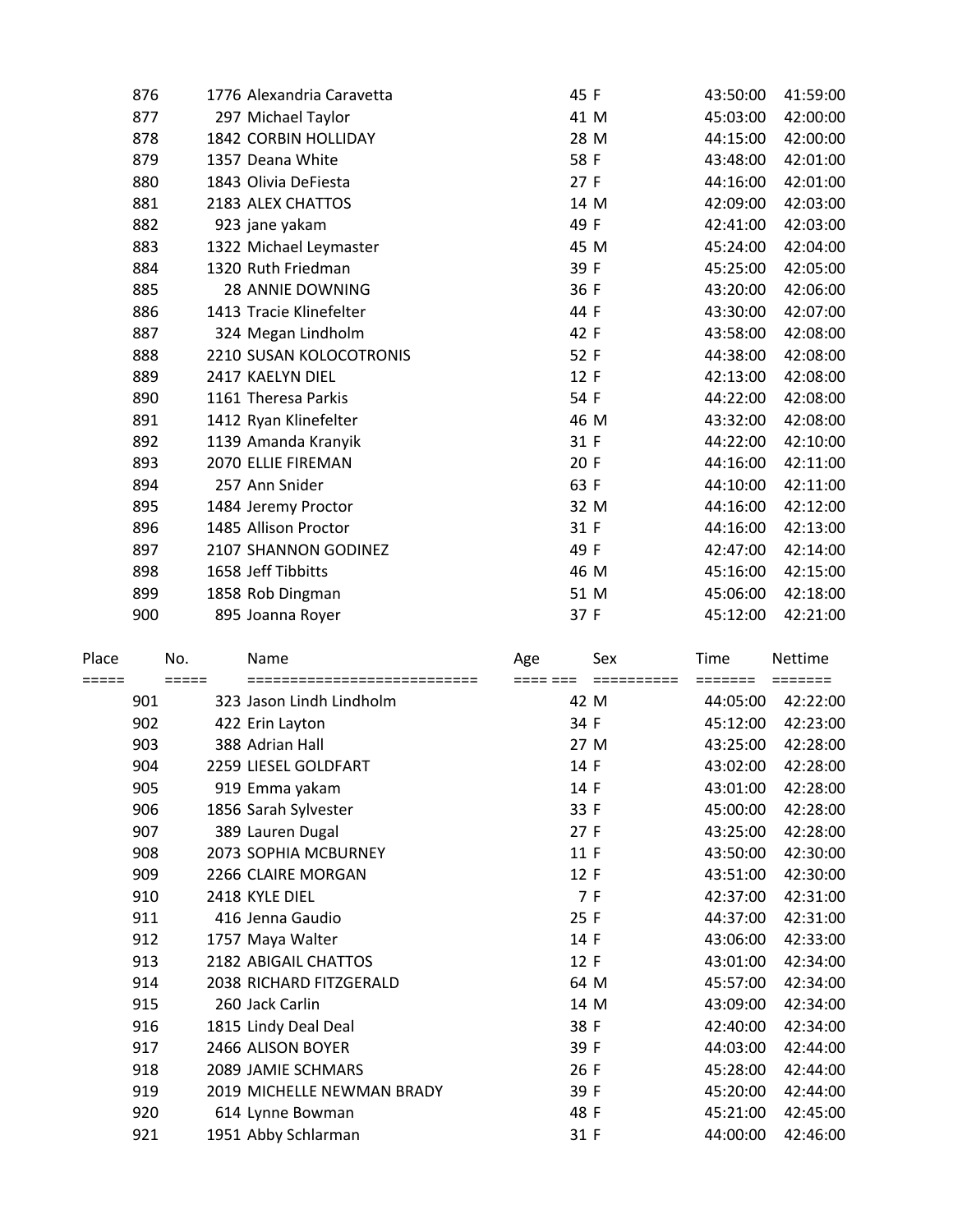| 922 | 1749 Ashley Manning   | 31 F | 44:01:00 | 42:47:00 |
|-----|-----------------------|------|----------|----------|
| 923 | 755 Matthew Gregory   | 20 M | 44:35:00 | 42:47:00 |
| 924 | 756 Megan Komjati     | 20 F | 44:36:00 | 42:48:00 |
| 925 | 1217 Jeri Potts       | 47 F | 45:33:00 | 42:49:00 |
| 926 | 1218 Joseph Potts     | 49 M | 45:34:00 | 42:49:00 |
| 927 | 1155 Isabella Nguyen  | 13 F | 43:10:00 | 42:50:00 |
| 928 | 527 Erich Goodlett    | 44 M | 45:11:00 | 42:52:00 |
| 929 | 1813 Paul MacKenzie   | 50 M | 43:52:00 | 42:52:00 |
| 930 | 1529 Troy Hurdelbrink | 25 M | 43:49:00 | 42:56:00 |
| 931 | 1562 Elizabeth Diehl  | 14 F | 44:24:00 | 42:57:00 |
| 932 | 1563 Eric Diehl       | 45 M | 44:24:00 | 42:58:00 |
| 933 | 146 Keeley Kuperus    | 31 F | 43:10:00 | 42:58:00 |
| 934 | 1718 Karen Roberts    | 61 F | 45:42:00 | 42:59:00 |
| 935 | 1212 Ronda Hobart     | 49 F | 45:21:00 | 43:01:00 |
| 936 | 143 Kelli Kuperus     | 34 F | 43:11:00 | 43:01:00 |
| 937 | 587 Megan Whiting     | 29 F | 45:20:00 | 43:05:00 |
| 938 | 588 John Whiting      | 29 M | 45:22:00 | 43:05:00 |
| 939 | 499 Melissa Marshall  | 37 F | 44:07:00 | 43:07:00 |
| 940 | 576 Kristen Mann      | 38 F | 43:25:00 | 43:08:00 |
| 941 | 529 Jennifer Sutton   | 39 F | 43:39:00 | 43:09:00 |
| 942 | 2363 J.R. PINE        | 49 M | 43:44:00 | 43:11:00 |
| 943 | 908 Alyssa Clancy     | 25 F | 44:30:00 | 43:11:00 |
| 944 | 909 David Clancy      | 53 M | 44:31:00 | 43:12:00 |
| 945 | 960 Angela Pettinger  | 38 F | 45:51:00 | 43:16:00 |
| 946 | 956 Hollind Taylor    | 42 F | 44:03:00 | 43:16:00 |
| 947 | 1086 Ellie McClelland | 12 F | 46:21:00 | 43:17:00 |
| 948 | 955 Todd Taylor       | 45 M | 44:04:00 | 43:17:00 |
| 949 | 3023                  |      | 46:22:00 | 43:18:00 |
| 950 | 2053 MORGON JOHNS     | 14 F | 44:46:00 | 43:18:00 |
|     |                       |      |          |          |

| Place |     | No.   | Name                     | Age  | Sex  | Time     | <b>Nettime</b> |
|-------|-----|-------|--------------------------|------|------|----------|----------------|
|       |     | ===== |                          |      |      |          |                |
|       | 951 |       | 2051 KATHY GRIMES        | 42 F |      | 44:47:00 | 43:19:00       |
|       | 952 |       | 2048 ZACHARY GRIMES      |      | 14 M | 44:47:00 | 43:20:00       |
|       | 953 |       | 313 Jennifer Steelesmith | 33 F |      | 44:09:00 | 43:22:00       |
|       | 954 |       | 1915 Jessika Wood        | 40 F |      | 44:54:00 | 43:22:00       |
|       | 955 |       | 1913 Dawn Mann           | 46 F |      | 44:53:00 | 43:23:00       |
|       | 956 |       | 2009 SAM BAIRD           |      | 27 M | 45:58:00 | 43:24:00       |
|       | 957 |       | 961 Brooks Tweedle       |      | 10 M | 44:45:00 | 43:24:00       |
|       | 958 |       | 818 Lyndsay Churches     | 31 F |      | 44:13:00 | 43:26:00       |
|       | 959 |       | 1240 Daryl Sybert        |      | 57 M | 44:41:00 | 43:26:00       |
|       | 960 |       | 1241 Kenzie Gardner      | 28 F |      | 44:42:00 | 43:27:00       |
|       | 961 |       | 1173 Greg Wiet           |      | 56 M | 44:53:00 | 43:27:00       |
|       | 962 |       | 2401 OLIVER SYBERT       |      | 23 M | 44:40:00 | 43:28:00       |
|       | 963 |       | 2121 JILL OVICS          | 53 F |      | 44:49:00 | 43:30:00       |
|       | 964 |       | 2122 JEFF TESNOW         |      | 55 M | 44:48:00 | 43:30:00       |
|       | 965 |       | 687 Jessica Jenkins      | 34 F |      | 45:36:00 | 43:30:00       |
|       | 966 |       | 603 Jessie Streib        | 33 F |      | 45:36:00 | 43:31:00       |
|       | 967 |       | 1566 Brian Quackenbush   |      | 43 M | 44:57:00 | 43:32:00       |
|       |     |       |                          |      |      |          |                |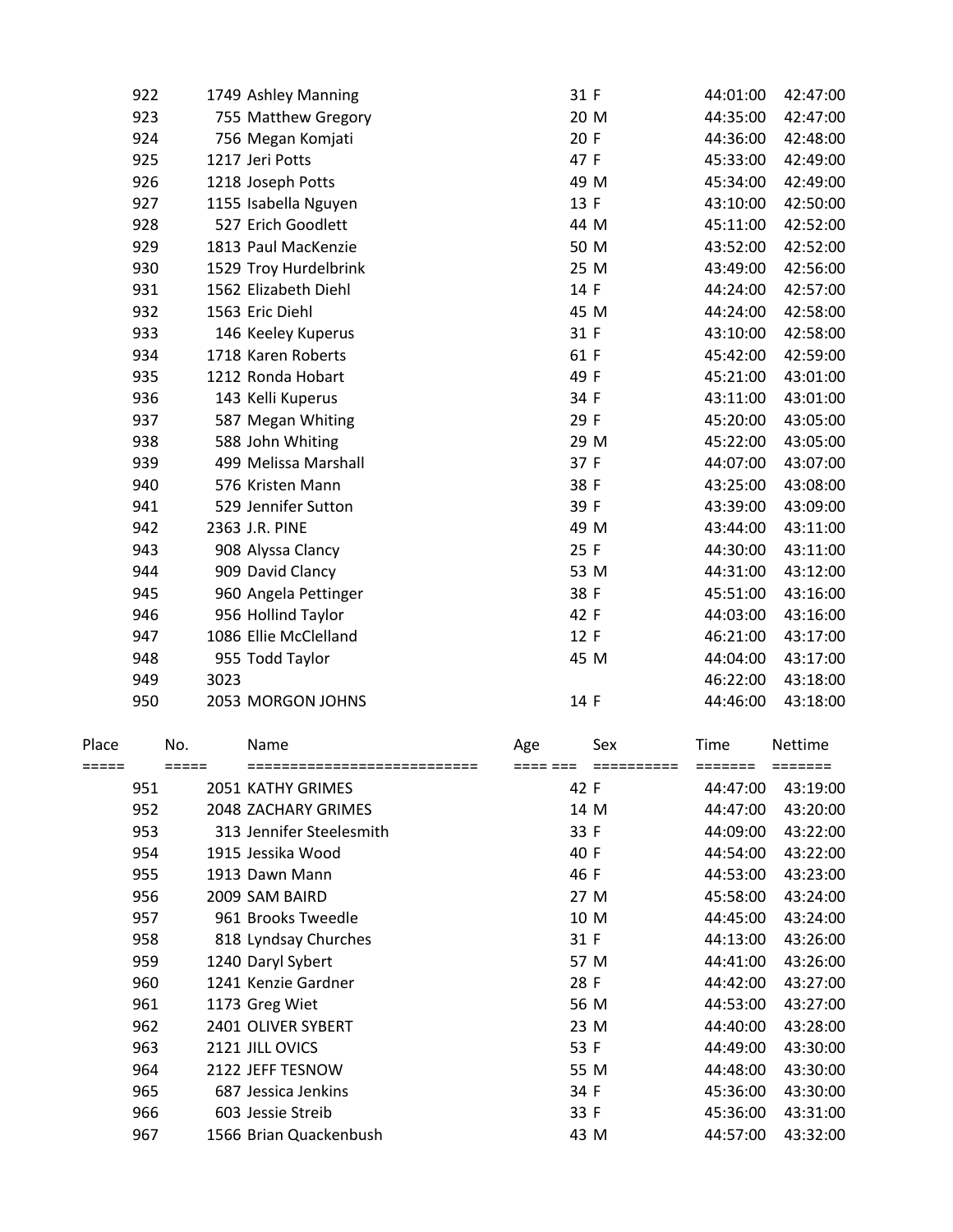| 968  | 1564 Ben Quackenbush     | 13 M | 44:57:00 | 43:32:00 |
|------|--------------------------|------|----------|----------|
| 969  | 962 Chandra Tweedle      | 40 F | 44:56:00 | 43:36:00 |
| 970  | 1629 Christine Stamm     | 46 F | 43:59:00 | 43:38:00 |
| 971  | 1560 Dean Pickett        | 47 M | 45:17:00 | 43:43:00 |
| 972  | 1197 John Cooper         | 49 M | 45:32:00 | 43:44:00 |
| 973  | 2018 JASON PLANT         | 41 M | 47:37:00 | 43:45:00 |
| 974  | 2268 JACK MORGAN         | 10 M | 45:45:00 | 43:47:00 |
| 975  | 1504 Kathy Sulgrove      | 65 F | 46:59:00 | 43:47:00 |
| 976  | 1576 Jate Hoovler        | 10 M | 45:47:00 | 43:50:00 |
| 977  | 476 Eric Fiest           | 38 M | 46:15:00 | 43:51:00 |
| 978  | 563 Sara Cofer           | 38 F | 46:15:00 | 43:51:00 |
| 979  | 2008 TERESA BAIRD        | 59 F | 46:26:00 | 43:52:00 |
| 980  | 1742 Sarah Jones         | 15 F | 46:38:00 | 43:53:00 |
| 981  | 2267 MATTHEW MORGAN      | 44 M | 45:51:00 | 43:54:00 |
| 982  | 2017 KATHLEEN PLANT      | 35 F | 47:37:00 | 43:55:00 |
| 983  | <b>2055 IRIS VU</b>      | 46 F | 45:33:00 | 43:56:00 |
| 984  | 19 Erin Gruenwald        | 34 F | 45:42:00 | 43:57:00 |
| 985  | 1862 Jacob Johansen      | 10 M | 44:57:00 | 43:57:00 |
| 986  | 1863 John Johansen       | 39 M | 44:57:00 | 43:57:00 |
| 987  | 1886 Sam Golian          | 25 M | 46:13:00 | 44:04:00 |
| 988  | 1013 Mackenzie Sample    | 21 F | 45:17:00 | 44:06:00 |
| 989  | 1014 Jacqueline Sample   | 54 F | 45:17:00 | 44:06:00 |
| 990  | 636 Theresa Vendetti     | 54 F | 45:40:00 | 44:06:00 |
| 991  | 2452 KENNETH OBINE       | 43 M | 45:09:00 | 44:07:00 |
| 992  | 2144 JENNIFER HOHENBRINK | 36 F | 44:25:00 | 44:08:00 |
| 993  | 596 Avery Butterworth    | 14 F | 46:09:00 | 44:11:00 |
| 994  | 223 Sara LaRocca         | 37 F | 44:26:00 | 44:13:00 |
| 995  | 1613 Conner Nelson       | 22 M | 44:53:00 | 44:13:00 |
| 996  | 1352 Hudson Karsies      | 10 M | 47:50:00 | 44:14:00 |
| 997  | 597 David Butterworth    | 44 M | 46:13:00 | 44:15:00 |
| 998  | 1384 Erica Laroche       | 27 F | 46:58:00 | 44:16:00 |
| 999  | 1383 Joe Laroche         | 27 F | 46:59:00 | 44:16:00 |
| 1000 | 858 Tammy Fogel          | 46 F | 46:22:00 | 44:17:00 |
|      |                          |      |          |          |

| Place | No. |                          |      | Sex  | Time     | <b>Nettime</b> |
|-------|-----|--------------------------|------|------|----------|----------------|
|       |     | Name                     | Age  |      |          |                |
|       |     |                          |      |      |          |                |
| 1001  |     | 2177 HOLLY WALLINGFR     | 53 F |      | 46:36:00 | 44:19:00       |
| 1002  |     | 701 Sarah Jacobs Patulo  | 32 F |      | 45:45:00 | 44:21:00       |
| 1003  |     | 1092 Joshua Tripp        |      | 13 M | 44:29:00 | 44:23:00       |
| 1004  |     | 23 Trevor Moffitt        |      | 28 M | 46:48:00 | 44:24:00       |
| 1005  |     | 762 Kris Hurt            | 53 F |      | 46:40:00 | 44:25:00       |
| 1006  |     | 1479 Kerry Gastineau     | 45 F |      | 46:02:00 | 44:26:00       |
| 1007  |     | 1027 Kalli Ivari-Johnson | 13F  |      | 47:26:00 | 44:27:00       |
| 1008  |     | 2486 ELIZABETH LEMIRZ    | 18 F |      | 45:30:00 | 44:28:00       |
| 1009  |     | 63 Heather Brink         | 43 F |      | 46:10:00 | 44:30:00       |
| 1010  |     | 2264 PEYTON MARQUEZ      | 15 F |      | 46:27:00 | 44:33:00       |
| 1011  |     | 556 Mya Gregory          | 14 F |      | 47:08:00 | 44:33:00       |
| 1012  |     | 2262 MADDIE MARQUEZ      | 22 F |      | 46:28:00 | 44:33:00       |
| 1013  |     | 1072 David Baird         |      | 59 M | 47:08:00 | 44:33:00       |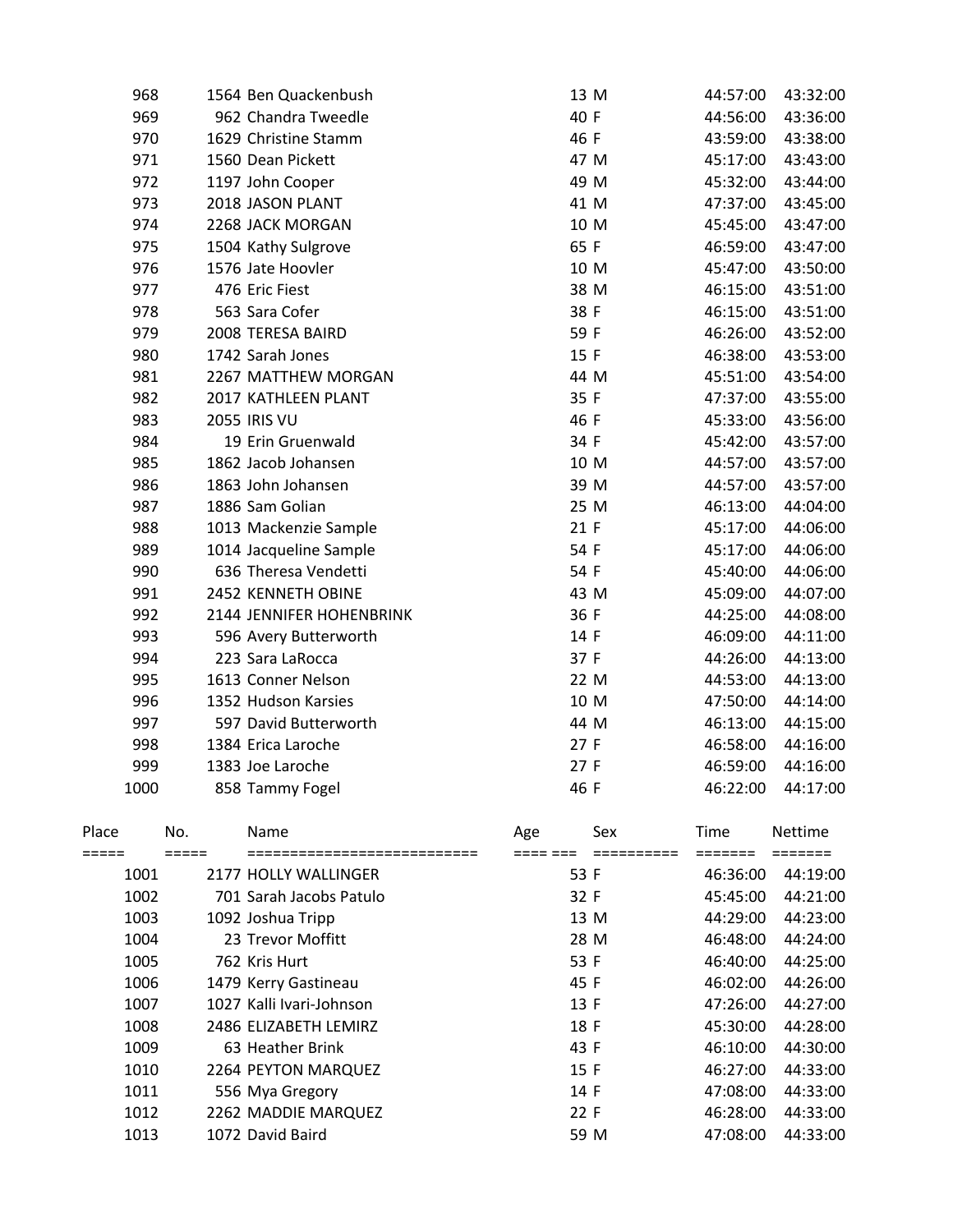| 1014  |      | 1374 Molly Fricker     | 37 F |      | 47:43:00    | 44:35:00 |
|-------|------|------------------------|------|------|-------------|----------|
| 1015  |      | 2263 MORAN MARQUEZ     | 18 F |      | 46:29:00    | 44:36:00 |
| 1016  |      | 1516 Piper Wright      | 36 F |      | 47:44:00    | 44:36:00 |
| 1017  |      | 1734 Sharee Brandler   | 43 F |      | 46:43:00    | 44:39:00 |
| 1018  |      | 415 Judy Gaudio        | 61 F |      | 46:49:00    | 44:43:00 |
| 1019  |      | 635 Mark Vendetti      |      | 56 M | 46:19:00    | 44:45:00 |
| 1020  | 3022 |                        |      |      | 46:56:00    | 44:48:00 |
| 1021  |      | 826 Moni Carroll       | 42 F |      | 46:50:00    | 44:52:00 |
| 1022  |      | 1970 Lindsey Anders    | 34 F |      | 46:50:00    | 44:52:00 |
| 1023  |      | 1969 Katheyn Anders    | 40 F |      | 46:51:00    | 44:53:00 |
| 1024  |      | 2222 ADAM BAGHETTI     |      | 37 M | 49:11:00    | 44:59:00 |
| 1025  |      | 954 Leslie Bloom       | 36 F |      | 46:57:00    | 44:59:00 |
| 1026  |      | 1528 Jennifer Gold     | 40 F |      | 49:11:00    | 45:04:00 |
| 1027  |      | 1954 Joshua Stump      |      | 28 M | 46:06:00    | 45:06:00 |
| 1028  |      | 1306 Teri Crawford     | 36 F |      | 47:10:00    | 45:06:00 |
| 1029  |      | 1307 Amy Lear          | 37 F |      | 47:11:00    | 45:07:00 |
| 1030  |      | 1538 Hilario Gonzalez  |      | 67 M | 47:41:00    | 45:09:00 |
| 1031  |      | 1366 Emilie Wetzel     | 24 F |      | 46:07:00    | 45:12:00 |
| 1032  |      | 827 Adam Churches      |      | 31 M | 45:58:00    | 45:13:00 |
| 1033  |      | 1365 Erin Wetzel       | 21 F |      | 46:07:00    | 45:14:00 |
| 1034  |      | 866 Chelsea Martz      | 28 F |      | 45:59:00    | 45:14:00 |
| 1035  |      | 217 Holly Mowery       | 37 F |      | 47:27:00    | 45:16:00 |
| 1036  |      | 805 Cynthia Smith      | 54 F |      | 46:34:00    | 45:16:00 |
| 1037  |      | 1459 Truman Hutchinson |      | 17 M | 46:37:00    | 45:17:00 |
| 1038  |      | 1883 Adam Maxwell      |      | 32 M | 47:56:00    | 45:17:00 |
| 1039  |      | 435 Mollie Chokreff    | 22 F |      | 46:56:00    | 45:18:00 |
| 1040  |      | 4 Brent Jackson        |      | 32 M | 48:14:00    | 45:18:00 |
| 1041  |      | 103 Rick Jackson       |      | 40 M | 48:13:00    | 45:18:00 |
| 1042  |      | 2169 MEG BEAVERS       | 31 F |      | 48:37:00    | 45:23:00 |
| 1043  |      | 507 Emerson Bussewitz  |      | 8 F  | 47:43:00    | 45:29:00 |
| 1044  |      | 1335 Lisa Cerrato      | 51 F |      | 48:19:00    | 45:34:00 |
| 1045  |      | 1664 Kim Kuster        | 43 F |      | 46:44:00    | 45:36:00 |
| 1046  |      | 1880 Nora Plisga       | 31 F |      | 49:06:00    | 45:36:00 |
| 1047  |      | 1881 John Plisga       |      | 26 M | 49:06:00    | 45:37:00 |
| 1048  |      | 2117 ALLEEN PARKS      | 27 F |      | 49:06:00    | 45:39:00 |
| 1049  |      | 766 Alyssa Warner      | 25 F |      | 46:40:00    | 45:40:00 |
| 1050  |      | 1037 Brooke Penland    | 45 F |      | 46:40:00    | 45:42:00 |
|       |      |                        |      |      |             |          |
| Place | No.  | Name                   | Age  | Sex  | <b>Time</b> | Nettime  |
| ===== |      |                        |      |      | =======     | =======  |
| 1051  |      | 1882 Kristen Maxwell   | 33 F |      | 48:29:00    | 45:49:00 |
| 1052  |      | 467 Trisha Jensen      | 36 F |      | 47:28:00    | 45:53:00 |
| 1053  |      | 2390 MIKE BEELER       |      | 47 M | 47:22:00    | 45:55:00 |
| 1054  |      | 279 Andrea Baker       | 45 F |      | 47:43:00    | 45:56:00 |
| 1055  |      | 74 melissa pummel      | 38 F |      | 47:43:00    | 45:57:00 |
| 1056  |      | 1730 Valerie Boffo     | 48 F |      | 46:44:00    | 45:58:00 |
| 1057  |      | 406 Cindy Brown        | 65 F |      | 48:27:00    | 46:01:00 |
| 1058  |      | 407 Meg Brown          | 36 F |      | 48:27:00    | 46:01:00 |
| 1059  |      | 1146 John Harrison     |      | 35 M | 46:29:00    | 46:01:00 |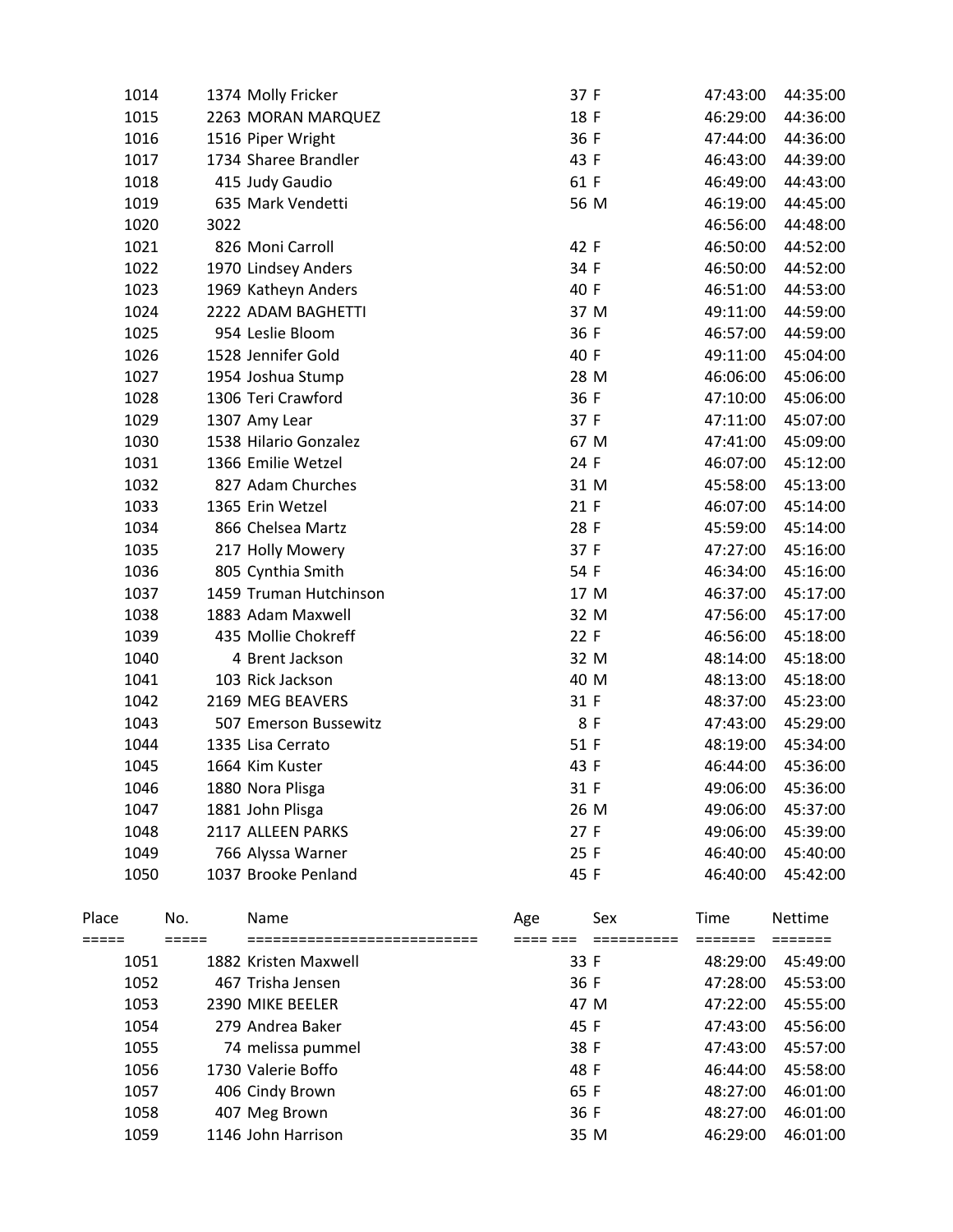|                | 1060 |                            | 1944 David Ferguson                  | 57 M                                 | 48:50:00        | 46:03:00           |
|----------------|------|----------------------------|--------------------------------------|--------------------------------------|-----------------|--------------------|
|                | 1061 |                            | 655 Lucy Cush                        | 15 F                                 | 47:31:00        | 46:05:00           |
|                | 1062 |                            | 785 Liam OBrien                      | 13 M                                 | 48:46:00        | 46:05:00           |
|                | 1063 |                            | 2386 LYVETTE BEELER                  | 46 F                                 | 47:44:00        | 46:13:00           |
|                | 1064 |                            | 2369 ANAND GOEL                      | 48 M                                 | 46:40:00        | 46:14:00           |
|                | 1065 |                            | 2370 MILAN KHACHANE                  | 11 M                                 | 46:40:00        | 46:14:00           |
|                | 1066 |                            | 156 Duncan Lewi Adams                | 14 M                                 | 47:26:00        | 46:19:00           |
|                | 1067 |                            | 2191 SUTTON SYKES                    | 9 M                                  | 48:44:00        | 46:20:00           |
|                | 1068 |                            | 2193 BEN SYKES                       | 36 M                                 | 48:43:00        | 46:20:00           |
|                | 1069 |                            | 1029 Daniel Johnson                  | 44 M                                 | 49:19:00        | 46:21:00           |
|                | 1070 |                            | 2192 SUSAN SYKES                     | 35 F                                 | 48:46:00        | 46:22:00           |
|                | 1071 |                            | 1714 Lindsey Cram                    | 12 F                                 | 48:12:00        | 46:23:00           |
|                | 1072 |                            | 1715 Jeremy Cram                     | 46 M                                 | 48:12:00        | 46:23:00           |
|                | 1073 |                            | 1332 Alexa Simpson                   | 21 F                                 | 49:15:00        | 46:25:00           |
|                | 1074 |                            | 1165 Amy Schweiterman                | 35 F                                 | 49:39:00        | 46:25:00           |
|                | 1075 | 4270                       |                                      |                                      | 47:26:00        | 46:26:00           |
|                | 1076 |                            | 24 Megan Moffitt                     | 26 F                                 | 48:49:00        | 46:29:00           |
|                | 1077 |                            | 838 Zack Burt                        | 27 M                                 | 48:53:00        | 46:30:00           |
|                | 1078 |                            | 979 Eric Leray                       | 46 M                                 | 47:32:00        | 46:38:00           |
|                | 1079 |                            | 331 Severine Leray                   | 41 F                                 | 47:32:00        | 46:38:00           |
|                | 1080 |                            | 1166 Sara Baker                      | 38 F                                 | 49:55:00        | 46:40:00           |
|                | 1081 |                            | 1247 M. Cole Spalding                | 8 M                                  | 47:27:00        | 46:42:00           |
|                | 1082 |                            | 843 Beth Clark                       | 37 F                                 | 47:27:00        | 46:44:00           |
|                | 1083 |                            | 1282 Alex Arguelles                  | 11 M                                 | 49:10:00        | 46:44:00           |
|                | 1084 |                            | 2398 TOM KAHLE                       | 55 M                                 | 47:45:00        | 46:45:00           |
|                | 1085 |                            | 1284 Ed Arguelles                    | 50 M                                 | 49:13:00        | 46:47:00           |
|                | 1086 |                            | 1598 Allison Reed                    | 21 F                                 | 49:59:00        | 46:49:00           |
|                | 1087 |                            | 412 Emilee Gaudio                    | 28 F                                 | 48:58:00        | 46:50:00           |
|                | 1088 |                            | 626 John Bryan Spillman              | 42 M                                 | 47:51:00        | 46:51:00           |
|                | 1089 |                            | 98 Susan Johnson                     | 63 F                                 | 47:10:00        | 46:54:00           |
|                | 1090 |                            | 2029 VIRGINIA STANLEY                | 52 F                                 | 47:53:00        | 46:54:00           |
|                | 1091 |                            | 1597 Katie Reed                      | 16 F                                 | 48:17:00        | 46:57:00           |
|                | 1092 |                            | 2415 REESE FILLMAN                   | 13 F                                 | 49:50:00        | 46:59:00           |
|                | 1093 |                            | 1860 Ella Dingman                    | 13 F                                 | 49:49:00        | 47:01:00           |
|                | 1094 |                            | 1148 Valentina Lorek                 | 22 F                                 | 47:34:00        | 47:01:00           |
|                | 1095 | 3006                       |                                      |                                      | 47:37:00        | 47:01:00           |
|                | 1096 |                            | 842 Chris Clark                      | 39 M                                 | 47:44:00        | 47:02:00           |
|                | 1097 |                            | 714 Katie Hernandez                  | 22 F                                 | 47:35:00        | 47:03:00           |
|                | 1098 |                            | 2441 ALYCIA KENT                     | 10 F                                 | 48:11:00        | 47:07:00           |
|                | 1099 |                            | 1783 Jaime Espericueta               | 46 M                                 | 47:23:00        | 47:08:00           |
|                | 1100 |                            | 362 David Milroy                     | 44 M                                 | 50:19:00        | 47:14:00           |
| Place<br>===== |      | No.<br>$=$ $=$ $=$ $=$ $=$ | Name<br>============================ | Sex<br>Age<br>==== ===<br>========== | Time<br>======= | Nettime<br>======= |
|                | 1101 |                            | 2129 WADE MCGINNIS                   | 34 M                                 | 47:18:00        | 47:14:00           |
|                | 1102 |                            | 2448 ERIK KERNT                      | 14 M                                 | 48:14:00        | 47:14:00           |
|                | 1103 |                            | 1482 Mindy Hammond                   | 37 F                                 | 50:11:00        | 47:16:00           |
|                | 1104 |                            | 1368 Catherine Neff                  | 48 F                                 | 47:48:00        | 47:17:00           |
|                | 1105 |                            | 2241 JULIE GIVEN                     | 46 F                                 | 47:48:00        | 47:18:00           |
|                |      |                            |                                      |                                      |                 |                    |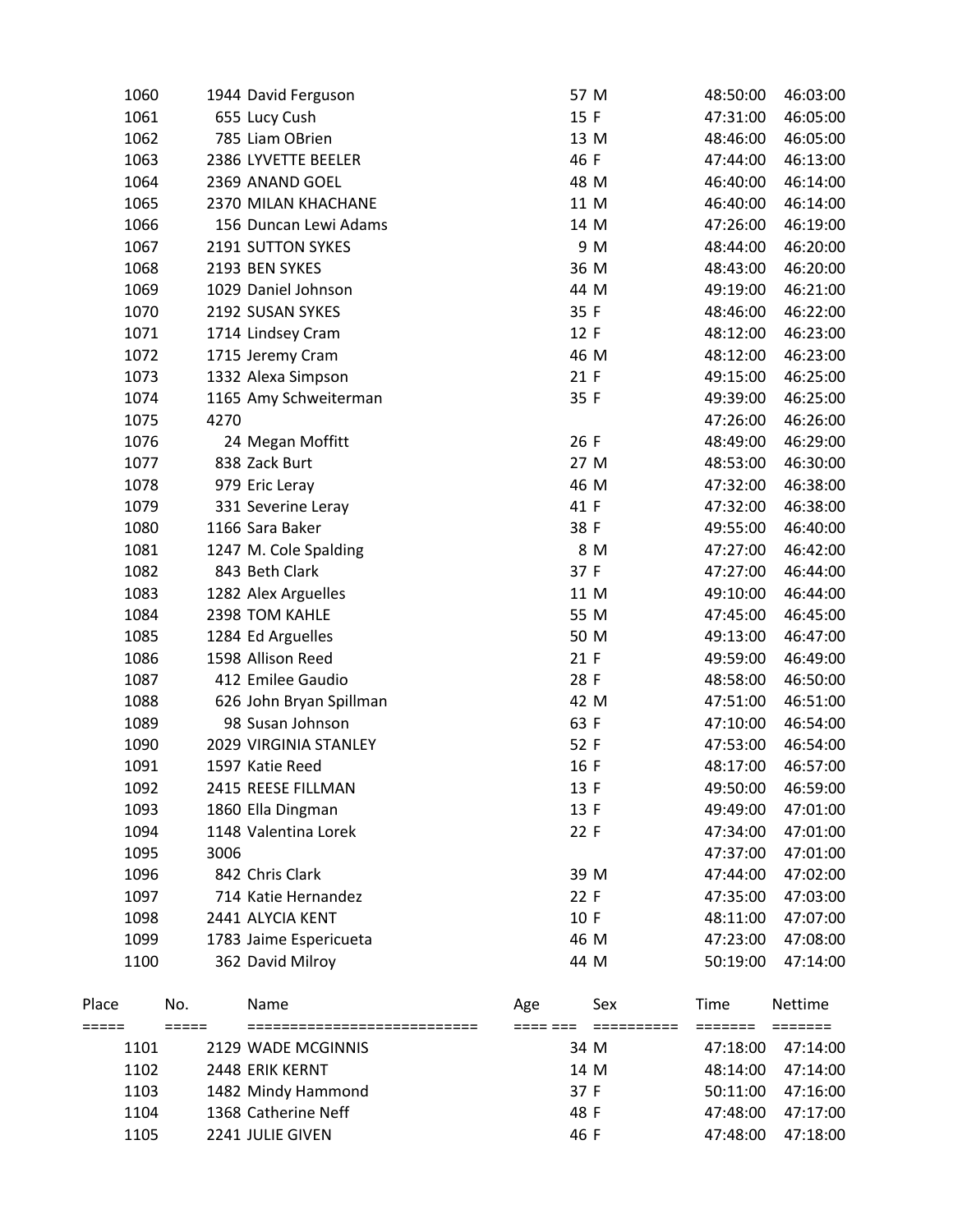|                | 1151 |                | 1934 Bethany Economus                | 44 F            |                              | 49:48:00        | 48:48:00                               |
|----------------|------|----------------|--------------------------------------|-----------------|------------------------------|-----------------|----------------------------------------|
| Place<br>===== |      | No.<br>$=====$ | Name<br>============================ | Age<br>==== === | Sex<br>$=$ = = = = = = = = = | Time<br>======= | Nettime<br>$=$ $=$ $=$ $=$ $=$ $=$ $=$ |
|                | 1150 |                | 267 Audrey Poulos                    | 11 F            |                              | 49:35:00        | 48:45:00                               |
|                | 1149 |                | 271 Keira Poulos                     | 11 F            |                              | 49:35:00        | 48:44:00                               |
|                | 1148 |                | 1906 Gary Ryan                       | 51 M            |                              | 50:02:00        | 48:40:00                               |
|                | 1147 |                | 741 Sarah Craddock                   | 36 F            |                              | 49:46:00        | 48:37:00                               |
|                | 1146 |                | 707 Missy Craddock                   | 41 F            |                              | 49:45:00        | 48:36:00                               |
|                | 1145 |                | 696 Zachary Mills                    | 11 M            |                              | 50:01:00        | 48:33:00                               |
|                | 1144 |                | 270 Luke Poulos                      |                 | 8 M                          | 49:31:00        | 48:30:00                               |
|                | 1143 |                | 640 Bob Robbins                      | 71 M            |                              | 50:08:00        | 48:30:00                               |
|                | 1142 |                | 2315 BRIAN JOHNSON                   | 42 M            |                              | 49:42:00        | 48:27:00                               |
|                | 1141 |                | 2194 JENN SUTTON                     | 35 F            |                              | 50:52:00        | 48:26:00                               |
|                | 1140 |                | 1054 Annette McCarthy                | 69 F            |                              | 55:57:00        | 48:25:00                               |
|                | 1139 |                | 2056 IVY APPLEDORN                   | 14 F            |                              | 49:55:00        | 48:25:00                               |
|                | 1138 |                | 1021 Daniela Rank                    | 13 F            |                              |                 | 49:51:00 48:25:00                      |
|                | 1137 |                | 2213 LINDA WARE                      | 41 F            |                              | 50:53:00        | 48:24:00                               |
|                | 1136 |                | 1053 Dan McCarthy                    | 70 M            |                              | 55:55:00        | 48:24:00                               |
|                | 1135 |                | 2120 BRITTANY ZERICK                 | 32 F            |                              | 51:45:00        | 48:22:00                               |
|                | 1134 |                | 1967 Scott Robbins                   | 47 M            |                              | 49:01:00        | 48:21:00                               |
|                | 1133 |                | 1633 Bill Zerick                     | 56 M            |                              | 51:44:00        | 48:17:00                               |
|                | 1132 |                | 2094 PATRICK WEYERS                  | 51 M            |                              | 49:21:00        | 48:17:00                               |
|                | 1131 |                | 1632 Parker Zerick                   | 17 M            |                              | 51:41:00        | 48:16:00                               |
|                | 1130 |                | 2332 DARNLY SUBAL                    | 49 M            |                              | 48:59:00        | 48:12:00                               |
|                | 1129 |                | 44 Vicki Curren                      | 58 F            |                              | 49:33:00        | 48:12:00                               |
|                | 1128 |                | 1917 Andrew Eckleberry               | 14 M            |                              | 49:51:00        | 48:06:00                               |
|                | 1127 |                | 1304 Rydan Russell                   |                 | 8 M                          | 48:08:00        | 48:03:00                               |
|                | 1126 |                | 2437 JACK JONES                      | 11 M            |                              | 48:38:00        | 48:00:00                               |
|                | 1125 | 3015           |                                      |                 |                              | 49:14:00        | 47:56:00                               |
|                | 1124 |                | 1752 Jacob Horton                    | 22 M            |                              | 48:55:00        | 47:55:00                               |
|                | 1123 |                | 991 Jennifer Brink                   | 30 F            |                              | 49:26:00        | 47:48:00                               |
|                | 1122 |                | 901 Abbi Elwer                       | 43 F            |                              | 50:48:00        | 47:47:00                               |
|                | 1121 |                | 899 Chris Mann                       | 43 M            |                              | 49:41:00        | 47:46:00                               |
|                | 1120 |                | 2447 TOM RELLAFLORA                  | 59 M            |                              | 48:31:00        | 47:40:00                               |
|                | 1119 |                | 1349 Dan Johnson                     | 37 M            |                              | 50:19:00        | 47:39:00                               |
|                | 1118 |                | 679 Simon Lenhart                    | 10 M            |                              | 49:06:00        | 47:36:00                               |
|                | 1117 |                | 911 Susan Ward                       | 64 F            |                              | 48:52:00        | 47:35:00                               |
|                | 1116 |                | 1347 Natalie Johnson                 | 9 F             |                              | 50:14:00        | 47:34:00                               |
|                | 1115 |                | 522 Mary Hartzler                    | 68 F            |                              | 48:34:00        | 47:34:00                               |
|                | 1114 |                | 1729 Alex Boffo                      | 20 M            |                              | 48:21:00        | 47:32:00                               |
|                | 1113 |                | 1728 Maggie Records                  | 20 F            |                              | 48:20:00        | 47:32:00                               |
|                | 1112 |                | 227 Molly Records                    | 22 F            |                              | 48:20:00        | 47:32:00                               |
|                | 1111 |                | 2446 CRAIG KERT                      | 62 M            |                              | 48:35:00        | 47:31:00                               |
|                | 1110 |                | 882 Barb Summers                     | 52 F            |                              | 49:55:00        | 47:25:00                               |
|                | 1109 |                | 141 Shelby Kuperus                   | 10 F            |                              | 47:33:00        | 47:23:00                               |
|                | 1108 |                | 304 Mary Robinson                    | 75 F            |                              | 48:23:00        | 47:22:00                               |
|                | 1107 |                | 837 Rebecca Dain                     | 40 F            |                              | 47:52:00        | 47:20:00                               |
|                | 1106 |                | 1196 Jessica Brewer                  | 27 F            |                              | 49:35:00        | 47:20:00                               |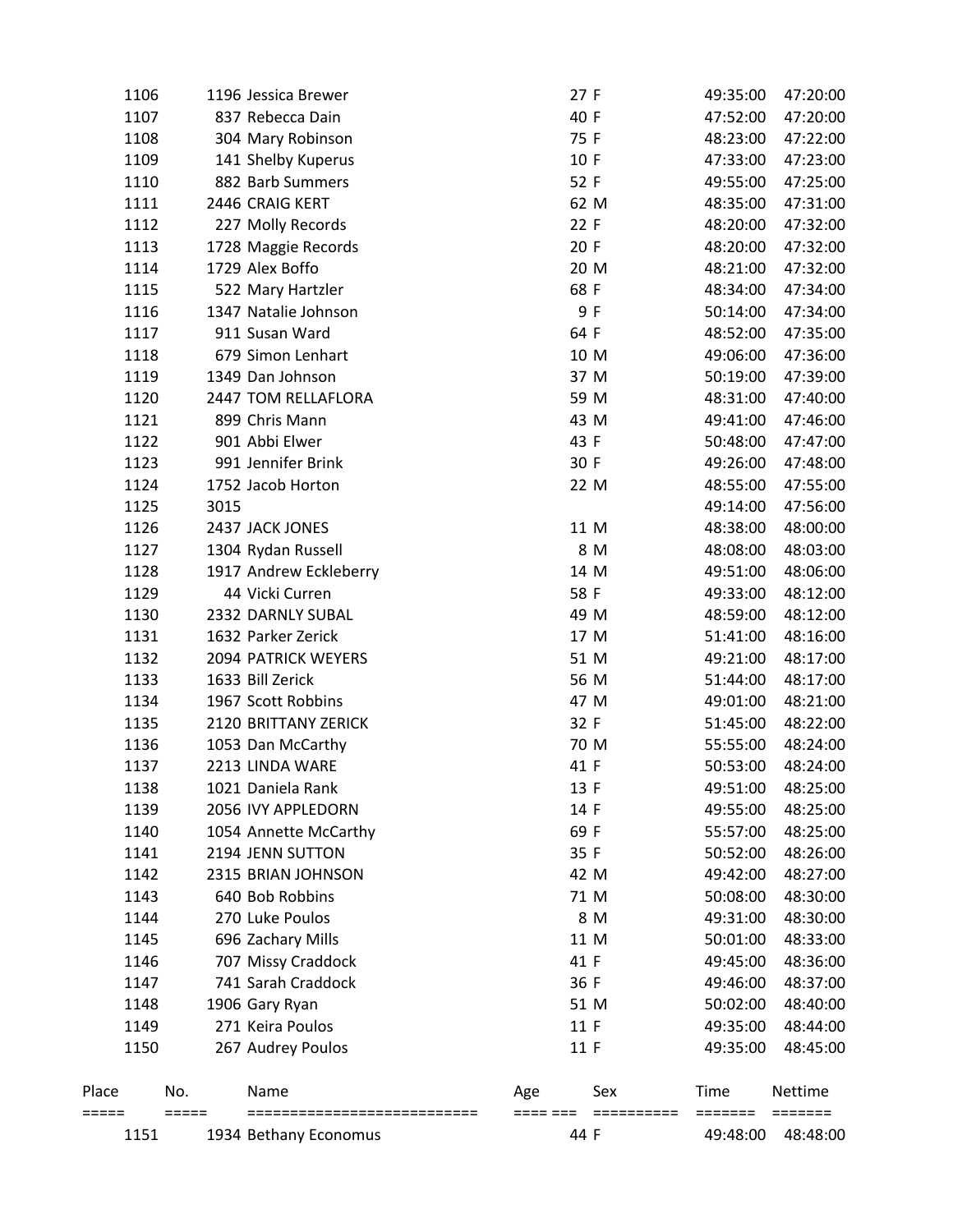| 1152 |      | 198 Gabriela Haffer   | 43 F | 49:49:00 | 48:49:00 |
|------|------|-----------------------|------|----------|----------|
| 1153 |      | 654 Oliver Cush       | 13 M | 50:33:00 | 48:49:00 |
| 1154 |      | 1359 Grace Barthel    | 11 F | 48:54:00 | 48:49:00 |
| 1155 |      | 697 Carrie Mills      | 41 F | 50:18:00 | 48:50:00 |
| 1156 |      | 1518 Scott Livingston | 56 M | 50:09:00 | 48:51:00 |
| 1157 |      | 1519 Kim Livingston   | 57 F | 50:09:00 | 48:52:00 |
| 1158 |      | 349 Erica Sturmi      | 33 F | 51:56:00 | 48:56:00 |
| 1159 |      | 1444 Jamie Greer      | 37 F | 51:55:00 | 49:00:00 |
| 1160 |      | 251 Andrew Malone     | 46 M | 52:25:00 | 49:01:00 |
| 1161 |      | 1088 John Miller      | 45 M | 50:02:00 | 49:02:00 |
| 1162 |      | 1184 Mark Higgins     | 41 M | 52:25:00 | 49:04:00 |
| 1163 |      | 2360 JAMIE LOWDEN     | 43 F | 49:20:00 | 49:04:00 |
| 1164 |      | 2021 MARYBETH TRAN    | 25 F | 49:49:00 | 49:04:00 |
| 1165 |      | 2022 TONY TRAN        | 26 M | 49:52:00 | 49:07:00 |
| 1166 |      | 2160 REBECCA MASON    | 50 F | 50:28:00 | 49:10:00 |
| 1167 |      | 439 Jon Zavislak      | 41 M | 49:39:00 | 49:16:00 |
| 1168 |      | 1691 Stephanie Demers | 51 F | 49:46:00 | 49:19:00 |
| 1169 |      | 1549 Emilee Palmer    | 34 F | 50:10:00 | 49:20:00 |
| 1170 |      | 1481 Po Hu            | 32 F | 50:11:00 | 49:21:00 |
| 1171 |      | 2217 BILL SHULACK     | 40 M | 50:21:00 | 49:21:00 |
| 1172 |      | 2091 SHOBHA PAINTER   | 47 F | 49:49:00 | 49:25:00 |
| 1173 |      | 705 Matthew Ellis     | 23 M | 51:35:00 | 49:28:00 |
| 1174 |      | 2215 LILA SHULACK     | 7 F  | 50:21:00 | 49:31:00 |
| 1175 |      | 2463 ELAN WATSON      | 15 F | 50:54:00 | 49:43:00 |
| 1176 |      | 1233 Joshua Berzow    | 13 M | 51:29:00 | 49:43:00 |
| 1177 |      | 711 Heather Snyder    | 37 F | 50:51:00 | 49:51:00 |
| 1178 |      | 2184 JODY CHATTOS     | 45 F | 50:25:00 | 49:55:00 |
| 1179 |      | 2196 JASON SODERLUND  | 14 M | 51:52:00 | 50:05:00 |
| 1180 |      | 1143 Stacy Russotti   | 48 F | 51:19:00 | 50:09:00 |
| 1181 | 3020 |                       |      | 50:53:00 | 50:12:00 |
| 1182 |      | 1160 Dave Risley      | 63 M | 52:32:00 | 50:19:00 |
| 1183 |      | 1353 Shannon Karsies  | 42 F | 54:01:00 | 50:21:00 |
| 1184 |      | 1425 Carolyn Carle    | 41 F | 53:34:00 | 50:23:00 |
| 1185 |      | 1252 Alana Hohman     | 34 F | 52:49:00 | 50:24:00 |
| 1186 |      | 274 Tracy Turner      | 44 F | 51:24:00 | 50:26:00 |
| 1187 |      | 710 Jacob Snyder      | 11 M | 50:51:00 | 50:26:00 |
| 1188 |      | 1410 Erika Gilmore    | 40 F | 51:32:00 | 50:26:00 |
| 1189 |      | 268 Carrie Poulos     | 43 F | 51:27:00 | 50:27:00 |
| 1190 |      | 2039 CATHY FITZGERALD | 66 F | 53:50:00 | 50:27:00 |
| 1191 |      | 1407 Geoff Gilmore    | 8 M  | 51:32:00 | 50:28:00 |
| 1192 |      | 2141 EMILY DONLEY     | 26 F | 53:06:00 | 50:30:00 |
| 1193 |      | 1317 Amanda Nguyen    | 13 F | 50:55:00 | 50:35:00 |
| 1194 |      | 1985 Ruth Arnot       | 86 F | 53:53:00 | 50:37:00 |
| 1195 |      | 892 Madison Levering  | 7 F  | 50:49:00 | 50:37:00 |
| 1196 |      | 893 Matt Levering     | 36 M | 50:50:00 | 50:41:00 |
| 1197 |      | 894 Allison Levering  | 35 F | 50:49:00 | 50:42:00 |
| 1198 |      | 1234 Gabriella Berzow | 11 F | 52:27:00 | 50:43:00 |
| 1199 |      | 401 Brad Eckes        | 43 M | 52:27:00 | 50:44:00 |
| 1200 | 2500 |                       |      | 52:13:00 | 50:45:00 |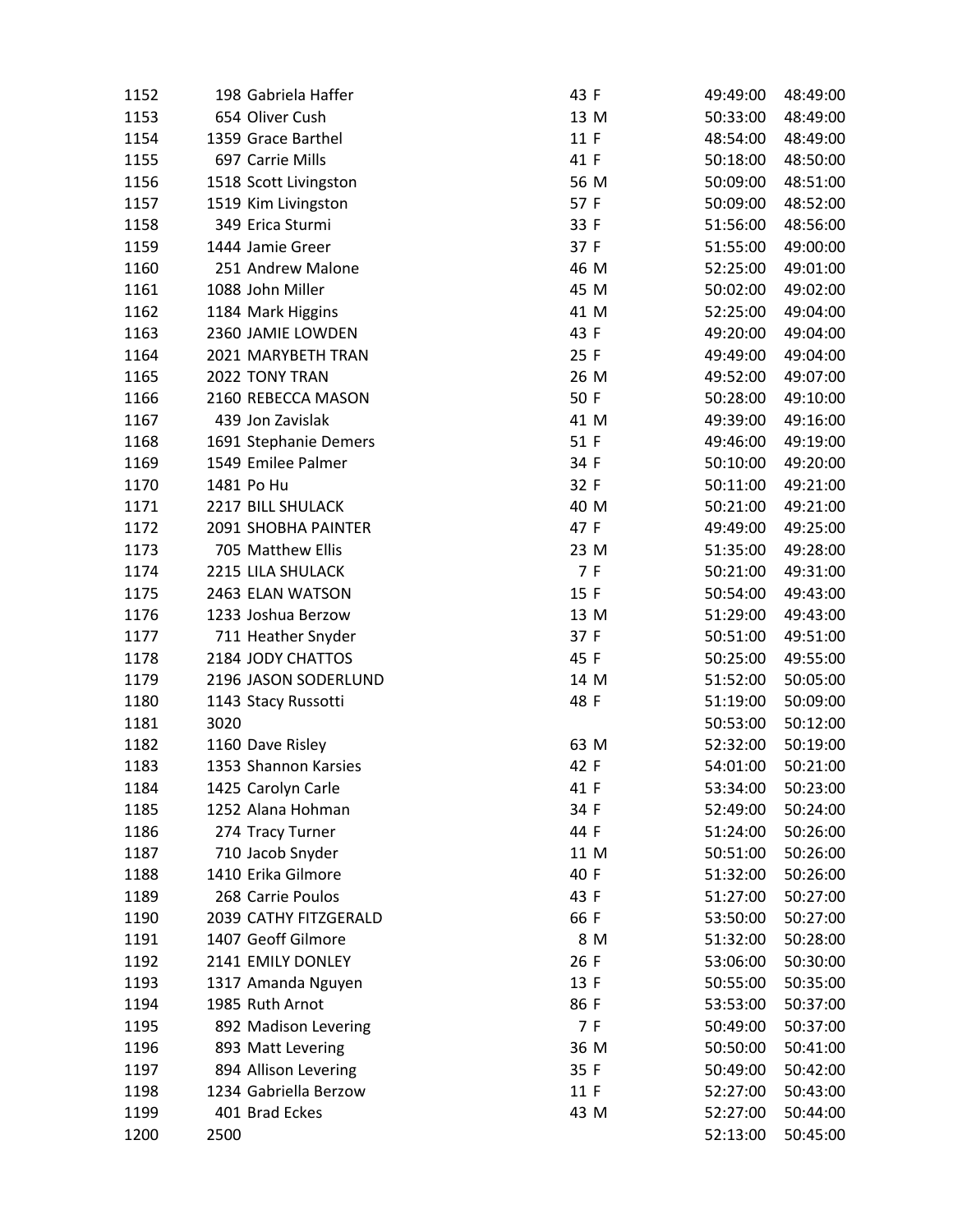| Place<br>===== | No.<br>$=====$ | Name                    | Age<br>==== === | Sex<br>========== | Time<br>======= | Nettime<br>======= |
|----------------|----------------|-------------------------|-----------------|-------------------|-----------------|--------------------|
| 1201           |                | 1154 Tristan Nguyen     |                 | 7 M               | 51:06:00        | 50:45:00           |
| 1202           |                | 1900 Linda Romanoff     | 56 F            |                   | 52:16:00        | 50:46:00           |
| 1203           |                | 1157 Jay Nguyen         | 47 M            |                   | 51:09:00        | 50:49:00           |
| 1204           |                | 2125 MELEUN FOBELLAH    | 25 F            |                   | 53:44:00        | 50:49:00           |
| 1205           |                | 302 Natalie Brimmer     | 25 F            |                   | 52:11:00        | 50:50:00           |
| 1206           |                | 2124 SHELA FOBELLAH     | 26 F            |                   | 53:45:00        | 50:50:00           |
| 1207           |                | 456 Don Foster          | 52 M            |                   | 53:41:00        | 50:50:00           |
| 1208           |                | 457 Ava McWherter       | 12 F            |                   | 53:41:00        | 50:51:00           |
| 1209           |                | 458 Tricia Foster       | 41 F            |                   | 53:43:00        | 50:52:00           |
| 1210           |                | 554 Ryan Billman        | 36 M            |                   | 52:17:00        | 50:52:00           |
| 1211           |                | 550 Drew Billman        | 33 F            |                   | 52:17:00        | 50:53:00           |
| 1212           |                | 486 Chris Hamrick       | 34 M            |                   | 52:22:00        | 50:53:00           |
| 1213           |                | 609 William Urban       | 70 M            |                   | 51:03:00        | 50:57:00           |
| 1214           |                | 437 Katie Chokreff      | 26 F            |                   | 52:31:00        | 50:57:00           |
| 1215           |                | 1785 Jim Phieffer       | 12 M            |                   | 51:00:00        | 50:58:00           |
| 1216           |                | 2227 ANA BRETSCHER      | 14 F            |                   | 52:32:00        | 51:00:00           |
| 1217           |                | 360 Hunter Milroy       | 17 M            |                   | 54:45:00        | 51:01:00           |
| 1218           |                | 1583 Liz Woeste         | 23 F            |                   | 53:41:00        | 51:03:00           |
| 1219           |                | 2207 JENNI KUSMA        | 29 F            |                   | 52:20:00        | 51:03:00           |
| 1220           |                | 1579 Madilynn Muzi      | 8 F             |                   | 54:46:00        | 51:05:00           |
| 1221           |                | 558 Kristen Gregory     | 22 F            |                   | 53:48:00        | 51:05:00           |
| 1222           |                | 2204 MOLLY KUSMA        | 24 F            |                   | 52:20:00        | 51:05:00           |
| 1223           |                | 2206 PAM KUSMA          | 55 F            |                   | 52:22:00        | 51:06:00           |
| 1224           |                | 630 Jeffrey Collins     | 39 M            |                   | 54:35:00        | 51:06:00           |
| 1225           |                | 1582 Mike Muzi          | 39 M            |                   | 54:46:00        | 51:06:00           |
| 1226           |                | 1345 Tiffany Larned     | 42 F            |                   | 54:46:00        | 51:07:00           |
| 1227           |                | 1822 James Mcvay        | 65 M            |                   | 52:43:00        | 51:13:00           |
| 1228           |                | 487 Jonathan Faulks     | 30 M            |                   | 52:21:00        | 51:21:00           |
| 1229           |                | 2425 JESSICA RUMBERGER  | 31 F            |                   | 53:58:00        | 51:22:00           |
| 1230           |                | 2378 JESSICA RUMBERGER  | 8F              |                   | 53:57:00        | 51:22:00           |
| 1231           |                | 2379 ANGELA SAMMONS     | 28 F            |                   | 53:57:00        | 51:22:00           |
| 1232           |                | 161 Rourke Adams        | 47 M            |                   | 52:32:00        | 51:26:00           |
| 1233           |                | 1868 Meredith Hood      | 22 M            |                   | 53:56:00        | 51:26:00           |
| 1234           |                | 2467 GENNA WATSON       | 53 F            |                   | 53:14:00        | 51:28:00           |
| 1235           |                | 648 Chris Wedebrook     | 45 M            |                   | 52:29:00        | 51:39:00           |
| 1236           |                | 647 Cadance Wedebrook   | 10 F            |                   | 52:31:00        | 51:40:00           |
| 1237           |                | 2113 JOE CORDIANO       | 44 F            |                   | 54:44:00        | 51:42:00           |
| 1238           |                | 2233 MEAGAN WOLFRUN     | 35 F            |                   | 52:33:00        | 51:44:00           |
| 1239           |                | 2230 MEDEDITH MELECOSKY | 30 F            |                   | 52:34:00        | 51:46:00           |
| 1240           |                | 562 Jillian Stockberger | 36 F            |                   | 53:53:00        | 51:47:00           |
| 1241           |                | 2304 RONALD ALLBRITTON  | 64 M            |                   | 52:00:00        | 51:48:00           |
| 1242           |                | 408 Amy Brown           | 41 F            |                   | 54:16:00        | 51:48:00           |
| 1243           |                | 2157 JESSICA THOMPSON   | 27F             |                   | 53:10:00        | 51:53:00           |
| 1244           |                | 744 Elizabeth Horton    | 26 F            |                   | 52:59:00        | 51:54:00           |
| 1245           |                | 1834 Hailee Daugherty   | 25 F            |                   | 53:12:00        | 51:54:00           |
| 1246           |                | 1296 Caylee Whipple     | 26 F            |                   | 53:13:00        | 51:55:00           |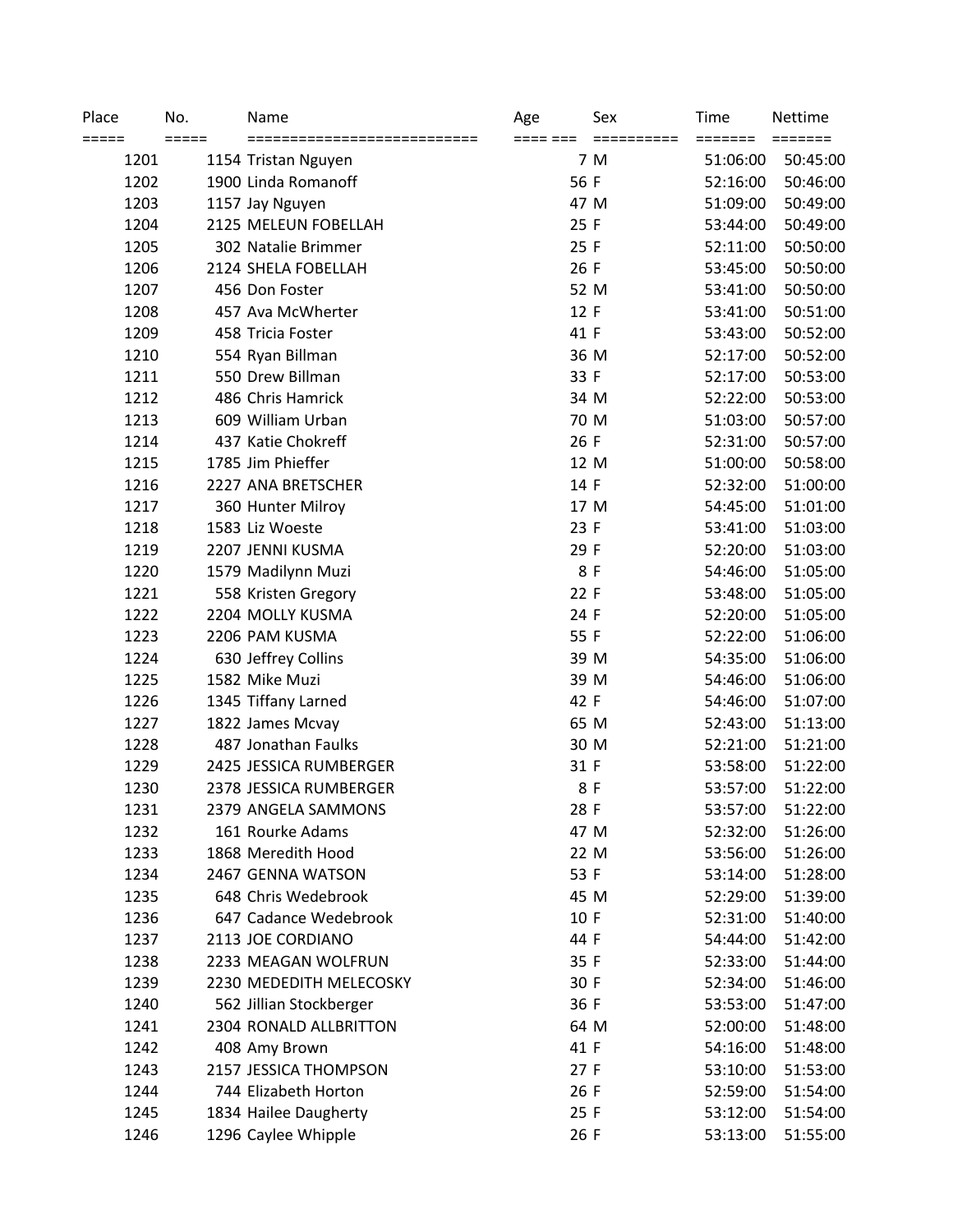|                | 1247           |      | 742 Jeff Horton            | 54 M            |                   | 53:03:00 | 51:57:00 |
|----------------|----------------|------|----------------------------|-----------------|-------------------|----------|----------|
|                | 1248           |      | 743 Laura Horton           | 54 F            |                   | 53:03:00 | 51:58:00 |
|                | 1249           |      | 629 Jennifer Collins       | 36 F            |                   | 54:10:00 | 52:00:00 |
|                | 1250           |      | 39 Daniel Brink            | 63 M            |                   | 53:36:00 | 52:02:00 |
| Place<br>===== | No.<br>$=====$ |      | Name<br>================== | Age<br>==== === | Sex<br>========== | Time     | Nettime  |
|                | 1251           |      | 2214 FOSTER WARE           | 42 M            |                   | 54:33:00 | 52:03:00 |
|                | 1252           |      | 1331 Danielle Miller       | 35 F            |                   | 53:32:00 | 52:09:00 |
|                | 1253           |      | 1978 Robin Williams        | 48 F            |                   | 53:33:00 | 52:09:00 |
|                | 1254           |      | 1675 Addison Scharver      | 13 F            |                   | 52:33:00 | 52:12:00 |
|                | 1255           |      | 1974 Grace Goodman         | 12 F            |                   | 52:34:00 | 52:12:00 |
|                | 1256           |      | 1195 Christopher Evans     | 48 M            |                   | 54:57:00 | 52:16:00 |
|                | 1257           |      | 1193 Amanda Evans          | 10 F            |                   | 54:59:00 | 52:17:00 |
|                | 1258           |      | 2167 NAGA SAMANA           | 37 M            |                   | 54:50:00 | 52:23:00 |
|                | 1259           |      | 604 Robert Johnson         | 49 M            |                   | 55:16:00 | 52:23:00 |
|                | 1260           |      | 2168 KAY SAMANA            | 42 F            |                   | 54:49:00 | 52:23:00 |
|                | 1261           |      | 1309 Nancy Brewer          | 58 F            |                   | 54:39:00 | 52:23:00 |
|                | 1262           |      | 605 Susan Johnson          | 46 F            |                   | 55:16:00 | 52:24:00 |
|                | 1263           |      | 1657 Jaelynn Tibbitts      | 18 F            |                   | 55:34:00 | 52:33:00 |
|                | 1264           |      | 1189 Cory Bradburn         | 30 M            |                   | 54:18:00 | 52:33:00 |
|                | 1265           |      | 559 Julie Gregory          | 47 F            |                   | 55:14:00 | 52:34:00 |
|                | 1266           |      | 1659 Heather Tibbitts      | 45 F            |                   |          |          |
|                |                |      |                            |                 |                   | 55:34:00 | 52:35:00 |
|                | 1267           |      | 1973 Michelle Goodman      | 45 F            |                   | 52:59:00 | 52:35:00 |
|                | 1268           |      | 2112 GRETCHEN RIVERA       | 37 F            |                   | 55:37:00 | 52:35:00 |
|                | 1269           |      | 560 Geoff Gregory          | 50 M            |                   | 55:21:00 | 52:41:00 |
|                | 1270           |      | 2139 JENNIFER DONLEY       | 24 F            |                   | 55:19:00 | 52:43:00 |
|                | 1271           |      | 611 Alexandra Morris       | 43 F            |                   | 53:45:00 | 52:45:00 |
|                | 1272           |      | 318 Alexandra Boffo        | 15 F            |                   | 53:38:00 | 52:51:00 |
|                | 1273           |      | 29 Robbie Lucas            | 12 M            |                   | 53:40:00 | 52:53:00 |
|                | 1274           |      | 320 Mark Boffo             | 54 F            |                   | 53:39:00 | 52:53:00 |
|                | 1275           |      | 30 Jon Lucas               | 44 M            |                   | 53:44:00 | 52:56:00 |
|                | 1276           |      | 686 Alyssa Newell          | 27 F            |                   | 55:09:00 | 52:57:00 |
|                | 1277           | 2412 |                            |                 |                   | 55:10:00 | 52:58:00 |
|                | 1278           |      | 1587 Katie Neviaser        | 8 F             |                   | 53:10:00 | 53:06:00 |
|                | 1279           |      | 1588 Drew Neviaser         | 10 M            |                   | 53:10:00 | 53:06:00 |
|                | 1280           |      | 1586 Emma Corso            | 12 F            |                   | 53:10:00 | 53:06:00 |
|                | 1281           |      | 1585 Molly Corso           | 10 F            |                   | 53:11:00 | 53:08:00 |
|                | 1282           |      | 280 Mariah Stephens        | 20 F            |                   | 55:43:00 | 53:10:00 |
|                | 1283           |      | 684 Shari Siegel           | 42 F            |                   | 55:03:00 | 53:12:00 |
|                | 1284           | 3038 |                            |                 |                   | 56:53:00 | 53:13:00 |
|                | 1285           |      | 81 Lyndon Harris           | 48 M            |                   | 55:40:00 | 53:19:00 |
|                | 1286           |      | 82 Kelly Harris            | 44 F            |                   | 55:39:00 | 53:19:00 |
|                | 1287           |      | 1692 Jeannine Loper-Nutter | 49 F            |                   | 54:38:00 | 53:20:00 |
|                | 1288           |      | 1918 Amy Eckleberry        | 45 F            |                   | 55:05:00 | 53:21:00 |
|                | 1289           |      | 769 CS PHILLIPS            | 38 F            |                   | 53:50:00 | 53:36:00 |
|                | 1290           |      | 624 Preston Spillman       | 10 M            |                   | 55:47:00 | 53:38:00 |
|                | 1291           |      | 673 Elizabeth Swartz       | 57 F            |                   | 55:45:00 | 53:39:00 |
|                | 1292           |      | 1784 Alexandra Phieffer    | 9 F             |                   | 53:45:00 | 53:41:00 |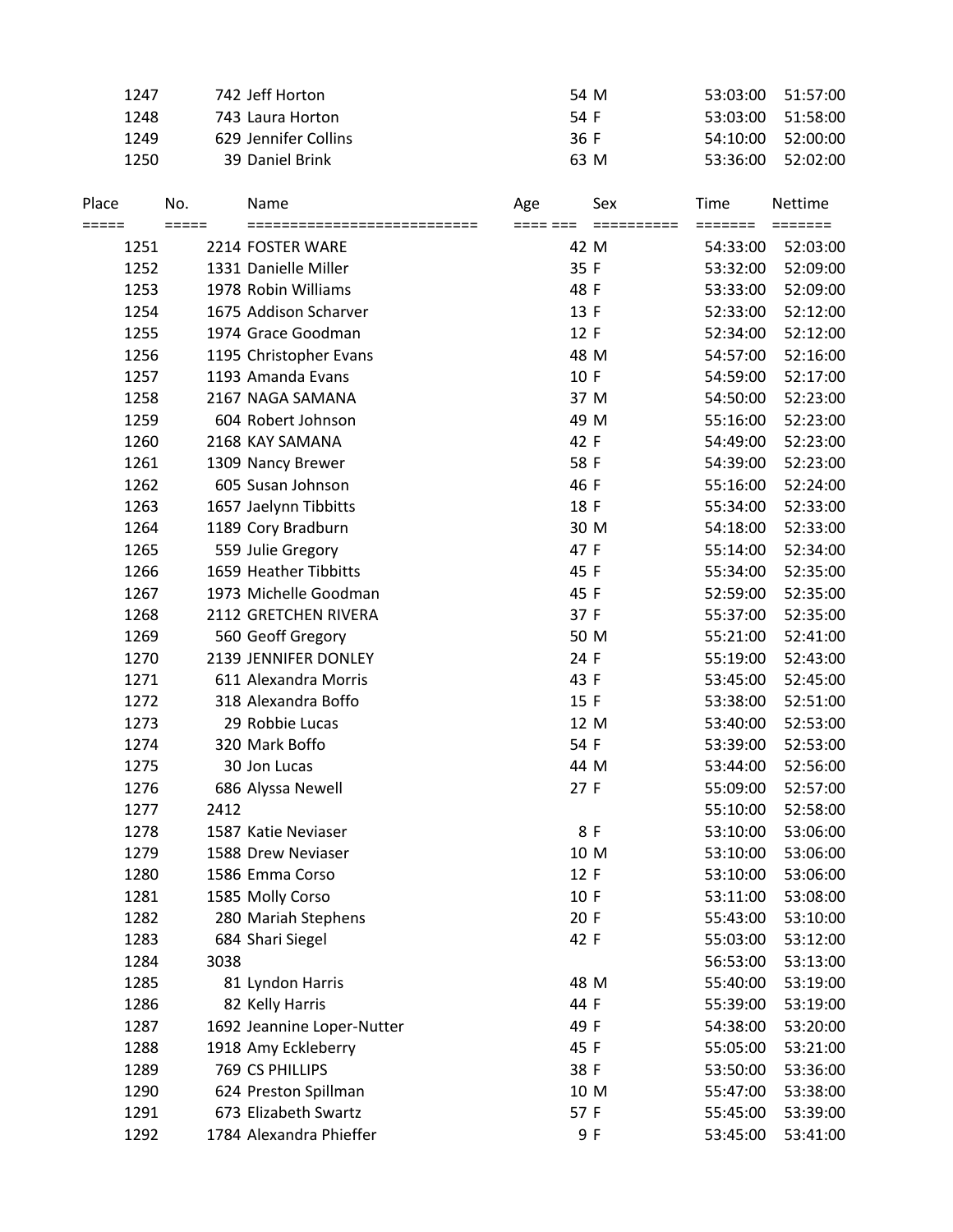| 1293 | 1786 Laura Phieffer  | 48 F | 53:45:00 | 53:43:00 |
|------|----------------------|------|----------|----------|
| 1294 | 497 Theresa Smith    | 56 F | 55:30:00 | 53:49:00 |
| 1295 | 139 Mary Ellen Evans | 59 F | 54:45:00 | 53:50:00 |
| 1296 | 391 Janice Hill      | 61 F | 57:15:00 | 53:54:00 |
| 1297 | 1836 Chad Broerman   | 35 M | 54:51:00 | 53:54:00 |
| 1298 | 1601 AnnieRae Dura   | 27F  | 1:01:50  | 53:55:00 |
| 1299 | 1837 Mindy Broerman  | 33 F | 54:51:00 | 53:57:00 |
| 1300 | 2165 KIARA HAMS      | 27 F | 1:01:54  | 54:00:00 |
|      |                      |      |          |          |

| Place           | No.     |      | Name                                                | Age             | Sex        | Time                                   | <b>Nettime</b>                          |
|-----------------|---------|------|-----------------------------------------------------|-----------------|------------|----------------------------------------|-----------------------------------------|
| $=====$<br>1301 | $=====$ |      | ============================<br>1833 Stephanie Long | ==== ===<br>27F | ========== | $=$ $=$ $=$ $=$ $=$ $=$ $=$<br>1:01:55 | $=$ $=$ $=$ $=$ $=$ $=$ $=$<br>54:00:00 |
| 1302            |         |      | 2159 ANDREW MASON                                   |                 | 51 M       | 55:23:00                               | 54:03:00                                |
| 1303            |         |      | 2161 ALICE MASON                                    | 17 F            |            | 55:23:00                               | 54:04:00                                |
| 1304            |         |      | 2208 JARED KUSMA                                    |                 | 27 M       | 55:24:00                               | 54:07:00                                |
| 1305            |         |      | 2205 STACY KUSMA                                    |                 | 57 M       | 55:25:00                               | 54:08:00                                |
| 1306            |         | 3037 |                                                     |                 |            | 58:00:00                               | 54:24:00                                |
| 1307            |         |      | 2047 BETH ZAPER                                     | 53 F            |            | 54:59:00                               | 54:30:00                                |
| 1308            |         |      | 498 Stacey Smith                                    | 25 F            |            | 55:30:00                               | 54:30:00                                |
| 1309            |         |      | 2428 ALEXA BRIGGS                                   | 10 F            |            | 57:50:00                               | 54:30:00                                |
| 1310            |         |      | 1348 Ian Johnson                                    |                 | 11 M       | 57:16:00                               | 54:38:00                                |
| 1311            |         |      | 1350 Amy Johnson                                    | 37 F            |            | 57:17:00                               | 54:38:00                                |
| 1312            |         |      | 2220 GWENDALYN OELKE                                |                 | 8 F        | 58:17:00                               | 54:40:00                                |
| 1313            |         |      | 703 Howard Jacobs                                   | 64 M            |            | 56:06:00                               | 54:40:00                                |
| 1314            |         |      | 1665 JJ Vandemark                                   | 13 M            |            | 55:50:00                               | 54:41:00                                |
| 1315            |         |      | 702 Amy Jacobs                                      | 61 F            |            | 56:05:00                               | 54:42:00                                |
| 1316            |         |      | 1666 Zoe Vandemark                                  | 16 F            |            | 55:51:00                               | 54:42:00                                |
| 1317            |         |      | 862 Kevin Cummins                                   |                 | 54 M       | 56:18:00                               | 54:42:00                                |
| 1318            |         |      | 438 Shaun Chokreff                                  | 51 F            |            | 56:15:00                               | 54:42:00                                |
| 1319            |         |      | 1122 Brenda Basnik                                  | 67 F            |            | 57:42:00                               | 54:57:00                                |
| 1320            |         |      | 1293 Ashton Martindale                              | 24 F            |            | 58:15:00                               | 54:58:00                                |
| 1321            |         |      | 2472 SAMMY TORRES                                   | 26 M            |            | 58:52:00                               | 54:59:00                                |
| 1322            |         |      | 2108 GEORGE KALEC                                   |                 | 22 M       | 58:55:00                               | 55:01:00                                |
| 1323            |         |      | 420 Nick Padgett                                    | 30 M            |            | 58:41:00                               | 55:01:00                                |
| 1324            |         |      | 2109 JULIANNE KALEC                                 | 18 F            |            | 58:56:00                               | 55:01:00                                |
| 1325            |         |      | 2219 JOSEPH OELKE                                   |                 | 38 M       | 58:42:00                               | 55:02:00                                |
| 1326            |         |      | 421 Brooke Padgett                                  | 31 F            |            | 58:42:00                               | 55:02:00                                |
| 1327            |         |      | 2142 MARLEY BELZER                                  |                 | 9F         | 55:26:00                               | 55:08:00                                |
| 1328            |         |      | 2143 KATHY BELZER                                   | 49 F            |            | 55:26:00                               | 55:08:00                                |
| 1329            |         |      | 512 Latonya Poindexter                              | 50 F            |            | 55:25:00                               | 55:18:00                                |
| 1330            |         |      | 1472 Jared Rogers                                   |                 | 27 M       | 59:48:00                               | 55:18:00                                |
| 1331            |         |      | 1471 Samantha Korba                                 | 26 F            |            | 59:47:00                               | 55:19:00                                |
| 1332            |         |      | 811 John Zink                                       |                 | 47 M       | 57:10:00                               | 55:37:00                                |
| 1333            |         |      | 2457 DILEN GLOVER                                   |                 | 38 M       | 57:13:00                               | 55:38:00                                |
| 1334            |         |      | 2460 CHARLES GLOVER                                 |                 | 63 M       | 57:14:00                               | 55:40:00                                |
| 1335            |         |      | 869 Dennis Stephens                                 |                 | 67 M       | 57:19:00                               | 55:42:00                                |
| 1336            |         |      | 980 Jason Ohlson                                    |                 | 42 M       | 56:45:00                               | 55:45:00                                |
| 1337            |         |      | 216 Amy Staufenberg                                 | 42 F            |            | 58:30:00                               | 55:46:00                                |
| 1338            |         |      | 1123 Andy Belluomini                                |                 | 29 M       | 58:35:00                               | 55:53:00                                |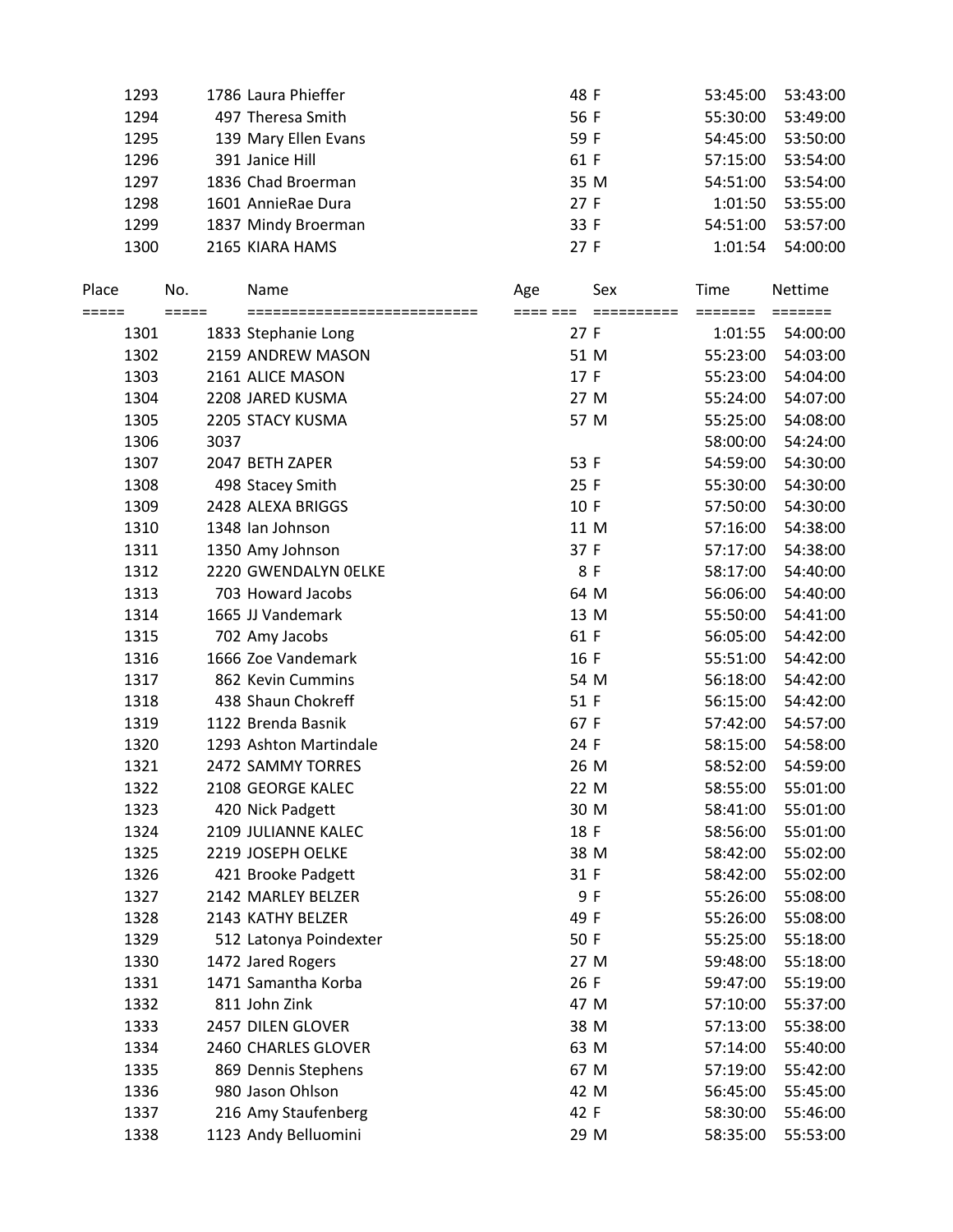|       | 1339 |         | 1124 Elizabeth Belluomini    |     | 30 F |     | 58:36:00 | 55:54:00 |
|-------|------|---------|------------------------------|-----|------|-----|----------|----------|
|       | 1340 |         | 1824 Madeleine Naumoff       |     | 12 F |     | 1:00:33  | 56:00:00 |
|       | 1341 |         | 986 Bernard Schubach         |     | 47 M |     | 59:34:00 | 56:01:00 |
|       | 1342 |         | 1828 Paul Naumoff            |     | 47 M |     | 1:00:33  | 56:02:00 |
|       | 1343 |         | 982 Addyson Ohlson           |     | 10 F |     | 56:43:00 | 56:03:00 |
|       | 1344 |         | 981 Jamie Ohlson             |     | 41 F |     | 56:45:00 | 56:04:00 |
|       | 1345 |         | 1507 Julia Chambers          |     | 13 F |     | 59:20:00 | 56:09:00 |
|       | 1346 |         | 1595 Bryan Chambers          |     | 43 M |     | 59:22:00 | 56:11:00 |
|       | 1347 | 3040    |                              |     |      |     | 59:47:00 | 56:12:00 |
|       | 1348 |         | 2459 SOPHIA                  |     |      | 8 F | 59:12:00 | 56:13:00 |
|       | 1349 |         | 2471 KAILIN BARFORD          |     | 12 F |     | 59:10:00 | 56:13:00 |
|       | 1350 |         | 1506 Drew Chambers           |     | 11 M |     | 59:26:00 | 56:15:00 |
|       |      |         |                              |     |      |     |          |          |
| Place |      | No.     | Name                         | Age |      | Sex | Time     | Nettime  |
| ===== |      | $=====$ | ============================ |     |      |     |          |          |
|       | 1351 | 3026    |                              |     |      |     | 59:12:00 | 56:16:00 |
|       | 1352 | 3025    |                              |     |      |     | 59:17:00 | 56:17:00 |
|       | 1353 |         | 2133 AVERY KLIMA             |     |      | 8 F | 57:20:00 | 56:19:00 |
|       | 1354 |         | 754 Jason Milburn            |     | 42 M |     | 58:07:00 | 56:19:00 |
|       | 1355 |         | 2132 JENN KLIMA              |     | 38 F |     | 57:21:00 | 56:19:00 |
|       | 1356 |         | 2470 JODI BARFORD            |     | 36 F |     | 59:17:00 | 56:20:00 |
|       | 1357 |         | 2327 ANNA MORRIS             |     | 10 F |     | 58:08:00 | 56:23:00 |
|       | 1358 |         | 1910 Tanner Weaver           |     | 21 M |     | 59:06:00 | 56:24:00 |
|       | 1359 |         | 1909 Maddy Richardson        |     | 21 F |     | 59:07:00 | 56:25:00 |
|       | 1360 |         | 1911 Beth Richardson         |     | 53 F |     | 59:06:00 | 56:25:00 |
|       | 1361 |         | 2326 GREG MORRIS             |     | 47 M |     | 58:11:00 | 56:26:00 |
|       | 1362 |         | 2088 RHONDA ZAK              |     | 55 F |     | 59:11:00 | 56:27:00 |
|       | 1363 | 3009    |                              |     |      |     | 59:47:00 | 56:30:00 |
|       | 1364 |         | 792 Nick Yashko              |     | 23 M |     | 1:00:02  | 56:34:00 |
|       | 1365 |         | 1107 Allan Carpenter         |     | 49 M |     | 58:27:00 | 56:35:00 |
|       | 1366 |         | 795 Annie Kobermann          |     | 22 F |     | 1:00:05  | 56:36:00 |
|       | 1367 |         | 829 London Ackermann         |     |      | 9 F | 58:22:00 | 56:37:00 |
|       | 1368 |         | 831 Paulette Ackermann       |     | 44 F |     | 58:24:00 | 56:37:00 |
|       | 1369 |         | 665 Megan Milburn            |     | 40 F |     | 58:25:00 | 56:38:00 |
|       | 1370 |         | 664 Madison Milburn          |     | 10 F |     | 58:23:00 | 56:38:00 |
|       | 1371 |         | 1318 Jon Carder              |     | 31 M |     | 59:30:00 | 56:40:00 |
|       | 1372 |         | 1319 Lauren Carder           |     | 30 F |     | 59:30:00 | 56:41:00 |
|       | 1373 |         | 1596 Alexis Reed             |     | 20 F |     | 59:53:00 | 56:47:00 |
|       | 1374 |         | 786 Danielle OBrien          |     | 43 F |     | 59:32:00 | 56:50:00 |
|       | 1375 |         | 344 Julia Wolf               |     | 51 F |     | 58:14:00 | 56:54:00 |
|       | 1376 |         | 1248 Morgan Spalding         |     |      | 8 F | 57:50:00 | 57:06:00 |
|       | 1377 |         | 38 Gail Brink                |     | 64 F |     | 59:01:00 | 57:07:00 |
|       | 1378 |         | 1434 Carol Jenkins           |     | 51 F |     | 1:00:26  | 57:07:00 |
|       | 1379 |         | 1424 Kenneth Reed            |     | 43 M |     | 58:09:00 | 57:09:00 |
|       | 1380 |         | 1249 M. Chance Spalding      |     | 38 M |     | 57:55:00 | 57:11:00 |
|       | 1381 |         | 1250 Erin Spalding           |     | 37 F |     | 57:56:00 | 57:11:00 |
|       | 1382 |         | 957 Emily Szilagyi           |     | 23 F |     | 59:33:00 | 57:11:00 |
|       | 1383 |         | 839 Brittany Burt            |     | 23 F |     | 59:36:00 | 57:14:00 |
|       | 1384 |         | 682 Gracie Criger            |     | 16 F |     | 58:59:00 | 57:21:00 |
|       |      |         |                              |     |      |     |          |          |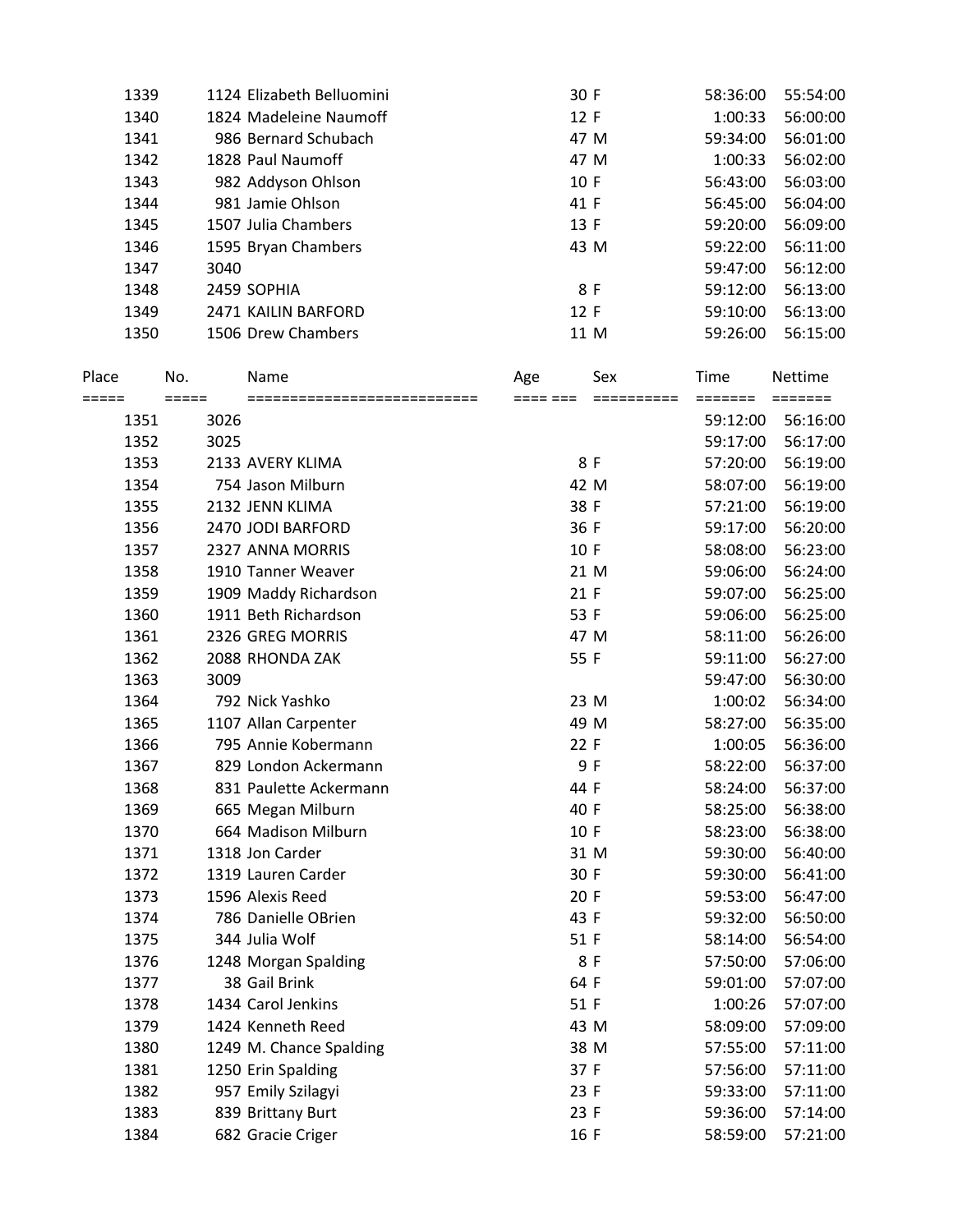| 1385 | 683 Allison Criger    | 43 F | 58:59:00 | 57:21:00 |
|------|-----------------------|------|----------|----------|
| 1386 | 794 Ray Kobermann     | 56 M | 1:00:53  | 57:25:00 |
| 1387 | 332 Sara Strapp       | 19 F | 59:09:00 | 57:29:00 |
| 1388 | 1741 Eric Jones       | 42 M | 58:31:00 | 57:31:00 |
| 1389 | 73 Andrea Caleodis    | 38 F | 58:26:00 | 57:34:00 |
| 1390 | 3043                  |      | 1:01:19  | 57:37:00 |
| 1391 | 3039                  |      | 1:01:19  | 57:38:00 |
| 1392 | 145 David Kuperus     | 31 M | 57:58:00 | 57:47:00 |
| 1393 | 144 Ryan Kuperus      | 34 M | 57:58:00 | 57:48:00 |
| 1394 | 1631 Ellie Moellering | 14 F | 58:49:00 | 57:50:00 |
| 1395 | 1684 Olivia Hovorka   | 11 F | 58:50:00 | 57:51:00 |
| 1396 | 1213 Kyle Kauffman    | 33 M | 1:00:28  | 58:06:00 |
| 1397 | 1214 Cristen Kauffman | 29 F | 1:00:29  | 58:07:00 |
| 1398 | 1040 Mary Stewart     | 56 F | 59:51:00 | 58:24:00 |
| 1399 | 1183 Kimberly McNeal  | 45 F | 59:50:00 | 58:25:00 |
| 1400 | 1559 Maria Van Huffel | 47 F | 59:58:00 | 58:25:00 |

| Place | No.   | Name                       | Age  | Sex | Time     | <b>Nettime</b> |
|-------|-------|----------------------------|------|-----|----------|----------------|
| ===== | ===== |                            |      |     | =======  | =======        |
| 1401  |       | 1022 Catherine Rank        | 51 F |     | 59:52:00 | 58:28:00       |
| 1402  |       | 897 Riley Mann             | 14 F |     | 1:01:49  | 58:32:00       |
| 1403  |       | 1744 Megan Campbell        | 44 F |     | 59:44:00 | 58:35:00       |
| 1404  |       | 793 Dreama Kobermann       | 54 F |     | 1:02:06  | 58:36:00       |
| 1405  |       | 233 Karen Jobson           | 47 F |     | 59:37:00 | 58:37:00       |
| 1406  |       | 1743 Elizabeth Campbell    | 13 F |     | 59:47:00 | 58:38:00       |
| 1407  |       | 340 Diarmuid Hutchinson    | 16 M |     | 59:22:00 | 58:43:00       |
| 1408  |       | 343 Stephine Hutchinson    | 45 F |     | 59:21:00 | 58:44:00       |
| 1409  |       | 342 Jerry Hutchinson       | 55 M |     | 59:23:00 | 58:44:00       |
| 1410  |       | 1550 David Epstein         | 48 M |     | 59:38:00 | 58:45:00       |
| 1411  |       | 1988 Shandale Johnson      | 37 M |     | 1:02:00  | 58:50:00       |
| 1412  |       | 799 Joni Crawford          | 56 F |     | 59:23:00 | 58:52:00       |
| 1413  |       | 1989 Kath Johnson          | 36 F |     | 1:02:04  | 58:56:00       |
| 1414  |       | 925 Amanda McEldowney      | 34 F |     | 1:00:08  | 58:56:00       |
| 1415  |       | 928 Debbie Bagenstose      | 66 F |     | 1:00:39  | 58:56:00       |
| 1416  |       | 924 Jeff McEldowney        | 33 M |     | 1:00:12  | 59:00:00       |
| 1417  |       | 72 Tyler Caleodis          | 10 M |     | 59:34:00 | 59:16:00       |
| 1418  |       | 115 Patrick Drew           | 38 M |     | 1:00:18  | 59:18:00       |
| 1419  |       | 1646 Jack Aubry            | 10 M |     | 59:35:00 | 59:19:00       |
| 1420  |       | 2477 LESLIE POTTERTN       | 39 F |     | 1:01:35  | 59:19:00       |
| 1421  | 2473  |                            |      |     | 1:01:37  | 59:21:00       |
| 1422  |       | 2469 LILCH PENHORWOOD      | 9 F  |     | 1:01:37  | 59:21:00       |
| 1423  |       | 1267 Callie Burt           | 17 F |     | 1:00:24  | 59:24:00       |
| 1424  |       | 1580 Audrey Muzi           | 11 F |     | 1:03:12  | 59:28:00       |
| 1425  |       | 1581 Karla Muzi            | 38 F |     | 1:03:08  | 59:29:00       |
| 1426  |       | 1461 Jeanne Paglino-Hutchi | 51 F |     | 1:00:55  | 59:36:00       |
| 1427  |       | 615 Sarah Goldsmith        | 34 F |     | 1:02:17  | 59:37:00       |
| 1428  |       | 1132 Megan Goldsmith       | 21 F |     | 1:02:14  | 59:38:00       |
| 1429  |       | 846 Carla Qazi             | 46 F |     | 1:02:04  | 59:46:00       |
| 1430  |       | 845 Emma Qazi              | 15 F |     | 1:02:05  | 59:47:00       |
|       |       |                            |      |     |          |                |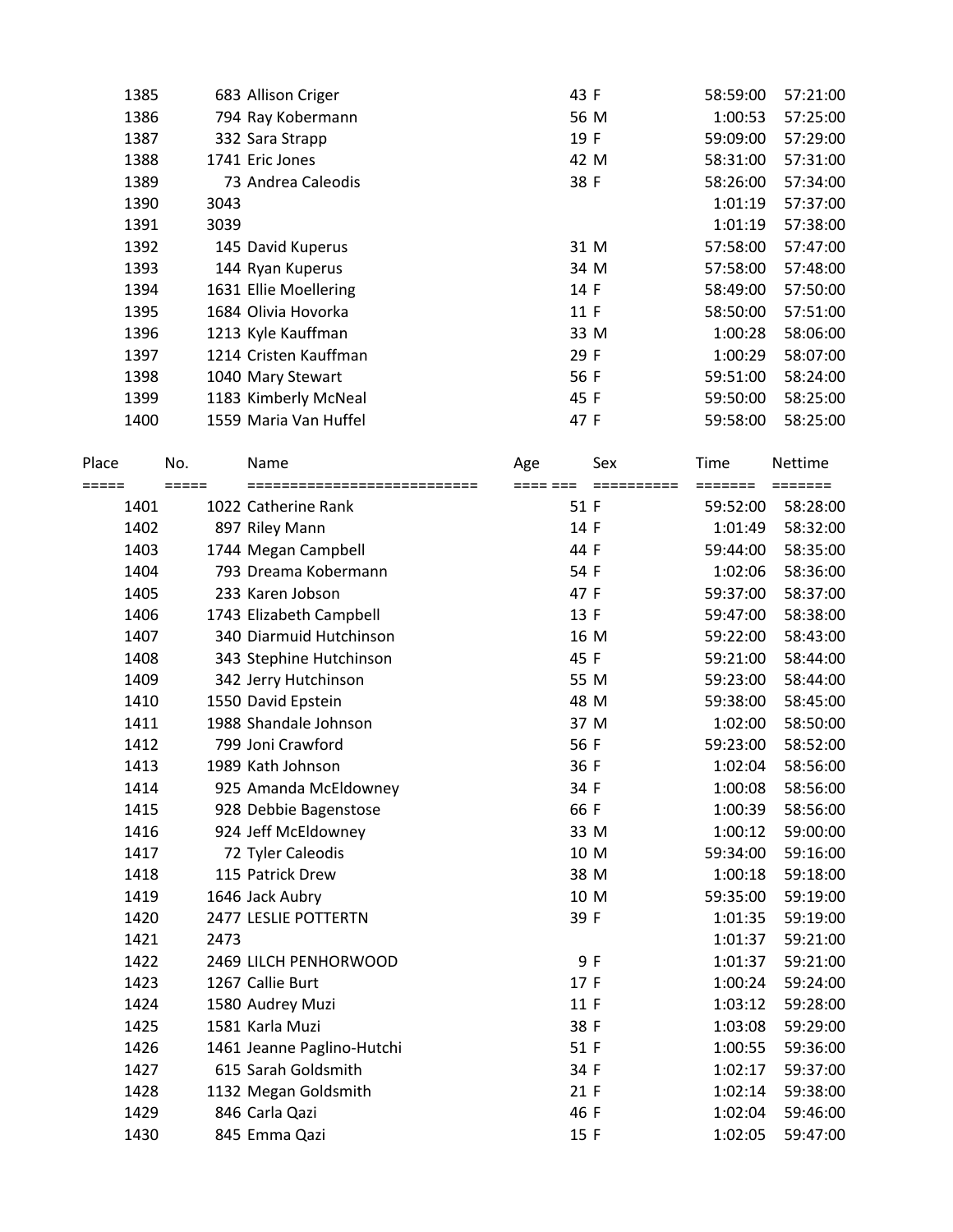| 1431 | 113 Ewan Drew            | 15 M | 1:00:06 | 59:54:00 |
|------|--------------------------|------|---------|----------|
| 1432 | 896 Doris Ridgway        | 71 M | 1:03:16 | 59:58:00 |
| 1433 | 900 Shele Mann           | 44 F | 1:03:16 | 59:59:00 |
| 1434 | 1678 John Scharver       | 46 M | 1:01:50 | 1:00:01  |
| 1435 | 1821 Padraic Arway       | 41 M | 1:02:31 | 1:00:03  |
| 1436 | 1850 Charles Arway       | 8 M  | 1:02:32 | 1:00:03  |
| 1437 | 1677 Jennifer Scharver   | 45 F | 1:01:51 | 1:00:03  |
| 1438 | 1671 Jeff Dornsife       | 51 M | 1:01:55 | 1:00:04  |
| 1439 | 2331 TRICIA KOWALSKI     | 47 F | 1:00:53 | 1:00:06  |
| 1440 | 114 Patrick Drew         | 17 M | 1:00:18 | 1:00:06  |
| 1441 | 712 Jason Davis          | 47 M | 1:01:04 | 1:00:07  |
| 1442 | 561 Claudia Ledwich      | 52 F | 1:02:49 | 1:00:13  |
| 1443 | 555 Carol Gregory        | 75 F | 1:02:50 | 1:00:14  |
| 1444 | 1936 Dwayne Siekman      | 49 M | 1:01:12 | 1:00:15  |
| 1445 | 713 Andrea Davis         | 46 F | 1:01:03 | 1:00:16  |
| 1446 | 1937 Pamela Siekman      | 46 F | 1:01:12 | 1:00:24  |
| 1447 | 3005                     |      | 1:01:32 | 1:00:29  |
| 1448 | 1572 Christopher Coleman | 48 M | 1:01:06 | 1:00:30  |
| 1449 | 1571 Amy Kaucheck        | 47 F | 1:01:34 | 1:00:30  |
| 1450 | 1573 Michelle Coleman    | 48 F | 1:01:06 | 1:00:31  |
|      |                          |      |         |          |

| Place | No.   | Name                        | Age      | Sex        | Time    | <b>Nettime</b> |
|-------|-------|-----------------------------|----------|------------|---------|----------------|
| ===== | ===== | =========================== | ==== === | ========== | ======= | =======        |
| 1451  |       | 281 Alison Dresel           | 14 F     |            | 1:01:34 | 1:00:31        |
| 1452  |       | 1180 Deb Hudson             | 60 F     |            | 1:02:05 | 1:00:32        |
| 1453  |       | 90 Diane Eplin              | 50 F     |            | 1:01:21 | 1:00:38        |
| 1454  |       | 1185 Sally Higgins          | 42 F     |            | 1:04:05 | 1:00:43        |
| 1455  |       | 1526 Wendy Hurdelbrink      | 54 F     |            | 1:01:39 | 1:00:44        |
| 1456  |       | 1527 Kim Hurdelbrink        | 59 M     |            | 1:01:39 | 1:00:44        |
| 1457  |       | 1672 Laura Dornsife         | 45 F     |            | 1:02:41 | 1:00:53        |
| 1458  |       | 1865 Hannah Larsen          | 43 F     |            | 1:02:09 | 1:00:53        |
| 1459  |       | 1864 Faith Larsen           | 8 F      |            | 1:02:10 | 1:00:53        |
| 1460  |       | 1539 Maria Diaz             | 64 F     |            | 1:03:30 | 1:00:55        |
| 1461  |       | 1536 Yanilsa Gonzalez       | 40 F     |            | 1:03:30 | 1:00:56        |
| 1462  |       | 1535 Angelica Baro          | 16 F     |            | 1:03:36 | 1:01:02        |
| 1463  |       | 1168 Elysabeth Bouton       | 54 F     |            | 1:02:12 | 1:01:04        |
| 1464  |       | 2223 TAMMY WEIS             | 57 F     |            | 1:03:35 | 1:01:06        |
| 1465  |       | 1443 Heather Lehman         | 44 F     |            | 1:03:13 | 1:01:09        |
| 1466  |       | 1048 Evan Beane             | 72 M     |            | 1:04:25 | 1:01:10        |
| 1467  |       | 1442 Robert Lehman          | 44 M     |            | 1:03:13 | 1:01:10        |
| 1468  |       | 1441 Olivia Lehman          | 15 F     |            | 1:03:13 | 1:01:11        |
| 1469  |       | 1047 Cindy Beane            | 67 F     |            | 1:04:24 | 1:01:11        |
| 1470  |       | 1976 Linsey Strohl          | 31 F     |            | 1:03:34 | 1:01:17        |
| 1471  |       | 1896 Megan Miller           | 11 F     |            | 1:03:35 | 1:01:17        |
| 1472  |       | 1897 Kathryn Miller         | 44 F     |            | 1:03:36 | 1:01:18        |
| 1473  |       | 627 Alicia Spillman         | 39 F     |            | 1:03:30 | 1:01:23        |
| 1474  |       | 625 Brady Spillman          |          | 7 M        | 1:03:31 | 1:01:25        |
| 1475  |       | 975 Beth Scharfe            | 42 F     |            | 1:02:53 | 1:01:35        |
| 1476  |       | 976 Amanda Mills            | 42 F     |            | 1:02:52 | 1:01:35        |
|       |       |                             |          |            |         |                |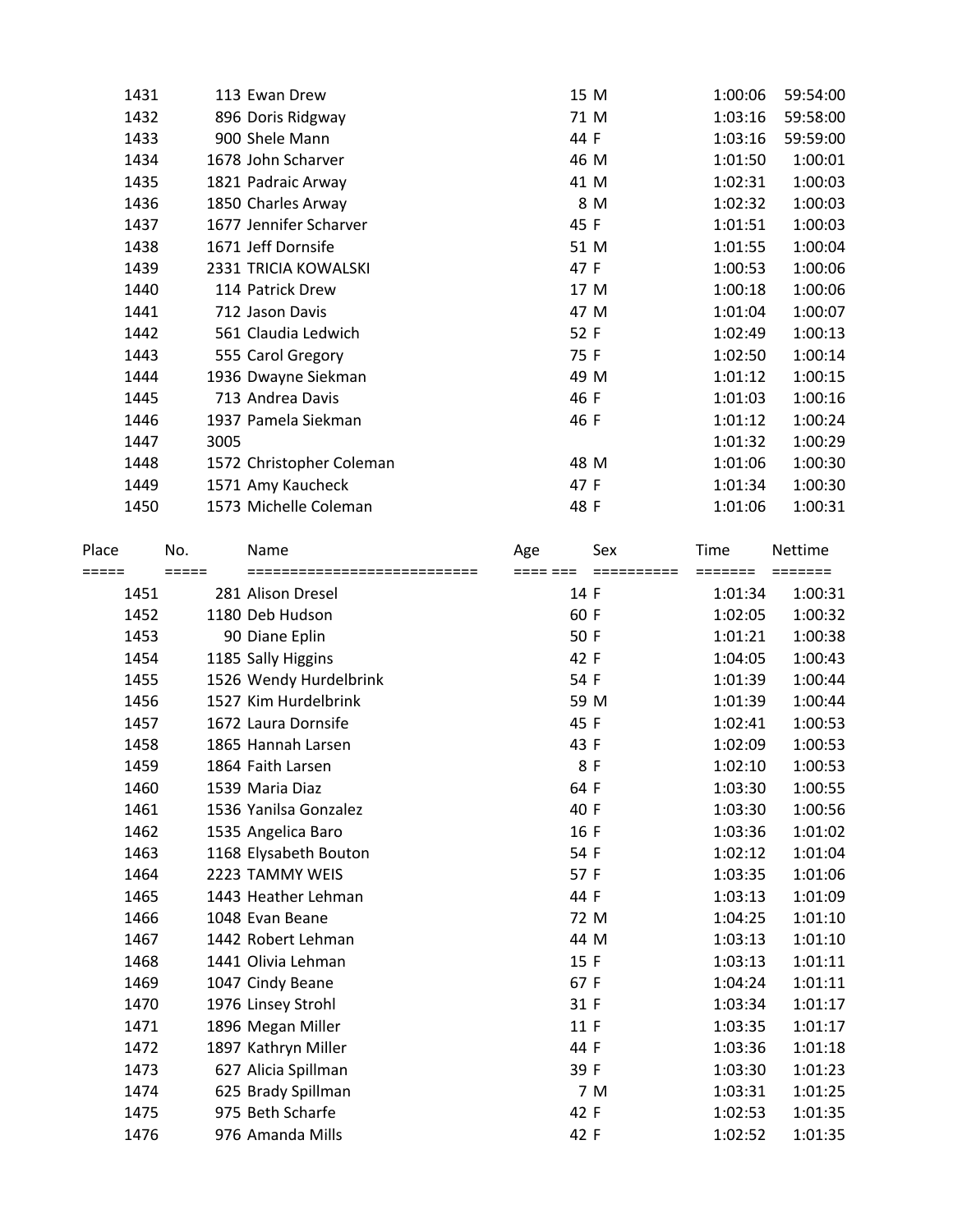| 11 Cheryl LaJeunesse<br>76 Noelle Warfield<br>237 Jane O'Halloran | 56 F<br>51 F<br>53 F | 1:02:39<br>1:02:22 | 1:01:42<br>1:01:42 |
|-------------------------------------------------------------------|----------------------|--------------------|--------------------|
|                                                                   |                      |                    |                    |
|                                                                   |                      |                    |                    |
|                                                                   |                      | 1:02:38            | 1:01:43            |
|                                                                   | 51 F                 | 1:04:14            | 1:01:47            |
| 1025 Laura Moffitt                                                | 55 F                 | 1:04:14            | 1:01:48            |
| 1269 David Burt                                                   | 52 M                 | 1:04:14            | 1:01:49            |
| 2027 JANE PALMER                                                  | 38 F                 | 1:04:42            | 1:01:50            |
| 724 Noelle Thompson                                               | 41 F                 | 1:04:43            | 1:01:50            |
| 2026 MARY SUTTON                                                  | 57 F                 | 1:04:43            | 1:01:51            |
| 403 Brent Johnson                                                 | 46 M                 | 1:04:49            | 1:01:55            |
| 2063 JOHN MCMULLIN                                                | 47 M                 | 1:04:47            | 1:01:57            |
| 2065 BECKETT MCMULLIN                                             | 8 M                  | 1:04:49            | 1:01:59            |
| 3041                                                              |                      | 1:05:43            | 1:02:08            |
| 1647 Sarah Aubry                                                  | 37 F                 | 1:03:02            | 1:02:09            |
| 3042                                                              |                      | 1:05:47            | 1:02:10            |
| 78 Joshua Robertson                                               | 35 M                 | 1:05:34            | 1:02:18            |
| 348 Monica Biemer                                                 | 48 F                 | 1:03:19            | 1:02:19            |
| 77 Diana Robertson                                                | 35 F                 | 1:05:36            | 1:02:20            |
| 2405 AUBREE MISFUD                                                | 9 F                  | 1:03:45            | 1:02:21            |
| 3028                                                              |                      | 1:05:40            | 1:02:22            |
| 1875 Geroge A. Troutman                                           | 56 M                 | 1:05:08            | 1:02:22            |
| 1874 George R. Y Troutman                                         | 23 M                 | 1:05:10            | 1:02:23            |
| 567 Steven Ayres                                                  | 64 M                 | 1:03:30            | 1:02:24            |
|                                                                   | 1268 Melissa Burt    |                    |                    |

| Place         | No.   | Name                                            | Age              | Sex      | <b>Time</b>        | Nettime            |
|---------------|-------|-------------------------------------------------|------------------|----------|--------------------|--------------------|
| =====<br>1501 | ===== | ===========================<br>566 Gloria Ayres | ==== ===<br>50 F | ======== | =======<br>1:03:31 | =======<br>1:02:25 |
| 1502          |       | 2062 JACKSON MCMULLIN                           |                  | 11 M     | 1:05:21            | 1:02:31            |
| 1503          |       | 782 Jovana Tyree                                | 33 F             |          | 1:02:45            | 1:02:35            |
| 1504          |       | 783 Wesley Owens                                |                  | 32 M     | 1:02:45            | 1:02:36            |
| 1505          |       | 225 Ryan Reiter                                 | 45 M             |          | 1:05:39            | 1:02:39            |
| 1506          |       | 244 Klaus Diem                                  |                  | 12 M     | 1:05:41            | 1:02:41            |
| 1507          |       | 1652 Ben Pesetsky                               |                  | 9 M      | 1:02:52            | 1:02:42            |
| 1508          |       | 1654 Sam Pesetsky                               | 43 M             |          | 1:02:52            | 1:02:42            |
| 1509          |       | 770 Stacia Richardson                           | 31 F             |          | 1:03:18            | 1:02:47            |
| 1510          |       | 1385 Judy Loper                                 | 64 F             |          | 1:05:37            | 1:02:49            |
| 1511          |       | 1721 Katy Roberts                               | 26 F             |          | 1:05:38            | 1:02:51            |
| 1512          |       | 1344 Andy Larned                                | 42 M             |          | 1:06:41            | 1:02:54            |
| 1513          |       | 2064 MEGAN MCMULLIN                             | 45 F             |          | 1:05:43            | 1:02:55            |
| 1514          |       | 2140 LESLIE FOX                                 | 52 F             |          | 1:03:13            | 1:02:57            |
| 1515          |       | 915 Grant smith                                 |                  | 25 M     | 1:03:34            | 1:03:02            |
| 1516          | 3036  |                                                 |                  |          | 1:06:41            | 1:03:05            |
| 1517          |       | 836 Susan Fox                                   | 61 F             |          | 1:04:20            | 1:03:13            |
| 1518          |       | 958 Abigail Pettinger                           | 12 F             |          | 1:05:50            | 1:03:15            |
| 1519          |       | 1245 Akram Sadaka                               | 61 M             |          | 1:03:37            | 1:03:16            |
| 1520          |       | 877 Kate Allison                                | 18 F             |          | 1:04:58            | 1:03:16            |
| 1521          |       | 878 Jon Allison                                 |                  | 50 M     | 1:04:58            | 1:03:17            |
| 1522          |       | 1902 Julie McIntosh                             | 50 F             |          | 1:05:20            | 1:03:17            |
|               |       |                                                 |                  |          |                    |                    |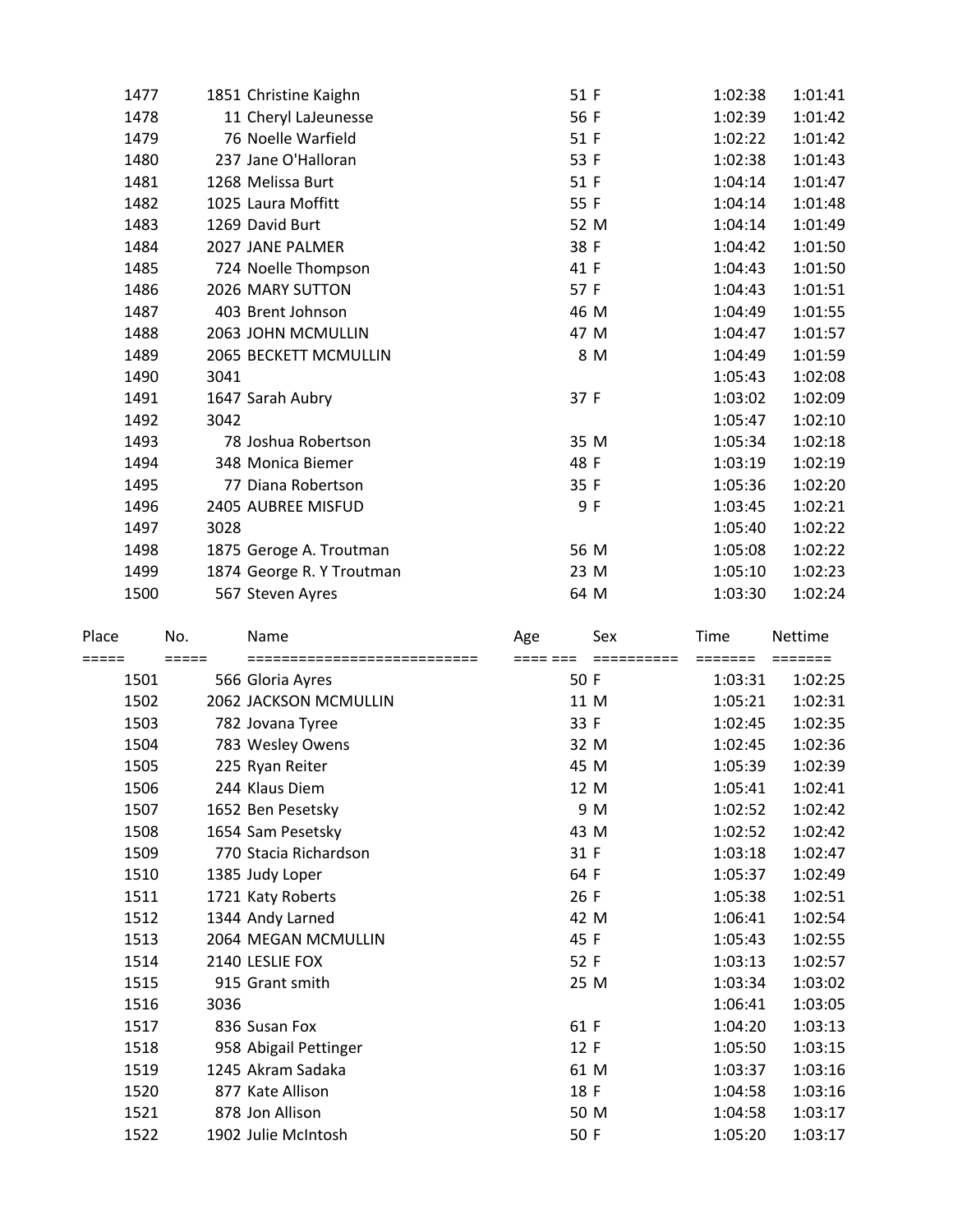| 1523 | 2498 JAMIRA SKRBEK     | 42 M | 1:04:41 | 1:03:19 |
|------|------------------------|------|---------|---------|
| 1524 | 2483 JAROSLAV SKYBEK   | 42 M | 1:04:42 | 1:03:19 |
| 1525 | 2493                   |      | 1:06:51 | 1:03:20 |
| 1526 | 70 Patricia Presock    | 68 F | 1:03:51 | 1:03:20 |
| 1527 | 2494                   |      | 1:06:53 | 1:03:21 |
| 1528 | 737 Nancy Ballenger    | 61 F | 1:05:24 | 1:03:24 |
| 1529 | 959 Samantha Pettinger | 11 F | 1:05:58 | 1:03:24 |
| 1530 | 1431 Courtney Cahill   | 40 F | 1:04:41 | 1:03:27 |
| 1531 | 508 Brennan Bussewitz  | 10 M | 1:05:37 | 1:03:28 |
| 1532 | 510 Carrie Bussewitz   | 41 F | 1:05:38 | 1:03:29 |
| 1533 | 1748 Ciera Dickson     | 34 F | 1:05:40 | 1:03:31 |
| 1534 | 243 Kate Diem          | 8 F  | 1:06:32 | 1:03:32 |
| 1535 | 224 Gretchen Diem      | 44 F | 1:06:33 | 1:03:33 |
| 1536 | 590 Nate Baker         | 45 M | 1:05:44 | 1:03:34 |
| 1537 | 1432 Emily Miller      | 38 F | 1:04:51 | 1:03:36 |
| 1538 | 246 Kelli Diem         | 40 F | 1:06:34 | 1:03:36 |
| 1539 | 1676 Ethan Scharver    | 15 M | 1:05:28 | 1:03:39 |
| 1540 | 2343 ELLEN W           | 17 F | 1:05:29 | 1:03:40 |
| 1541 | 656 Gracie Cush        | 17 F | 1:05:26 | 1:03:40 |
| 1542 | 2119 EVITA CLAY        | 25 F | 1:05:27 | 1:03:41 |
| 1543 | 1235 Lori Berzow       | 44 F | 1:05:29 | 1:03:44 |
| 1544 | 402 Allison Eckes      | 40 F | 1:05:30 | 1:03:46 |
| 1545 | 208 Tommy Barnhart     | 25 M | 1:04:12 | 1:03:56 |
| 1546 | 296 Amy Kallner        | 49 F | 1:04:40 | 1:04:02 |
| 1547 | 521 Lauren Baldic      | 26 F | 1:07:51 | 1:04:05 |
| 1548 | 1938 Andy Meeting      | 44 M | 1:07:41 | 1:04:06 |
| 1549 | 1835 April Elkovitch   | 43 F | 1:07:40 | 1:04:07 |
| 1550 | 903 Allison Meeting    | 44 F | 1:07:40 | 1:04:07 |
|      |                        |      |         |         |

| Place |      | No. | Name                           | Age  | Sex  | Time    | <b>Nettime</b> |
|-------|------|-----|--------------------------------|------|------|---------|----------------|
|       |      |     |                                |      |      |         |                |
|       | 1551 |     | 2440 ERIKA JONES               | 46 F |      | 1:04:58 | 1:04:09        |
|       | 1552 |     | 1429 Chris Carter              | 33 M |      | 1:05:33 | 1:04:16        |
|       | 1553 |     | 1433 Chad Miller               | 39 M |      | 1:05:32 | 1:04:17        |
|       | 1554 |     | 210 Lisa Porter                | 48 F |      | 1:04:33 | 1:04:18        |
|       | 1555 |     | 2334 KIM DOWNEY                | 45 F |      | 1:06:21 | 1:04:18        |
|       | 1556 |     | 726 Kimberly Hardesty          | 48 F |      | 1:06:22 | 1:04:19        |
|       | 1557 |     | 857 Alyssa Fogel               | 18 F |      | 1:06:33 | 1:04:24        |
|       | 1558 |     | 856 Kayla Fogel                | 15 F |      | 1:06:35 | 1:04:26        |
|       | 1559 |     | 1182 TOm Keene                 | 73 M |      | 1:05:53 | 1:04:27        |
|       | 1560 |     | 1181 Sheri Keene               | 72 F |      | 1:05:53 | 1:04:28        |
|       | 1561 |     | 1746 Daniel Swanson            | 28 M |      | 1:08:08 | 1:04:34        |
|       | 1562 |     | 1747 Emily Swanson             | 27 F |      | 1:08:08 | 1:04:34        |
|       | 1563 |     | 2186 LAURAANN MURRAY           | 57 F |      | 1:07:48 | 1:04:34        |
|       | 1564 |     | <b>2185 MERRITT MURRAY</b>     | 22 F |      | 1:07:50 | 1:04:36        |
|       | 1565 |     | 2187 JOCK MURRAY               | 58 M |      | 1:07:50 | 1:04:36        |
|       | 1566 |     | 2226 MATTHEW BRETSCHER         | 52 M |      | 1:06:11 | 1:04:38        |
|       | 1567 |     | 728 Mindy Van Huffel           | 50 F |      | 1:07:34 | 1:04:39        |
|       | 1568 |     | <b>2228 JONATHON BRETSCHER</b> |      | 12 M | 1:06:12 | 1:04:39        |
|       |      |     |                                |      |      |         |                |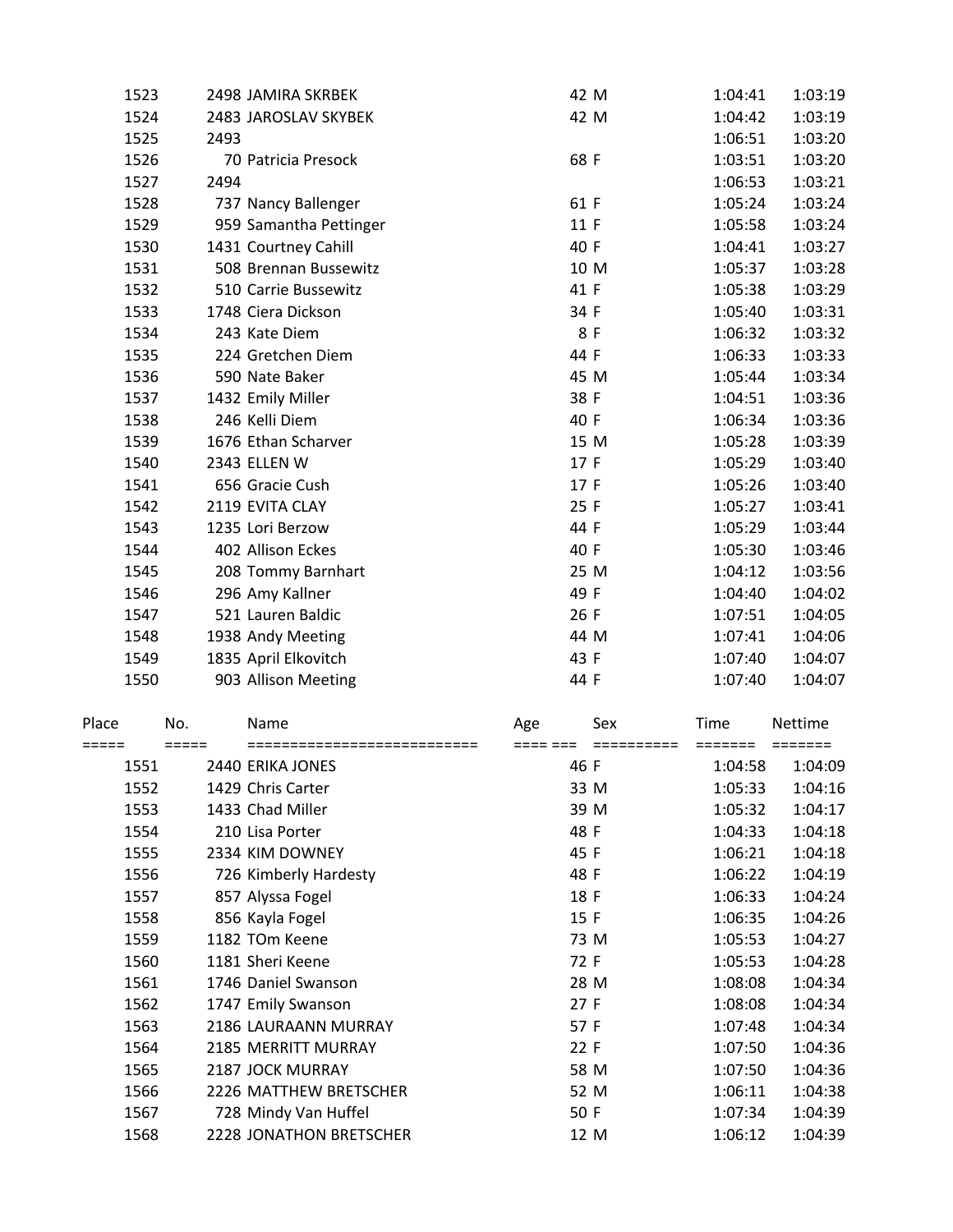| 1569           |      | 2225 MICHELLE BRETSCHER        | 48 F |                 | 1:06:11         | 1:04:39            |
|----------------|------|--------------------------------|------|-----------------|-----------------|--------------------|
| 1570           |      | 593 Rachel Baker               | 44 F |                 | 1:05:43         | 1:04:43            |
| 1571           |      | 520 Eric Bergantino            | 28 M |                 | 1:08:33         | 1:04:44            |
| 1572           |      | 2439 MARK JONES                | 52 M |                 | 1:05:39         | 1:04:46            |
| 1573           |      | 2197 KEN MAXIE                 | 43 M |                 | 1:06:44         | 1:04:51            |
| 1574           |      | 2198 KIERRA MAXIE              | 10 F |                 | 1:06:43         | 1:04:51            |
| 1575           |      | 608 Ella Morris                | 13 F |                 | 1:05:54         | 1:04:54            |
| 1576           |      | 1402 Avery Hinson              | 19 F |                 | 1:05:58         | 1:04:58            |
| 1577           |      | 202 Philippe Tadros            | 21 M |                 | 1:06:04         | 1:05:01            |
| 1578           |      | 1404 Alan Hinson               | 52 M |                 | 1:05:57         | 1:05:01            |
| 1579           |      | 1405 Lisa Hinson               | 52 F |                 | 1:06:02         | 1:05:02            |
| 1580           |      | 203 Clara Tadros               | 22 F |                 | 1:06:04         | 1:05:03            |
| 1581           |      | 657 Charlie Cush               | 18 M |                 | 1:06:44         | 1:05:10            |
| 1582           |      | 1620 Ava Blackburn             | 10 F |                 | 1:07:39         | 1:05:21            |
| 1583           |      | 548 Kelly Routh Routhier       | 47 F |                 | 1:05:43         | 1:05:26            |
| 1584           |      | 546 Michael Routhier           | 48 M |                 | 1:05:43         | 1:05:26            |
| 1585           |      | 849 Kimberly Emerson           | 44 F |                 | 1:06:38         | 1:05:27            |
| 1586           |      | 350 Kate Perz                  | 26 F |                 | 1:07:47         | 1:05:28            |
| 1587           |      | 351 Geni Jacobs                | 58 F |                 | 1:07:49         | 1:05:28            |
| 1588           |      | 245 Klaus Diem                 | 40 M |                 | 1:06:32         | 1:05:32            |
| 1589           |      | 2085 MELANIE KOPP              | 42 F |                 | 1:07:53         | 1:05:33            |
| 1590           |      | 2086 KAYLA KOPP                |      | 0 F             | 1:07:55         | 1:05:34            |
| 1591           |      | 2084 TE'A KOPP                 | 0 F  |                 | 1:07:55         | 1:05:35            |
| 1592           |      | 2337 CINDY WOLT                | 39 F |                 | 1:06:01         | 1:05:43            |
| 1593           |      | 2421 NASH WILLIAMS             |      | 9 M             | 1:06:16         | 1:05:44            |
| 1594           |      | 2423 DEBORAH WILLIAMS          |      | 6 M             | 1:06:15         | 1:05:46            |
| 1595           |      | 2424 PATRICK WILLIAMS          | 44 M |                 | 1:06:17         | 1:05:48            |
| 1596           |      | 2427 TONI WILLIAMS             | 39 F |                 | 1:06:18         | 1:05:49            |
| 1597           |      | 2071 SHERRY FEE                | 46 F |                 | 1:06:51         | 1:05:51            |
| 1598           |      | 2242 SOPHIA BARNES             | 11 F |                 | 1:06:32         | 1:05:52            |
| 1599           |      | 1126 Terry Van Huffel          | 58 F |                 | 1:07:51         | 1:05:52            |
| 1600           |      | 1125 Howie Van Huffel          | 59 M |                 | 1:07:53         | 1:05:53            |
| Place<br>===== | No.  | Name<br>====================== | Age  | Sex<br>-------- | Time<br>======= | Nettime<br>======= |
| 1601           |      | 2404 TONYA MISFUD              | 39 M |                 | 1:07:19         | 1:05:55            |
| 1602           |      | 985 Chris Lock                 | 69 F |                 | 1:08:10         | 1:05:55            |
| 1603           |      | 185 Tyler Abrams               | 39 M |                 | 1:07:58         | 1:05:55            |
| 1604           |      | 1621 Samantha Blackburn        | 45 F |                 | 1:08:16         | 1:05:59            |
| 1605           |      | 2034 LANDON BUTT               |      | 7 M             | 1:09:46         | 1:06:00            |
| 1606           |      | 1994 BRENDAN BOYCE             |      | 8 M             | 1:08:00         | 1:06:01            |
| 1607           |      | 1817 Jennifer Smith            | 49 F |                 | 1:07:25         | 1:06:01            |
| 1608           |      | 1023 Caroline Appeldorn        | 44 F |                 | 1:07:27         | 1:06:02            |
| 1609           |      | 183 Emma Abrams                | 8 F  |                 | 1:08:01         | 1:06:02            |
| 1610           |      | 1914 Anne Alexander            | 50 F |                 | 1:07:38         | 1:06:06            |
| 1611           |      | 1912 Carolyn Cohn              | 38 F |                 | 1:07:39         | 1:06:07            |
| 1612           |      | 2245 AMY BARNES                | 41 F |                 | 1:06:52         | 1:06:12            |
| 1613           |      | 307 Mollie Alter               | 25 F |                 | 1:06:44         | 1:06:14            |
|                | 3027 |                                |      |                 | 1:09:32         | 1:06:15            |
| 1614           |      |                                |      |                 |                 |                    |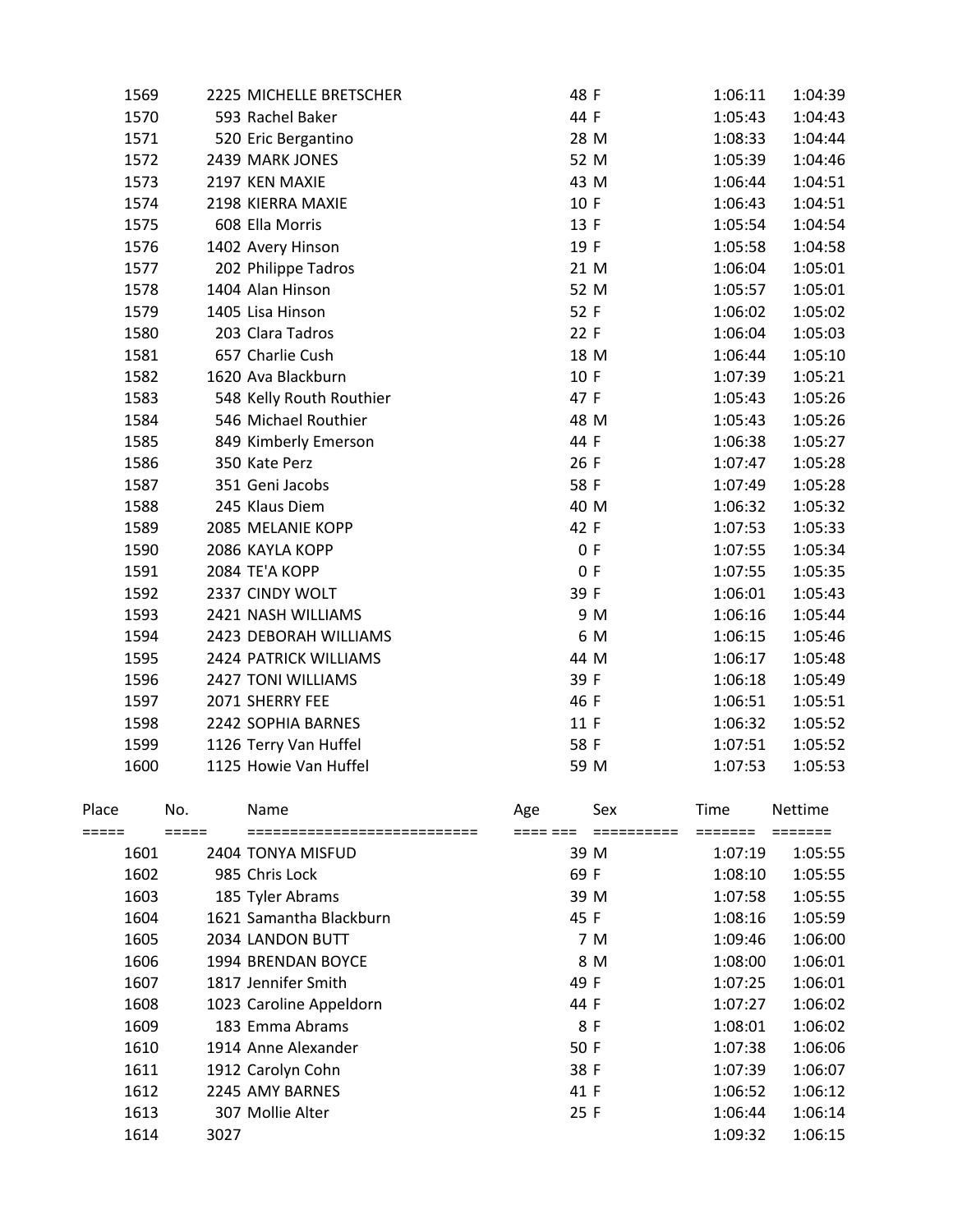| 1615 | 2032 CAMERON BUTT      | 3 M  | 1:10:02 | 1:06:17 |
|------|------------------------|------|---------|---------|
| 1616 | 1131 Nicole Sanfilippo | 29 F | 1:09:41 | 1:06:17 |
| 1617 | 1130 Susan Finfrock    | 53 F | 1:09:41 | 1:06:17 |
| 1618 | 2035 DONOVAN BUTT      | 41 M | 1:10:03 | 1:06:17 |
| 1619 | 788 Abigail Widman     | 24 F | 1:06:48 | 1:06:21 |
| 1620 | 1308 Cheryl Lear       | 65 F | 1:09:20 | 1:06:24 |
| 1621 | 1263 Liz Daly          | 49 F | 1:09:44 | 1:06:26 |
| 1622 | 2164 MEGHAN LIPPMAN    | 51 F | 1:09:45 | 1:06:26 |
| 1623 | 405 Karen Johnson      | 52 F | 1:09:22 | 1:06:31 |
| 1624 | 485 Susan Miggo        | 55 F | 1:09:22 | 1:06:32 |
| 1625 | 1098 Amanda Miggo      | 23 F | 1:09:25 | 1:06:33 |
| 1626 | 730 William Van Huffel | 49 M | 1:07:35 | 1:06:35 |
| 1627 | 1430 Julie Carter      | 33 F | 1:07:53 | 1:06:37 |
| 1628 | 69 Sara Resek          | 41 F | 1:10:37 | 1:06:39 |
| 1629 | 833 Dana Valley        | 47 F | 1:08:11 | 1:06:42 |
| 1630 | 739 Clifton Valley     | 54 M | 1:08:11 | 1:06:42 |
| 1631 | 740 Amy Valley         | 56 F | 1:08:12 | 1:06:42 |
| 1632 | 1315 Katie Chatas      | 51 F | 1:09:13 | 1:06:43 |
| 1633 | 820 Kiera Seabolt      | 11 F | 1:09:42 | 1:06:43 |
| 1634 | 1312 Jack Chatas       | 21 M | 1:09:14 | 1:06:43 |
| 1635 | 821 Liam Seabolt       | 16 M | 1:09:42 | 1:06:44 |
| 1636 | 3002                   |      | 1:07:28 | 1:06:51 |
| 1637 | 2126 TOM HEMMERT       | 69 M | 1:07:35 | 1:06:51 |
| 1638 | 67 Eva Resek           | 12 F | 1:10:36 | 1:06:51 |
| 1639 | 503 Carson Cyrus       | 10 M | 1:07:13 | 1:06:53 |
| 1640 | 1314 Geoff Chatas      | 54 M | 1:09:26 | 1:06:54 |
| 1641 | 659 Holly Cush         | 48 F | 1:08:50 | 1:06:54 |
| 1642 | 184 Audrey Abrams      | 11 F | 1:08:57 | 1:06:55 |
| 1643 | 658 Gregory Cush       | 54 M | 1:08:50 | 1:06:55 |
| 1644 | 504 Shawn Lanning      | 46 M | 1:07:16 | 1:06:55 |
| 1645 | 502 Natalie Cyrus      | 7 F  | 1:07:14 | 1:06:56 |
| 1646 | 501 Asher Lanning      | 12 M | 1:07:16 | 1:06:57 |
| 1647 | 500 Brittany Lanning   | 24 F | 1:07:19 | 1:06:58 |
| 1648 | 889 Melissa Hemmert    | 45 F | 1:07:46 | 1:06:58 |
| 1649 | 505 Adrianne McAlister | 39 F | 1:07:16 | 1:06:58 |
| 1650 | 1222 Jacob Kaufman     | 12 M | 1:10:23 | 1:07:05 |

| Place | No.  | <b>Name</b>                         | Age  | Sex  | Time    | <b>Nettime</b> |
|-------|------|-------------------------------------|------|------|---------|----------------|
| 1651  |      | 1223 Lori Kaufman                   | 37 F |      | 1:10:28 | 1:07:11        |
| 1652  |      |                                     |      | 35 M | 1:08:12 | 1:07:12        |
| 1653  |      | 278 Doug Endel<br>886 Lantz Hemmert |      | 10 M | 1:07:46 | 1:07:13        |
| 1654  |      | 2201 JENNIFER PRICE                 | 46 F |      | 1:09:39 | 1:07:13        |
| 1655  |      | 1389 Rhonda Dodderer                | 56 F |      | 1:11:09 | 1:07:15        |
| 1656  |      | 1919 Shauni Nix                     | 56 F |      | 1:11:10 | 1:07:15        |
| 1657  |      | 822 Brian Werth                     | 43 M |      | 1:10:14 | 1:07:15        |
| 1658  | 4062 |                                     |      |      | 1:08:16 | 1:07:16        |
| 1659  |      | 758 Jackie Komjati                  | 55 F |      | 1:09:15 | 1:07:16        |
| 1660  |      | 759 Brenda Bourgeois                | 56 F |      | 1:09:43 | 1:07:17        |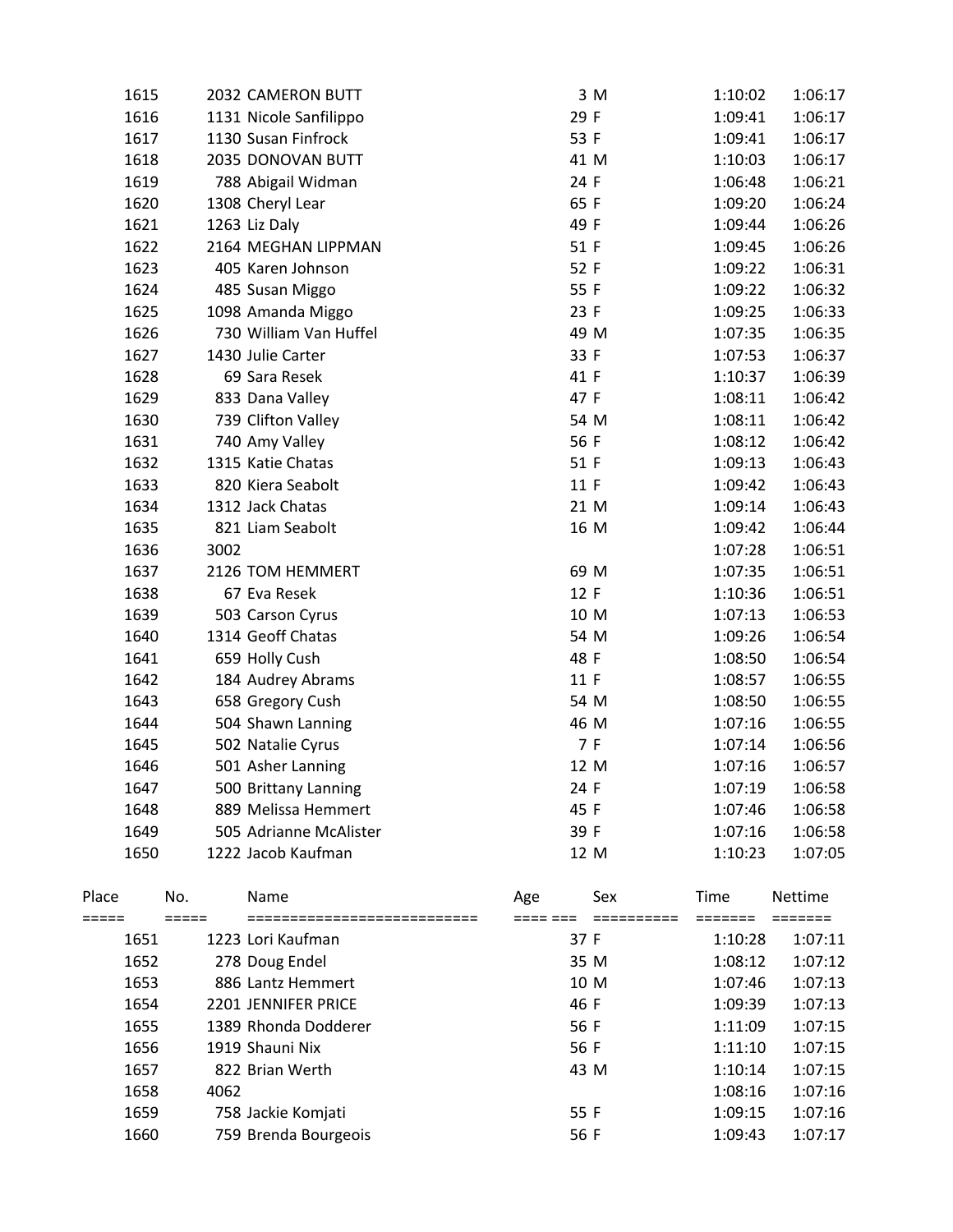|       | 1703 |         | 404 Nikki Youtzy                                    | 22 F             | 1:09:22 | 1:08:22 |
|-------|------|---------|-----------------------------------------------------|------------------|---------|---------|
|       | 1702 |         | 771 Payton Siebenaler                               | 20 F             | 1:11:44 | 1:08:19 |
| ===== | 1701 | $=====$ | ===========================<br>773 Scott Siebenaler | ==== ===<br>50 M | 1:11:45 | 1:08:18 |
| Place |      | No.     | Name                                                | Sex<br>Age       | Time    | Nettime |
|       | 1700 |         | 1839 Phil Heit                                      | 73 M             | 1:09:44 | 1:08:14 |
|       | 1699 |         | 1379 Owen Moran                                     | 7 M              | 1:08:32 | 1:08:13 |
|       | 1698 |         | 1838 Sheryl Heit                                    | 67 F             | 1:09:43 | 1:08:13 |
|       | 1697 |         | 1030 Athena Johnson                                 | 41 F             | 1:11:09 | 1:08:10 |
|       | 1696 |         | 1028 Eleni Johnson                                  | 10 F             | 1:11:07 | 1:08:08 |
|       | 1695 |         | 2278 JEFF ROLLINS                                   | 53 M             | 1:12:06 | 1:08:06 |
|       | 1694 |         | 276 Parker Endel                                    | 8 M              | 1:08:15 | 1:08:05 |
|       | 1693 |         | 2276 NICOLE ROLLINS                                 | 35 F             | 1:12:07 | 1:08:04 |
|       | 1692 |         | 2458 STACEY SELLERS                                 | 34 F             | 1:11:01 | 1:08:02 |
|       | 1691 |         | 1033 Jill Goodman                                   | 33 F             | 1:11:01 | 1:08:01 |
|       | 1690 |         | 1237 Amy Helmke                                     | 44 F             | 1:11:10 | 1:08:00 |
|       | 1689 |         | 373 Jack Melick                                     | 19 M             | 1:08:22 | 1:08:00 |
|       | 1688 |         | 1411 Darcy Alexander                                | 48 F             | 1:11:10 | 1:07:59 |
|       | 1687 |         | 1495 Marianne Derenberger                           | 34 F             | 1:11:09 | 1:07:58 |
|       | 1686 |         | 376 Heather Melick                                  | 46 F             | 1:08:20 | 1:07:57 |
|       | 1685 |         | 935 Paige Winegardner                               | 25 F             | 1:11:10 | 1:07:57 |
|       | 1684 |         | 1251 Abby Van Huffel                                | 32 M             | 1:11:07 | 1:07:56 |
|       | 1683 |         | 374 William Melick                                  | 13 M             | 1:08:17 | 1:07:55 |
|       | 1682 |         | 1861 Charlotte Johansen                             | 8F               | 1:11:43 | 1:07:55 |
|       | 1681 |         | 1695 Evie Lechuga                                   | 10 F             | 1:11:10 | 1:07:48 |
|       | 1680 |         | 1694 Rubi Lechuga                                   | 7 F              | 1:11:13 | 1:07:47 |
|       | 1679 |         | 1026 Hugh Ivari-Johnson                             | 10 M             | 1:10:43 | 1:07:44 |
|       | 1678 |         | 888 Brian Hemmert                                   | 45 M             | 1:08:05 | 1:07:42 |
|       | 1677 |         | 449 Dakeena Morris                                  | 53 F             | 1:08:23 | 1:07:38 |
|       | 1676 |         | 447 Marissa Morris                                  | 19 F             | 1:08:20 | 1:07:37 |
|       | 1675 |         | 1465 Denise DeMicco                                 | 48 F             | 1:09:16 | 1:07:35 |
|       | 1674 |         | 1162 Pam Charles                                    | 68 F             | 1:09:58 | 1:07:33 |
|       | 1673 |         | 974 Kara Segal                                      | 51 F             | 1:08:31 | 1:07:33 |
|       | 1672 |         | 774 Shane Herman                                    | 47 M             | 1:08:27 | 1:07:32 |
|       | 1671 |         | 775 Jennifer Herman                                 | 43 F             | 1:08:24 | 1:07:32 |
|       | 1670 | 3034    |                                                     |                  | 1:10:42 | 1:07:31 |
|       | 1669 | 3035    |                                                     |                  | 1:10:39 | 1:07:30 |
|       | 1668 |         | 450 Richard Morris                                  | 53 M             | 1:08:23 | 1:07:23 |
|       | 1667 |         | 448 Morgan Morris                                   | 21 F             | 1:08:21 | 1:07:21 |
|       | 1666 |         | 594 Talan Butterworth                               | 10 M             | 1:09:18 | 1:07:20 |
|       | 1665 |         | 598 Becca Butterworth                               | 39 F             | 1:09:17 | 1:07:20 |
|       | 1664 |         | 236 Audra Hemmert                                   | 38 F             | 1:08:03 | 1:07:19 |
|       | 1663 |         | 2455 TENNY RADFORD                                  | 56 M             | 1:08:51 | 1:07:19 |
|       | 1662 |         | 823 Rebecca Werth                                   | 41 F             | 1:10:15 | 1:07:17 |
|       | 1661 |         | 757 Gregg Komjati                                   | 54 M             | 1:09:16 | 1:07:17 |
|       |      |         |                                                     |                  |         |         |

1704 1417 Sarah Orr 36 F 1:09:38 1:08:25 1705 2106 LINDA LOY 66 F 1:10:36 1:08:29 1706 1416 Izabella Orr 1706 1416 Izabella Orr 1706 14 F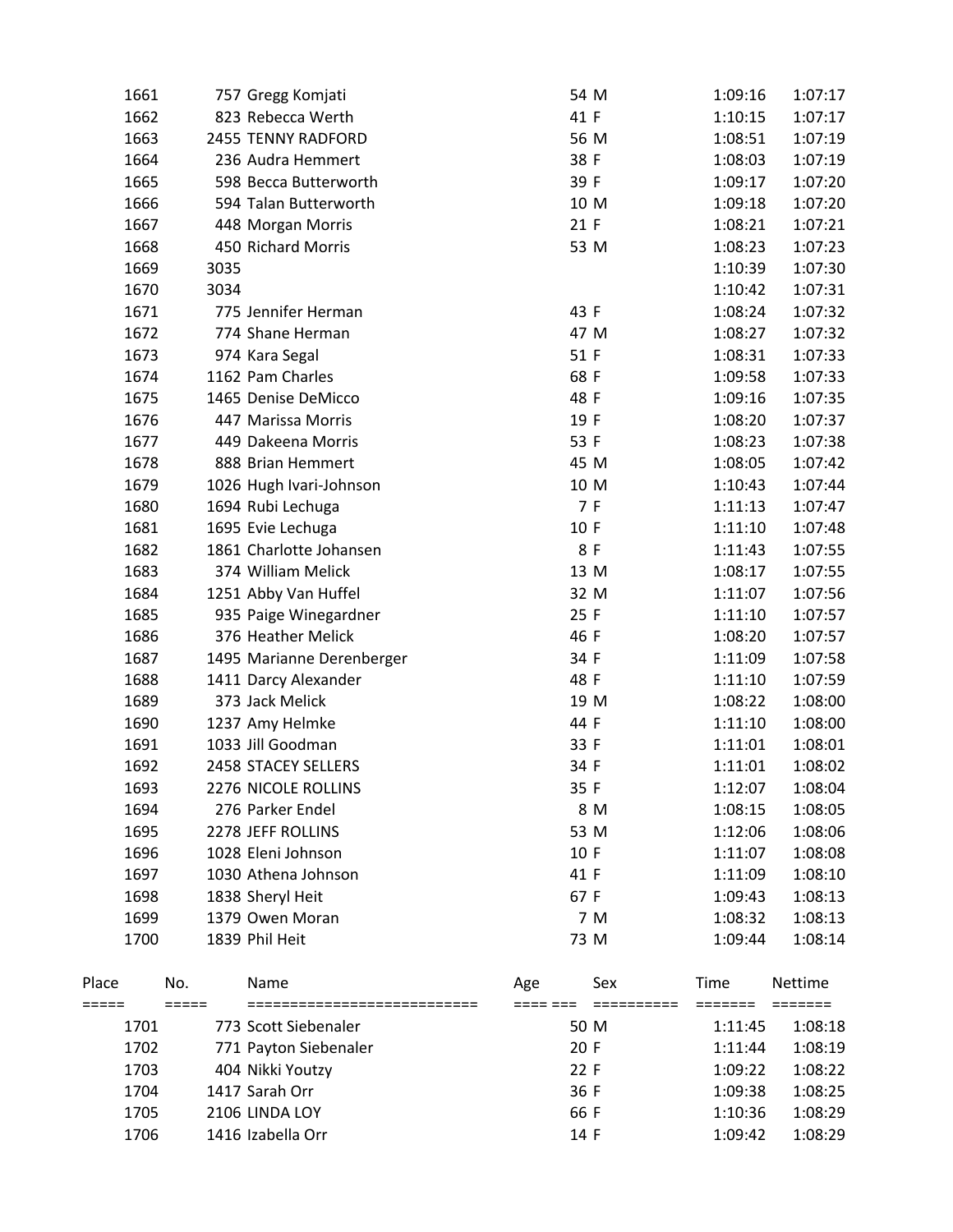|                | 1752 |     | 33 Rebecca Newcomer        | 28 F |     | 1:11:38         | 1:09:33 |
|----------------|------|-----|----------------------------|------|-----|-----------------|---------|
|                | 1751 |     | 1281 Gabby Mayo            | 24 F |     | 1:11:54         | 1:09:31 |
| Place<br>===== |      | No. | Name                       | Age  | Sex | Time<br>======= | Nettime |
|                | 1750 |     | 1625 Mike Kelley           | 61 M |     | 1:11:56         | 1:09:30 |
|                | 1749 |     | 549 Kayla Pahl             | 11 F |     | 1:11:33         | 1:09:29 |
|                | 1748 |     | 1280 Jonathan Mayo         | 24 M |     | 1:11:52         | 1:09:27 |
|                | 1747 |     | 1454 Katie Robinson        | 46 F |     | 1:11:48         | 1:09:15 |
|                | 1746 |     | 2380 DENISE SNOWDEN        | 47 F |     | 1:11:14         | 1:09:14 |
|                | 1745 |     | 1707 Lena McComb           |      | 1 F | 1:11:41         | 1:09:14 |
|                | 1744 |     | 1628 Rachel Pargeon        | 35 F |     | 1:11:16         | 1:09:14 |
|                | 1743 |     | 1619 Heidi Falk            | 39 F |     | 1:11:13         | 1:09:13 |
|                | 1742 |     | 1706 Mackenzie Schell      | 27 F |     | 1:11:40         | 1:09:13 |
|                | 1741 |     | 2381 NATE SHELTON          | 27 M |     | 1:11:12         | 1:09:13 |
|                | 1740 |     | 768 Janet Duncan           | 53 F |     | 1:11:46         | 1:09:13 |
|                | 1739 |     | 777 Stephanie Collins      | 33 F |     | 1:12:48         | 1:09:10 |
|                | 1738 |     | 2382 GREG SNOWDEN          | 55 M |     | 1:11:12         | 1:09:10 |
|                | 1737 |     | 776 Ken Collins            | 35 M |     | 1:12:47         | 1:09:09 |
|                | 1736 |     | 1042 Susan Carnes          | 61 F |     | 1:11:28         | 1:09:05 |
|                | 1735 |     | 1508 Kenwyn Chambers       | 45 F |     | 1:12:14         | 1:09:04 |
|                | 1734 |     | 478 Melissa Monnig         | 37 F |     | 1:11:37         | 1:09:02 |
|                | 1733 |     | 1594 Joey Chambers         |      | 9 M | 1:12:11         | 1:09:01 |
|                | 1732 |     | 481 Constance Sherowski    | 43 F |     | 1:11:36         | 1:09:01 |
|                | 1731 |     | 2318 JASON HIRE            | 40 M |     | 1:12:23         | 1:09:01 |
|                | 1730 |     | 2258 LORIE MARQUEZ         | 50 F |     | 1:10:58         | 1:09:01 |
|                | 1729 |     | 2261 GREG MARQUEZ          | 50 M |     | 1:10:58         | 1:09:00 |
|                | 1728 |     | 45 Christy Weisenstein     | 62 F |     | 1:09:11         | 1:08:56 |
|                | 1727 |     | 1049 Jim Arnold            | 60 M |     | 1:09:11         | 1:08:55 |
|                | 1726 |     | 1050 Kimm Arnold           | 48 F |     | 1:09:10         | 1:08:55 |
|                | 1725 |     | 1693 Maddie Eckman         | 12 F |     | 1:12:11         | 1:08:47 |
|                | 1724 |     | 885 Drew Hemmert           | 13 M |     | 1:08:55         | 1:08:47 |
|                | 1723 |     | 2317 CHRISTIANE HIRE       | 35 F |     | 1:12:09         | 1:08:47 |
|                | 1722 |     | 2320 FELIX HIRE            |      | 4 M | 1:12:09         | 1:08:46 |
|                | 1721 |     | 2319 LINUS HIRE            |      | 7 M | 1:12:08         | 1:08:46 |
|                | 1720 |     | 109 Liza Kessler           | 49 F |     | 1:09:26         | 1:08:45 |
|                | 1719 |     | 1696 Carrie Lechuga-Eckman | 39 F |     | 1:12:08         | 1:08:44 |
|                | 1718 |     | 1845 Kelly Pettinger       | 42 F |     | 1:11:10         | 1:08:40 |
|                | 1717 |     | 1844 Brayden Pettinger     | 11 M |     | 1:11:14         | 1:08:39 |
|                | 1716 |     | 68 Nathan Resek            | 42 M |     | 1:10:38         | 1:08:38 |
|                | 1715 |     | 1804 Kathleen Davies       | 51 F |     | 1:10:54         | 1:08:38 |
|                | 1714 |     | 66 Lily Resek              | 10 F |     | 1:10:39         | 1:08:38 |
|                | 1713 |     | 452 Freda Peddicord        | 62 F |     | 1:12:16         | 1:08:37 |
|                | 1712 |     | 110 Greg Henchel           | 50 M |     | 1:09:15         | 1:08:34 |
|                | 1711 |     | 1073 Madison Baird         | 20 F |     | 1:11:06         | 1:08:34 |
|                | 1710 |     | 480 Marley Sherowski       |      | 9 F | 1:11:06         | 1:08:31 |
|                | 1709 |     | 477 Elly Monnig            | 6 F  |     | 1:11:05         | 1:08:31 |
|                | 1708 |     | 2104 DARA CRIPE            | 45 F |     | 1:10:37         | 1:08:30 |
|                | 1707 |     | 2265 KATAY STARKS          | 57 F |     | 1:10:39         | 1:08:30 |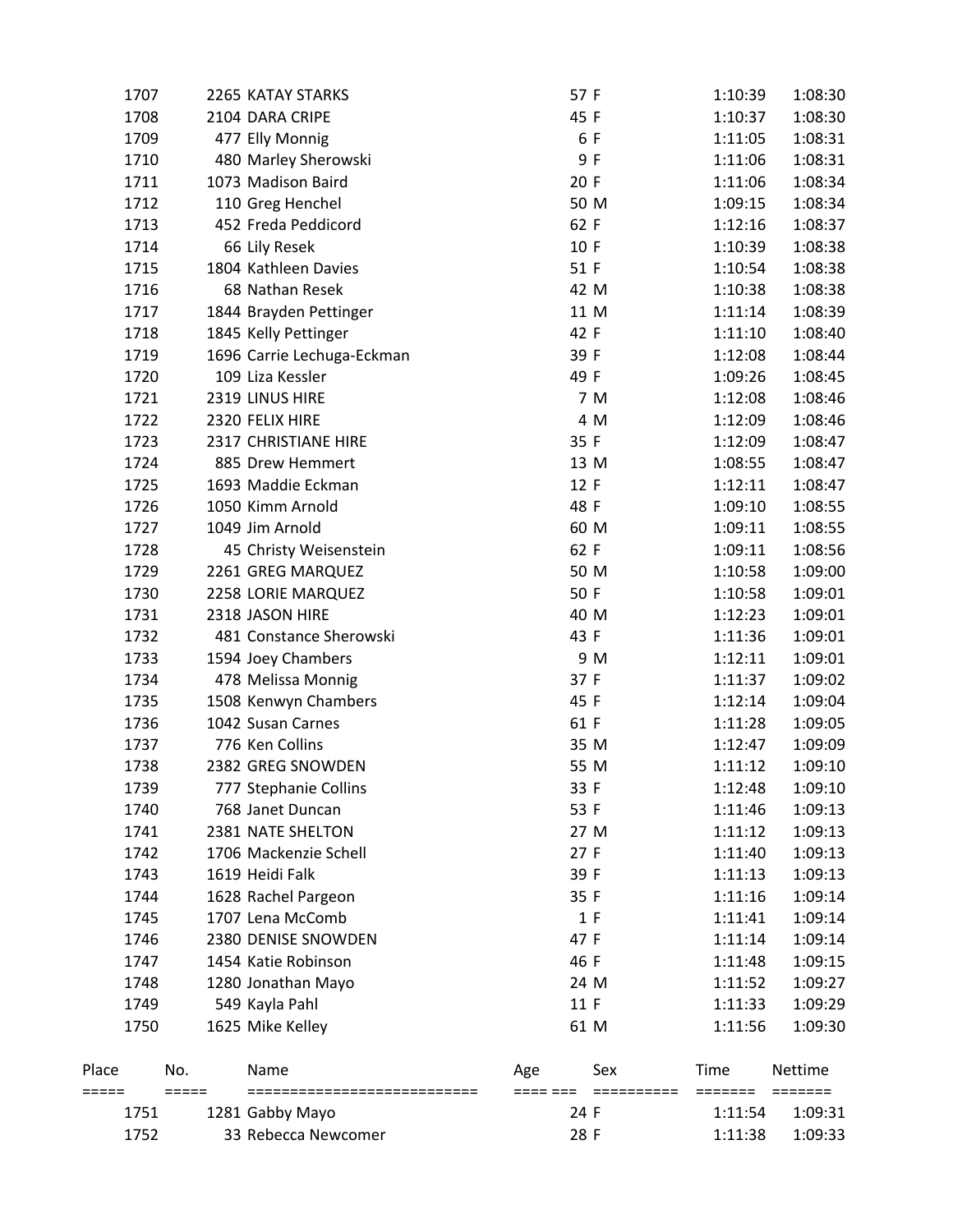| 1753 | 1624 Lauren Morrisey    | 34 F | 1:11:59 | 1:09:34 |
|------|-------------------------|------|---------|---------|
| 1754 | 1290 Michael Arguelles  | 49 M | 1:11:56 | 1:09:35 |
| 1755 | 36 April Brink          | 39 F | 1:11:39 | 1:09:36 |
| 1756 | 34 Jazlyn Brink         | 16 F | 1:11:42 | 1:09:37 |
| 1757 | 1623 Alyssa Redmond     | 15 F | 1:10:30 | 1:09:37 |
| 1758 | 1622 Veronica Redmond   | 47 F | 1:10:31 | 1:09:38 |
| 1759 | 1376 Vanessa Rutherford | 40 F | 1:10:31 | 1:09:39 |
| 1760 | 32 Jared Newcomer       | 30 M | 1:11:45 | 1:09:40 |
| 1761 | 1246 Alice Sadaka       | 62 F | 1:10:03 | 1:09:42 |
| 1762 | 2131 KATHY HEMPHILL     | 59 F | 1:10:04 | 1:09:42 |
| 1763 | 1451 Jody Zitsman       | 62 F | 1:10:06 | 1:09:45 |
| 1764 | 584 Christy List        | 47 F | 1:11:48 | 1:09:47 |
| 1765 | 1578 Melissa Hoovler    | 43 F | 1:11:54 | 1:09:48 |
| 1766 | 1575 Campbell Hoovler   | 8 M  | 1:11:56 | 1:09:49 |
| 1767 | 1188 Chloe Bradburn     | 21 F | 1:11:42 | 1:09:49 |
| 1768 | 2095 JACQUIE WEYERS     | 52 F | 1:10:52 | 1:09:49 |
| 1769 | 1577 Bret Hoovler       | 43 M | 1:11:56 | 1:09:51 |
| 1770 | 1191 Richard Bradburn   | 62 M | 1:11:45 | 1:09:53 |
| 1771 | 1128 Wendy Roca         | 57 F | 1:10:54 | 1:09:54 |
| 1772 | 1186 Tessa Ferrier      | 27F  | 1:11:46 | 1:09:56 |
| 1773 | 1190 Jill Bradburn      | 59 F | 1:11:47 | 1:09:56 |
| 1774 | 1626 Pam Kelley         | 60 F | 1:12:19 | 1:09:56 |
| 1775 | 2325 MICHAEL STRAYER    | 17 M | 1:12:15 | 1:10:04 |
| 1776 | 162 Hunny Adams         | 43 F | 1:11:16 | 1:10:07 |
| 1777 | 1859 Laura Dingman      | 50 F | 1:13:00 | 1:10:09 |
| 1778 | 2491                    |      | 1:13:28 | 1:10:12 |
| 1779 | 2492                    |      | 1:13:31 | 1:10:13 |
| 1780 | 874 David Griffel       | 76 M | 1:11:04 | 1:10:16 |
| 1781 | 2154 KEEGAN EVANS       | 7 M  | 1:11:56 | 1:10:21 |
| 1782 | 1129 Helen Colon        | 57 F | 1:10:58 | 1:10:21 |
| 1783 | 2153 THERA EVANS        | 33 F | 1:11:57 | 1:10:21 |
| 1784 | 163 Hope Adams          | 75 F | 1:11:31 | 1:10:22 |
| 1785 | 3030                    |      | 1:11:57 | 1:10:23 |
| 1786 | 3029                    |      | 1:11:58 | 1:10:24 |
| 1787 | 160 Riley Adams         | 23 M | 1:11:32 | 1:10:26 |
| 1788 | 159 Genesis Adams       | 23 F | 1:11:31 | 1:10:26 |
| 1789 | 943 Linda Traff         | 57 F | 1:11:05 | 1:10:37 |
| 1790 | 545 Laura Wedekind      | 49 F | 1:12:04 | 1:10:37 |
| 1791 | 937 Christine Monaco    | 58 F | 1:11:05 | 1:10:37 |
| 1792 | 544 Todd Wedekind       | 48 M | 1:12:07 | 1:10:37 |
| 1793 | 934 Carrie Lam          | 44 F | 1:14:39 | 1:10:42 |
| 1794 | 1993 Stephanie Brennan  | 50 F | 1:11:41 | 1:10:44 |
| 1795 | 582 Callie List         | 19 F | 1:12:49 | 1:10:47 |
| 1796 | 581 Kara List           | 22 F | 1:11:48 | 1:10:48 |
| 1797 | 1992 James Brennan      | 60 M | 1:11:46 | 1:10:48 |
| 1798 | 583 Blair List          | 51 M | 1:12:53 | 1:10:50 |
| 1799 | 917 Valerie Mould       | 32 F | 1:13:59 | 1:10:52 |
| 1800 | 916 Topher Mould        | 34 M | 1:14:02 | 1:10:55 |
|      |                         |      |         |         |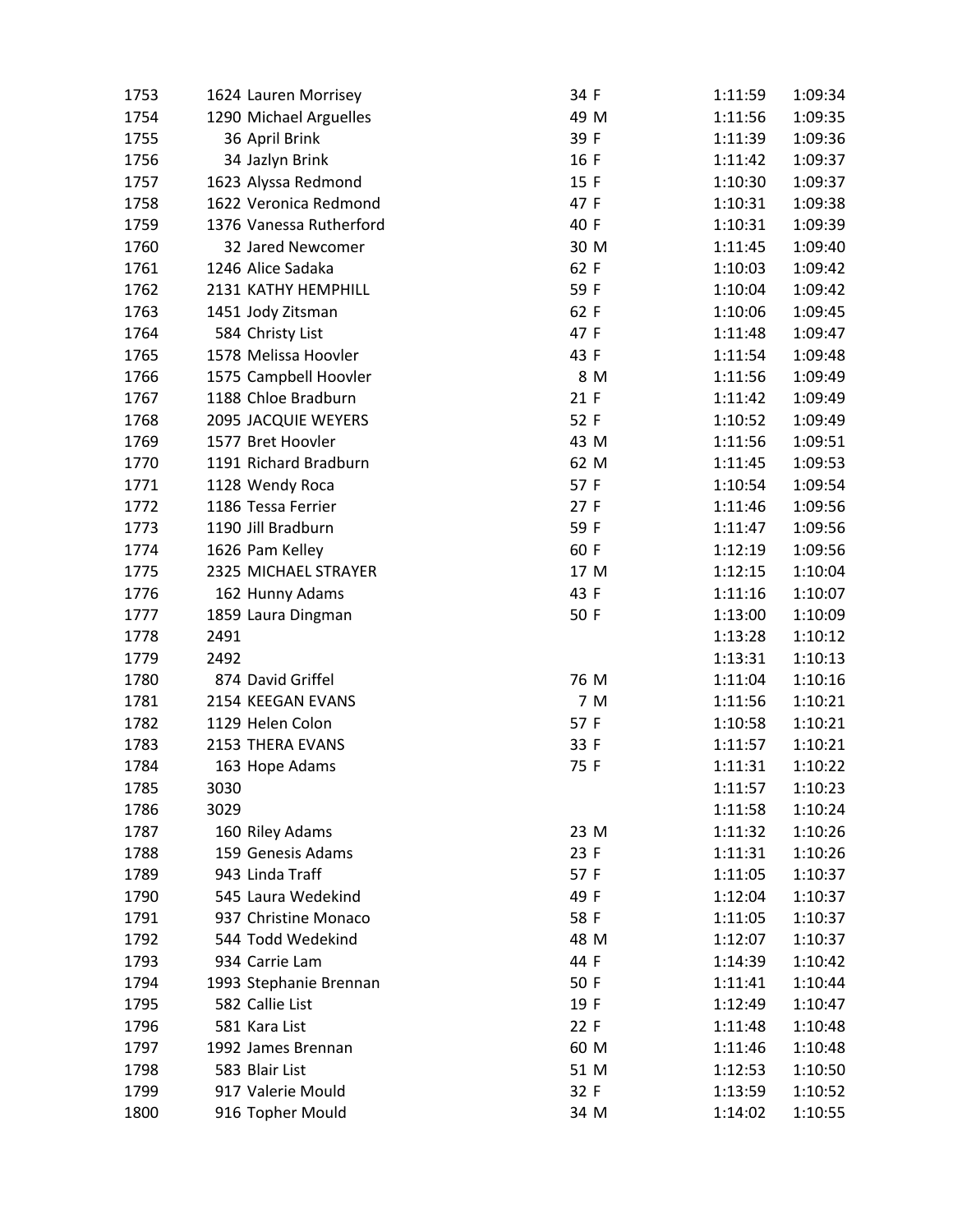| Place<br>===== | No.<br>===== | Name<br>=========================== | Age<br>==== === | Sex<br>========== | Time<br>======= | Nettime<br>======= |
|----------------|--------------|-------------------------------------|-----------------|-------------------|-----------------|--------------------|
| 1801           |              | 731 Shayla McInerney                |                 | 8 F               | 1:14:01         | 1:10:57            |
| 1802           |              | 426 Caroline Samanich               |                 | 8F                | 1:14:05         | 1:10:59            |
| 1803           |              | 1498 Michelle Clapham               | 48 F            |                   | 1:12:57         | 1:11:01            |
| 1804           |              | 1499 Shane Clapham                  |                 | 48 M              | 1:12:58         | 1:11:02            |
| 1805           |              | 2350 LYDIA BAKER                    |                 | 8F                | 1:11:19         | 1:11:05            |
| 1806           |              | 428 Tracy Samanich                  | 46 F            |                   | 1:14:10         | 1:11:05            |
| 1807           |              | 1323 Jennifer Smiechowski           | 37 F            |                   | 1:12:38         | 1:11:07            |
| 1808           |              | 1324 Matt Smiechowski               |                 | 40 M              | 1:12:39         | 1:11:07            |
| 1809           |              | 2166 WENDY SUMMERS                  | 47 F            |                   | 1:11:41         | 1:11:08            |
| 1810           |              | 2067 AMY BRILL                      | 36 F            |                   | 1:11:41         | 1:11:09            |
| 1811           |              | 1002 Steven Schmidt                 |                 | 47 M              | 1:14:07         | 1:11:10            |
| 1812           |              | 1003 Nicole Schmidt                 | 40 F            |                   | 1:14:08         | 1:11:10            |
| 1813           |              | 752 Lori Friend                     | 56 F            |                   | 1:13:44         | 1:11:10            |
| 1814           |              | 706 Laurie Flynn                    | 45 F            |                   | 1:13:43         | 1:11:11            |
| 1815           |              | 1001 Madison Brandon                | 16 F            |                   | 1:14:08         | 1:11:13            |
| 1816           |              | 427 Evelyn Samanich                 | 17 F            |                   | 1:14:07         | 1:11:13            |
| 1817           |              | 429 Pat Samanich                    |                 | 47 M              | 1:14:27         | 1:11:22            |
| 1818           |              | 732 Shawn McInerney                 |                 | 50 M              | 1:14:30         | 1:11:22            |
| 1819           |              | 2275 KAREN DYE                      | 33 F            |                   | 1:15:00         | 1:11:23            |
| 1820           |              | 2274 DAN DYE                        |                 | 32 M              | 1:15:00         | 1:11:23            |
| 1821           |              | 733 Yasmin McInerney                | 47 F            |                   | 1:14:31         | 1:11:23            |
| 1822           |              | 1391 Ann Thomas                     | 39 F            |                   | 1:12:07         | 1:11:25            |
| 1823           |              | 1428 Ann Fletcher                   | 63 F            |                   | 1:12:07         | 1:11:25            |
| 1824           |              | 808 Joel Clark                      |                 | 27 M              | 1:14:36         | 1:11:41            |
| 1825           |              | 806 Kendra Stewart                  | 33 F            |                   | 1:14:37         | 1:11:43            |
| 1826           |              | 807 Jen Miller                      | 27 F            |                   | 1:14:37         | 1:11:44            |
| 1827           |              | 329 Matthew Peters                  |                 | 44 M              | 1:14:24         | 1:11:45            |
| 1828           |              | 330 Megan Mastrobuono               | 40 F            |                   | 1:14:27         | 1:11:50            |
| 1829           |              | 1894 Leigh Gorsuch                  | 45 F            |                   | 1:12:15         | 1:11:58            |
| 1830           |              | 1704 Patrick Woolford               |                 | 54 M              | 1:15:17         | 1:12:01            |
| 1831           |              | 1705 Jacqueline Woolford            | 42 F            |                   | 1:15:21         | 1:12:05            |
| 1832           |              | 1984 Grace West                     | 55 F            |                   | 1:15:29         | 1:12:08            |
| 1833           | 3031         |                                     |                 |                   | 1:12:35         | 1:12:09            |
| 1834           | 2490         |                                     |                 |                   | 1:14:49         | 1:12:09            |
| 1835           |              | 1445 Mike Underhill                 |                 | 56 M              | 1:14:51         | 1:12:12            |
| 1836           |              | 2135 REBECCA ZIEGLER                | 55 F            |                   | 1:15:58         | 1:12:12            |
| 1837           |              | 772 Kelly Siebenaler                | 47 F            |                   | 1:15:43         | 1:12:17            |
| 1838           |              | 1699 Teresa Rodriguez               | 49 F            |                   | 1:15:44         | 1:12:18            |
| 1839           |              | 1700 Leo Rodriguez                  |                 | 52 M              | 1:15:45         | 1:12:20            |
| 1840           |              | 513 MATT BROOKS                     |                 | 30 M              | 1:15:07         | 1:12:22            |
| 1841           |              | 514 JEN CLARK                       | 26 F            |                   | 1:15:06         | 1:12:23            |
| 1842           |              | 516 WES CLARK                       |                 | 52 M              | 1:15:09         | 1:12:26            |
| 1843           |              | 515 CAROLYN CLARK                   | 51 F            |                   | 1:15:07         | 1:12:27            |
| 1844           |              | 325 David Skinner                   |                 | 64 M              | 1:15:42         | 1:12:32            |
| 1845           |              | 2349 BOB BAKER                      |                 | 42 M              | 1:13:34         | 1:12:34            |
| 1846           |              | 2313 GERARDO GONZALEZ               |                 | 40 M              | 1:13:51         | 1:12:35            |
| 1847           |              | 995 Jill Vickerts                   | 44 F            |                   | 1:13:53         | 1:12:36            |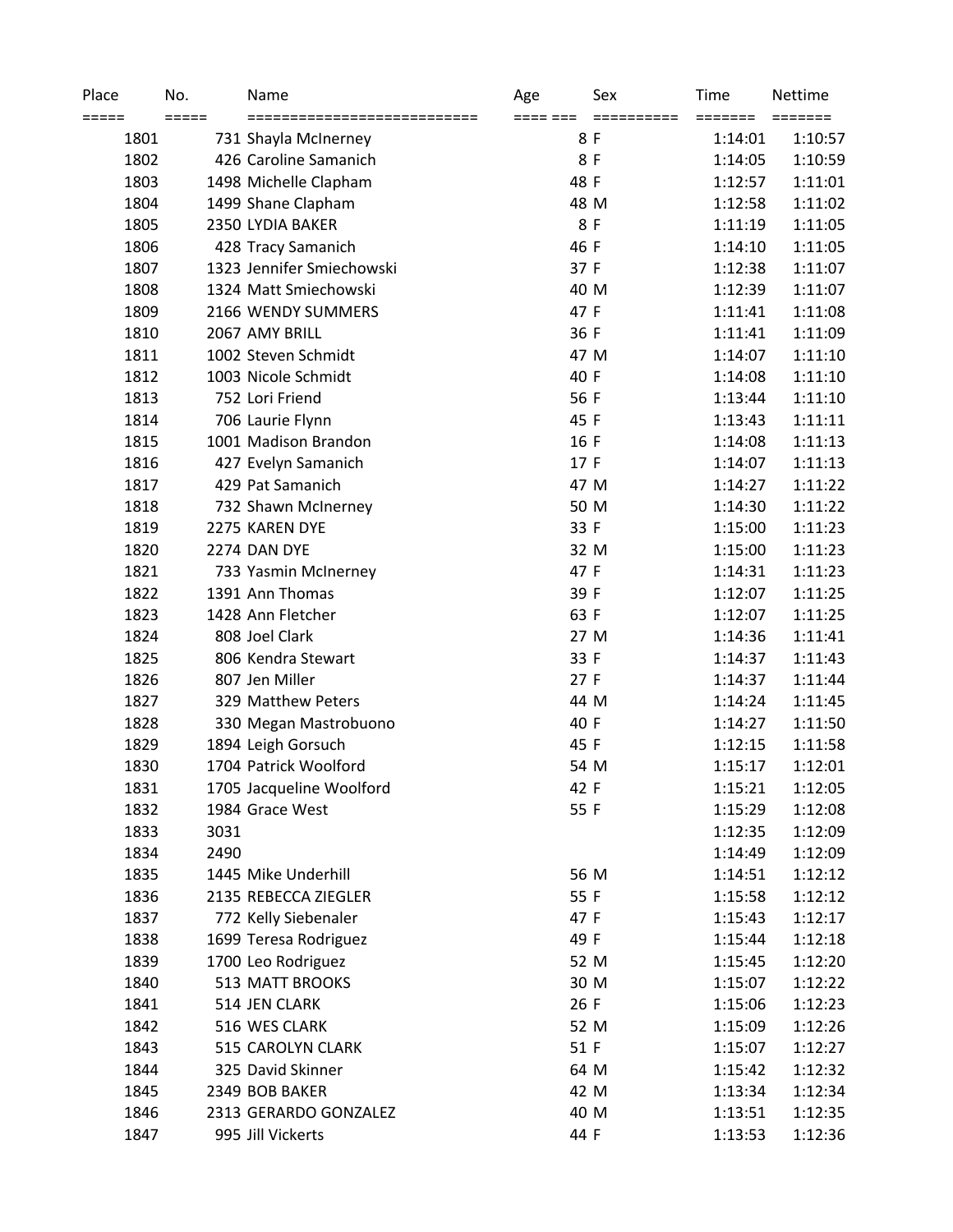|                | 1848 |                            | 998 Casey Crum                       |                 | 9 F                          | 1:13:53         | 1:12:37                   |
|----------------|------|----------------------------|--------------------------------------|-----------------|------------------------------|-----------------|---------------------------|
|                | 1849 |                            | 1000 Maggie Crum                     |                 | 42 F                         | 1:13:52         | 1:12:38                   |
|                | 1850 |                            | 1077 Chris Reeg                      |                 | 30 M                         | 1:15:13         | 1:12:40                   |
| Place<br>===== |      | No.<br>$=$ $=$ $=$ $=$ $=$ | Name<br>============================ | Age<br>==== === | Sex<br>$=$ = = = = = = = = = | Time<br>======= | <b>Nettime</b><br>======= |
|                | 1851 |                            | 1074 Jon Reeg                        |                 | 25 M                         | 1:15:13         | 1:12:41                   |
|                | 1852 |                            | 994 Riley Vickerts                   |                 | 15 F                         | 1:13:56         | 1:12:41                   |
|                | 1853 |                            | 2429 TYSEN BRIGGS                    |                 | 6 M                          | 1:16:26         | 1:12:44                   |
|                | 1854 |                            | 2432 GENA BRIGGS                     |                 | 32 F                         | 1:16:26         | 1:12:45                   |
|                | 1855 |                            | 1616 John Brunetto                   |                 | 12 M                         | 1:13:46         | 1:12:46                   |
|                | 1856 |                            | 1367 Pamela Walker                   |                 | 60 F                         | 1:13:57         | 1:12:47                   |
|                | 1857 |                            | 150 Cousy Kane                       |                 | 41 M                         | 1:16:20         | 1:12:49                   |
|                | 1858 |                            | 2443 BOWEN BRIGGS                    |                 | 5 M                          | 1:16:28         | 1:12:49                   |
|                | 1859 |                            | 996 Kerrie Downey                    |                 | 40 F                         | 1:13:51         | 1:12:51                   |
|                | 1860 |                            | 2030 DAN CIPOLLO                     |                 | 33 M                         | 1:16:10         | 1:12:51                   |
|                | 1861 |                            | 834 Kathy Abbott                     |                 | 56 F                         | 1:14:48         | 1:12:52                   |
|                | 1862 |                            | 148 Zofia Kane                       |                 | 9 F                          | 1:16:19         | 1:12:53                   |
|                | 1863 |                            | 2190 MEREDITH RAYMOND                |                 | 14 F                         | 1:15:55         | 1:12:54                   |
|                | 1864 |                            | 1710 Rachel Mohr                     |                 | 10 F                         | 1:13:38         | 1:12:54                   |
|                | 1865 |                            | 2314 BERENLLCE OCAMPO                |                 | 39 F                         | 1:14:13         | 1:12:55                   |
|                | 1866 |                            | 828 Erin Duffy                       |                 | 48 F                         | 1:14:49         | 1:12:55                   |
|                | 1867 |                            | 2031 CAITLIN CIPOLLO                 |                 | 32 F                         | 1:16:10         | 1:12:56                   |
|                | 1868 |                            | 1810 Sophia Anthony                  |                 | 17 F                         | 1:15:56         | 1:12:56                   |
|                | 1869 |                            | 326 Brady Seevers                    |                 | 28 M                         | 1:16:03         | 1:12:58                   |
|                | 1870 |                            | 1075 Ed Reeg                         |                 | 62 M                         | 1:15:30         | 1:12:58                   |
|                | 1871 |                            | 2036 SARA FITZGERALD-BUT             |                 | 39 F                         | 1:16:45         | 1:12:59                   |
|                | 1872 |                            | 1076 Kate Reeg                       |                 | 27 F                         | 1:15:30         | 1:12:59                   |
|                | 1873 |                            | 2033 ABIGAIL BUTT                    |                 | 5F                           | 1:16:47         | 1:12:59                   |
|                | 1874 |                            | 2189 CARA CAPRETTA                   |                 | 49 F                         | 1:16:09         | 1:13:02                   |
|                | 1875 |                            | 841 Jill McLaird                     |                 | 32 F                         | 1:15:58         | 1:13:02                   |
|                | 1876 |                            | 1812 Dana Anthony                    |                 | 48 F                         | 1:16:06         | 1:13:02                   |
|                | 1877 |                            | 840 Ian McLaird                      |                 | 37 M                         | 1:15:56         | 1:13:02                   |
|                | 1878 |                            | 1390 Andy Thomas                     |                 | 42 M                         | 1:13:48         | 1:13:05                   |
|                | 1879 |                            | 1711 Kaitlyn Mohr                    |                 | 10 F                         | 1:13:52         | 1:13:08                   |
|                | 1880 |                            | 1708 Marci Antion                    |                 | 42 F                         | 1:13:52         | 1:13:09                   |
|                | 1881 | 3014                       |                                      |                 |                              | 1:14:28         | 1:13:10                   |
|                | 1882 |                            | 1397 Keith Davis                     |                 | 71 M                         | 1:13:53         | 1:13:11                   |
|                | 1883 |                            | 1171 Victoria Brunetto               |                 | 54 F                         | 1:14:45         | 1:13:12                   |
|                | 1884 |                            | 1617 Grace Brunetto                  |                 | 15 F                         | 1:14:46         | 1:13:12                   |
|                | 1885 |                            | 1618 Craig Brunetto                  |                 | 57 M                         | 1:14:47         | 1:13:13                   |
|                | 1886 |                            | 1316 Jen Brunetto                    |                 | 31 F                         | 1:14:46         | 1:13:14                   |
|                | 1887 |                            | 2487 ELIZABETH LEMIRZ                |                 | 49 F                         | 1:15:51         | 1:13:14                   |
|                | 1888 |                            | 1380 Shane Moran                     |                 | 41 M                         | 1:13:35         | 1:13:15                   |
|                | 1889 |                            | 496 Emma Wintersteller               |                 | 10 F                         | 1:14:19         | 1:13:15                   |
|                | 1890 |                            | 131 Lauren Makowski                  |                 | 20 F                         | 1:16:01         | 1:13:23                   |
|                | 1891 |                            | 132 Julia Rothstein                  |                 | 20 F                         | 1:16:00         | 1:13:24                   |
|                | 1892 |                            | 819 Kristen Underhill                |                 | 20 F                         | 1:16:01         | 1:13:25                   |
|                | 1893 |                            | 1447 Amy Underhill                   |                 | 54 F                         | 1:16:12         | 1:13:31                   |
|                |      |                            |                                      |                 |                              |                 |                           |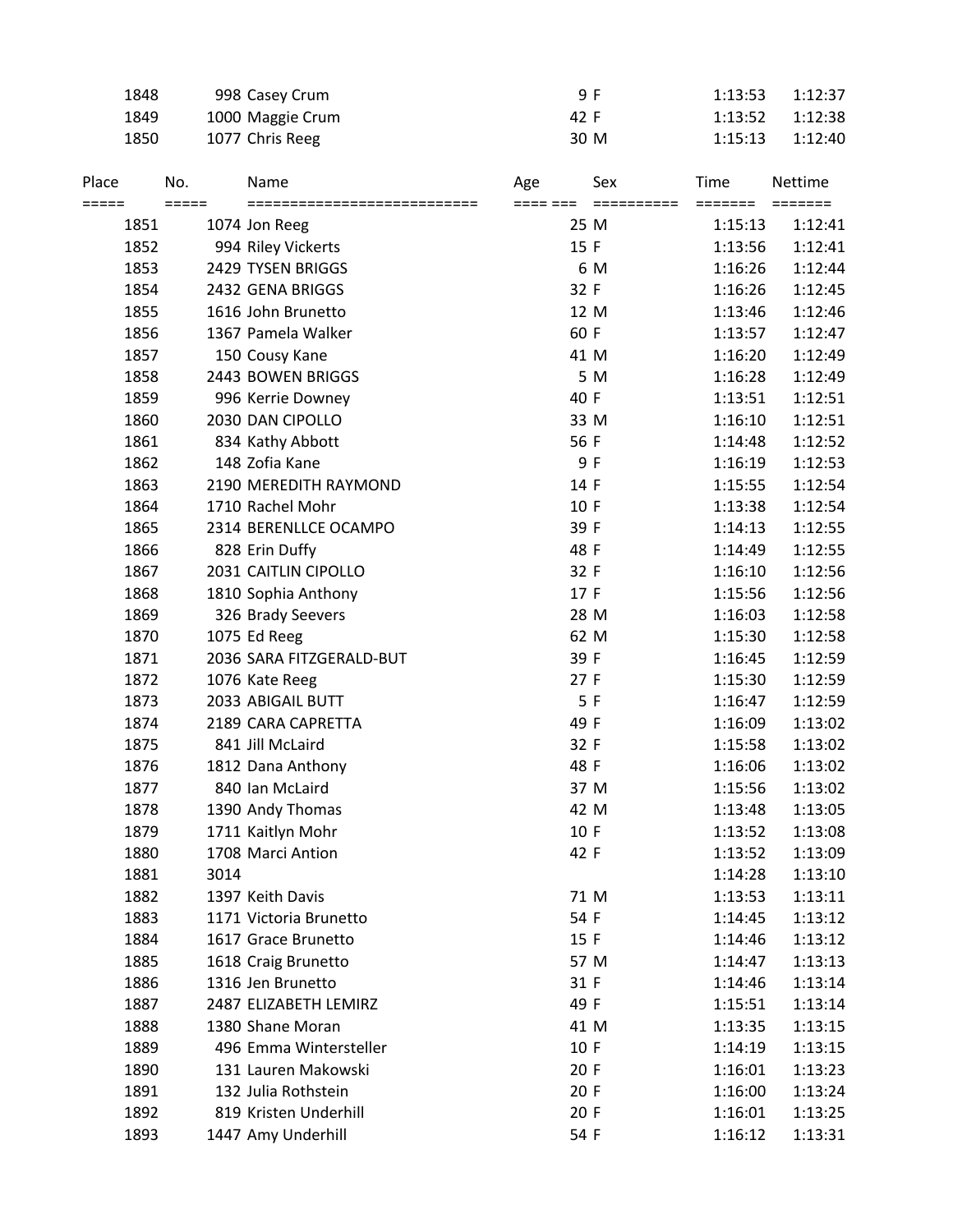| 1894 | 1446 Ali Underhill  | 24 F | 1:16:14 | 1:13:32 |
|------|---------------------|------|---------|---------|
| 1895 | 1043 Bridie Jackson | 21 F | 1:15:42 | 1:13:33 |
| 1896 | 1044 Hannah Jackson | 31 F | 1:15:42 | 1:13:33 |
| 1897 | 1045 Jane Jackson   | 58 F | 1:15:43 | 1:13:34 |
| 1898 | 1046 Kevin Jackson  | 58 M | 1:15:42 | 1:13:34 |
| 1899 | 1825 Lucy Naumoff   | 10 F | 1:18:07 | 1:13:35 |
| 1900 | 809 Amy Clark       | 33 F | 1:14:37 | 1:13:37 |

| Place<br>===== | No.<br>$=====$ | Name<br>-------------------------- | Age<br>==== === | Sex<br>========== | Time<br>======= | <b>Nettime</b><br>======= |
|----------------|----------------|------------------------------------|-----------------|-------------------|-----------------|---------------------------|
| 1901           |                | 1091 Isabelle Tripp                | 11 F            |                   | 1:15:11         | 1:13:43                   |
| 1902           |                | 1094 Heather Tripp                 | 43 F            |                   | 1:15:09         | 1:13:43                   |
| 1903           |                | 2037 EVAN FITZGERALD               |                 | 38 M              | 1:17:33         | 1:13:46                   |
| 1904           |                | 2050 DAVID GRIMES                  |                 | 45 M              | 1:15:12         | 1:13:47                   |
| 1905           |                | 2049 JOSHUA GRIMES                 |                 | 10 M              | 1:15:15         | 1:13:48                   |
| 1906           |                | 552 Lorraine Pennyman              | 39 F            |                   | 1:15:11         | 1:14:08                   |
| 1907           |                | 493 Drew Wintersteller             |                 | 8 M               | 1:15:13         | 1:14:09                   |
| 1908           |                | 495 Kim Wintersteller              | 44 F            |                   | 1:15:13         | 1:14:09                   |
| 1909           |                | 2079 GABRIEL SPEICH                |                 | 10 M              | 1:16:56         | 1:14:11                   |
| 1910           |                | 1540 Christopher Speich            |                 | 34 M              | 1:16:57         | 1:14:11                   |
| 1911           |                | 494 Jason Wintersteller            |                 | 42 M              | 1:15:19         | 1:14:14                   |
| 1912           |                | 551 Chontae Pennyman               |                 | 39 M              | 1:15:20         | 1:14:15                   |
| 1913           |                | 1709 LuAnn Mohr                    | 77 F            |                   | 1:15:05         | 1:14:21                   |
| 1914           |                | 1830 Elizabeth Alexander           |                 | 8 F               | 1:16:21         | 1:14:21                   |
| 1915           |                | 1712 Keith Mohr                    |                 | 52 M              | 1:15:05         | 1:14:21                   |
| 1916           |                | 2081 SARAH SPEICH                  | 30 F            |                   | 1:17:23         | 1:14:36                   |
| 1917           |                | 2080 ISABELLE SPEICH               |                 | 8F                | 1:17:24         | 1:14:37                   |
| 1918           |                | 1137 Jennifer Kirby                | 43 F            |                   | 1:16:06         | 1:14:41                   |
| 1919           |                | 2297 LYNNEA JOHNSON                | 37 F            |                   | 1:16:09         | 1:14:44                   |
| 1920           |                | 718 Cara Hernandez                 | 25 F            |                   | 1:18:38         | 1:14:49                   |
| 1921           |                | 716 Gigi Hernandez                 | 57 F            |                   | 1:18:38         | 1:14:50                   |
| 1922           |                | 1291 Vivien Arguelles              | 75 F            |                   | 1:17:37         | 1:15:09                   |
| 1923           |                | 1496 Suzanne Henderly              | 36 F            |                   | 1:23:47         | 1:15:18                   |
| 1924           |                | 523 Toni McCarty                   | 37 F            |                   | 1:16:04         | 1:15:19                   |
| 1925           |                | 524 Felicia Kepler                 | 64 F            |                   | 1:16:04         | 1:15:19                   |
| 1926           |                | 1192 Caroline Evans                |                 | 8 F               | 1:18:12         | 1:15:20                   |
| 1927           |                | 1497 Steve Henderly                |                 | 36 M              | 1:24:03         | 1:15:27                   |
| 1928           |                | 1286 Ernest Arguelles              |                 | 51 M              | 1:17:57         | 1:15:28                   |
| 1929           |                | 1612 Leslie Alexander              | 47 F            |                   | 1:16:04         | 1:15:40                   |
| 1930           |                | 1558 Carter Stewart                |                 | 48 M              | 1:16:07         | 1:15:43                   |
| 1931           |                | 1611 Curtis Austin                 |                 | 48 M              | 1:16:06         | 1:15:44                   |
| 1932           |                | 2176 MARK WALLINGER                |                 | 59 M              | 1:19:27         | 1:15:45                   |
| 1933           |                | 2172 WIL DAVIS                     |                 | 26 M              | 1:19:28         | 1:15:45                   |
| 1934           |                | 535 Melanie Pipes                  | 38 F            |                   | 1:18:42         | 1:15:50                   |
| 1935           |                | 531 Annabelle Pipes                |                 | 1 F               | 1:18:42         | 1:15:50                   |
| 1936           |                | 1488 Don Proctor                   |                 | 40 M              | 1:24:29         | 1:15:51                   |
| 1937           |                | 532 Stewart Pipes                  |                 | 7 M               | 1:18:42         | 1:15:51                   |
| 1938           |                | 1487 Clint Proctor                 |                 | 33 M              | 1:24:29         | 1:15:51                   |
| 1939           |                | 1486 Brenda Proctor                | 38 F            |                   | 1:24:30         | 1:15:52                   |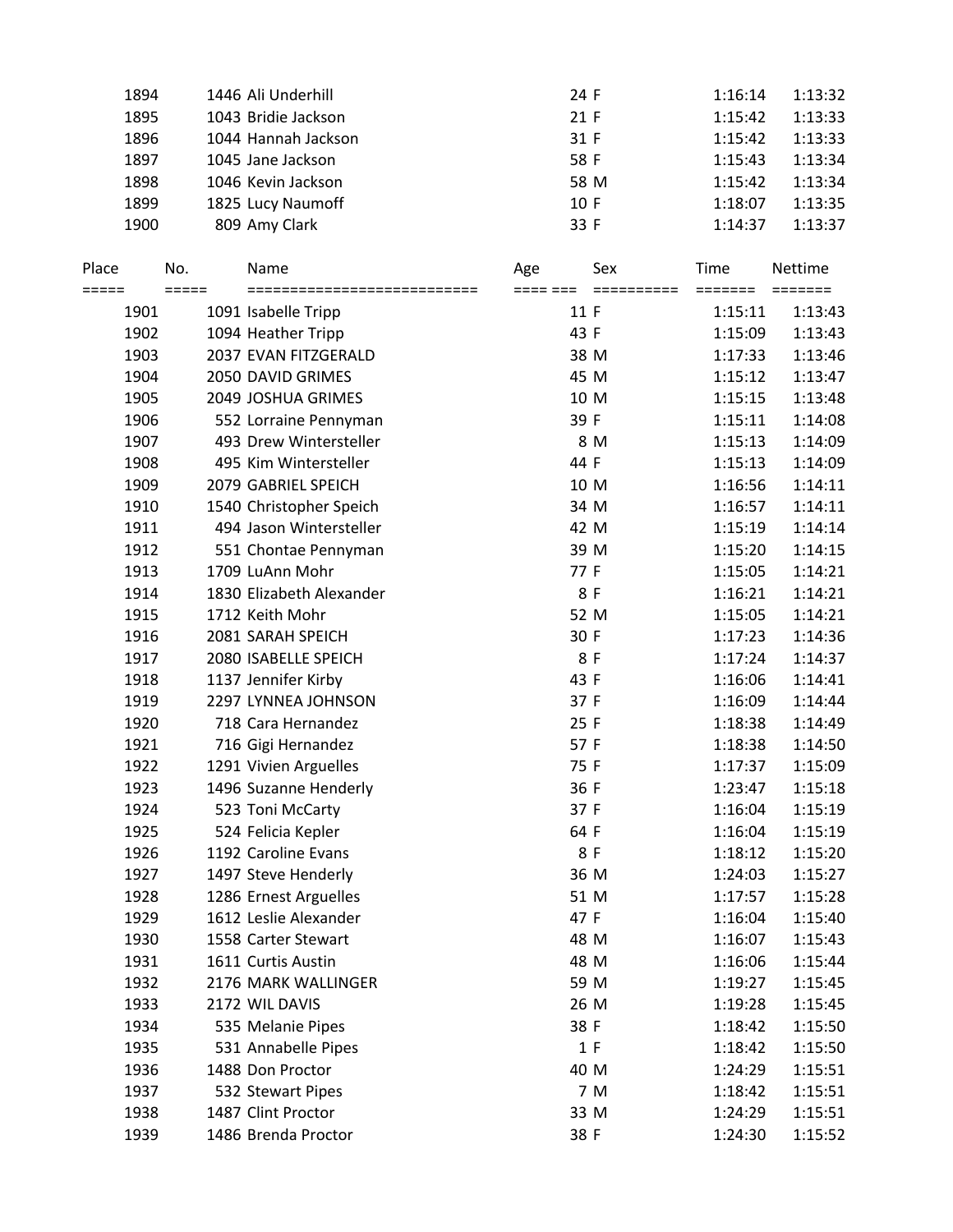| 1940 | 2025 SHANNA HARRELL  | 43 F | 1:18:39 | 1:15:53 |
|------|----------------------|------|---------|---------|
| 1941 | 59 Olin Tipton       | 73 M | 1:16:23 | 1:16:02 |
| 1942 | 61 Anna Tipton       | 37 F | 1:16:23 | 1:16:02 |
| 1943 | 1283 Eddie Arguelles | 13 M | 1:17:08 | 1:16:08 |
| 1944 | 1489 Jeff Proctor    | 40 M | 1:24:46 | 1:16:09 |
| 1945 | 1194 Tricia Sprankle | 47 F | 1:19:09 | 1:16:17 |
| 1946 | 1688 Rod Carnifax    | 47 M | 1:19:31 | 1:16:18 |
| 1947 | 1687 Nikol Tilson    | 46 F | 1:19:32 | 1:16:18 |
| 1948 | 149 Liza Kane        | 43 F | 1:20:18 | 1:16:51 |
| 1949 | 2431 ERIKA BRIGGS    | 31 F | 1:21:10 | 1:17:28 |
| 1950 | 1995 SOPHIA BOYCE    | 6 F  | 1:21:06 | 1:17:33 |
|      |                      |      |         |         |

| Place         | No.     | Name                                                 | Age              | Sex                   | Time    | <b>Nettime</b> |
|---------------|---------|------------------------------------------------------|------------------|-----------------------|---------|----------------|
| =====<br>1951 | $=====$ | ============================<br>1831 Sarah Alexander | ==== ===<br>37 F | $=$ = = = = = = = = = | 1:21:29 | 1:17:48        |
| 1952          |         | 2435 MATT BRIGGS                                     | 37 M             |                       | 1:21:37 | 1:17:53        |
| 1953          |         | 1727 Sarah Smith                                     | 46 F             |                       | 1:19:44 | 1:18:08        |
| 1954          |         | 2147 AMBER SMITH                                     | 17 F             |                       | 1:19:46 | 1:18:09        |
| 1955          |         | 153 Abigail Bader                                    |                  | 9 F                   | 1:20:13 | 1:18:15        |
| 1956          |         | 155 Kim Bader                                        | 38 F             |                       | 1:22:07 | 1:18:38        |
| 1957          |         | 186 Angie Abrams                                     | 44 F             |                       | 1:22:07 | 1:18:40        |
| 1958          |         | 152 Emma Bader                                       |                  | 7 F                   | 1:20:41 | 1:18:42        |
| 1959          |         | 1832 Paul` Alexander                                 | 41 M             |                       | 1:22:27 | 1:18:47        |
| 1960          |         | 1829 Evelyn Alexander                                |                  | 5F                    | 1:22:30 | 1:18:49        |
| 1961          |         | 151 Nora Bader                                       |                  | 4 F                   | 1:22:30 | 1:19:01        |
| 1962          |         | 154 Greg Bader                                       | 40 M             |                       | 1:22:30 | 1:19:02        |
| 1963          |         | 1531 Victoria Steele                                 | 56 F             |                       | 1:21:10 | 1:19:19        |
| 1964          |         | 1534 Tess Steele                                     | 27F              |                       | 1:21:11 | 1:19:19        |
| 1965          |         | 1530 John Steele                                     | 55 M             |                       | 1:21:13 | 1:19:22        |
| 1966          |         | 1532 Jared Steele                                    | 29 M             |                       | 1:21:14 | 1:19:23        |
| 1967          |         | 2058 MEGAN BOSCARILLO                                | 28 F             |                       | 1:22:05 | 1:19:47        |
| 1968          |         | 2059 KIM WITTENSOLDNER                               | 48 F             |                       | 1:22:04 | 1:19:48        |
| 1969          |         | 2057 AMY BOSCARILLO                                  | 27F              |                       | 1:22:06 | 1:19:50        |
| 1970          |         | 1341 Myra Littleton                                  | 63 F             |                       | 1:21:12 | 1:20:12        |
| 1971          |         | 1342 Jim Brown                                       | 63 M             |                       | 1:21:14 | 1:20:14        |
| 1972          |         | 2284 CHRIS ADAMS                                     |                  | 32 M                  | 1:24:36 | 1:20:34        |
| 1973          |         | 395 Eleanor Tracey                                   |                  | 9 F                   | 1:28:32 | 1:20:39        |
| 1974          |         | 396 Kevin Tracey                                     | 39 M             |                       | 1:29:21 | 1:20:41        |
| 1975          |         | 394 Mary Grace Tracey                                |                  | 6 F                   | 1:29:18 | 1:20:58        |
| 1976          |         | 265 Trish Slagle                                     | 39 F             |                       | 1:29:20 | 1:21:00        |
| 1977          |         | 2247 KRISTIN SLAGLE                                  | 44 F             |                       | 1:29:22 | 1:21:01        |
| 1978          |         | 1959 Madison Heyes                                   | 16 F             |                       | 1:25:05 | 1:21:02        |
| 1979          |         | 1958 Dulcie Heyes                                    | 16 F             |                       | 1:25:04 | 1:21:02        |
| 1980          |         | 1960 Jack Heyes                                      |                  | 16 M                  | 1:25:07 | 1:21:03        |
| 1981          |         | 264 Ehren Slagle                                     | 40 M             |                       | 1:29:19 | 1:21:03        |
| 1982          |         | 1961 Christie Heyes                                  | 49 F             |                       | 1:25:07 | 1:21:03        |
| 1983          |         | 339 Marjorie Slagle                                  | 71 F             |                       | 1:29:20 | 1:21:04        |
| 1984          |         | 397 Allison Tracey                                   | 37 F             |                       | 1:29:22 | 1:21:04        |
| 1985          |         | 489 Matt Sprosty                                     |                  | 32 M                  | 1:25:09 | 1:21:09        |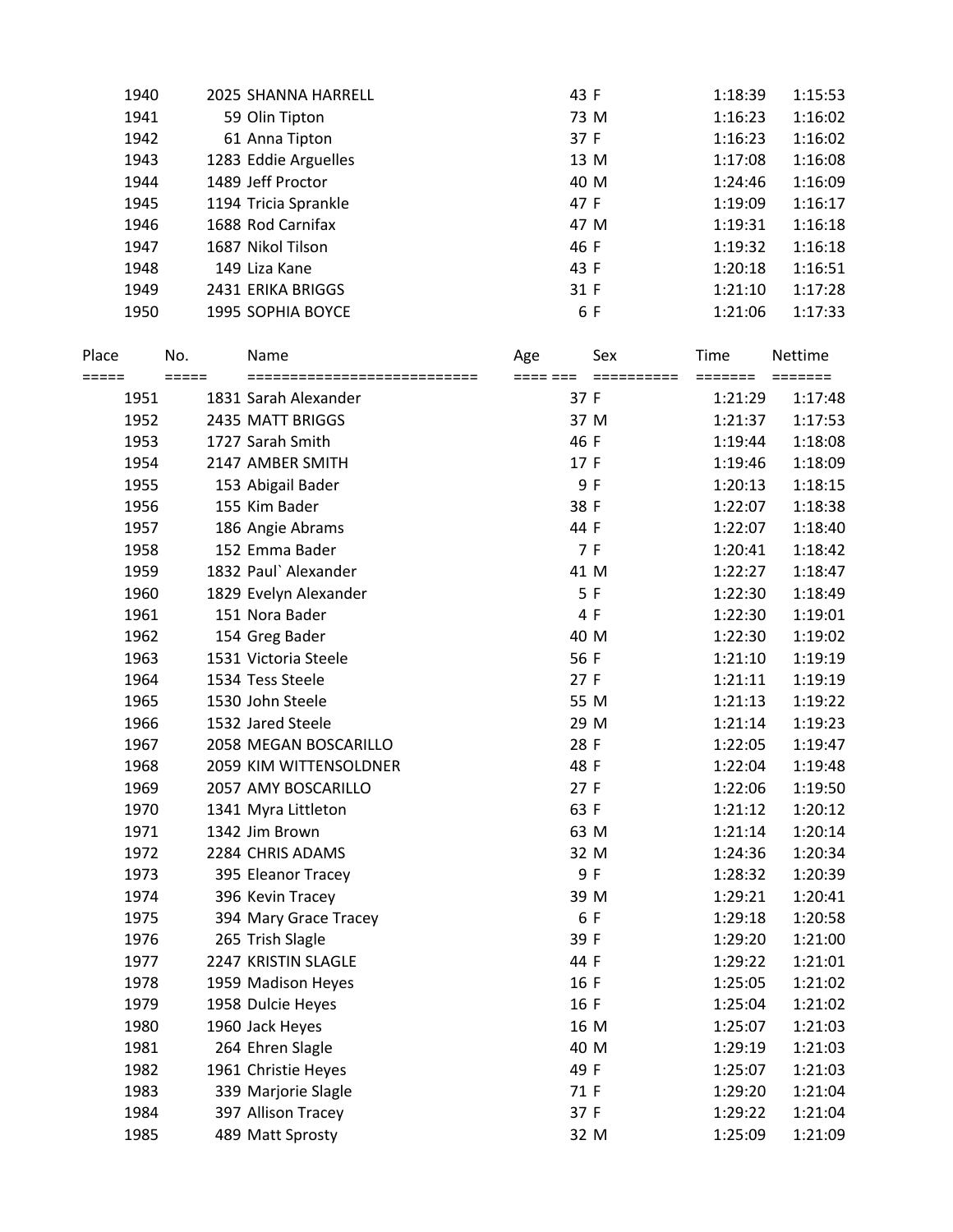| 1986 | 488 Kelli Sprosty      | 33 F | 1:25:09 | 1:21:11 |
|------|------------------------|------|---------|---------|
| 1987 | 599 Cindy Stucke       | 45 F | 1:24:06 | 1:22:14 |
| 1988 | 1996 RICHARD BOYCE     | 46 M | 1:26:02 | 1:22:24 |
| 1989 | 119 Steve Osmun        | 47 M | 1:26:00 | 1:22:29 |
| 1990 | 1997 KATHLEEN BOYCE    | 43 F | 1:26:09 | 1:22:31 |
| 1991 | 3010                   |      | 1:26:32 | 1:22:38 |
| 1992 | 120 Rachel Osmun       | 47 F | 1:26:08 | 1:22:39 |
| 1993 | 622 Julie Parr         | 79 F | 1:26:31 | 1:22:39 |
| 1994 | 2111 MARY KALEC        | 57 F | 1:26:35 | 1:22:42 |
| 1995 | 2110 GEORGE KALEC      | 53 M | 1:26:36 | 1:22:43 |
| 1996 | 623 Elizabeth Bailey   | 55 F | 1:26:35 | 1:22:45 |
| 1997 | 1093 Christopher Tripp | 15 M | 1:25:22 | 1:23:54 |
| 1998 | 722 ANGELA FRANKETTI   | 45 F | 1:27:48 | 1:24:49 |
| 1999 | 721 Maria FRANKETTI    | 18 F | 1:27:51 | 1:24:52 |
| 2000 | 720 MICHAEL FRANKETTI  | 13 M | 1:27:52 | 1:24:53 |
|      |                        |      |         |         |

| Place | No. | <b>Name</b>           | Age  | Sex | <b>Time</b> | <b>Nettime</b> |
|-------|-----|-----------------------|------|-----|-------------|----------------|
|       |     |                       |      |     |             |                |
| 2001  |     | 433 Kimberly Petro    | 36 F |     | 1:27:51     | 1:24:57        |
| 2002  |     | 719 Connie Shaffer    | 67 F |     | 1:27:54     | 1:25:00        |
| 2003  |     | 534 Lily Pipes        | 13F  |     | 1:28:45     | 1:26:40        |
| 2004  |     | 1682 Irene Scaramazza | 66 F |     | 1:28:28     | 1:26:46        |
| 2005  |     | 533 Isaiah Pipes      | 10 M |     | 1:28:50     | 1:26:46        |
| 2006  |     | 1681 Nikki Coffin     | 75 F |     | 1:28:29     | 1:26:47        |
| 2007  |     | 337 Jeffrey Collins   | 66 M |     | 1:35:14     | 1:31:40        |
| 2008  |     | 338 Mary Collins      | 65 F |     | 1:35:14     | 1:31:43        |
| 2009  |     | 2451 RALPH KIST       | 71 M |     | 1:35:21     | 1:32:04        |
| 2010  |     | 1945 Jim Sapp         | 70 M |     | 1:34:54     | 1:34:15        |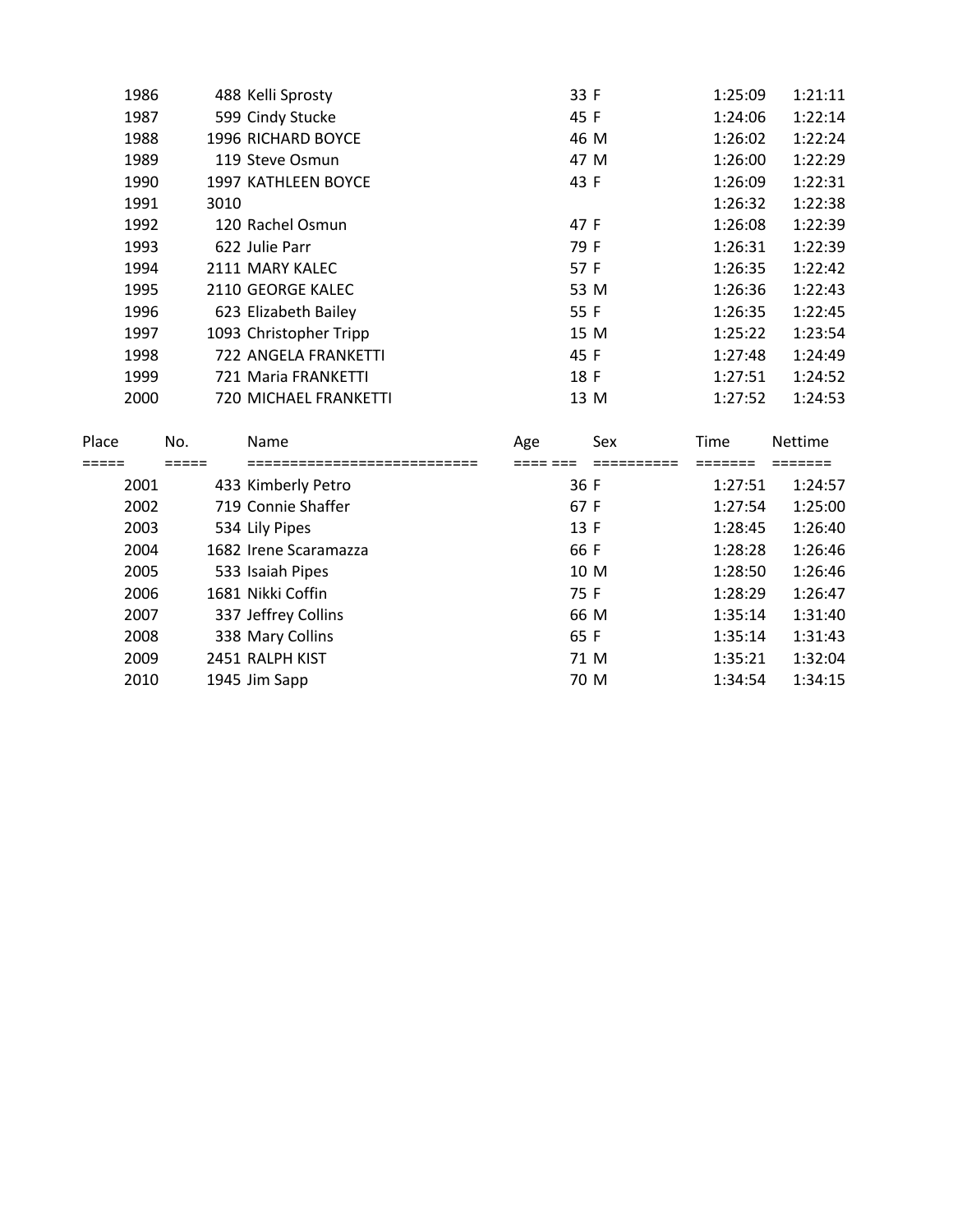| Pace |
|------|
|      |
| 5:12 |
| 5:29 |
| 5:30 |
| 5:43 |
| 5:45 |
| 5:54 |
| 5:56 |
| 5:57 |
| 5:58 |
| 5:58 |
|      |
| 6:02 |
| 6:04 |
| 6:05 |
| 6:06 |
| 6:06 |
| 6:06 |
| 6:07 |
| 6:07 |
| 6:08 |
| 6:09 |
| 6:09 |
| 6:10 |
| 6:10 |
| 6:12 |
| 6:12 |
| 6:13 |
| 6:13 |
| 6:14 |
| 6:15 |
| 6:15 |
| 6:16 |
| 6:16 |
| 6:17 |
| 6:21 |
| 6:23 |
|      |
| 6:25 |
| 6:26 |
| 6:27 |
| 6:28 |
| 6:29 |
| 6:30 |
| 6:31 |
| 6:35 |
| 6:36 |

# Pa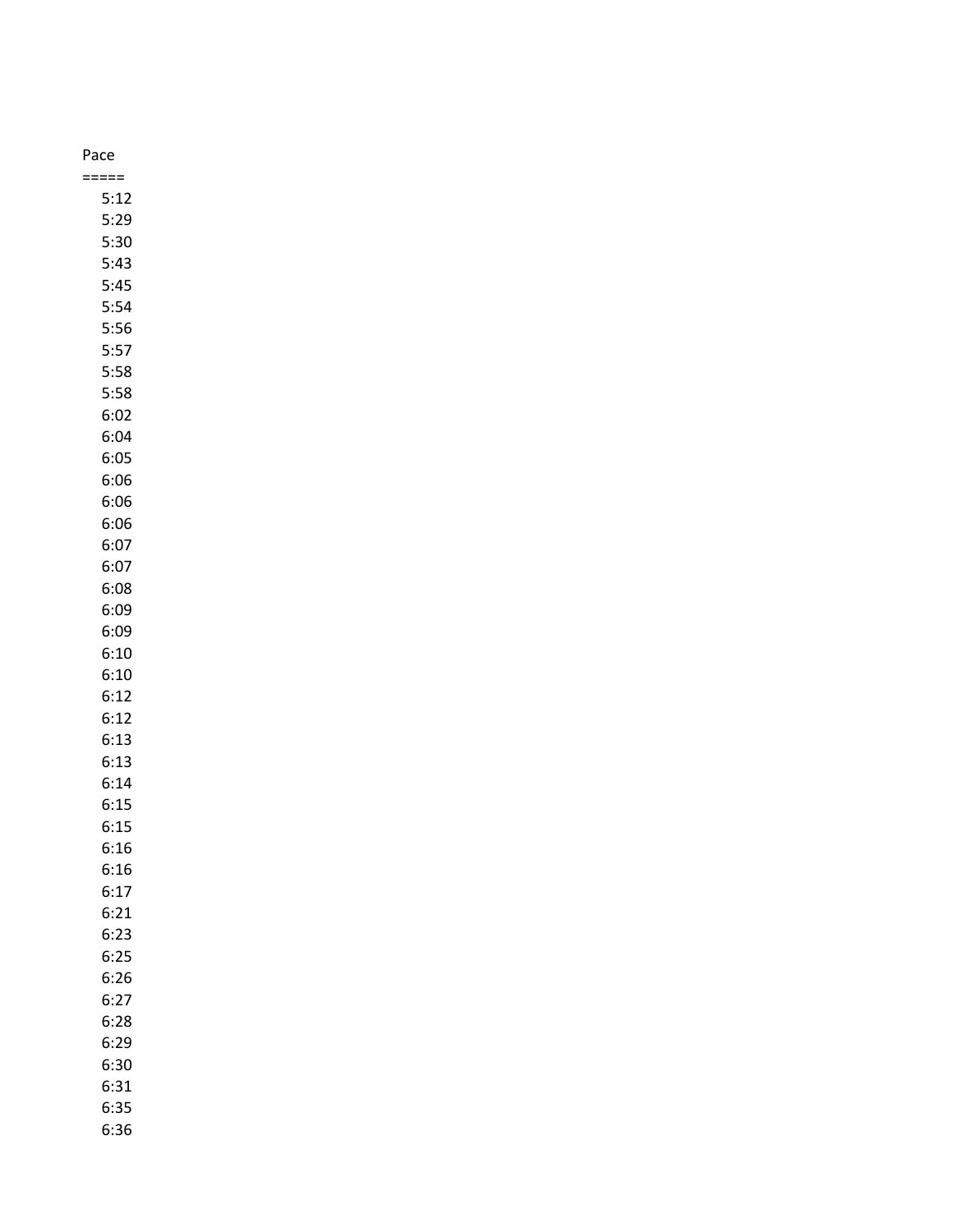| 6:36 |
|------|
| 6:37 |
| 6:37 |
| 6:37 |
| 6:37 |

6:37

#### Pace

| ====         |
|--------------|
| 6:38         |
| 6:41         |
| 6:42         |
| 6:42         |
| 6:42         |
| 6:43         |
| 6:43         |
| 6:44         |
| 6:44         |
| 6:44         |
| 6:46         |
| 6:46         |
| 6:47         |
| 6:49         |
| 6:49         |
| 6:50         |
| 6:51         |
| 6:52         |
| 6:53         |
| 6:53         |
| 6:53         |
| 6:54         |
| 6:54         |
| 6:55         |
| 6:56         |
| 6:56         |
| 7:01         |
| 7:01<br>7:02 |
| 7:02         |
| 7:02         |
| /:04         |
| 7:05         |
| 7:06         |
| 7:07         |
| 7:07         |
| 7:07         |
| 7:08         |
| 7:09         |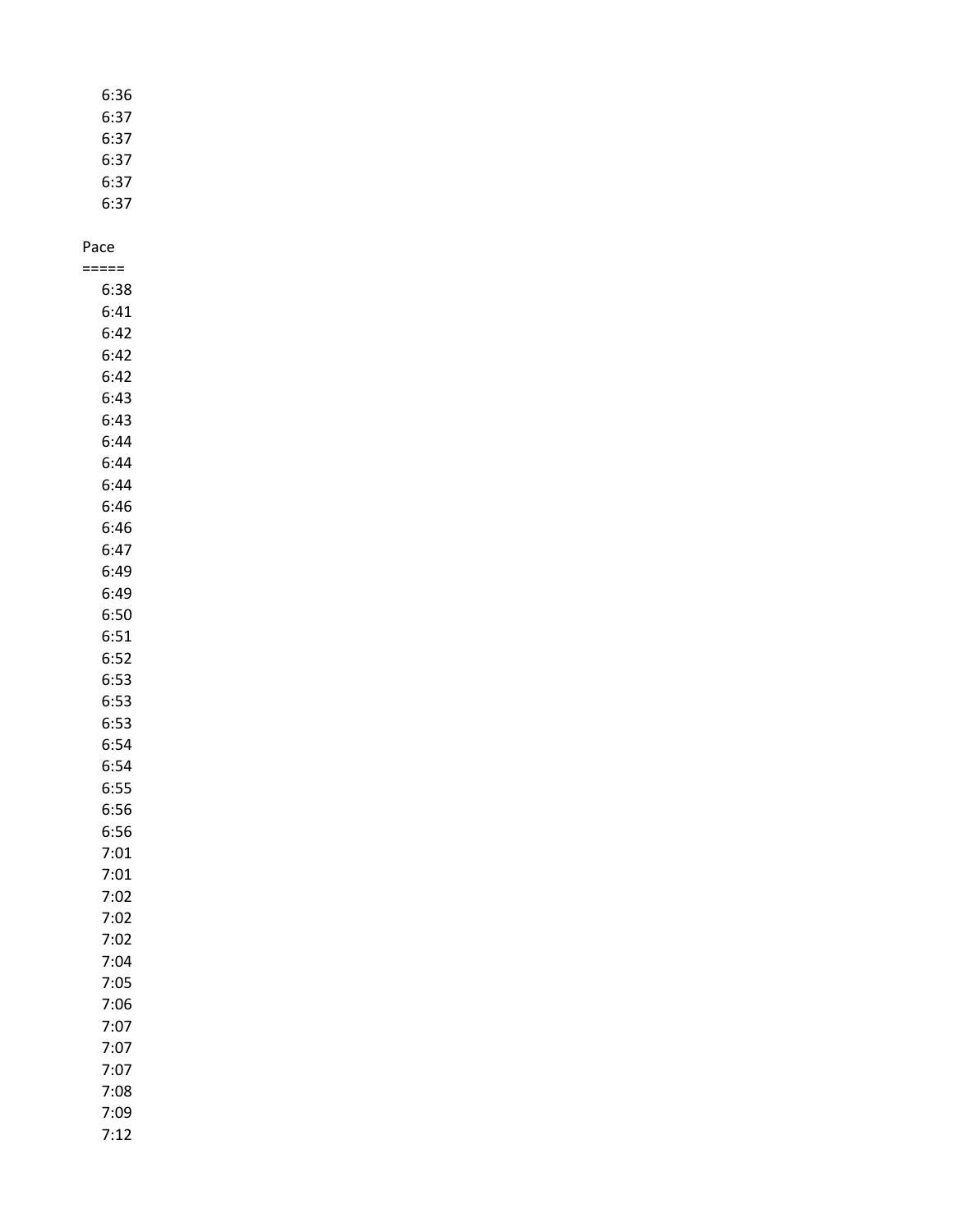| 7:12 |
|------|
| 7:12 |
| 7:13 |
| 7:14 |
| 7:15 |
| 7:15 |
| 7:15 |
| 7:15 |
| 7:16 |
| 7:16 |

===== 7:16 7:17 7:17 7:17 7:18 7:18 7:18 7:18 7:18 7:18 7:18 7:18 7:19 7:19 7:19 7:19 7:19 7:20 7:20 7:21 7:21 7:21 7:21 7:22 7:24 7:24 7:26 7:26 7:26 7:26 7:27 7:27 7:27 7:28 7:28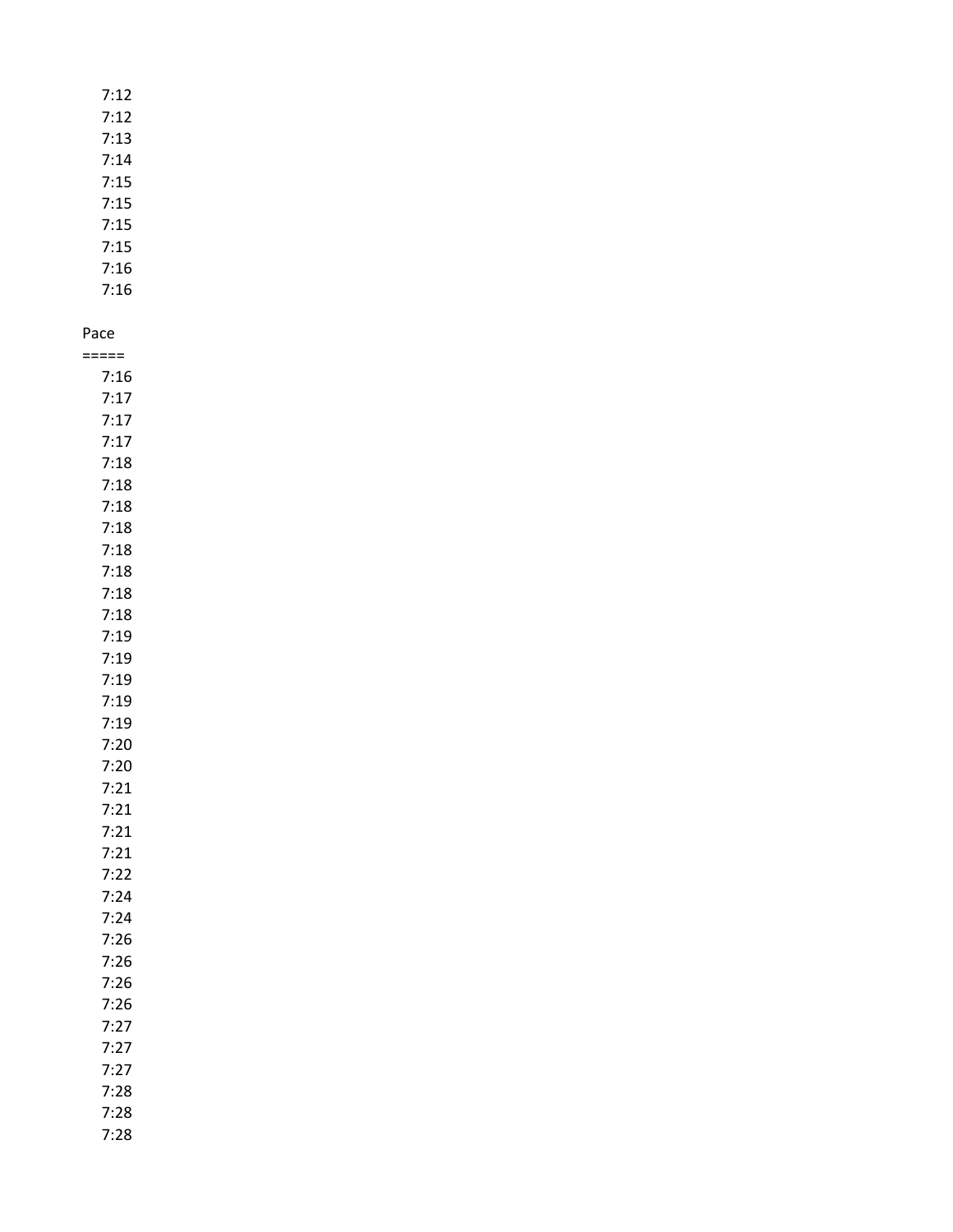| 7:28 |
|------|
| 7:28 |
| 7:29 |
| 7:30 |
| 7:32 |
| 7:32 |
| 7:32 |
| 7:32 |
| 7:33 |
| 7:34 |
| 7:35 |

7:35 7:35 7:36

Pace =====

| 7:36 |
|------|
| 7:36 |
| 7:37 |
| 7:37 |
| 7:38 |
| 7:38 |
| 7:38 |
| 7:38 |
| 7:39 |
| 7:39 |
| 7:40 |
| 7:40 |
| 7:40 |
| 7:40 |
| 7:41 |
| 7:41 |
| 7:41 |
| 7:41 |
| 7:42 |
| 7:42 |
| 7:42 |
| 7:42 |
| 7:42 |
| 7:42 |
| 7:43 |
| 7:43 |
| 7:44 |
| 7:44 |
| 7:45 |
| 7:45 |
| 7:45 |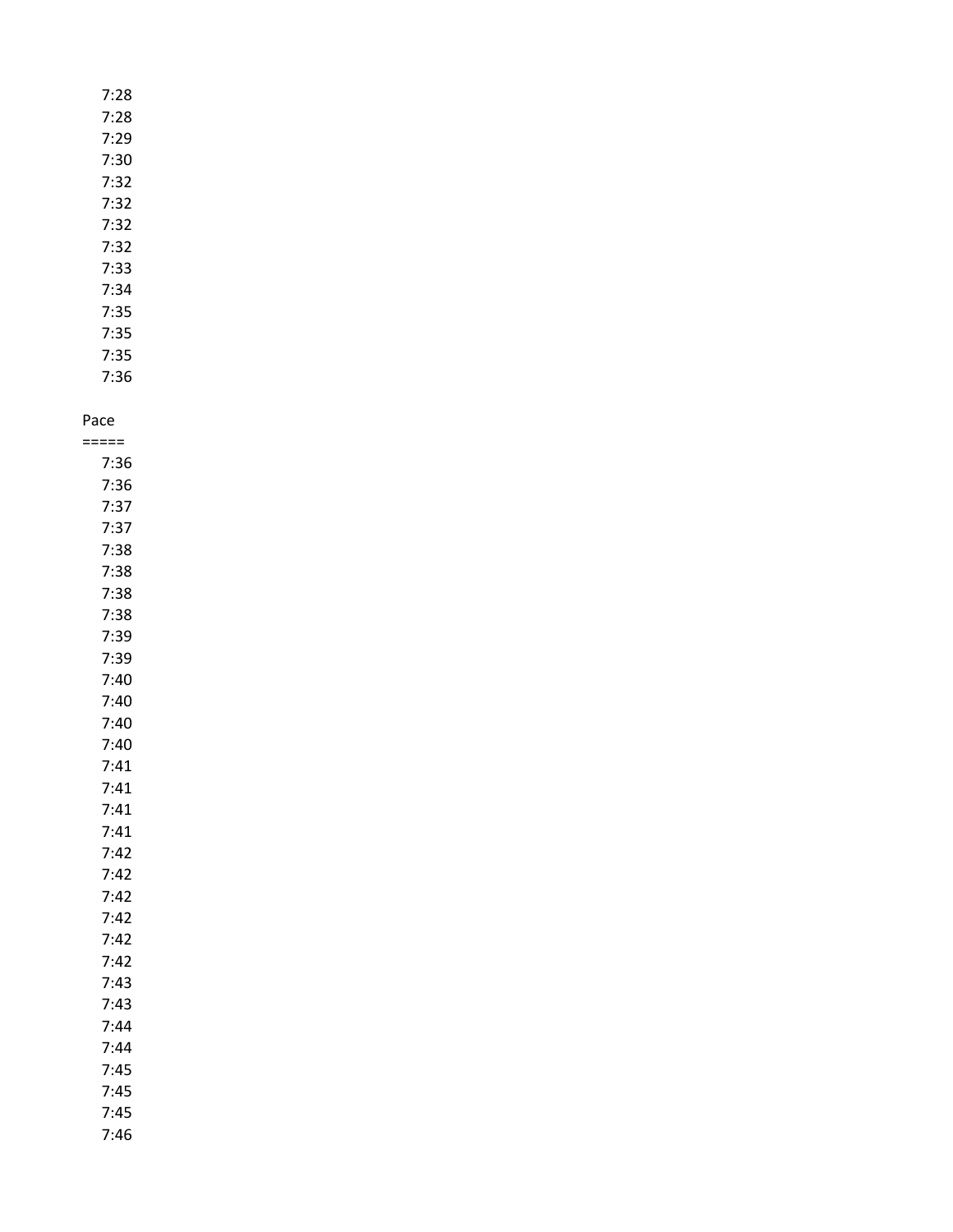| 7:46 |
|------|
| 7:46 |
| 7:46 |
| 7:47 |
| 7:47 |
| 7:47 |
| 7:49 |
| 7:49 |
| 7:49 |
| 7:50 |
| 7:50 |
| 7:50 |
| 7:50 |
| 7:50 |
| 7:51 |

7:52 7:52 7:52

## Pace

===== 7:52 7:53 7:53 7:54 7:55 7:55 7:55 7:55 7:55 7:55 7:56 7:56 7:56 7:56 7:56 7:57 7:57 7:57 7:58 7:58 7:59 7:59 7:59 8:00 8:00 8:00 8:01 8:01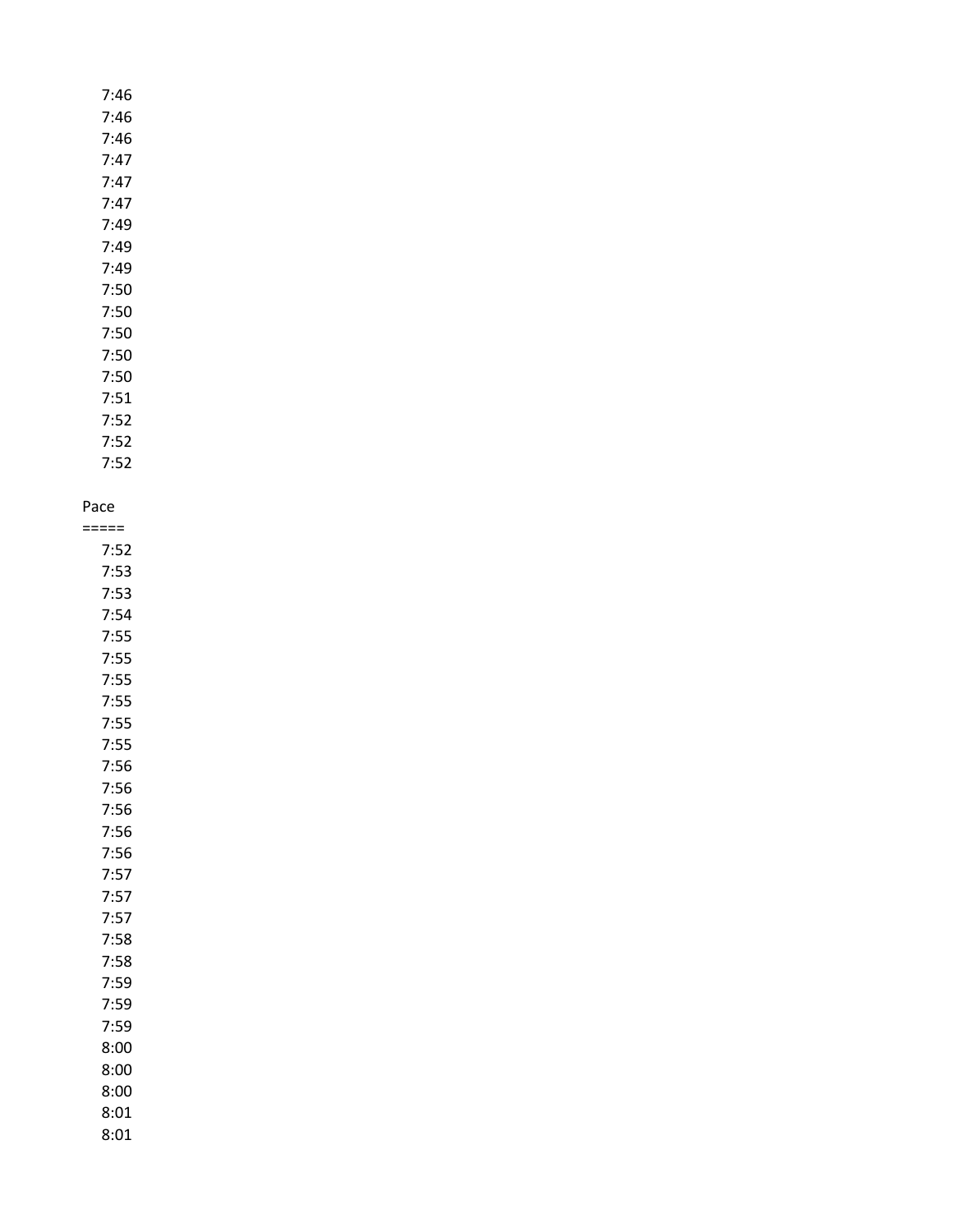8:01 8:01 8:02 8:02 8:02 8:02 8:03 8:03 8:03 8:03 8:04 8:04 8:04 8:04 8:04 8:04 8:05 8:05 8:05 8:06 8:07

#### Pace

8:07

===== 8:07 8:07 8:07 8:08 8:08 8:08 8:08 8:08 8:09 8:09 8:09 8:09 8:10 8:10 8:11 8:11 8:11 8:11 8:11 8:11 8:12 8:12 8:12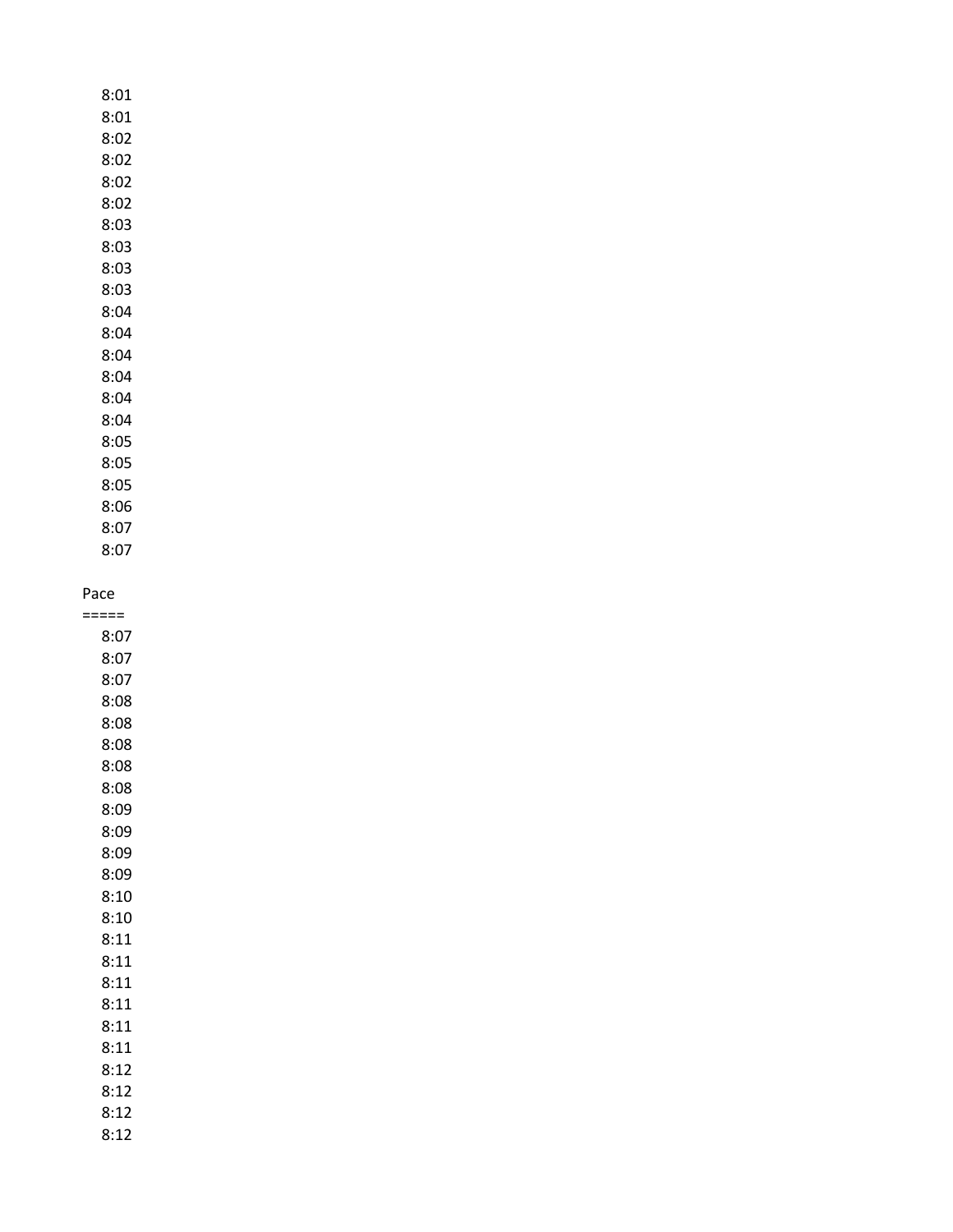8:12 8:12 8:12 8:13 8:13 8:14 8:15 8:15 8:15 8:15 8:15 8:16 8:16 8:16 8:16 8:16 8:17 8:18 8:18 8:18 8:18 8:19

8:19 8:20

8:21 8:22

Pace

===== 8:22 8:22 8:22 8:23 8:23 8:23 8:23 8:23 8:23 8:24 8:24 8:25 8:25 8:25 8:26 8:26 8:26 8:26 8:26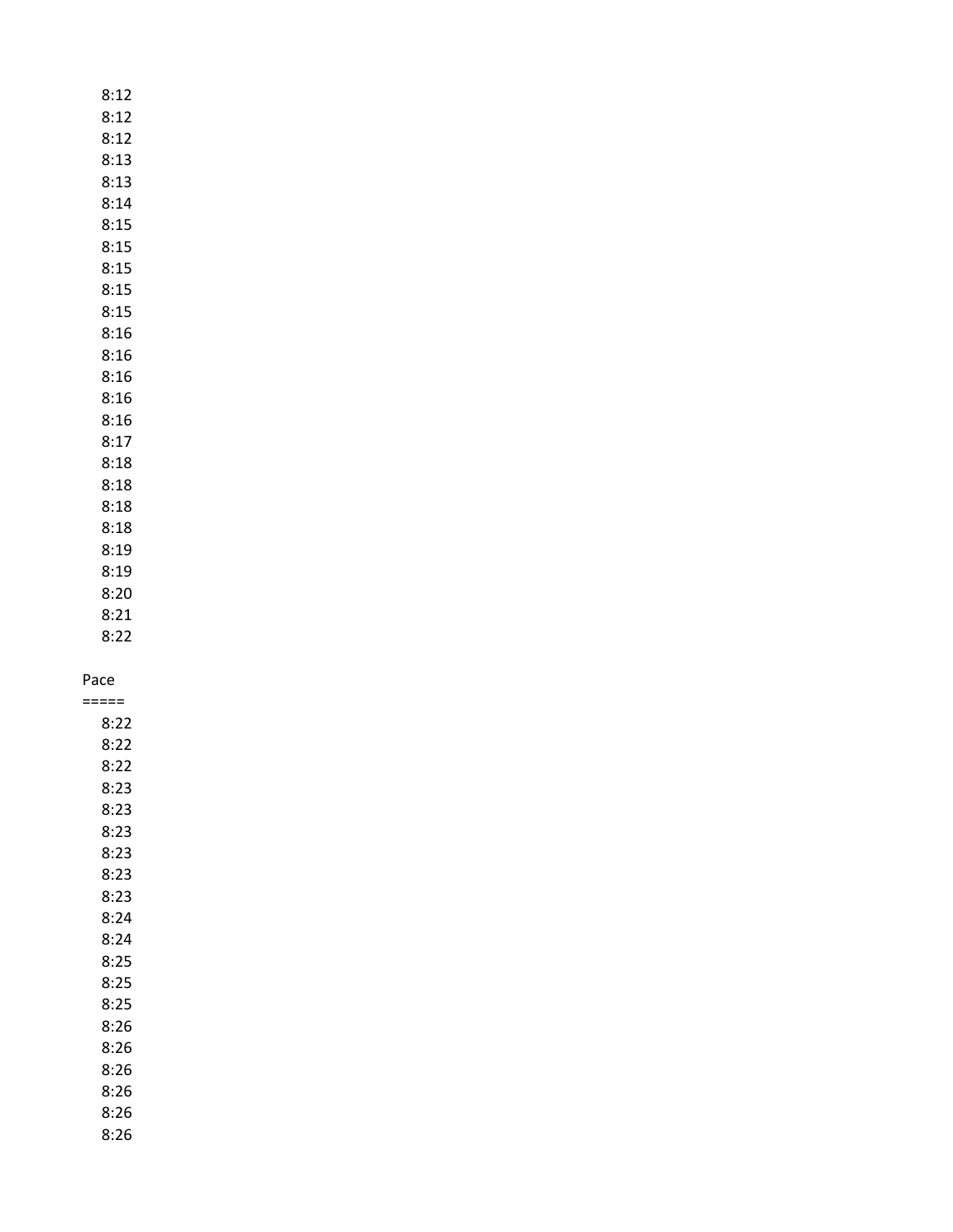| 8:27  |
|-------|
| 8:27  |
| 8:27  |
| 8:27  |
| 8:27  |
| 8:27  |
| 8:27  |
| 8:27  |
| 8:28  |
| 8:28  |
| 8:28  |
| 8:28  |
| 8:29  |
| 8:29  |
| 8:29  |
| 8:29  |
| 8:29  |
| 8:30  |
| 8:30  |
| 8:30  |
| 8:31  |
| 8:32  |
| 8:32  |
| 8:32  |
| 8:33  |
| 8:33  |
| 8:33  |
| 8:33  |
| 8:33  |
| 8:33  |
|       |
| Pace  |
| ===== |

### Pac

| 8:33 |  |
|------|--|
| 8:33 |  |
| 8:34 |  |
| 8:34 |  |
| 8:34 |  |
| 8:34 |  |
| 8:34 |  |
| 8:35 |  |
| 8:35 |  |
| 8:35 |  |
| 8:35 |  |
| 8:35 |  |
| 8:36 |  |
| 8:36 |  |
| 8:36 |  |
| 8:37 |  |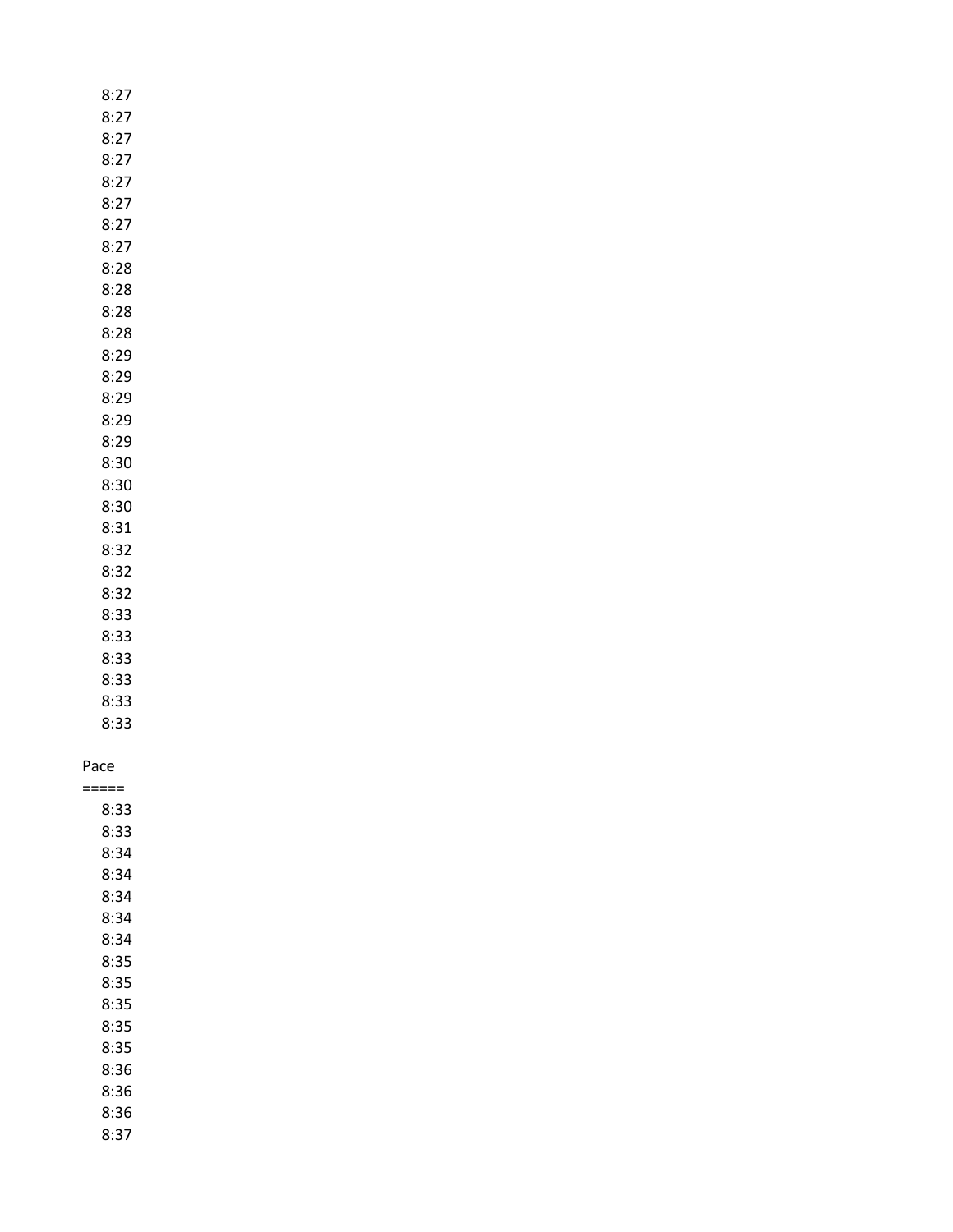| 8:37 |
|------|
| 8:38 |
| 8:38 |
| 8:38 |
| 8:38 |
| 8:39 |
| 8:39 |
| 8:39 |
| 8:39 |
| 8:39 |
| 8:39 |
| 8:40 |
| 8:40 |
| 8:41 |
| 8:41 |
| 8:42 |
| 8:42 |
| 8:42 |
| 8:42 |
| 8:43 |
| 8:43 |
| 8:43 |
| 8:43 |
| 8:43 |
| 8:44 |
| 8:44 |
| 8:44 |
| 8:44 |
| 8:45 |
| 8:45 |
| 8:45 |
| 8:45 |
| 8:45 |
| 8:45 |

### Pace =====

8:46 8:46 8:46 8:46 8:46 8:46 8:46 8:47 8:47 8:47 8:47 8:48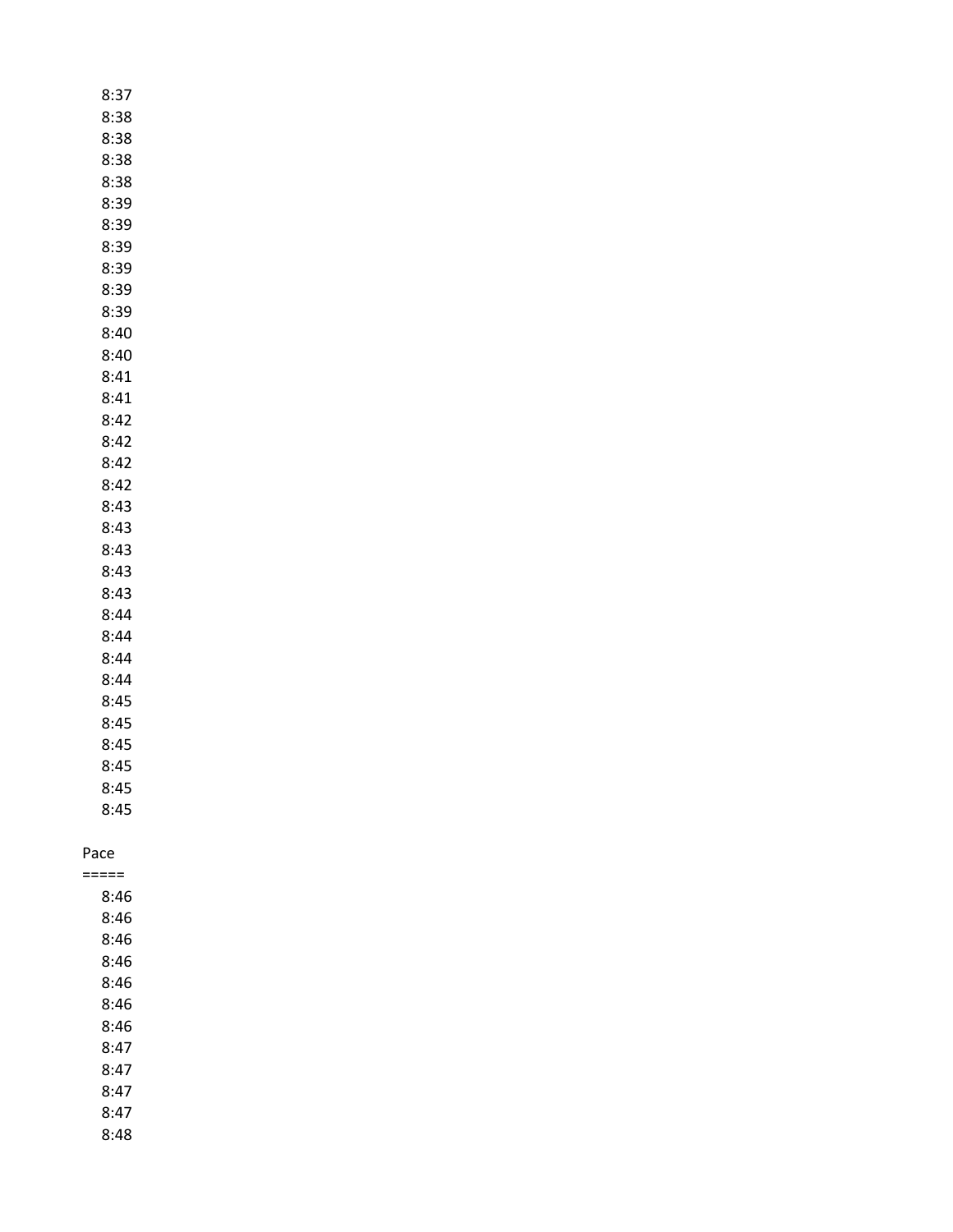| 8:48 |
|------|
| 8:48 |
| 8:48 |
| 8:49 |
| 8:49 |
| 8:49 |
| 8:49 |
| 8:49 |
| 8:50 |
| 8:50 |
| 8:50 |
| 8:51 |
| 8:51 |
| 8:51 |
| 8:51 |
| 8:51 |
| 8:51 |
| 8:51 |
| 8:52 |
| 8:52 |
| 8:52 |
| 8:52 |
| 8:53 |
| 8:53 |
| 8:53 |
| 8:53 |
| 8:53 |
| 8:53 |
| 8:53 |
| 8:54 |
| 8:54 |
| 8:54 |
| 8:54 |
| 8:56 |
| 8:56 |
| 8:56 |
| 8:56 |
| 8:57 |
|      |
|      |

===== 8:57 8:58 8:58 8:58 8:58 8:58 8:58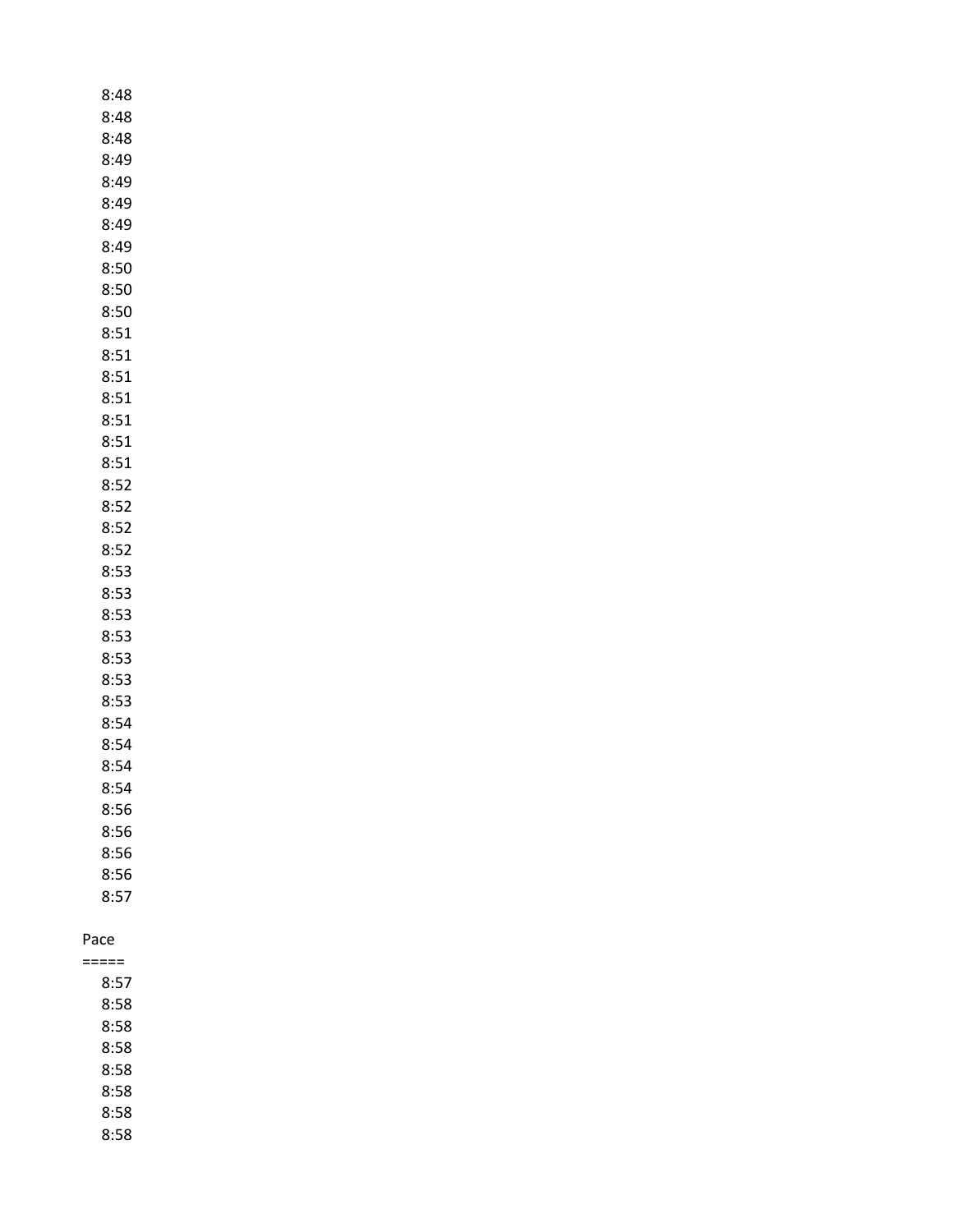| 8:59         |
|--------------|
| 8:59         |
| 8:59         |
| 8:59         |
| 8:59         |
| 8:59         |
| 8:59         |
| 8:59         |
| 8:59         |
| 8:59         |
| 8:59         |
| 9:00         |
| 9:00         |
| 9:00         |
| 9:00         |
| 9:00         |
| 9:01         |
| 9:01         |
| 9:02         |
| 9:02         |
| 9:02         |
| 9:02         |
| 9:03         |
| 9:03         |
| 9:04         |
| 9:04         |
| 9:04         |
| 9:05         |
| 9:05         |
| 9:05         |
| 9:05         |
| 9:05<br>9:05 |
| 9:05         |
| 9:06         |
| 9:06         |
| 9:06         |
| 9:06         |
| 9:06         |
| 9:06         |
| 9:06         |
| 9:07         |
|              |

===== 9:07 9:07 9:07 9:08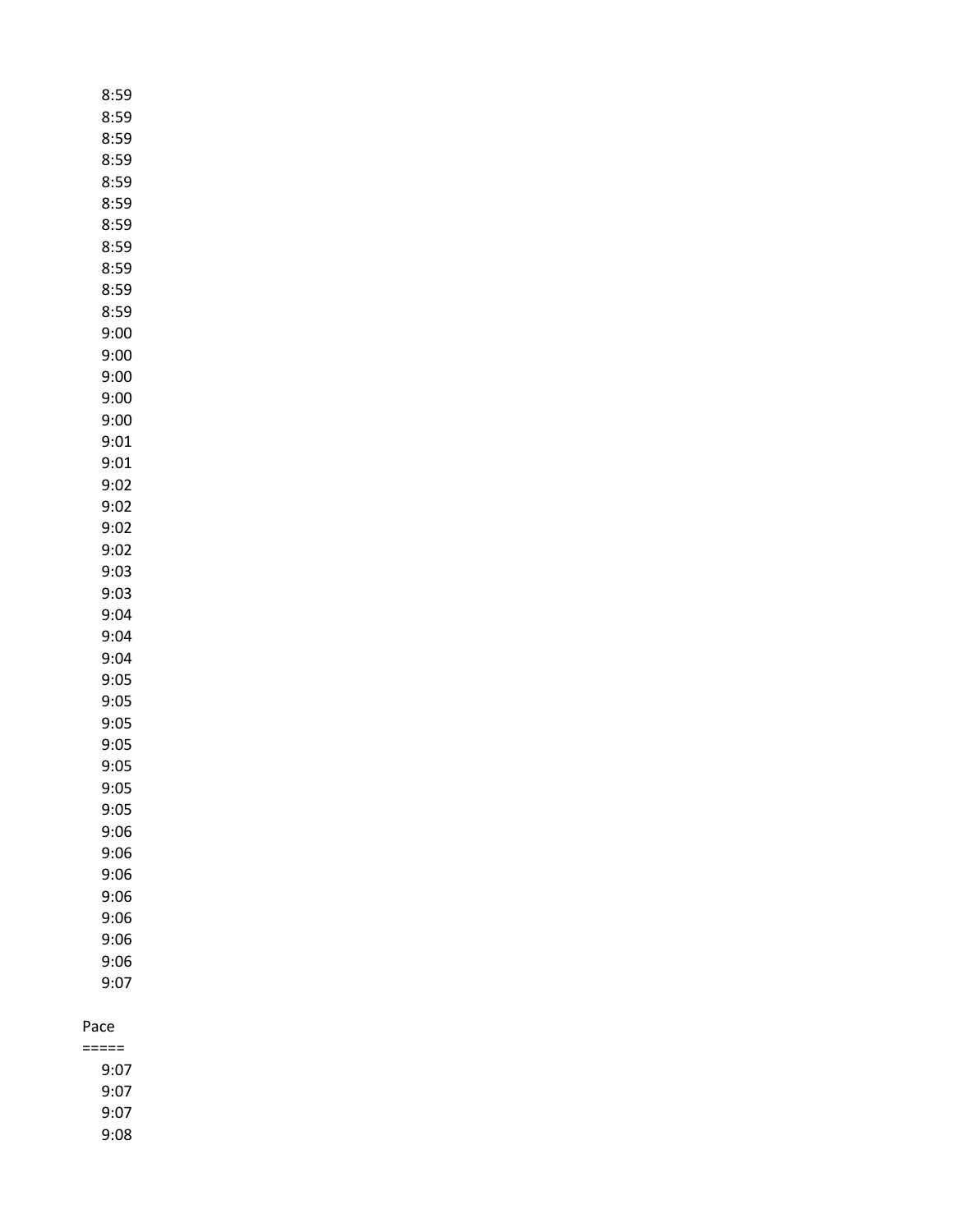| 9:08 |
|------|
| 9:08 |
| 9:08 |
| 9:08 |
| 9:08 |
| 9:08 |
| 9:09 |
| 9:09 |
| 9:09 |
| 9:09 |
| 9:10 |
| 9:10 |
| 9:10 |
| 9:10 |
| 9:10 |
| 9:11 |
| 9:11 |
| 9:11 |
| 9:11 |
| 9:11 |
| 9:11 |
| 9:12 |
| 9:12 |
| 9:12 |
| 9:12 |
|      |
| 9:12 |
| 9:12 |
| 9:13 |
| 9:13 |
| 9:13 |
| 9:13 |
| 9:13 |
| 9:13 |
| 9:13 |
| 9:14 |
| 9:14 |
| 9:14 |
| 9:14 |
| 9:15 |
| 9:15 |
| 9:15 |
| 9:15 |
| 9:15 |
| 9:16 |
| 9:16 |
| 9:16 |
|      |

=====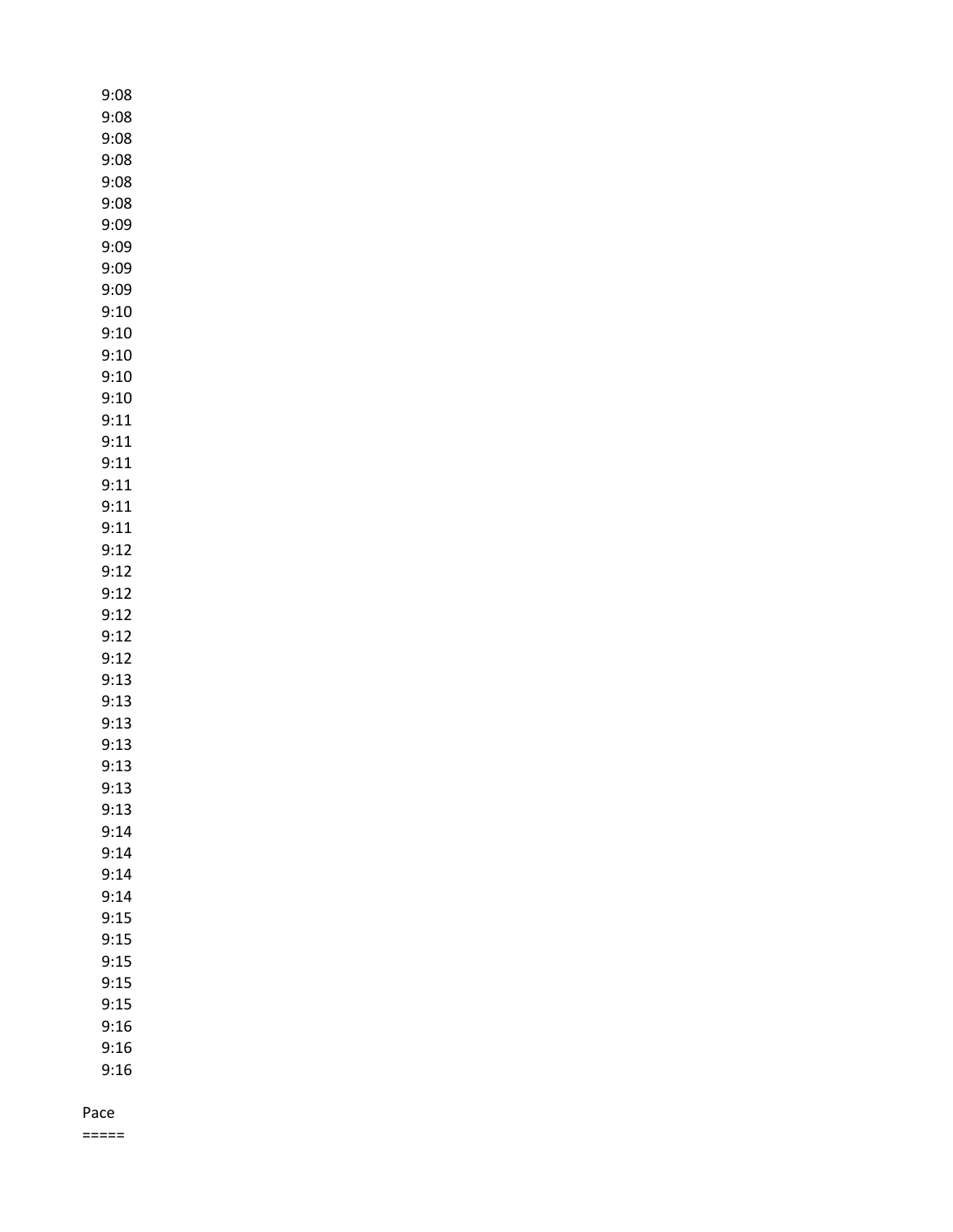| 9:16 |
|------|
| 9:16 |
| 9:18 |
| 9:18 |
| 9:18 |
| 9:18 |
| 9:18 |
| 9:18 |
| 9:18 |
| 9:19 |
| 9:19 |
| 9:19 |
| 9:19 |
| 9:19 |
| 9:19 |
| 9:19 |
| 9:19 |
| 9:19 |
| 9:20 |
| 9:20 |
| 9:20 |
| 9:20 |
| 9:20 |
| 9:20 |
| 9:20 |
| 9:20 |
| 9:21 |
| 9:21 |
| 9:21 |
| 9:22 |
| 9:22 |
| 9:23 |
| 9:23 |
| 9:23 |
| 9:23 |
| 9:23 |
| 9:24 |
| 9:24 |
| 9:24 |
| 9:24 |
| 9:24 |
| 9:25 |
| 9:25 |
| 9:25 |
| 9:25 |
| 9:26 |
| 9:26 |
| 9:26 |
| 9:26 |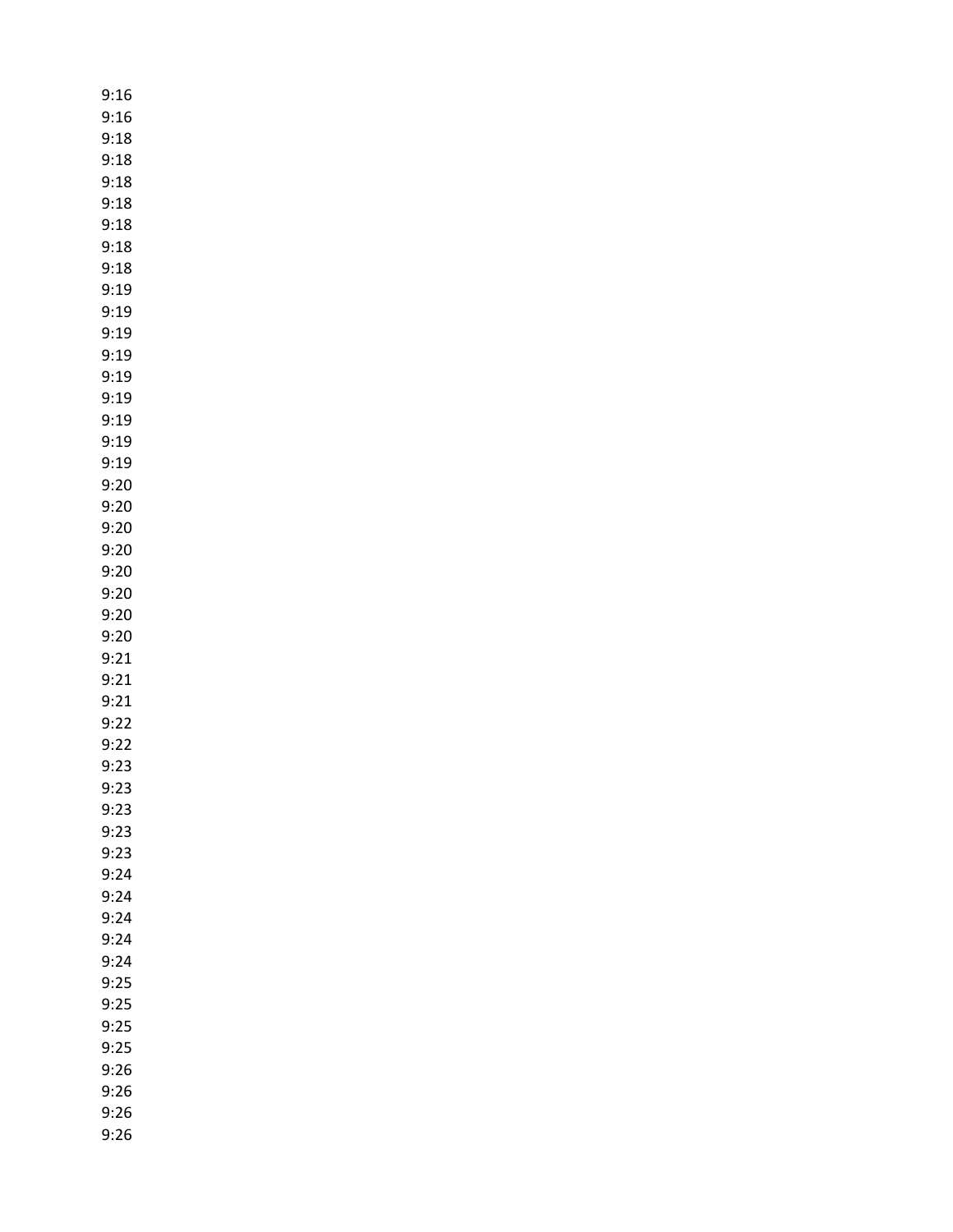| Pace         |  |
|--------------|--|
| =====        |  |
| 9:27         |  |
| 9:27         |  |
| 9:27         |  |
| 9:27         |  |
| 9:27         |  |
| 9:27         |  |
| 9:27         |  |
| 9:28         |  |
| 9:29         |  |
| 9:29         |  |
| 9:29         |  |
| 9:29         |  |
| 9:30         |  |
| 9:30         |  |
| 9:30         |  |
| 9:30         |  |
| 9:30         |  |
| 9:31         |  |
| 9:31         |  |
| 9:31         |  |
| 9:31         |  |
| 9:31         |  |
| 9:31         |  |
| 9:32         |  |
| 9:32         |  |
| 9:32         |  |
| 9:32         |  |
| 9:32         |  |
| 9:32         |  |
| 9:33         |  |
| 9:33<br>9:33 |  |
| 9:33         |  |
| 9:33         |  |
| 9:33         |  |
| 9:33         |  |
| 9:33         |  |
| 9:34         |  |
| 9:34         |  |
| 9:34         |  |
| 9:34         |  |
| 9:35         |  |
| 9:35         |  |
| 9:35         |  |

9:27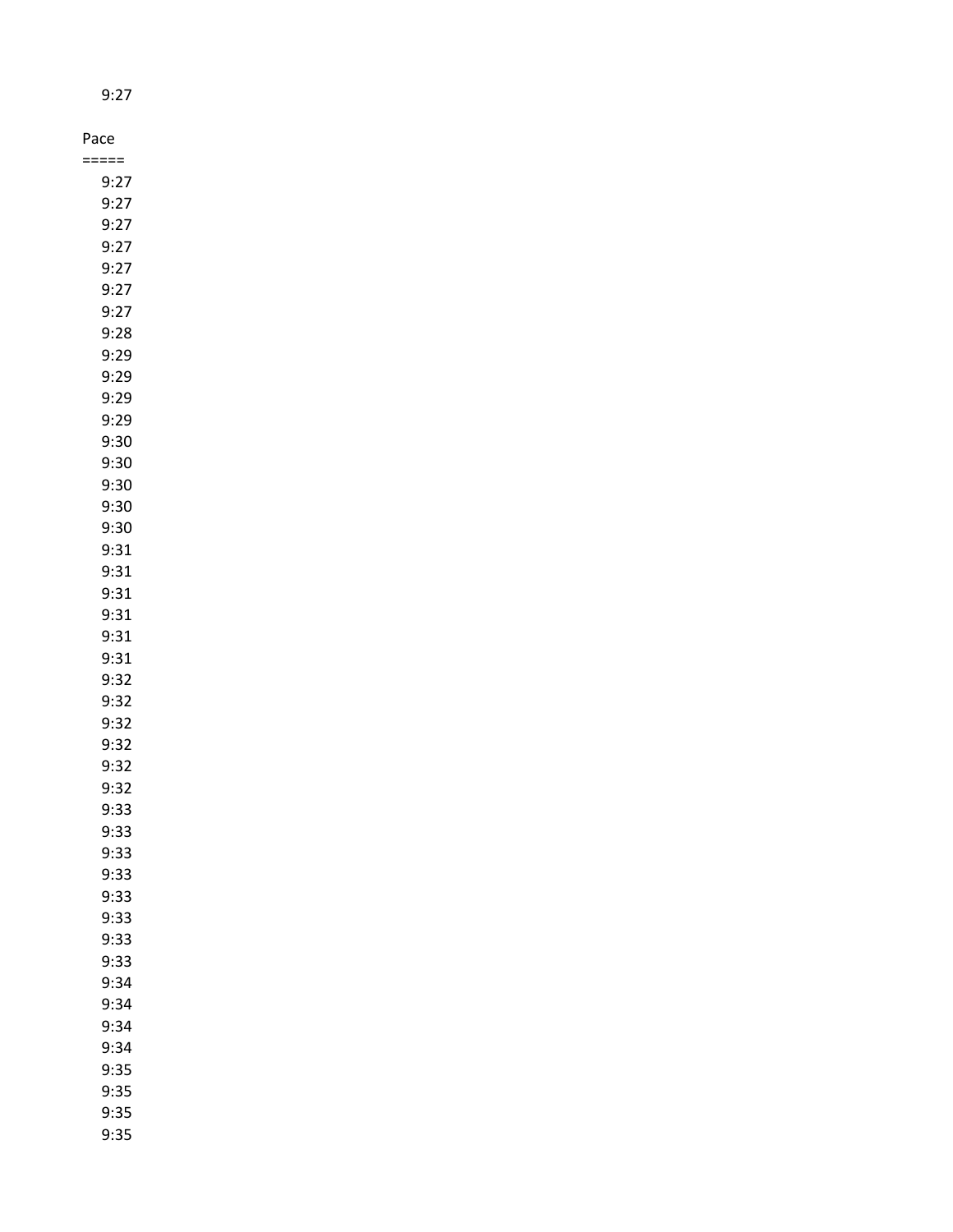| 9:35 |
|------|
| 9:36 |
| 9:36 |
| 9:37 |
| 9:37 |

### Pace =====

| 9:37 |
|------|
| 9:38 |
| 9:38 |
| 9:39 |
| 9:39 |
| 9:39 |
| 9:39 |
| 9:39 |
| 9:39 |
| 9:40 |
| 9:40 |
| 9:40 |
| 9:41 |
| 9:41 |
| 9:41 |
| 9:41 |
| 9:41 |
| 9:41 |
| 9:41 |
| 9:41 |
| 9:42 |
| 9:42 |
| 9:42 |
| 9:43 |
| 9:43 |
| 9:43 |
| 9:43 |
| 9:43 |
| 9:44 |
| 9:44 |
| 9:44 |
| 9:44 |
| 9:45 |
| 9:45 |
| 9:46 |
| 9:46 |
| 9:46 |
| 9:46 |
| 9:46 |
| 9:46 |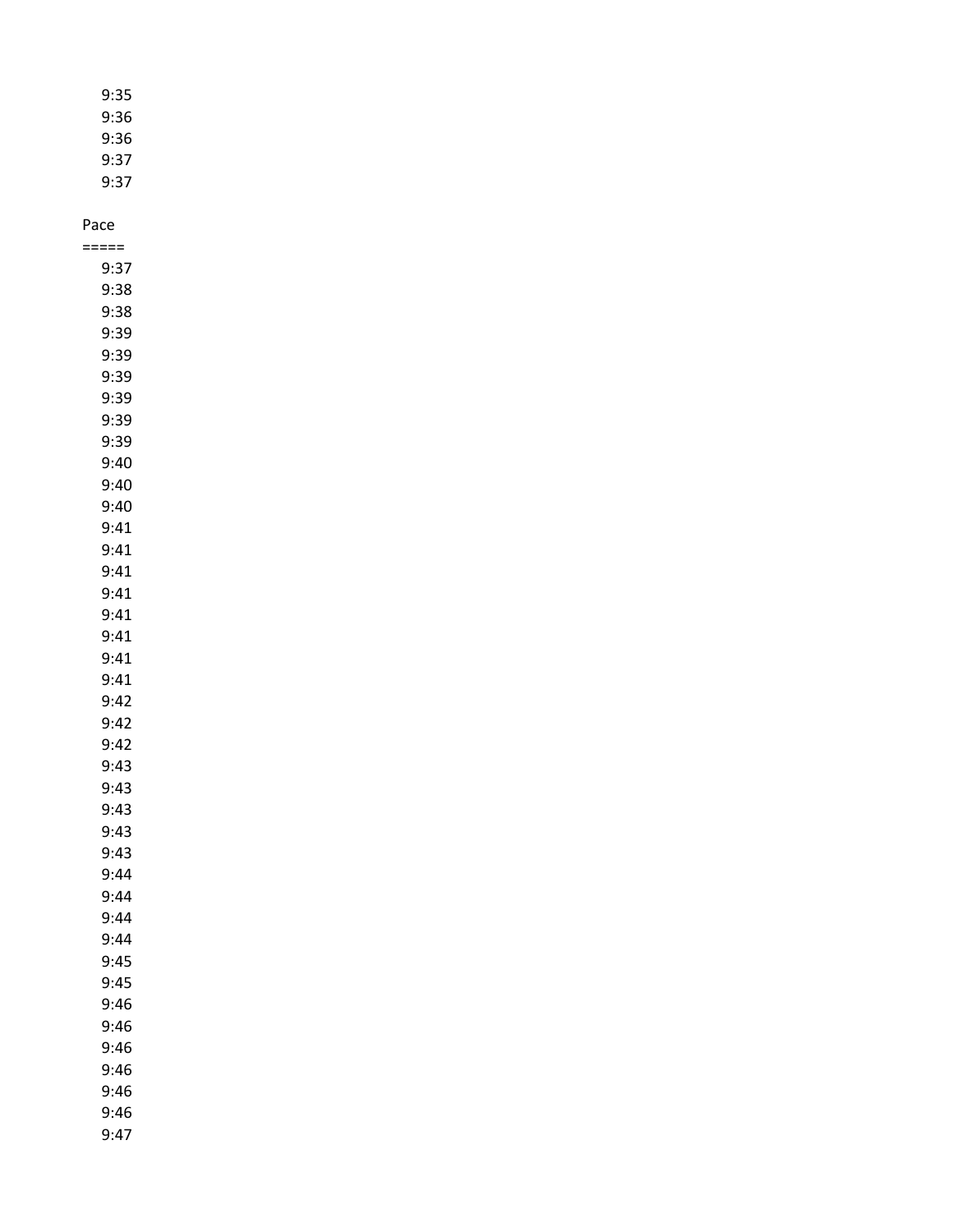9:47 9:47 9:47 9:47 9:47 9:47 9:47 9:48 9:48

#### Pace

| ===== |  |
|-------|--|
| 9:48  |  |
| 9:48  |  |
| 9:48  |  |
| 9:48  |  |
| 9:48  |  |
| 9:48  |  |
| 9:49  |  |
| 9:49  |  |
| 9:49  |  |
| 9:49  |  |
| 9:49  |  |
| 9:50  |  |
| 9:50  |  |
| 9:50  |  |
| 9:51  |  |
| 9:51  |  |
| 9:51  |  |
| 9:51  |  |
| 9:51  |  |
| 9:51  |  |
| 9:51  |  |
| 9:51  |  |
| 9:51  |  |
| 9:51  |  |
| 9:51  |  |
| 9:52  |  |
| 9:52  |  |
| 9:53  |  |
| 9:53  |  |
| 9:53  |  |
| 9:53  |  |
| 9:54  |  |
| 9:54  |  |
| 9:54  |  |
| 9:54  |  |
| 9:54  |  |
| 9:54  |  |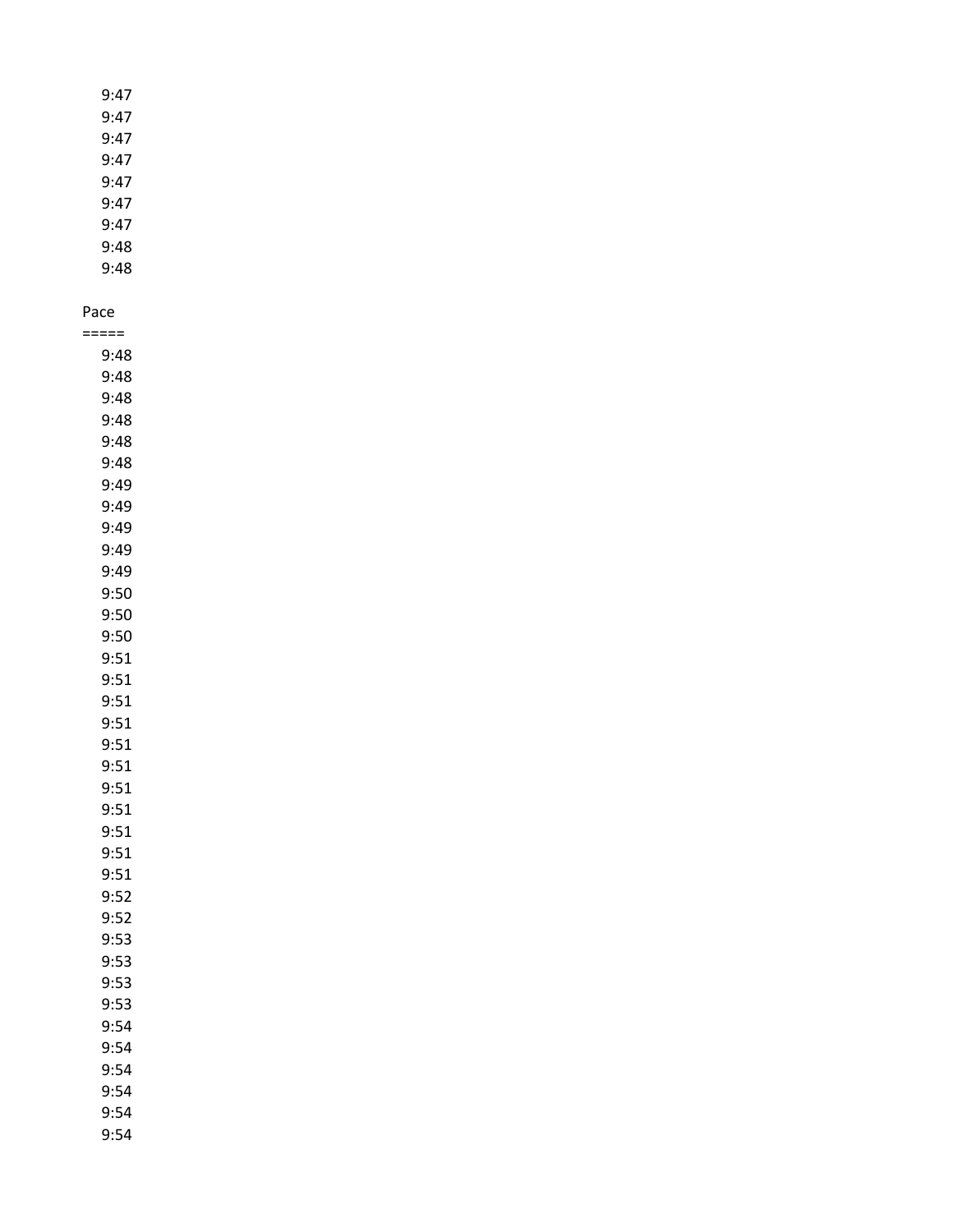| 9:54 |
|------|
| 9:55 |
| 9:55 |
| 9:55 |
| 9:55 |
| 9:55 |
| 9:56 |
| 9:57 |
| 9:57 |
| 9:57 |
|      |

9:57 9:57 9:57

Pace

===== 9:57 9:57 9:58 9:58 9:58 9:58 9:59 9:59 9:59 10:00 10:00 10:00 10:01 10:01 10:01 10:01 10:02 10:02 10:02 10:02 10:02 10:03 10:03 10:03 10:03 10:03 10:03 10:04 10:04 10:04 10:04 10:04 10:05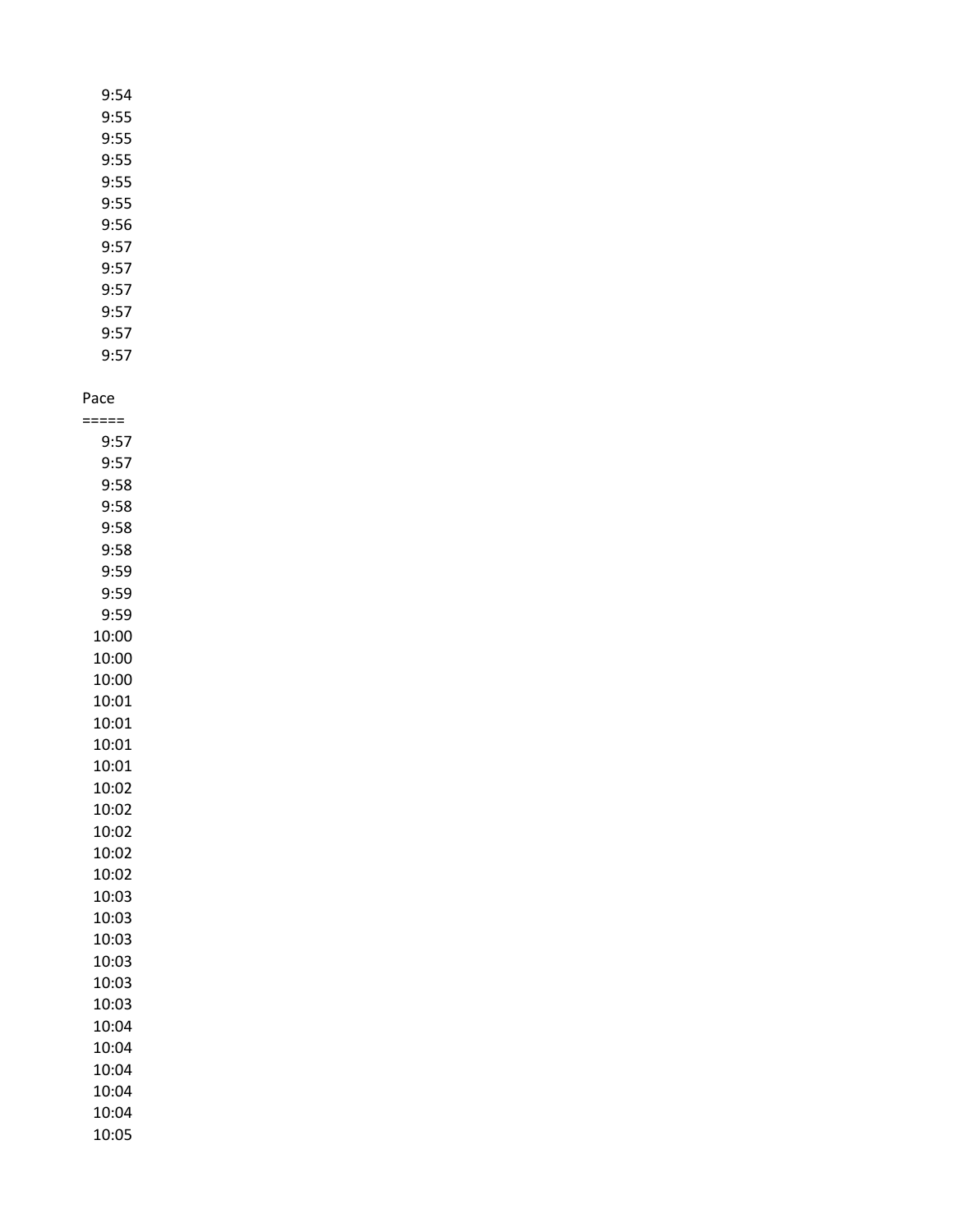# 10:05 10:05 10:05 10:05 10:05 10:06 10:06 10:06 10:06 10:06 10:06 10:06 10:06 10:07 10:07 10:07 10:07

### Pace =====

10:07 10:07 10:07 10:07 10:07 10:08 10:08 10:08 10:09 10:09 10:09 10:09 10:09 10:09 10:09 10:10 10:10 10:10 10:10 10:11 10:11 10:12 10:12 10:12 10:13 10:13 10:13 10:13 10:14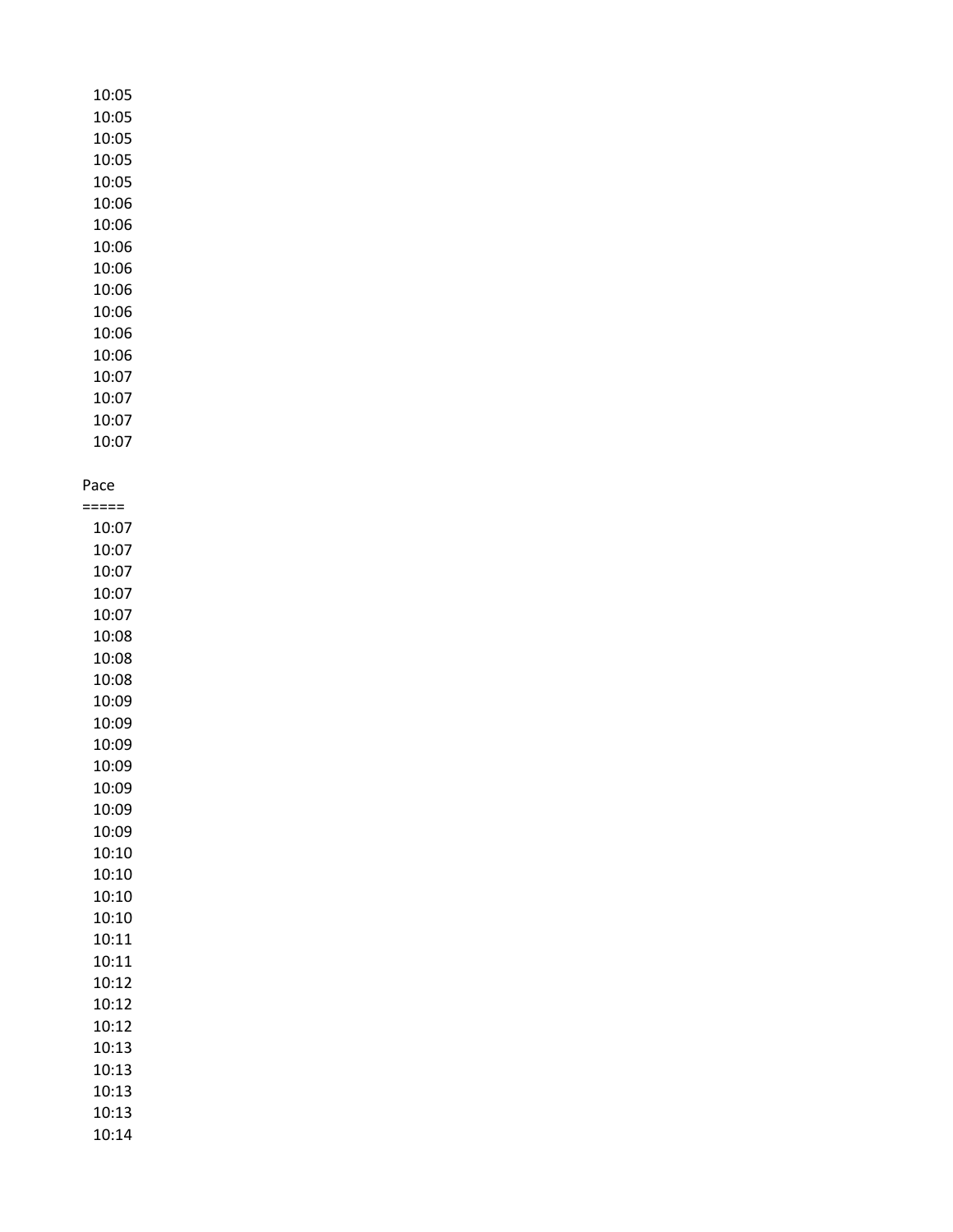10:14 10:14 10:16 10:16 10:18 10:18 10:18 10:18 10:18 10:18 10:18 10:18 10:19 10:19 10:19 10:20 10:20 10:20 10:20 10:20 10:21

#### Pace

===== 10:21 10:21 10:21 10:21 10:22 10:23 10:23 10:24 10:24 10:24 10:24 10:25 10:25 10:25 10:26 10:26 10:26 10:26 10:26 10:26 10:27 10:27 10:29 10:29 10:29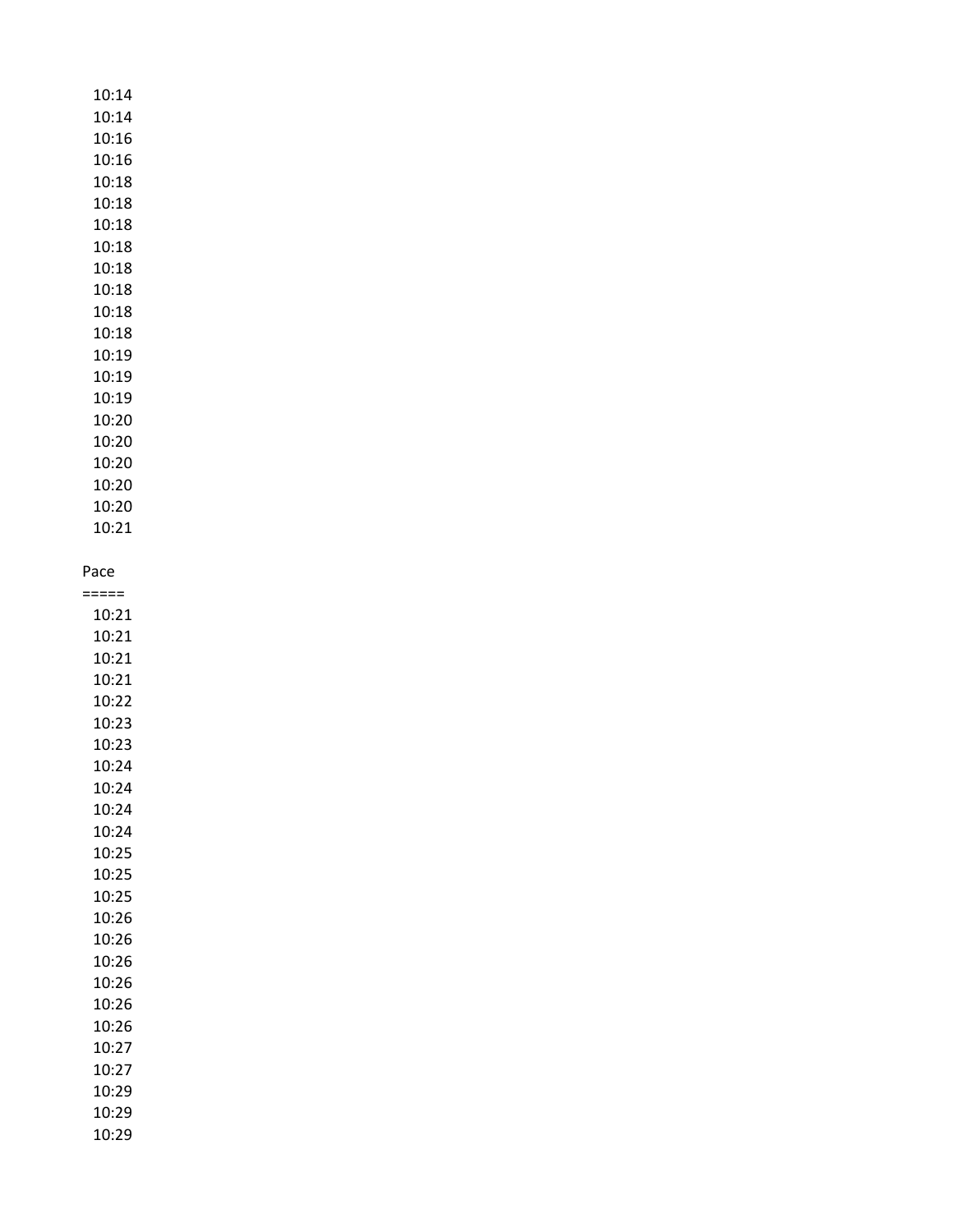| 10:30 |
|-------|
| 10:30 |
| 10:30 |
| 10:31 |
| 10:31 |
| 10:31 |
| 10:31 |
| 10:31 |
| 10:32 |
| 10:32 |
| 10:32 |
| 10:32 |
| 10:32 |
| 10:32 |
| 10:32 |
| 10:32 |
| 10:33 |
| 10:33 |
| 10:33 |
| 10:33 |
| 10:34 |
| 10:34 |
| 10:34 |
| 10:35 |
| 10:36 |
|       |

===== 10:36 10:36 10:37 10:37 10:37 10:37 10:37 10:38 10:38 10:38 10:38 10:39 10:39 10:39 10:39 10:39 10:41 10:41 10:41 10:42 10:42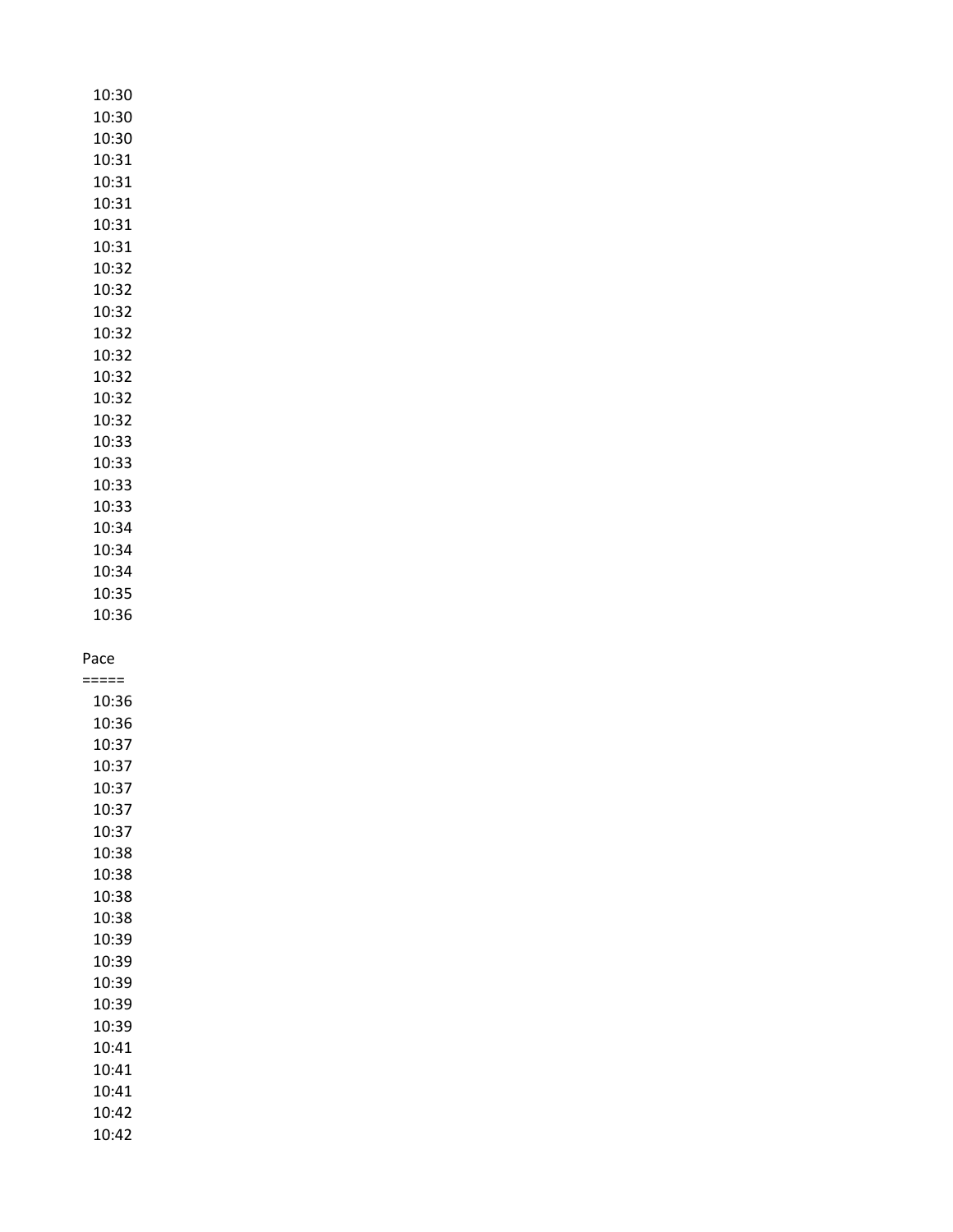| 10:42   |  |
|---------|--|
| 10:42   |  |
| 10:42   |  |
| 10:43   |  |
| 10:43   |  |
|         |  |
| 10:43   |  |
| 10:43   |  |
| 10:43   |  |
| 10:44   |  |
| 10:45   |  |
| 10:45   |  |
| 10:45   |  |
|         |  |
| 10:45   |  |
| 10:46   |  |
| 10:46   |  |
| 10:47   |  |
| 10:47   |  |
| 10:47   |  |
| 10:47   |  |
| 10:48   |  |
|         |  |
| 10:48   |  |
| 10:48   |  |
| 10:48   |  |
| 10:49   |  |
| 10:49   |  |
| 10:50   |  |
| 10:50   |  |
| 10:50   |  |
|         |  |
| 10:50   |  |
|         |  |
| Pace    |  |
| $:====$ |  |
| 10:50   |  |
| 10:50   |  |
| 10:51   |  |
| 10:51   |  |
| 10:51   |  |
| 10:51   |  |
|         |  |
| 10:51   |  |
| 10:52   |  |
| 10:52   |  |
| 10:52   |  |
| 10:52   |  |
| 10:52   |  |
| 10:53   |  |
| 10:53   |  |
|         |  |
| 10:53   |  |
| 10:53   |  |
| 10:53   |  |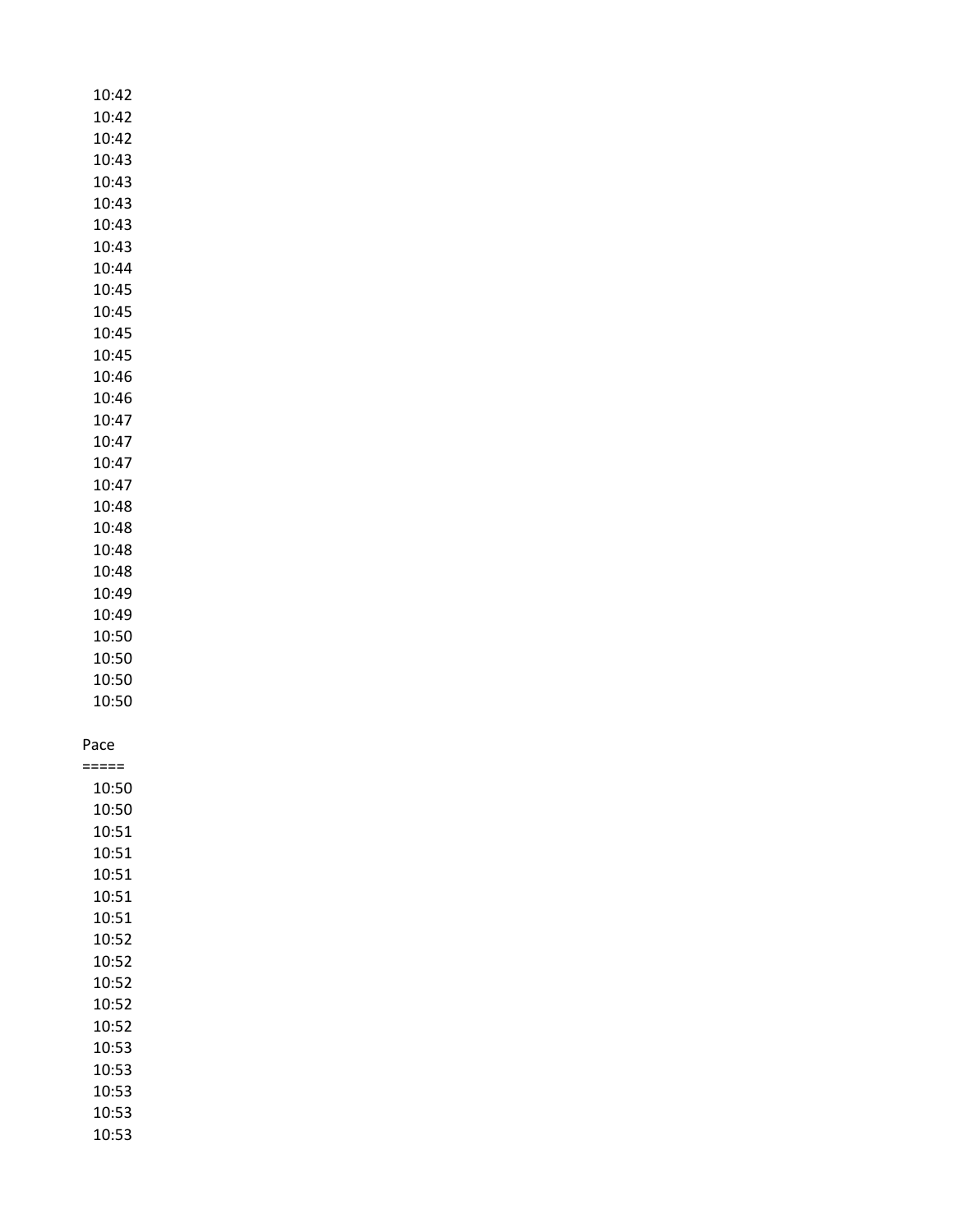| 10:53 |
|-------|
| 10:54 |
| 10:55 |
| 10:56 |
| 10:56 |
| 10:57 |
| 10:57 |
| 10:57 |
| 10:58 |
| 10:58 |
| 10:58 |
| 10:58 |
| 10:59 |
| 10:59 |
| 10:59 |
|       |
| 10:59 |
| 11:00 |
| 11:00 |
| 11:00 |
| 11:01 |
| 11:02 |
| 11:02 |
| 11:02 |
| 11:02 |
| 11:02 |
| 11:03 |
| 11:04 |
| 11:04 |
| 11:04 |
| 11:04 |
| 11:04 |
| 11:04 |
| 11:05 |
|       |
| Pace  |
| ===== |
| 11:05 |
| 11:06 |
| 11:06 |
| 11:06 |
| 11:07 |
| 11:07 |
| 11:07 |
| 11:07 |
| 11:08 |
| 11:09 |
| 11:09 |
| 11:09 |
| 11:09 |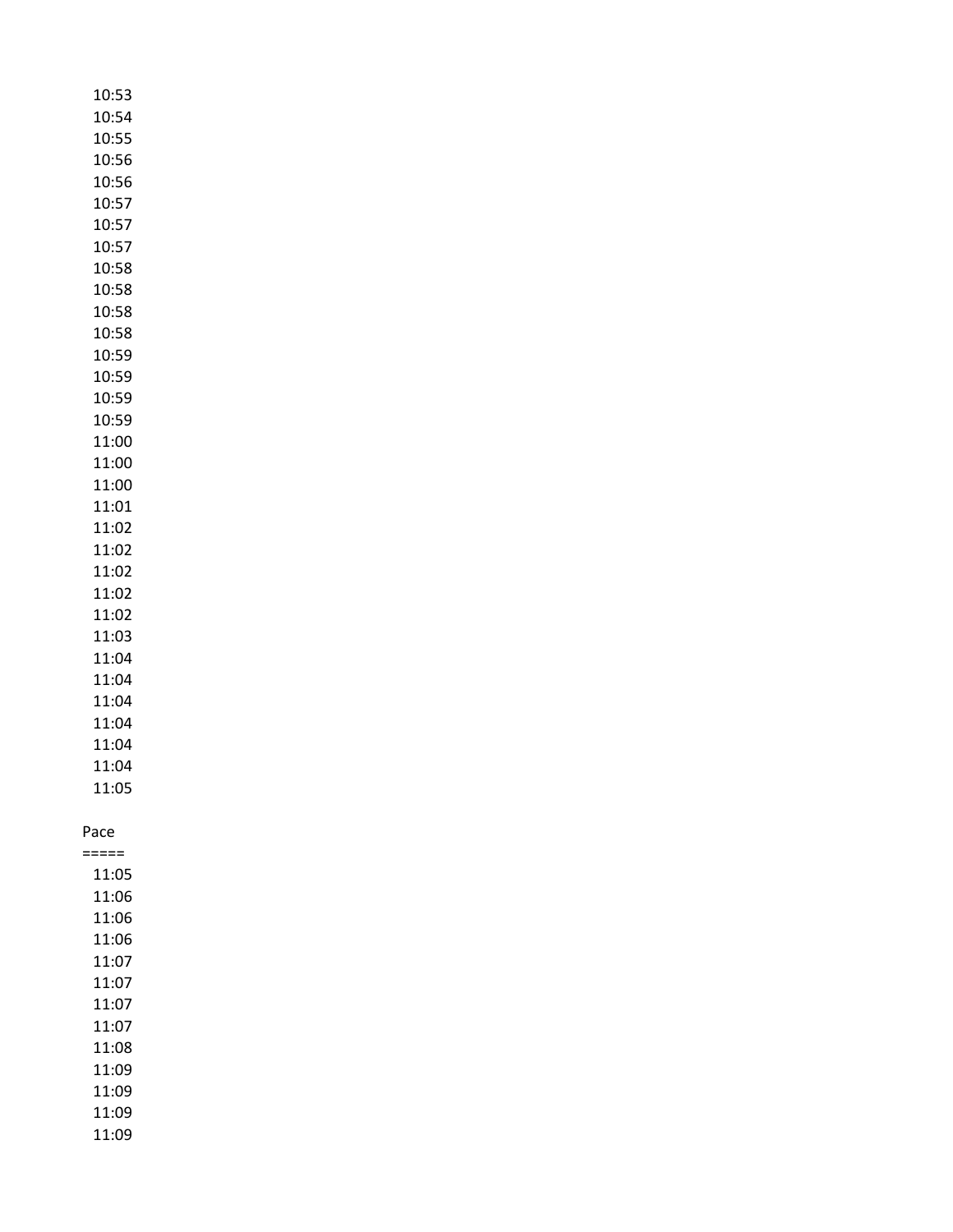| 11:09<br>11:09<br>11:09          |  |
|----------------------------------|--|
| 11:10<br>11:11<br>11:12          |  |
| 11:12<br>11:13<br>11:13          |  |
| 11:14<br>11:15<br>11:15          |  |
| 11:16<br>11:17<br>11:17          |  |
| 11:17<br>11:18<br>11:18<br>11:19 |  |
| 11:19<br>11:19<br>11:19          |  |
| 11:19<br>11:20<br>11:20          |  |
| 11:20<br>11:20<br>11:20          |  |
| 11:21<br>11:23<br>11:24<br>11:24 |  |
| 11:24<br>11:25<br>11:25          |  |
| 11:25<br>11:26                   |  |
| Pace<br>=====                    |  |
| 11:28                            |  |
| 11:29<br>11:29                   |  |
| 11:29                            |  |
| 11:30                            |  |
| 11:30<br>11:31                   |  |
| 11:31<br>11:31                   |  |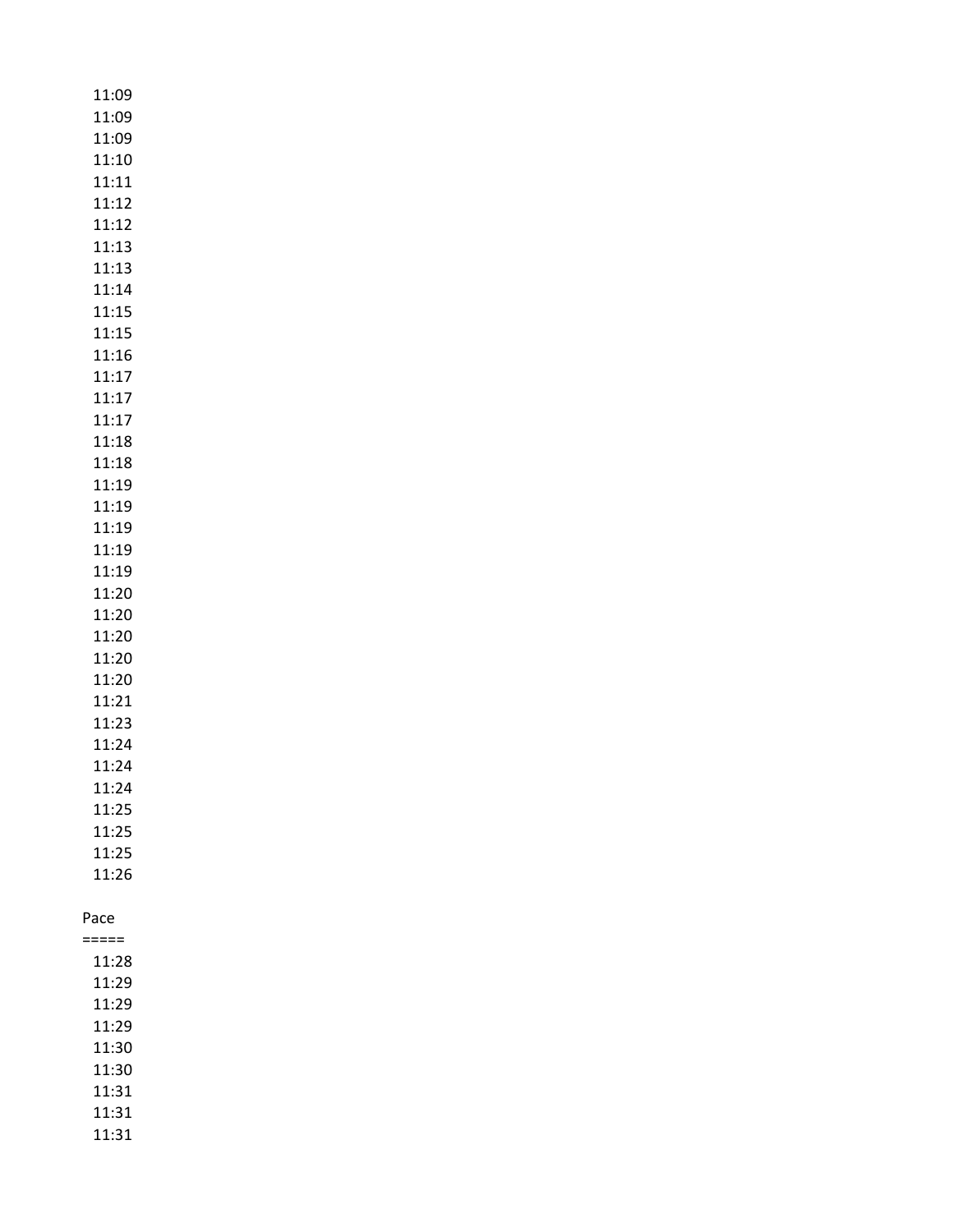| 11:31 |
|-------|
| 11:32 |
| 11:32 |
| 11:34 |
| 11:34 |
| 11:34 |
| 11:35 |
| 11:35 |
| 11:35 |
| 11:36 |
| 11:36 |
| 11:36 |
| 11:36 |
| 11:37 |
| 11:37 |
| 11:37 |
| 11:38 |
| 11:38 |
| 11:40 |
| 11:40 |
| 11:40 |
| 11:41 |
| 11:41 |
| 11:41 |
| 11:42 |
| 11:42 |
| 11:43 |
| 11:43 |
| 11:43 |
| 11:44 |
| 11:44 |
| 11:45 |
| 11:45 |
| 11:46 |
| 11:46 |
| 11:46 |
| 11:46 |
| 11:46 |
| 11:47 |
| 11:47 |
| 11:49 |
| Расе  |

| 11:49 |
|-------|
| 11:49 |
| 11:49 |
| 11:50 |
| 11:50 |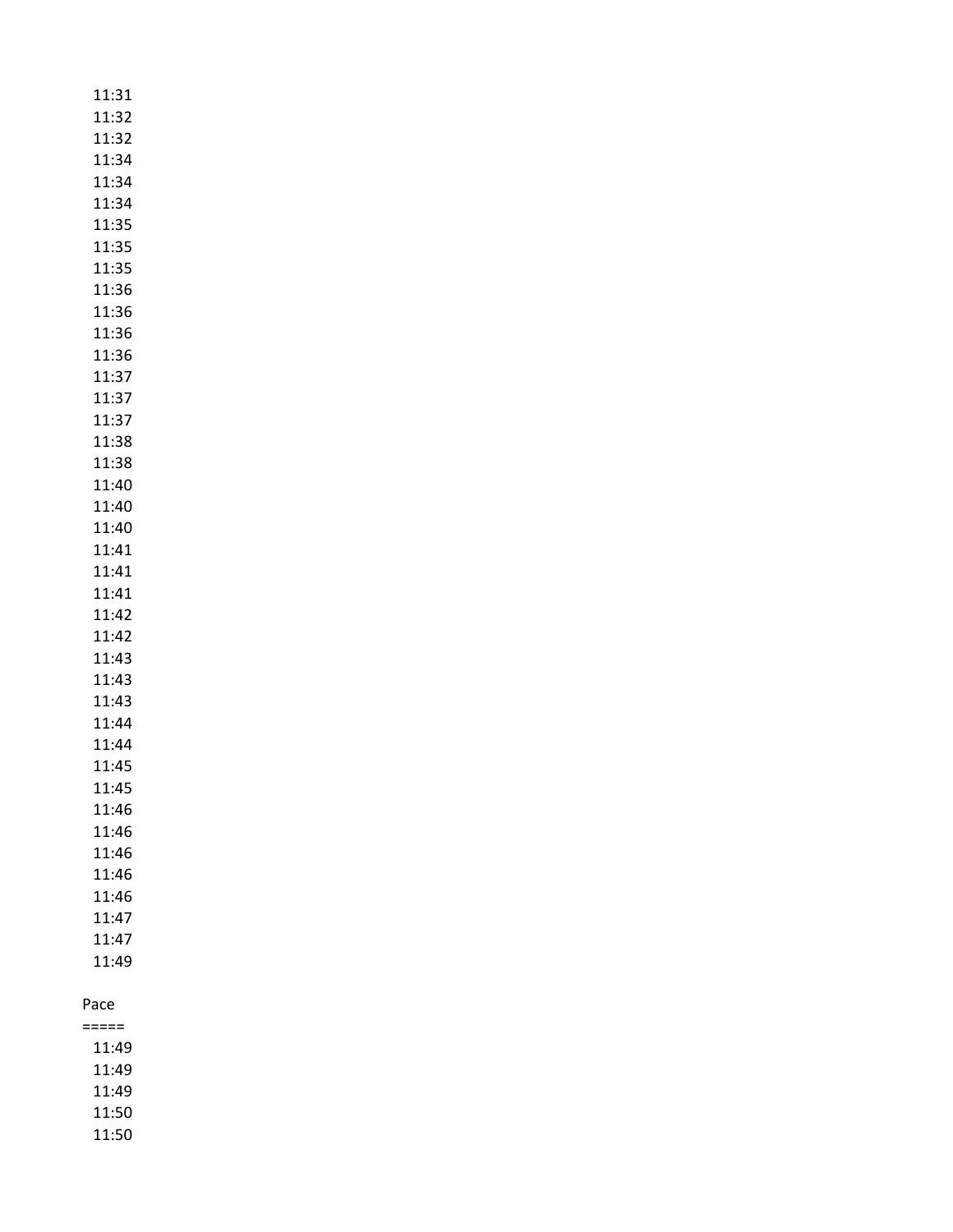| 11:50          |
|----------------|
| 11:50          |
| 11:51          |
| 11:51          |
| 11:52          |
| 11:53          |
| 11:53          |
| 11:53          |
| 11:53          |
| 11:54          |
| 11:54          |
| 11:54          |
| 11:54          |
| 11:55          |
| 11:55          |
| 11:57          |
| 11:57          |
| 11:57          |
| 11:59          |
| 11:59          |
| 12:00          |
| 12:01          |
| 12:02          |
| 12:03          |
| 12:03          |
| 12:04          |
| 12:05          |
| 12:05          |
| 12:06          |
| 12:06          |
| 12:06          |
| 12:06          |
| 12:07          |
| 12:07          |
| 12:07          |
| 12:07          |
| 12:07          |
| 12:08          |
| 12:08          |
| 12:09          |
| 12:09          |
| 12:10<br>12:10 |
| 12:11          |
| 12:12          |
|                |
| Pace           |

=====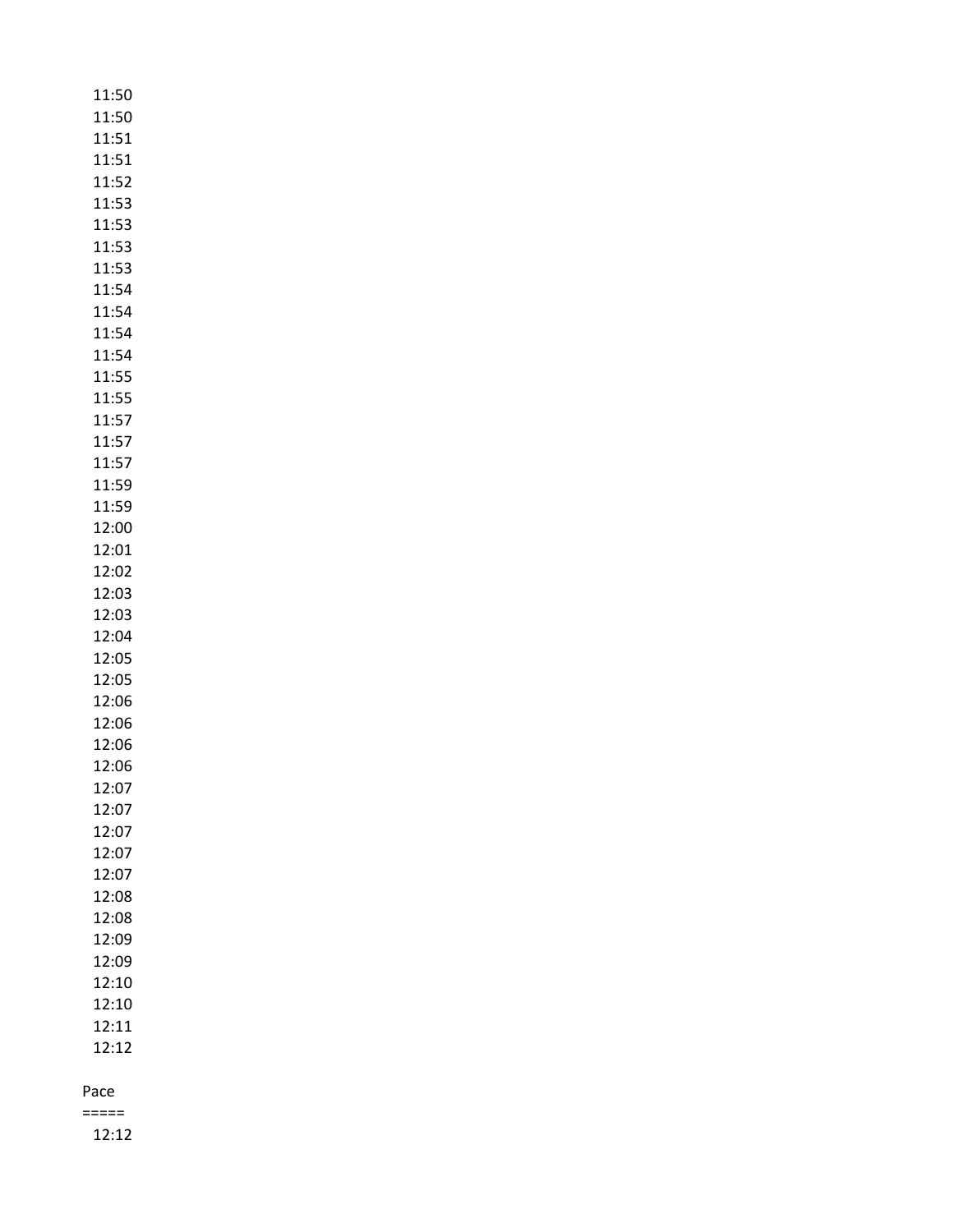| 12:13 |
|-------|
|       |
| 12:13 |
| 12:13 |
| 12:13 |
| 12:13 |
|       |
| 12:13 |
| 12:14 |
| 12:15 |
| 12:16 |
| 12:16 |
| 12:16 |
|       |
| 12:16 |
| 12:16 |
| 12:17 |
| 12:18 |
| 12:19 |
|       |
| 12:20 |
| 12:20 |
| 12:21 |
| 12:21 |
| 12:22 |
| 12:22 |
|       |
| 12:23 |
| 12:26 |
| 12:26 |
| 12:28 |
| 12:29 |
|       |
| 12:32 |
| 12:33 |
| 12:33 |
| 12:35 |
| 12:36 |
| 12:36 |
|       |
| 12:36 |
| 12:37 |
| 12:37 |
| 12:37 |
| 12:37 |
| 12:37 |
|       |
| 12:37 |
| 12:38 |
| 12:39 |
| 12:40 |
| 12:40 |
|       |
| 12:41 |
| 12:41 |
| 12:41 |
| 12:41 |
| 12:42 |
|       |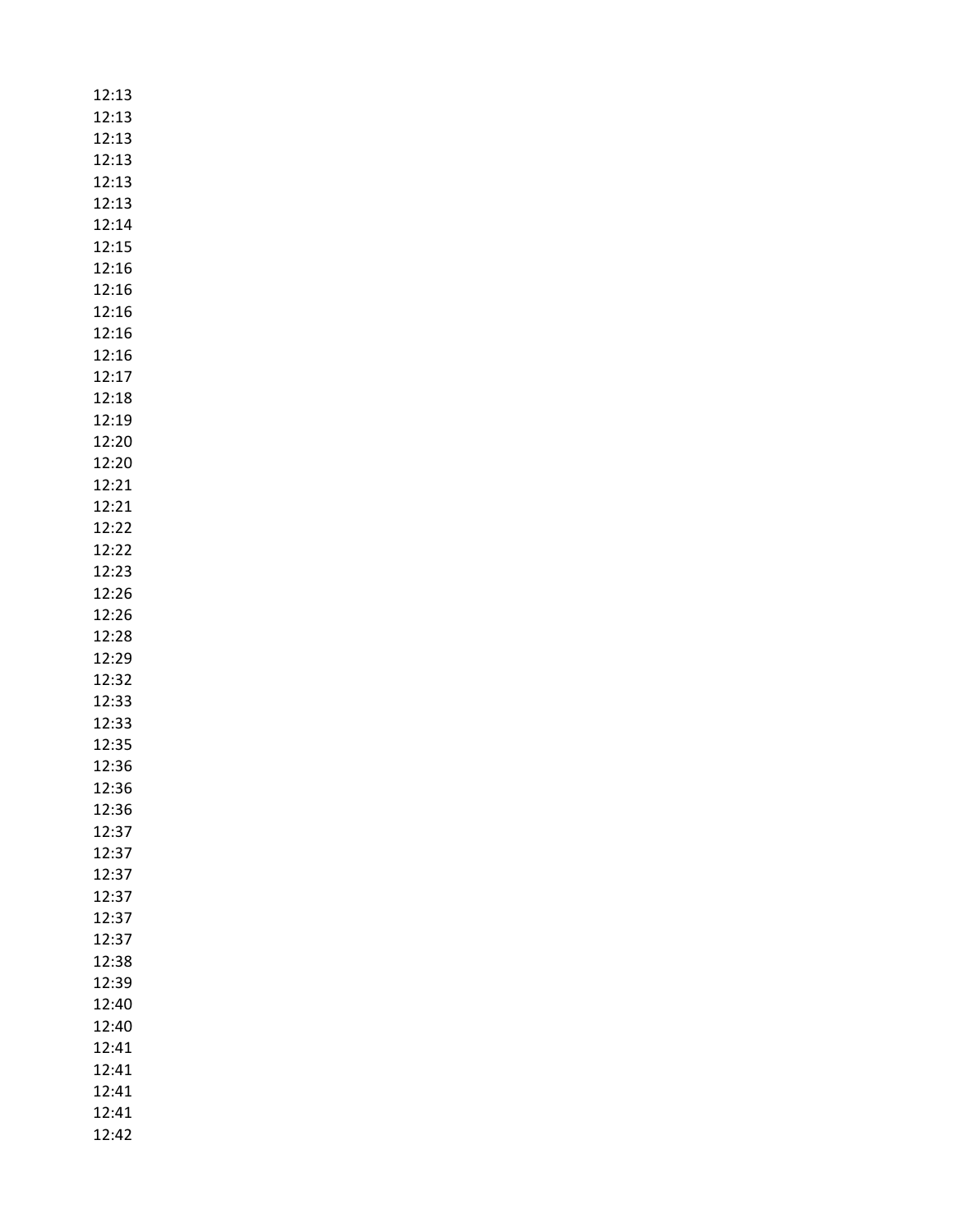| Pace  |  |
|-------|--|
| ≔===  |  |
| 12:42 |  |
| 12:42 |  |
| 12:43 |  |
| 12:43 |  |
| 12:43 |  |
| 12:43 |  |
| 12:43 |  |
| 12:43 |  |
| 12:43 |  |
|       |  |
| 12:43 |  |
| 12:44 |  |
| 12:44 |  |
| 12:45 |  |
| 12:45 |  |
| 12:45 |  |
| 12:45 |  |
| 12:46 |  |
| 12:46 |  |
| 12:46 |  |
| 12:47 |  |
| 12:47 |  |
| 12:47 |  |
| 12:47 |  |
| 12:47 |  |
| 12:47 |  |
| 12:47 |  |
| 12:49 |  |
| 12:51 |  |
| 12:51 |  |
| 12:51 |  |
| 12:51 |  |
| 12:52 |  |
| 12:52 |  |
|       |  |
| 12:52 |  |
| 12:55 |  |
| 12:55 |  |
| 12:56 |  |
| 12:56 |  |
| 12:57 |  |
| 12:57 |  |
| 12:57 |  |
| 12:57 |  |
| 12:59 |  |
| 12:59 |  |
| 12:59 |  |
| 12:59 |  |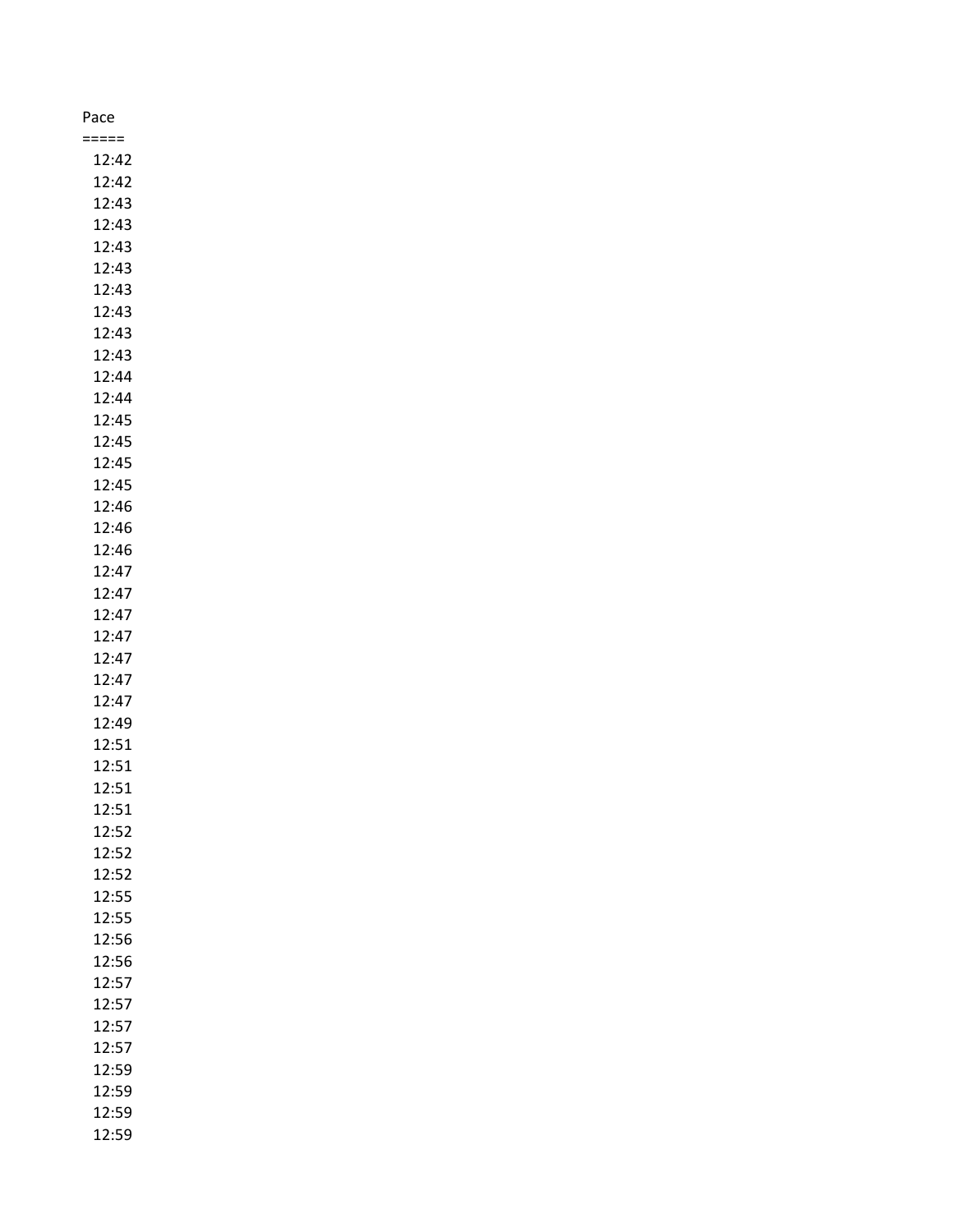| 13:00 |
|-------|
| 13:00 |
| 13:00 |
| 13:01 |

===== 13:01 13:03 13:03 13:03 13:03 13:04 13:05 13:06 13:06 13:06 13:06 13:06 13:09 13:09 13:09 13:09 13:09 13:09 13:11 13:11 13:12 13:13 13:14 13:14 13:14 13:15 13:15 13:17 13:17 13:17 13:17 13:18 13:18 13:19 13:20 13:20 13:20 13:21 13:24 13:25 13:25 13:26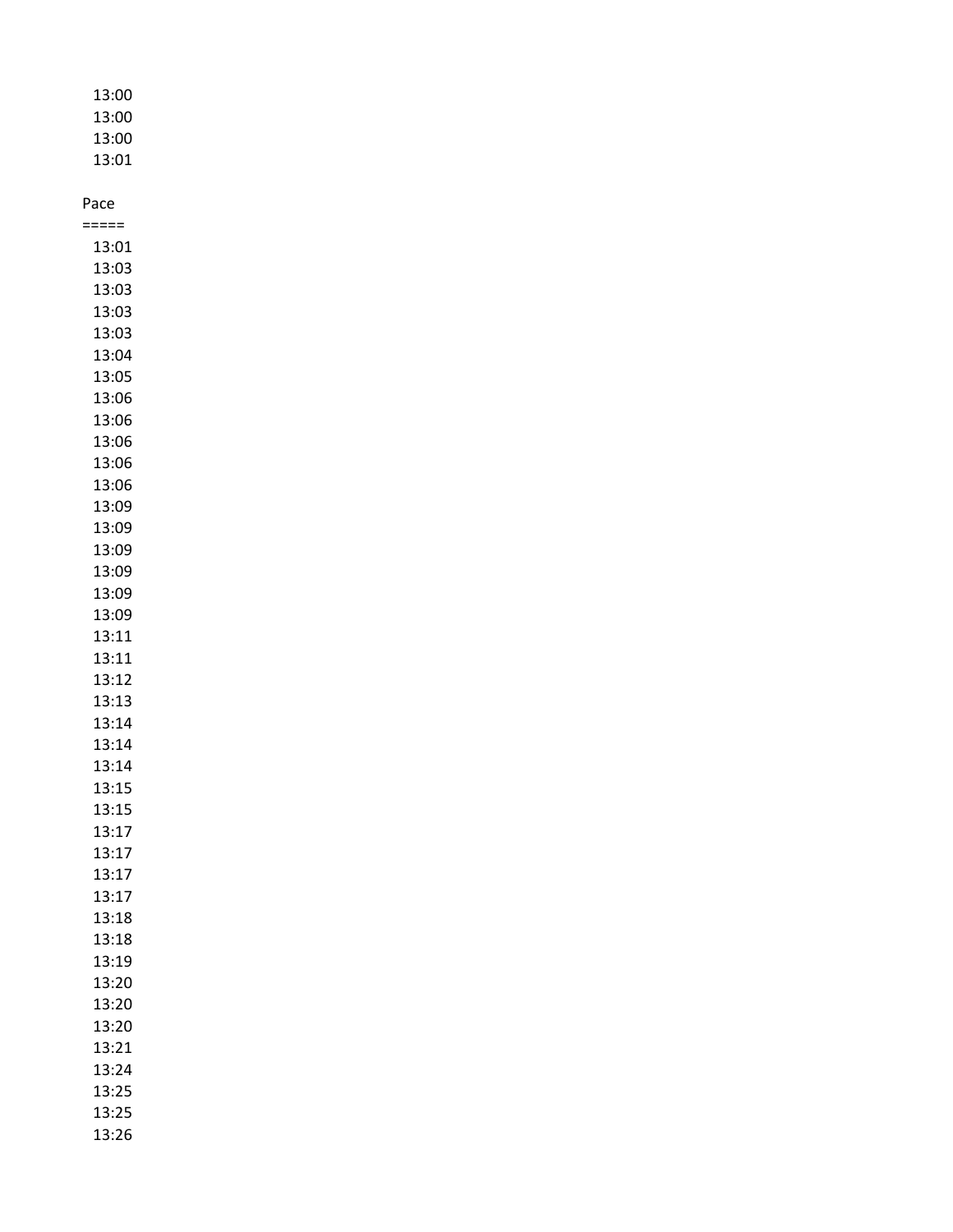| 13:26 |  |
|-------|--|
| 13:28 |  |
| 13:28 |  |
| 13:29 |  |
| 13:29 |  |
| 13:29 |  |
| 13:29 |  |
| 13:30 |  |

| ≔===  |
|-------|
| 13:30 |
| 13:31 |
| 13:31 |
| 13:32 |
| 13:32 |
| 13:36 |
| 13:38 |
| 13:38 |
| 13:38 |
| 13:40 |
| 13:40 |
| 13:40 |
| 13:40 |
| 13:41 |
| 13:41 |
| 13:41 |
| 13:41 |
| 13:41 |
| 13:45 |
| 13:45 |
| 13:45 |
| 13:45 |
| 13:46 |
| 13:46 |
| 13:46 |
| 13:46 |
| 13:47 |
| 13:47 |
| 13:50 |
| 13:50 |
| 13:50 |
| 13:55 |
| 13:55 |
| 13:55 |
| 13:56 |
| 13:57 |
| 13:57 |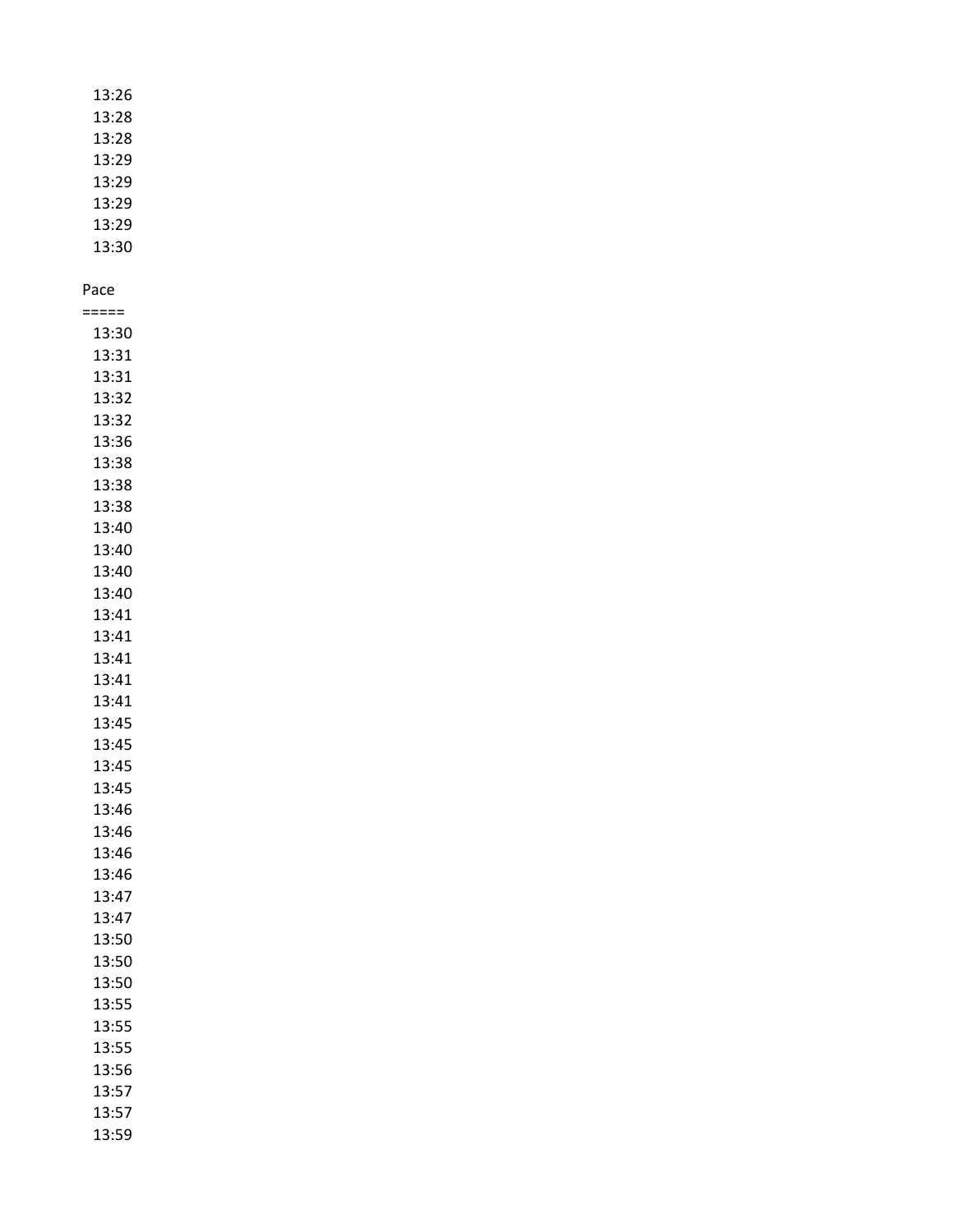| 13:59 |
|-------|
| 14:00 |
| 14:01 |
| 14:01 |
| 14:01 |
| 14:01 |
| 14:03 |
| 14:03 |
| 14:03 |
| 14:04 |
| 14:04 |
| 14:04 |

===== 14:04 14:05 14:05 14:05 14:05 14:05 14:06 14:06 14:07 14:07 14:07 14:07 14:08 14:09 14:09 14:09 14:10 14:10 14:10 14:10 14:10 14:11 14:12 14:13 14:14 14:17 14:17 14:17 14:18 14:18 14:18 14:18 14:19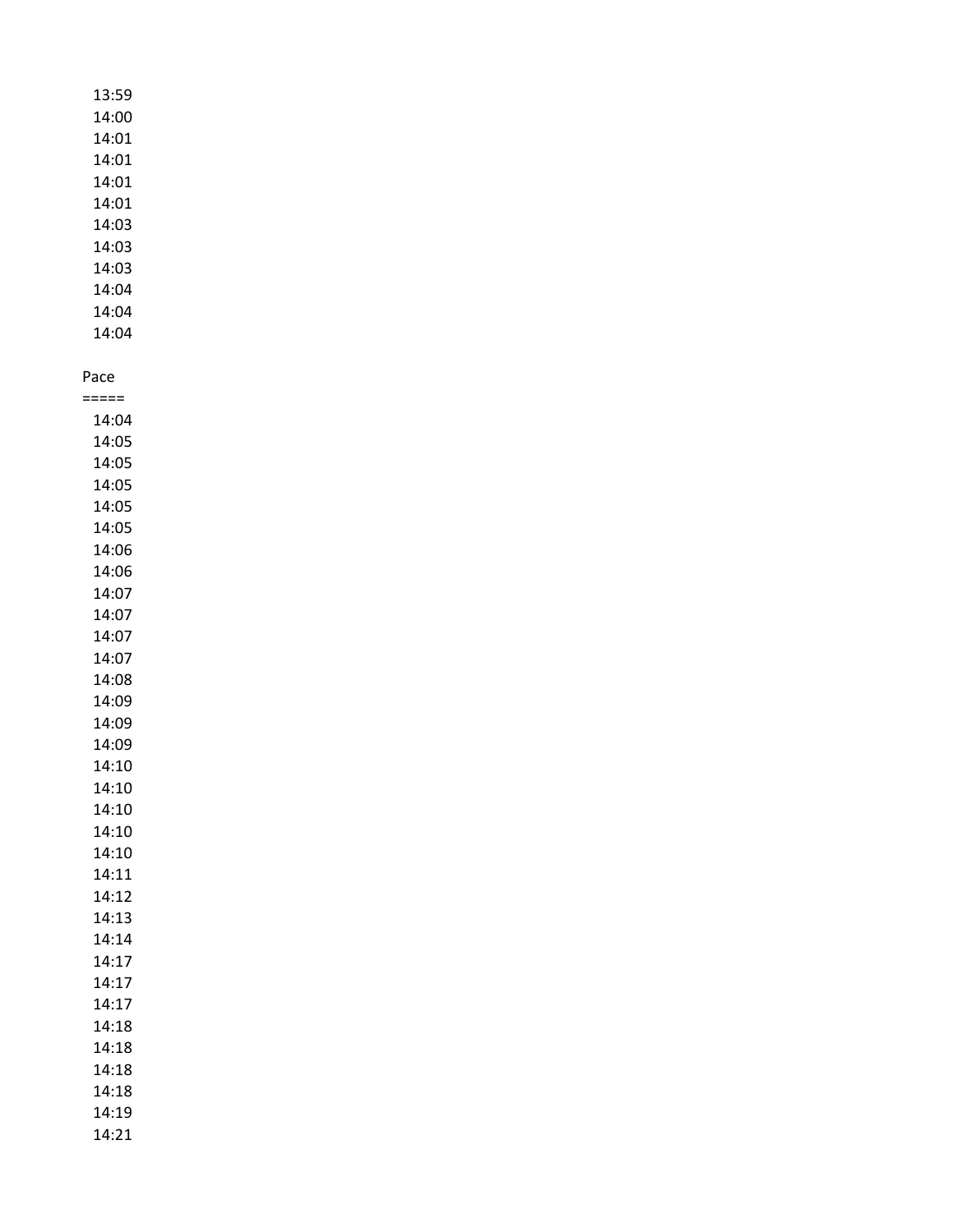14:21 14:22 14:23 14:23 14:24 14:25 14:25 14:27 14:27 14:28 14:28 14:32 14:32

14:36 14:37

14:37

## Pace

===== 14:37 14:38 14:39 14:39 14:40 14:40 14:41 14:41 14:41 14:42 14:43 14:43 14:44 14:44 14:44 14:45 14:49 14:50 14:50 14:50 14:51 14:51 14:51 14:52 14:53 14:54 14:55 14:55 14:57 14:57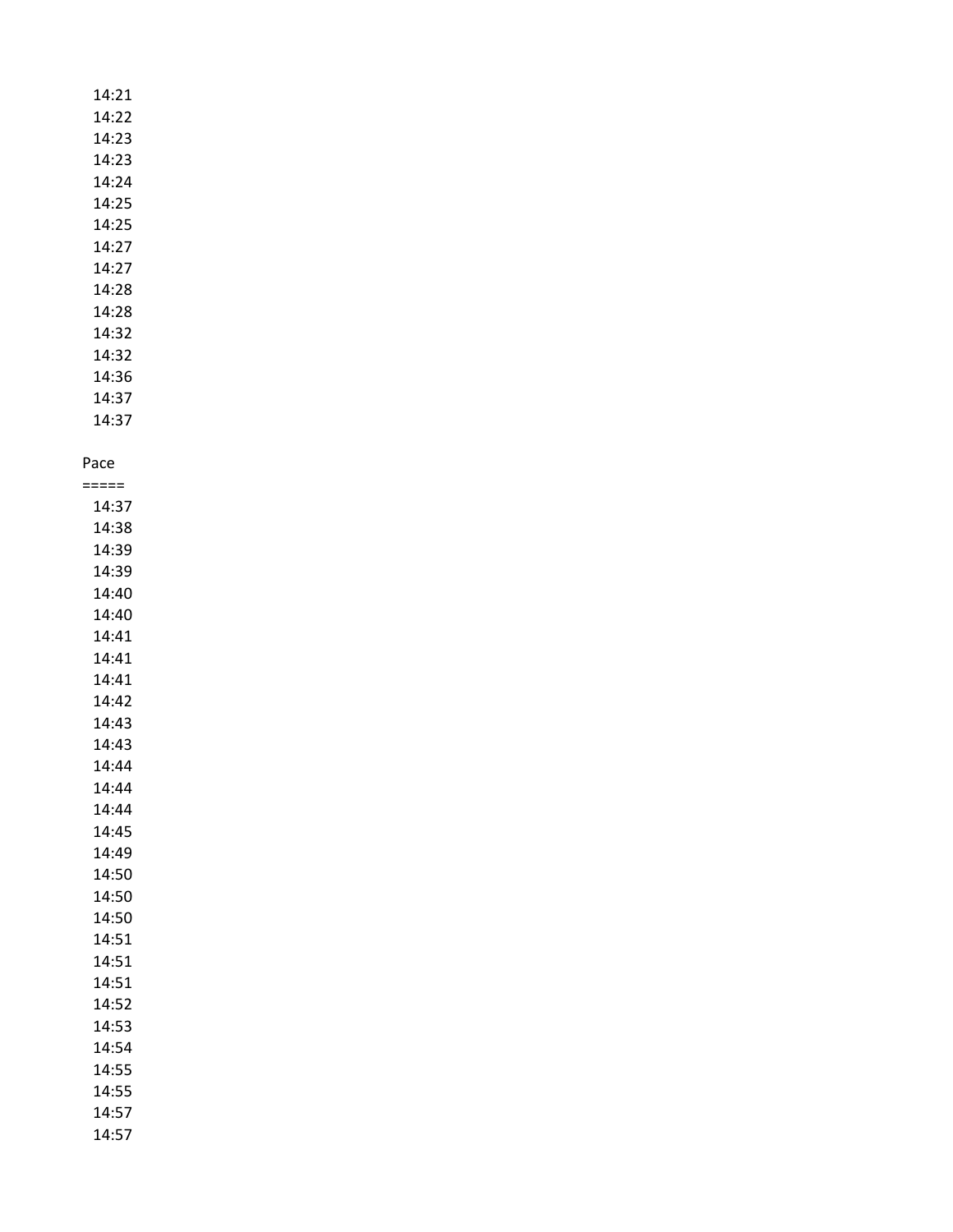## 14:59 15:00 15:00 15:01 15:01 15:01 15:01 15:01 15:02 15:02 15:02 15:04 15:04 15:04 15:04 15:06 15:08 15:08 15:08

Pace

15:08

===== 15:08 15:08 15:10 15:11 15:11 15:11 15:14 15:14 15:14 15:14 15:14 15:16 15:16 15:17 15:18 15:18 15:18 15:18 15:18 15:20 15:20 15:20 15:21 15:22 15:24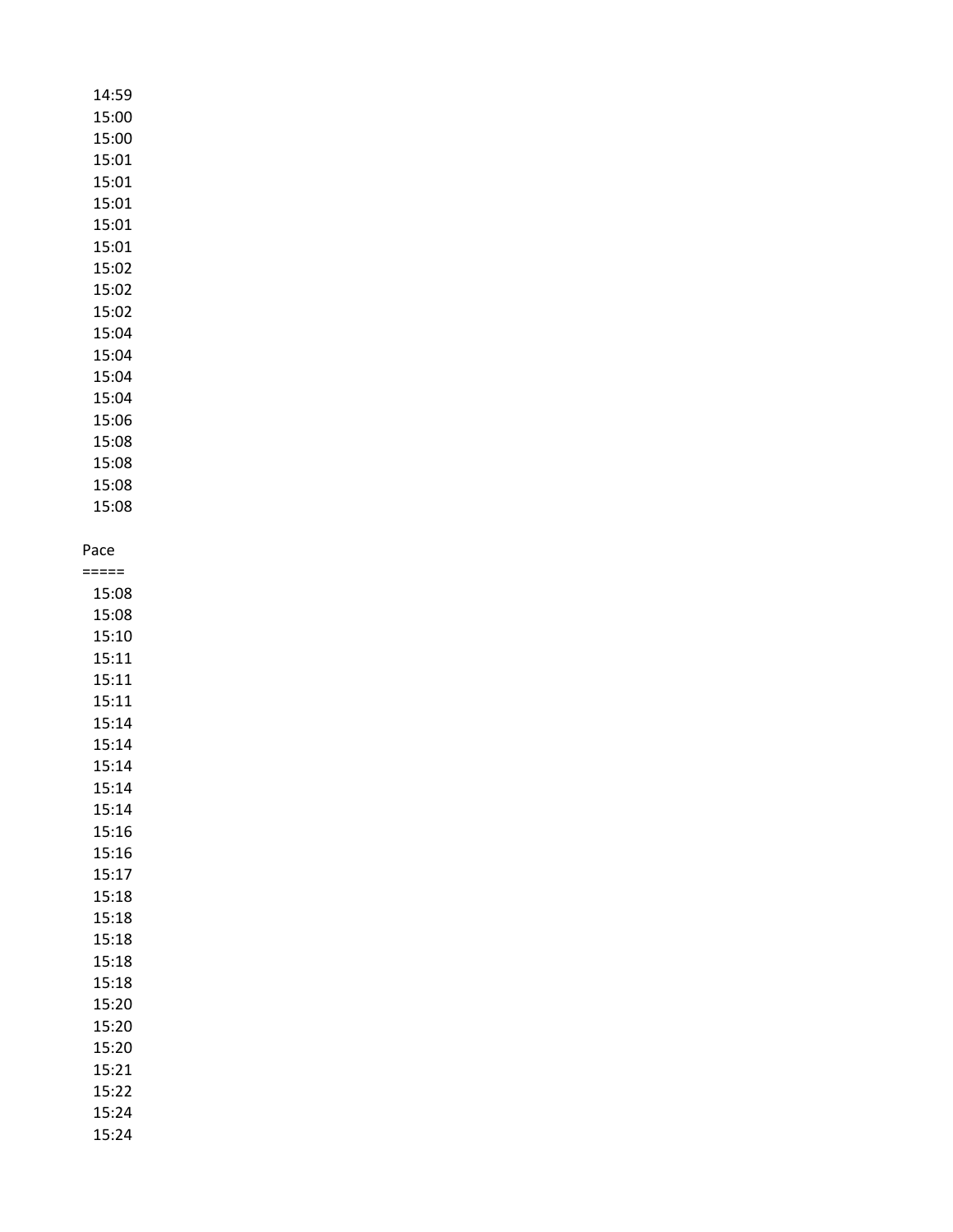| 15:26 |
|-------|
| 15:26 |
| 15:26 |
| 15:26 |
| 15:27 |
| 15:27 |
| 15:28 |
| 15:28 |
| 15:28 |
| 15:28 |
| 15:29 |
| 15:30 |
| 15:30 |
| 15:32 |
| 15:33 |
| 15:33 |
| 15:35 |
| 15:35 |
| 15:35 |
| 15:36 |
| 15:36 |
| 15:36 |
| 15:36 |

15:36

===== 15:37 15:38 15:39 15:39 15:40 15:41 15:41 15:41 15:42 15:43 15:43 15:44 15:44 15:45 15:46 15:47 15:49 15:49 15:49 15:49 15:50 15:50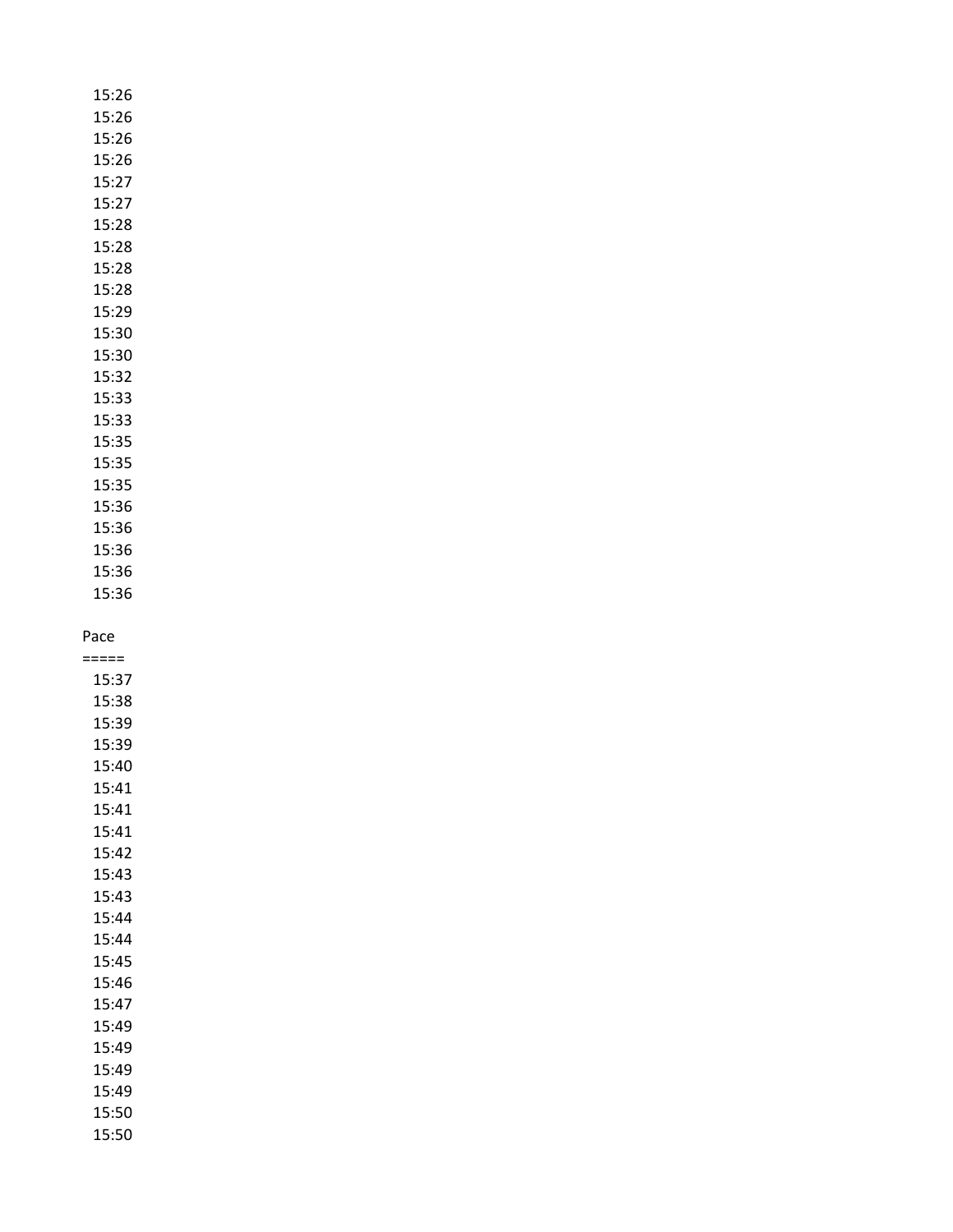| 15:50          |  |
|----------------|--|
| 15:50          |  |
| 15:50          |  |
| 15:50          |  |
| 15:51          |  |
|                |  |
| 15:51          |  |
| 15:51          |  |
| 15:52          |  |
| 15:52          |  |
| 15:53          |  |
| 15:53          |  |
| 15:53          |  |
| 15:54          |  |
|                |  |
| 15:54          |  |
| 15:54          |  |
| 15:54          |  |
| 15:55          |  |
| 15:55          |  |
| 15:55          |  |
| 15:56          |  |
| 15:56          |  |
|                |  |
| 15:57          |  |
| 15:59          |  |
| 16:01          |  |
| 16:02          |  |
| 16:02          |  |
| 16:02          |  |
| 16:02          |  |
|                |  |
|                |  |
| Pace           |  |
| =====          |  |
| 16:03          |  |
| 16:04          |  |
| 16:05          |  |
| 16:05          |  |
| 16:05          |  |
| 16:05          |  |
| 16:06          |  |
|                |  |
| 16:07          |  |
| 16:07          |  |
| 16:07          |  |
| 16:09          |  |
| 16:09          |  |
| 16:09          |  |
| 16:09          |  |
|                |  |
|                |  |
| 16:09          |  |
| 16:10          |  |
| 16:10<br>16:10 |  |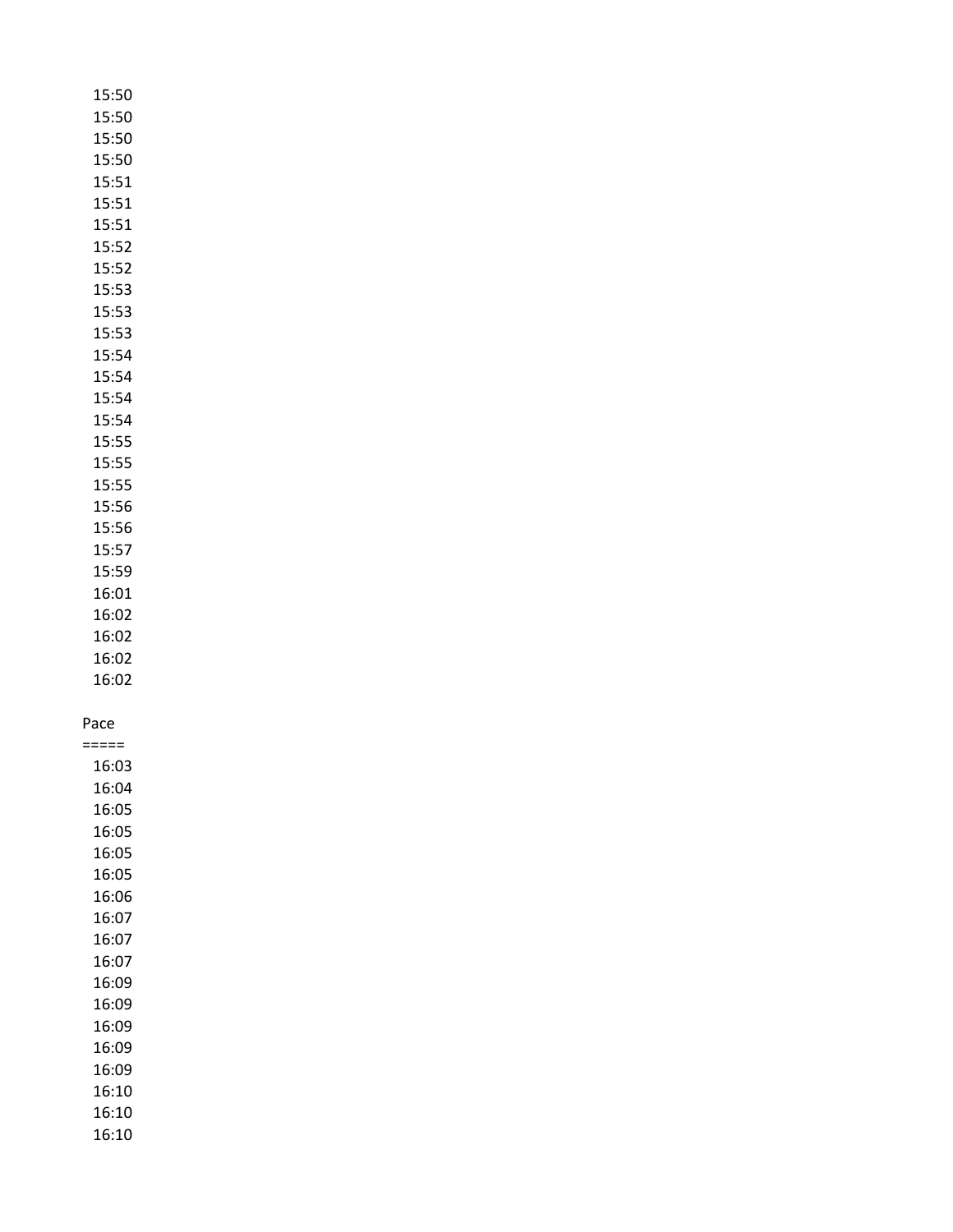|  |      | 16:10          |  |  |
|--|------|----------------|--|--|
|  |      | 16:11          |  |  |
|  |      | 16:11          |  |  |
|  |      | 16:12          |  |  |
|  |      | 16:13          |  |  |
|  |      | 16:13          |  |  |
|  |      | 16:14          |  |  |
|  |      | 16:15          |  |  |
|  |      | 16:16          |  |  |
|  |      | 16:16          |  |  |
|  |      | 16:16          |  |  |
|  |      | 16:16          |  |  |
|  |      | 16:18          |  |  |
|  |      | 16:21          |  |  |
|  |      | 16:22          |  |  |
|  |      | 16:22          |  |  |
|  |      | 16:22          |  |  |
|  |      | 16:22          |  |  |
|  |      | 16:22          |  |  |
|  |      | 16:23          |  |  |
|  |      | 16:24          |  |  |
|  |      | 16:24          |  |  |
|  |      | 16:24          |  |  |
|  |      | 16:26          |  |  |
|  |      | 16:26          |  |  |
|  |      | 16:27          |  |  |
|  |      | 16:27          |  |  |
|  |      | 16:28          |  |  |
|  |      | 16:28          |  |  |
|  |      | 16:28          |  |  |
|  |      | 16:28          |  |  |
|  |      |                |  |  |
|  |      | 16:29          |  |  |
|  |      |                |  |  |
|  | Pace | ====           |  |  |
|  |      |                |  |  |
|  |      | 16:29<br>16:29 |  |  |
|  |      | 16:29          |  |  |
|  |      | 16:30          |  |  |
|  |      | 16:30          |  |  |
|  |      | 16:31          |  |  |
|  |      | 16:31          |  |  |
|  |      | 16:31          |  |  |
|  |      | 16:31          |  |  |
|  |      | 16:32          |  |  |
|  |      | 16:32          |  |  |
|  |      | 16:33          |  |  |
|  |      |                |  |  |
|  |      | 16:34          |  |  |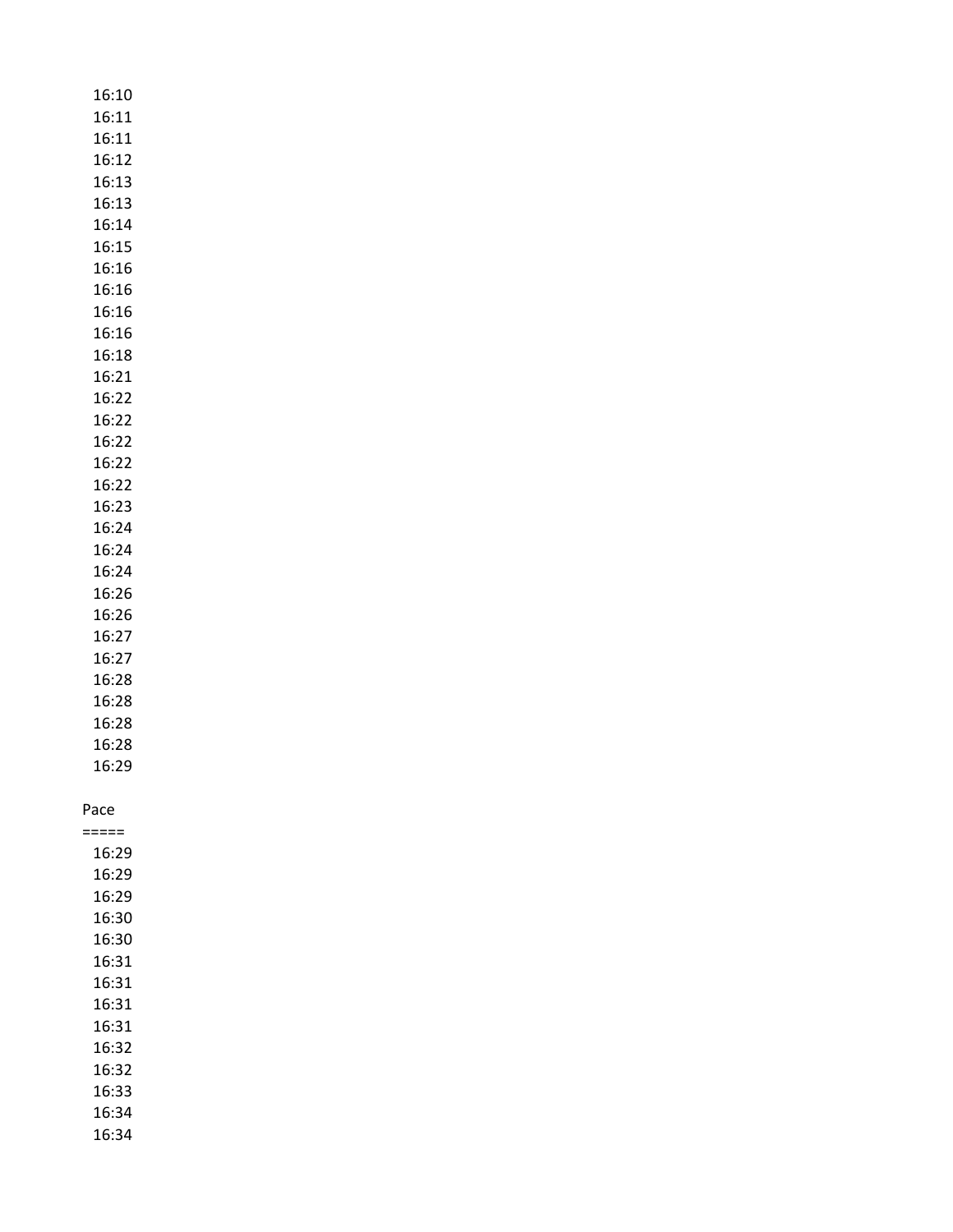| 16:35          |  |
|----------------|--|
| 16:35          |  |
| 16:35          |  |
| 16:35          |  |
| 16:36          |  |
| 16:36          |  |
| 16:37          |  |
| 16:37          |  |
| 16:38          |  |
| 16:38          |  |
| 16:39          |  |
| 16:39          |  |
| 16:40          |  |
| 16:40          |  |
| 16:41          |  |
| 16:41          |  |
| 16:41          |  |
| 16:41          |  |
| 16:41          |  |
| 16:41          |  |
| 16:41          |  |
| 16:43          |  |
| 16:43          |  |
| 16:43          |  |
| 16:44          |  |
| 16:44          |  |
| 16:44          |  |
| 16:44          |  |
| 16:44          |  |
| 16:44          |  |
| 16:44          |  |
| 16:45          |  |
| 16:45          |  |
| 16:45          |  |
| 16:45          |  |
| 16:47          |  |
|                |  |
| Pace           |  |
| ====           |  |
| 16:48          |  |
| 16:48<br>16:49 |  |
| 16:49          |  |
| 16:49          |  |
| 16:49          |  |
| 16:49          |  |
| 16:49          |  |
| 16:49          |  |
| 16:50          |  |
|                |  |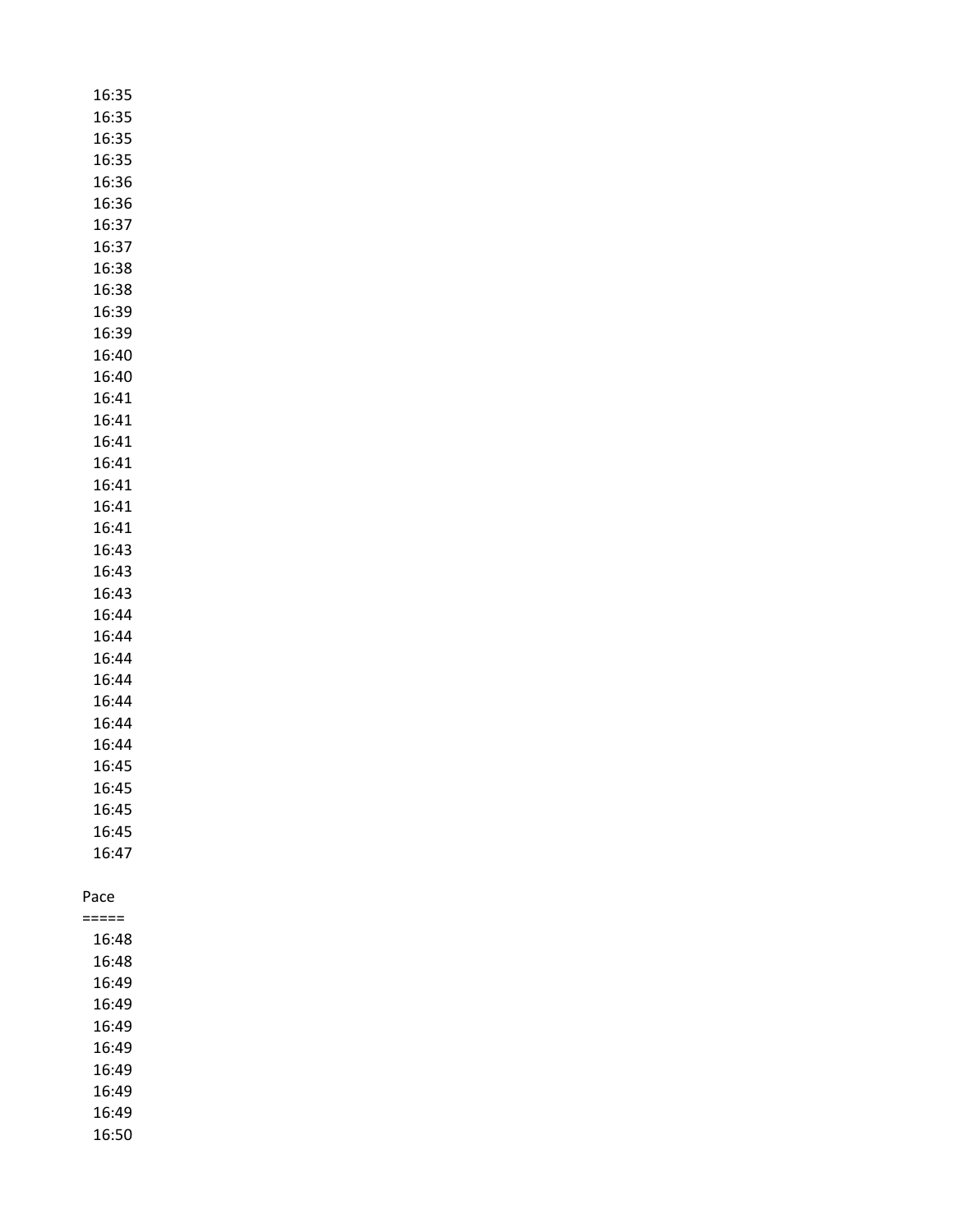| 16:50          |
|----------------|
| 16:50          |
| 16:50          |
| 16:50          |
| 16:50          |
| 16:50          |
| 16:50          |
| 16:51          |
| 16:53          |
| 16:53          |
| 16:53          |
| 16:53          |
| 16:54          |
| 16:54          |
| 16:54          |
| 16:55          |
| 16:55          |
| 16:56          |
| 16:56          |
| 16:57          |
| 16:57          |
| 16:59          |
| 16:59          |
| 16:59          |
| 17:00          |
| 17:00          |
| 17:00          |
| 17:00          |
| 17:00          |
| 17:00          |
| 17:01          |
| 17:01          |
| 1/:01<br>17:02 |
| 17:02          |
| 17:02          |
| 17:03          |
| 17:04          |
| 17:04          |
| 17:04          |
|                |
| Pace           |
| =====          |
| 17:05          |
| 17:05          |

- 17:06 17:07 17:08
- 17:08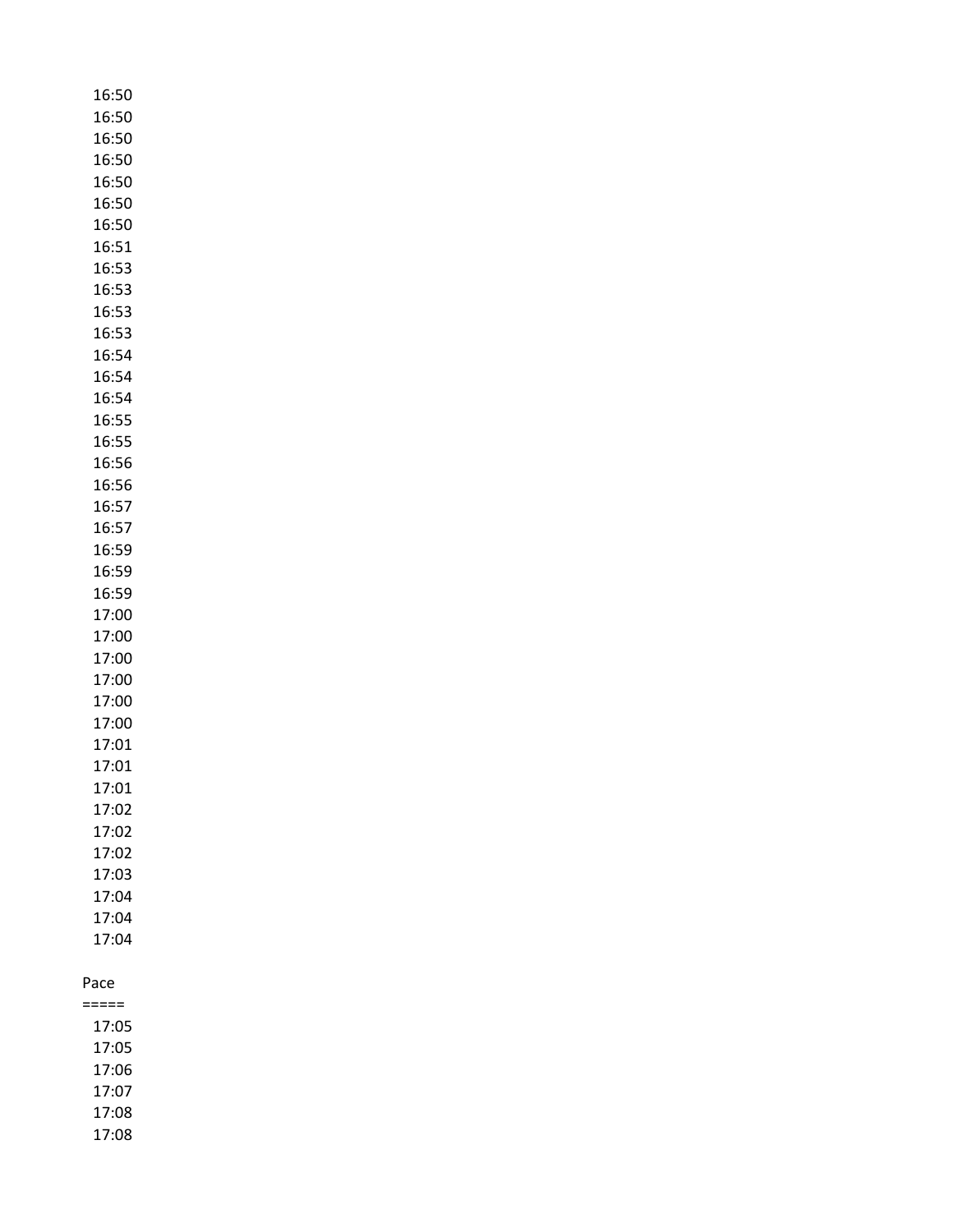| 17:08 |
|-------|
| 17:08 |
| 17:08 |
| 17:08 |
| 17:09 |
| 17:09 |
| 17:10 |
| 17:10 |
| 17:10 |
| 17:10 |
| 17:10 |
| 17:10 |
| 17:11 |
| 17:12 |
| 17:12 |
| 17:12 |
| 17:12 |
| 17:12 |
| 17:12 |
| 17:14 |
| 17:14 |
| 17:14 |
| 17:15 |
| 17:16 |
| 17:16 |
| 17:16 |
| 17:16 |
| 17:16 |
| 17:16 |
| 17:17 |
| 17:17 |
| 17:18 |
| 17:18 |
| 17:19 |
| 17:19 |
| 17:19 |
| 17:19 |
| 17:19 |
| 17:19 |
| 17:19 |
| 17:19 |
| 17:22 |
| 17:23 |
| 17:23 |
|       |
| Pace  |

===== 17:23 17:24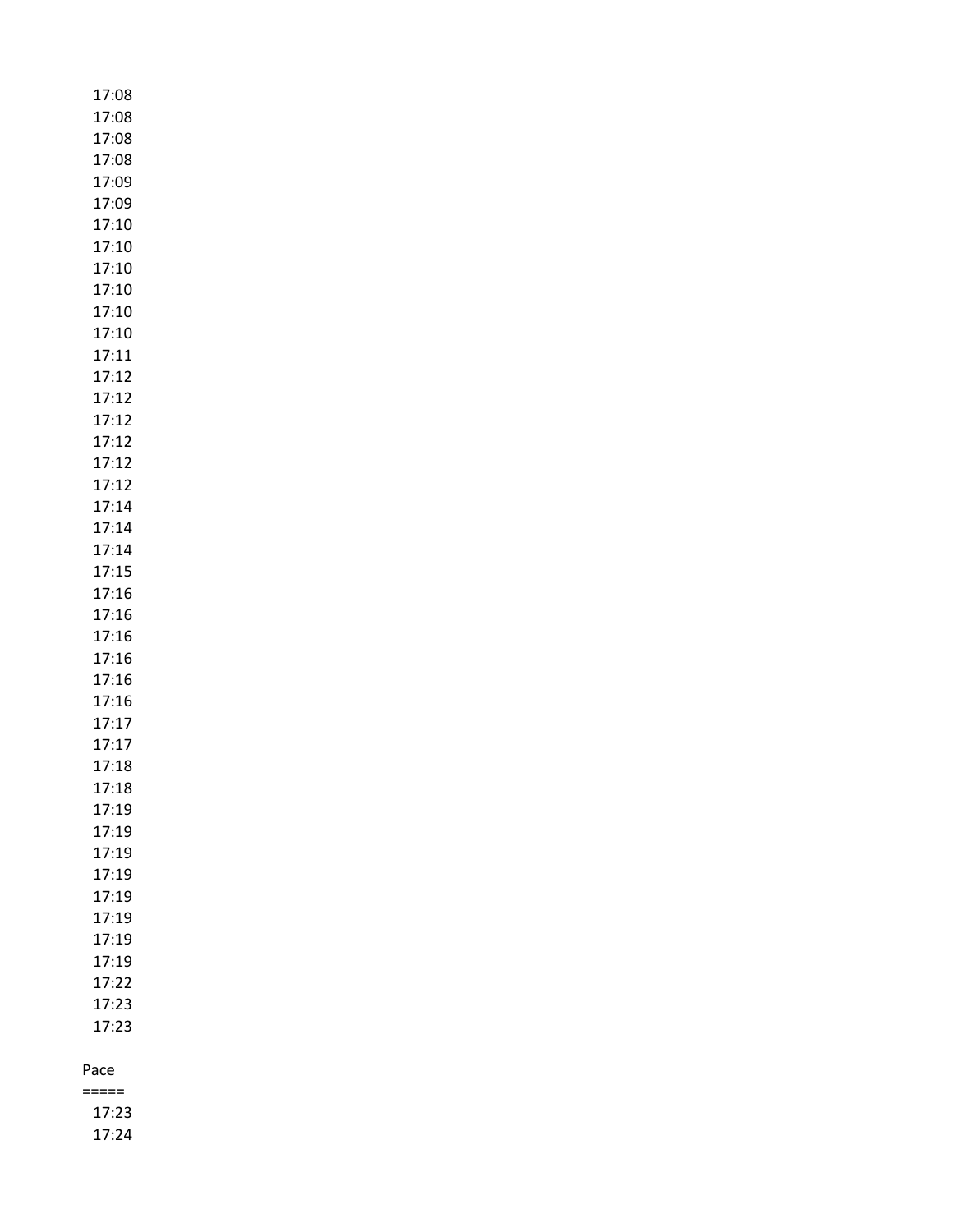| 17:24 |
|-------|
| 17:24 |
| 17:24 |
| 17:25 |
| 17:25 |
| 17:25 |
| 17:25 |
| 17:25 |
| 17:26 |
| 17:26 |
| 17:27 |
| 17:27 |
| 17:27 |
| 17:27 |
| 17:28 |
| 17:28 |
| 17:28 |
| 17:29 |
| 17:29 |
| 17:29 |
| 17:29 |
| 17:29 |
| 17:31 |
| 17:32 |
| 17:33 |
| 17:33 |
| 17:34 |
| 17:34 |
| 17:36 |
| 17:36 |
| 17:36 |
| 17:36 |
| 17:36 |
| 17:36 |
| 17:37 |
| 17:37 |
| 17:40 |
| 17:40 |
| 17:40 |
| 17:40 |
| 17:41 |
| 17:41 |
| 17:42 |
| 17:42 |
| 17:42 |
| 17:43 |
| 17:43 |
| 17:44 |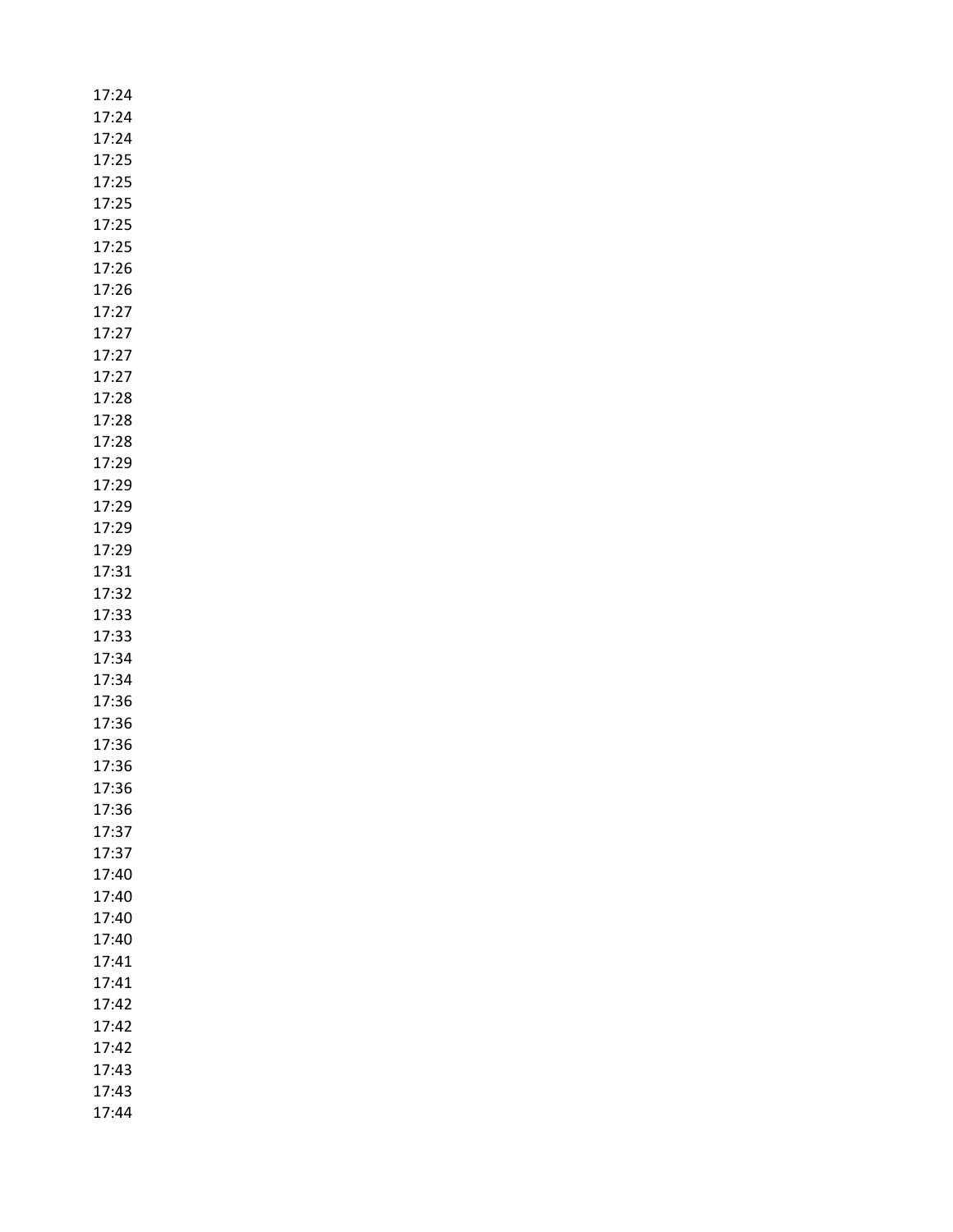| Pace  |  |
|-------|--|
| :==== |  |
| 17:45 |  |
| 17:45 |  |
| 17:46 |  |
| 17:46 |  |
| 17:47 |  |
| 17:47 |  |
| 17:47 |  |
| 17:47 |  |
| 17:47 |  |
| 17:48 |  |
| 17:48 |  |
| 17:48 |  |
| 17:48 |  |
| 17:48 |  |
| 17:49 |  |
| 17:49 |  |
| 17:51 |  |
| 17:51 |  |
| 17:51 |  |
| 17:51 |  |
| 17:51 |  |
| 17:52 |  |
| 17:52 |  |
| 17:56 |  |
| 17:56 |  |
| 17:56 |  |
| 17:57 |  |
| 17:58 |  |
| 18:00 |  |
| 18:01 |  |
| 18:02 |  |
| 18:02 |  |
| 18:03 |  |
| 18:03 |  |
| 18:03 |  |
| 18:03 |  |
| 18:05 |  |
| 18:05 |  |
| 18:05 |  |
| 18:06 |  |
| 18:06 |  |
| 18:07 |  |
| 18:07 |  |
| 18:08 |  |
| 18:09 |  |
| 18:09 |  |
| 18:09 |  |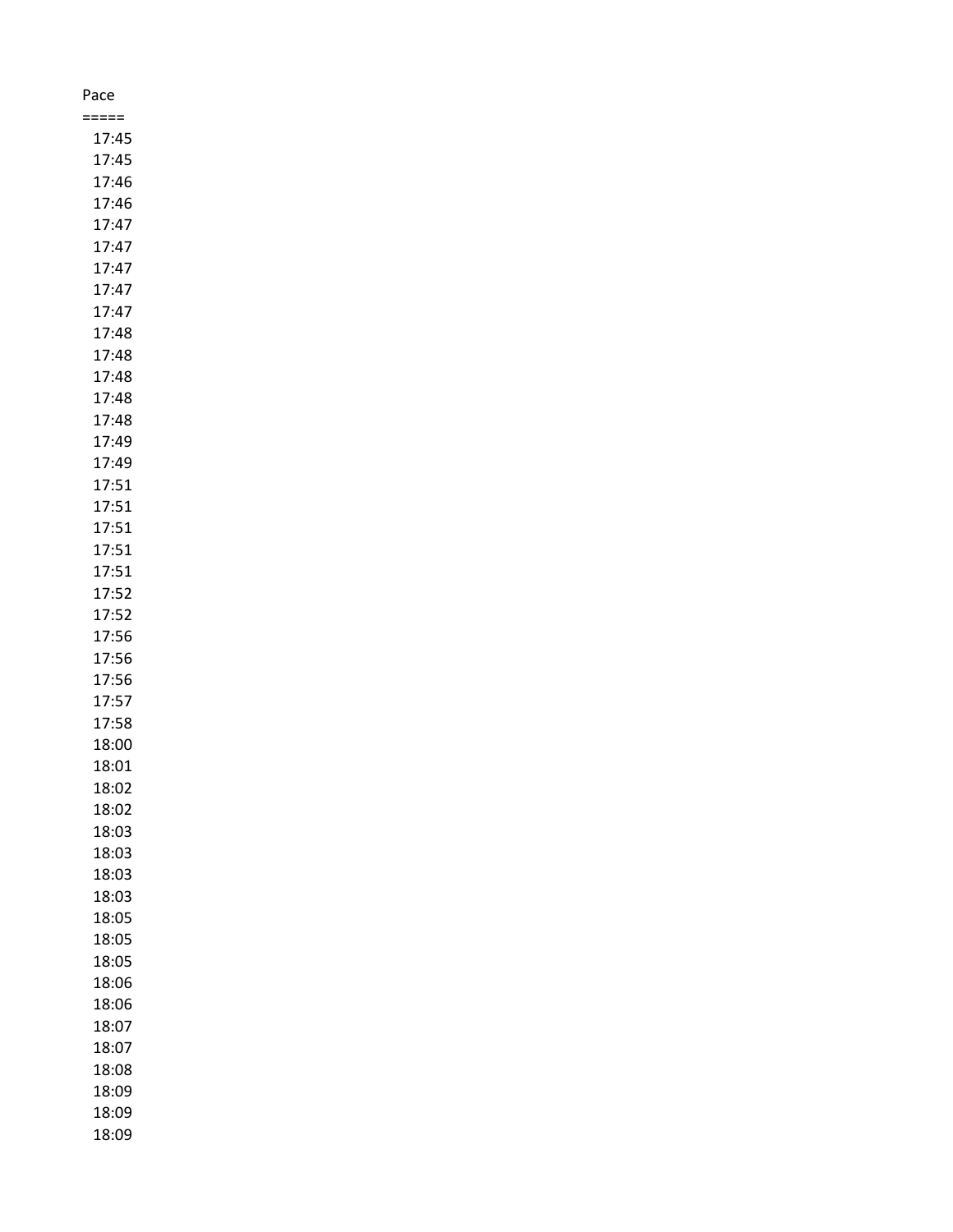| 18:10<br>18:10<br>18:10 |
|-------------------------|
| Pace                    |
| =====                   |
| 18:11                   |
| 18:11                   |
| 18:11                   |
| 18:12                   |
| 18:12                   |
| 18:12                   |
| 18:13                   |
| 18:13                   |
| 18:13                   |
| 18:13                   |
| 18:13                   |
| 18:14                   |
| 18:14                   |
| 18:14                   |
| 18:14                   |
| 18:14                   |
| 18:14                   |
| 18:14                   |
| 18:15                   |
| 18:15                   |
| 18:15                   |
| 18:15                   |
| 18:15                   |
| 18:16                   |
| 18:16                   |

18:16 18:16 18:17 18:17 18:18 18:18 18:18 18:18 18:18 18:19 18:19 18:19 18:19 18:19 18:21 18:21 18:22 18:23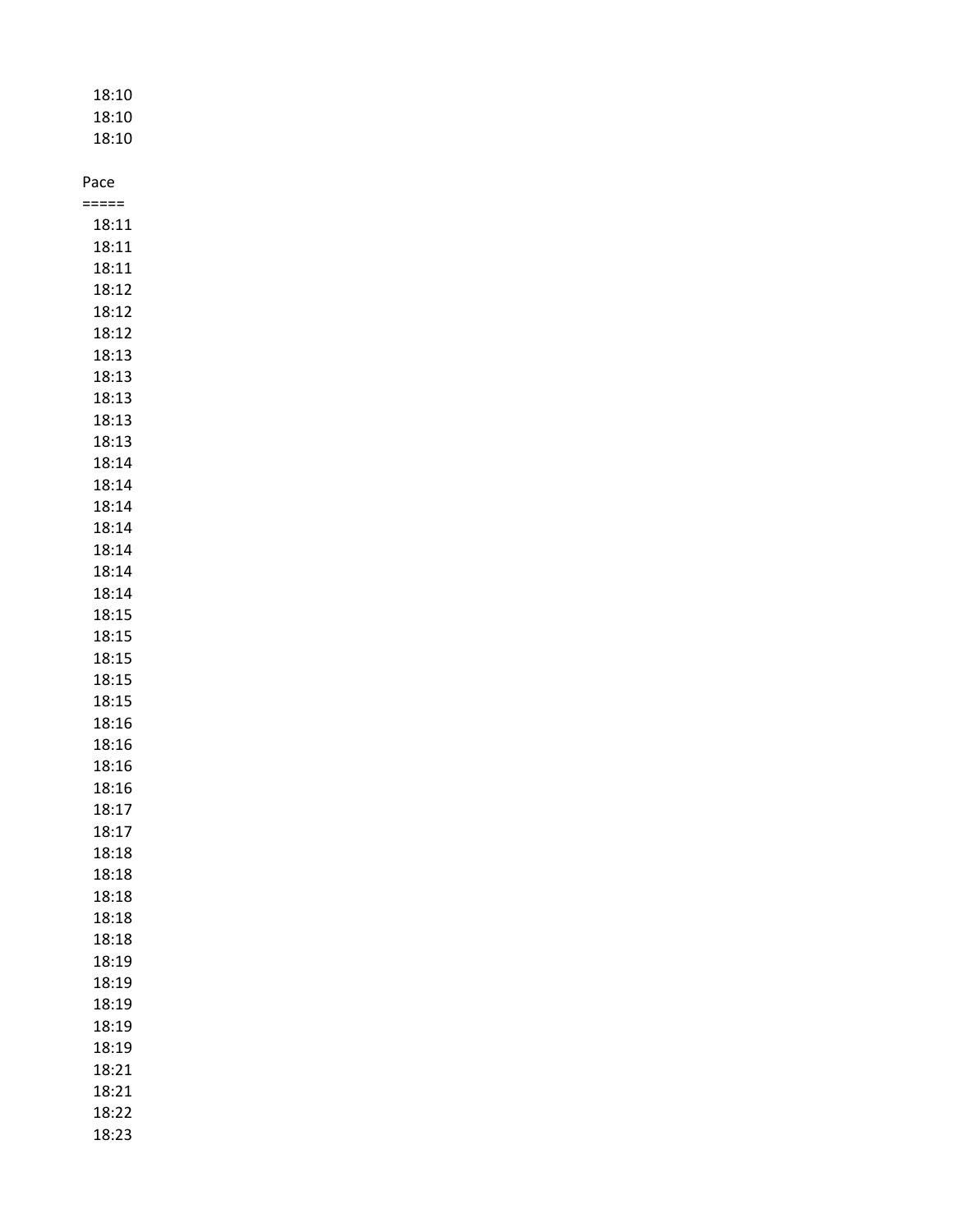| 18:23 |
|-------|
| 18:24 |
| 18:24 |
| 18:24 |
| 18:24 |
| 18:24 |
| 18:25 |

| $:====$             |
|---------------------|
| 18:26               |
| 18:26               |
| 18:27               |
| 18:27               |
| 18:27               |
| 18:32               |
| 18:33               |
| 18:33               |
| 18:33               |
| 18:33               |
| 18:34               |
| 18:34               |
| 18:36               |
| 18:36               |
| 18:36               |
| 18:39               |
| 18:40               |
| 18:41               |
| 18:41               |
| 18:43               |
| 18:43               |
| 18:48               |
| 18:50               |
| 18:50               |
| 18:50               |
| 18:50               |
| 18:52               |
| 18:52               |
| 18:55               |
| 18:56               |
| 18:56               |
| í<br>L8:57<br>18:57 |
| 18:58               |
| 18:58               |
| 18:58               |
| 18:58               |
| 18:58               |
|                     |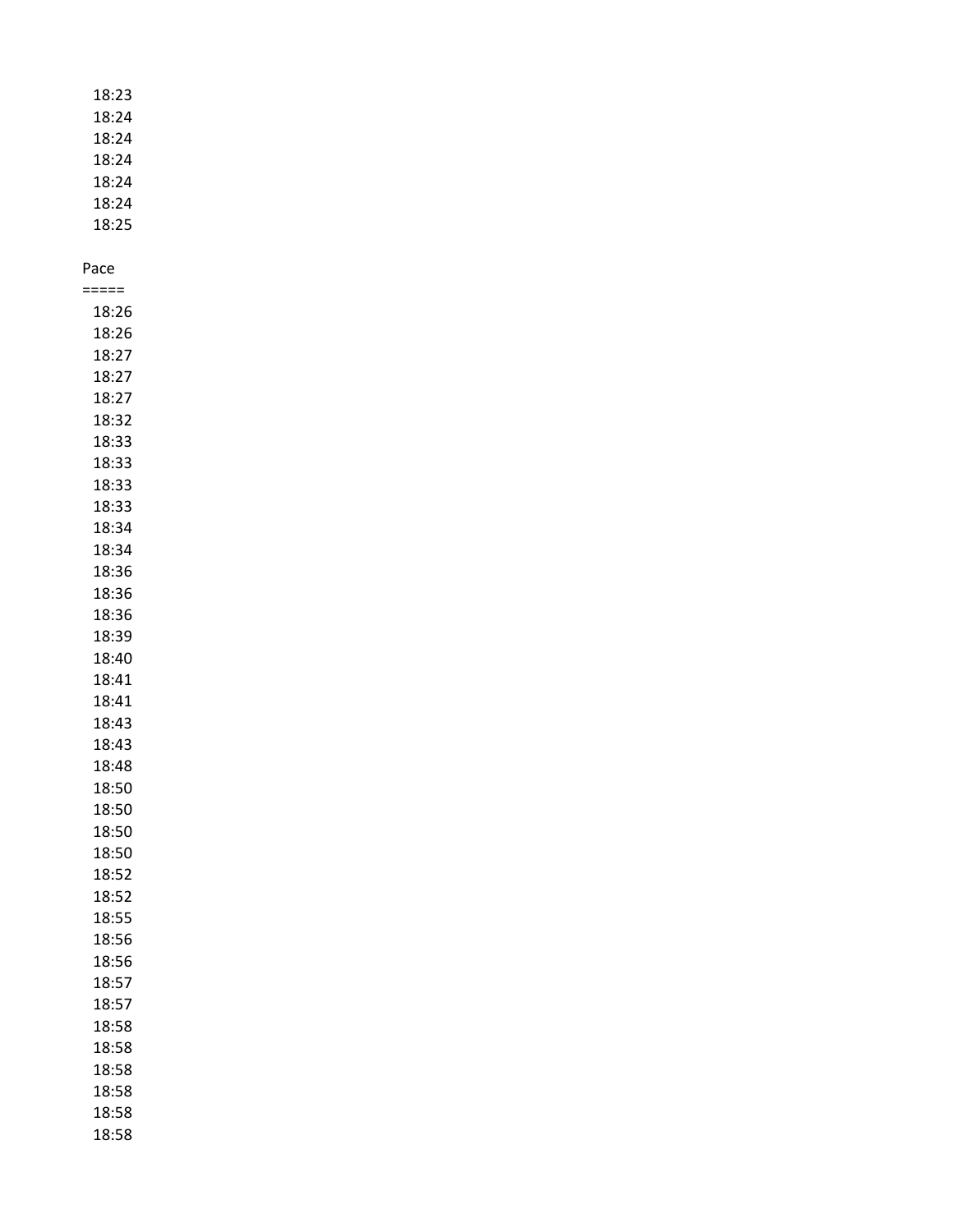| 18:59 |  |
|-------|--|
| 19:01 |  |
|       |  |
| 19:01 |  |
| 19:02 |  |
| 19:03 |  |
| 19:05 |  |
| 19:05 |  |
| 19:05 |  |
| 19:13 |  |
| 19:22 |  |
| 19:24 |  |
|       |  |
| Pace  |  |
| ===== |  |
| 19:27 |  |
| 19:29 |  |
| 19:32 |  |
| 19:33 |  |
|       |  |
| 19:34 |  |
| 19:40 |  |
| 19:40 |  |
| 19:41 |  |
| 19:42 |  |
| 19:43 |  |
| 19:46 |  |
| 19:46 |  |
| 19:50 |  |
| 19:50 |  |
| 19:51 |  |
| 19:51 |  |
| 19:57 |  |
| 19:57 |  |
| 19:58 |  |
| 20:03 |  |
| 20:04 |  |
| 20:09 |  |
| 20:10 |  |
| 20:11 |  |
| 20:15 |  |
| 20:15 |  |
| 20:16 |  |
|       |  |
| 20:16 |  |
| 20:16 |  |
| 20:16 |  |
| 20:16 |  |
| 20:16 |  |
| 20:16 |  |
| 20:16 |  |
| 20:18 |  |